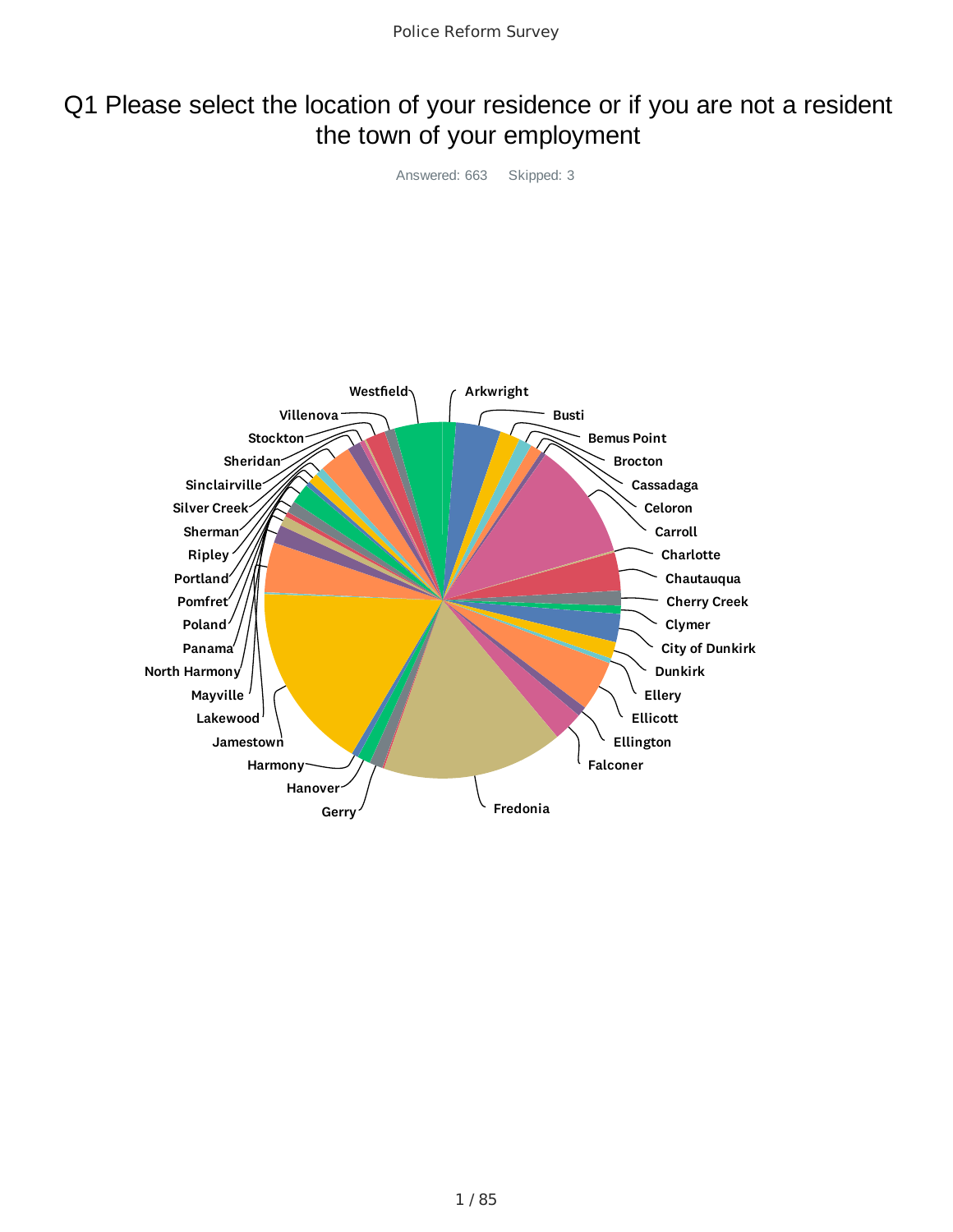| 1.21%<br>$\, 8$<br>Arkwright<br>27<br>4.07%<br><b>Busti</b><br>1.81%<br>12<br><b>Bemus Point</b><br>$\, 8$<br>1.21%<br><b>Brocton</b> |
|---------------------------------------------------------------------------------------------------------------------------------------|
|                                                                                                                                       |
|                                                                                                                                       |
|                                                                                                                                       |
|                                                                                                                                       |
| $\overline{7}$<br>1.06%<br>Cassadaga                                                                                                  |
| $\sqrt{3}$<br>0.45%<br>Celoron                                                                                                        |
| 71<br>10.71%<br>Carroll                                                                                                               |
| $\mathbf 1$<br>0.15%<br>Charlotte                                                                                                     |
| 23<br>3.47%<br>Chautauqua                                                                                                             |
| $\boldsymbol{9}$<br>1.36%<br>Cherry Creek                                                                                             |
| $\mathbf 5$<br>0.75%<br>Clymer                                                                                                        |
| 2.56%<br>17<br>City of Dunkirk                                                                                                        |
| 1.51%<br>10<br>Dunkirk                                                                                                                |
| $\mathsf{3}$<br>0.45%<br>Ellery                                                                                                       |
| 4.52%<br>$30\,$<br>Ellicott                                                                                                           |
| $\,6\,$<br>0.90%<br>Ellington                                                                                                         |
| 2.71%<br>18<br>Falconer                                                                                                               |
| 109<br>16.44%<br>Fredonia                                                                                                             |
| 0.15%<br>$\mathbf{1}$<br>French Creek                                                                                                 |
| 1.21%<br>$\, 8$<br>Gerry                                                                                                              |
| 1.21%<br>$\, 8$<br>Hanover                                                                                                            |
| 0.60%<br>$\overline{4}$<br>Harmony                                                                                                    |
| 17.04%<br>113<br>Jamestown                                                                                                            |
| 0.15%<br>$\mathbf 1$<br>Kiantone                                                                                                      |
| 4.52%<br>$30\,$<br>Lakewood                                                                                                           |
| 1.66%<br>$11\,$<br>Mayville                                                                                                           |
| 0.00%<br>$\mathsf O$<br>Mina                                                                                                          |
| $\,6\,$<br>0.90%<br>North Harmony                                                                                                     |
| $\sqrt{3}$<br>0.45%<br>Panama                                                                                                         |
| $\overline{7}$<br>1.06%<br>Poland                                                                                                     |
| 12<br>1.81%<br>Pomfret                                                                                                                |
| 0.45%<br>$\mathsf{3}$<br>Portland                                                                                                     |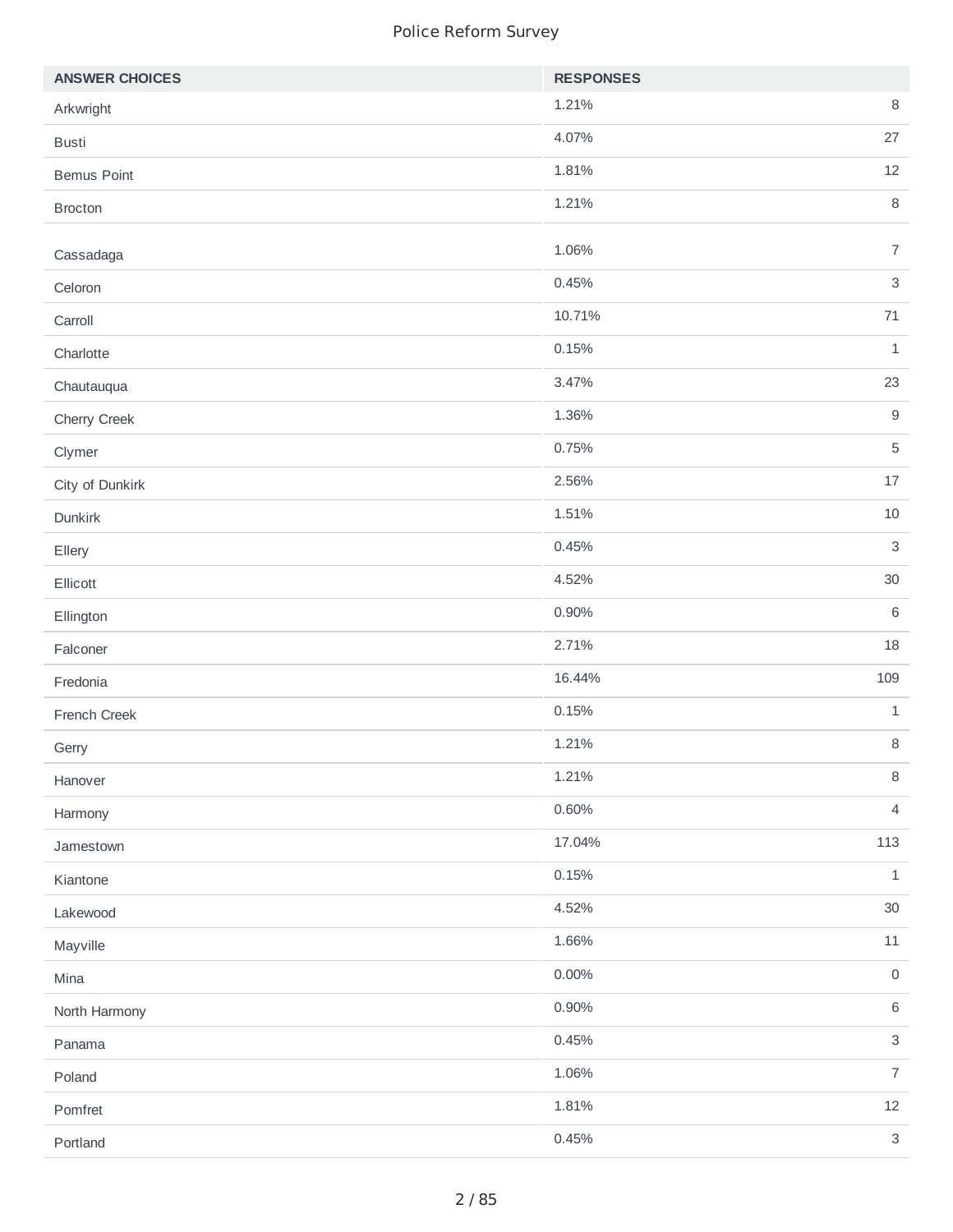| Ripley        | 0.90% | 6            |
|---------------|-------|--------------|
| Sherman       | 0.75% | 5            |
| Silver Creek  | 2.87% | 19           |
| Sinclairville | 1.21% | 8            |
| Sheridan      | 0.45% | 3            |
| Sherman       | 0.15% | $\mathbf{1}$ |
| Stockton      | 1.81% | 12           |
| Villenova     | 0.90% | 6            |
| Westfield     | 4.37% | 29           |
| <b>TOTAL</b>  |       | 663          |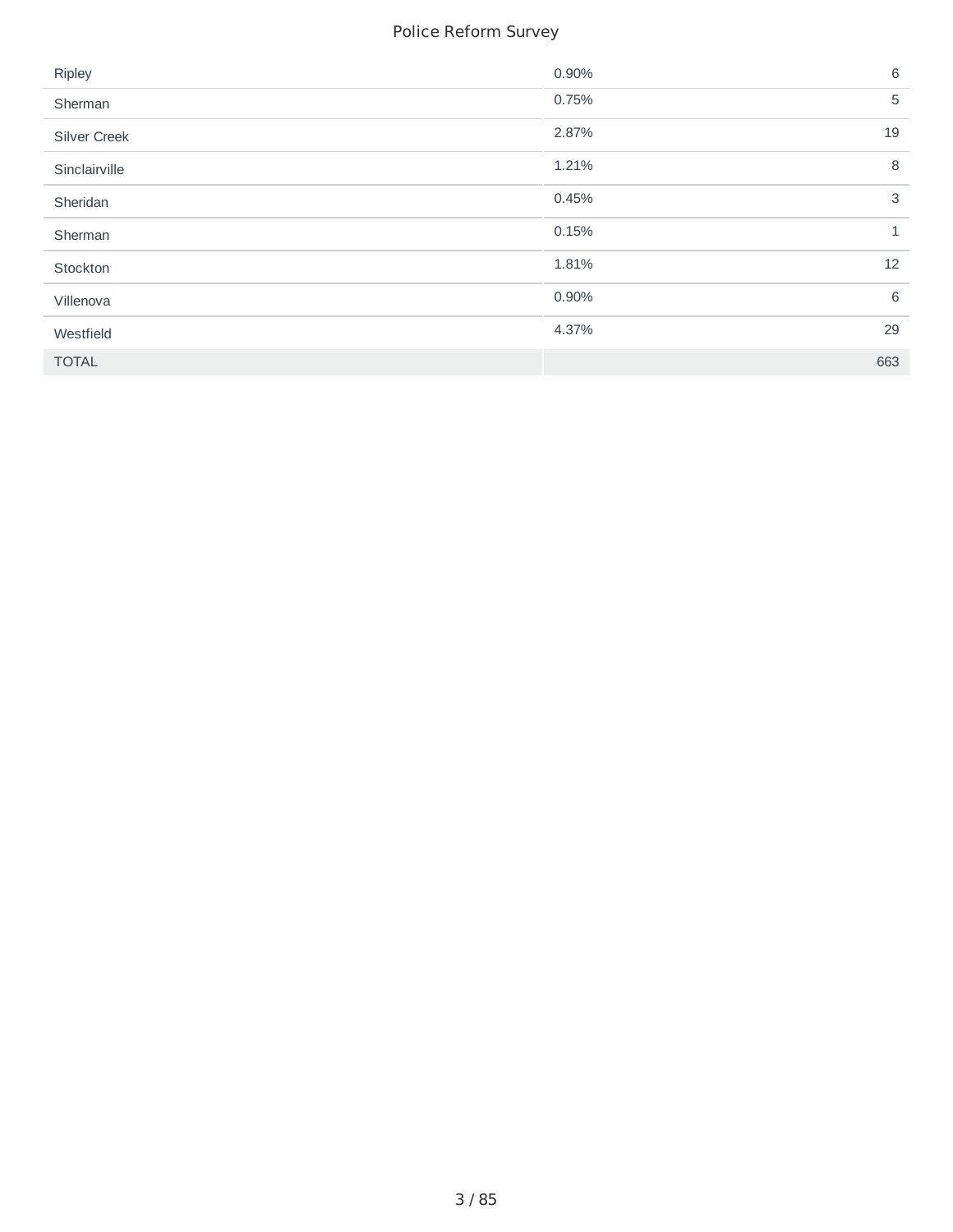

### Q2 What stakeholder group do you belong to?

| <b>ANSWER CHOICES</b>            | <b>RESPONSES</b> |                |
|----------------------------------|------------------|----------------|
| Elected or Appointed Officials   | 2.02%            | 13             |
| Community Liaison (North County) | 0.16%            |                |
| Community Liaison (South County) | 0.62%            | $\overline{4}$ |
| Emergency Services (fire/rescue) | 5.43%            | 35             |
| Law Enforcement                  | 3.57%            | 23             |
| Community member                 | 88.20%           | 568            |
| <b>TOTAL</b>                     |                  | 644            |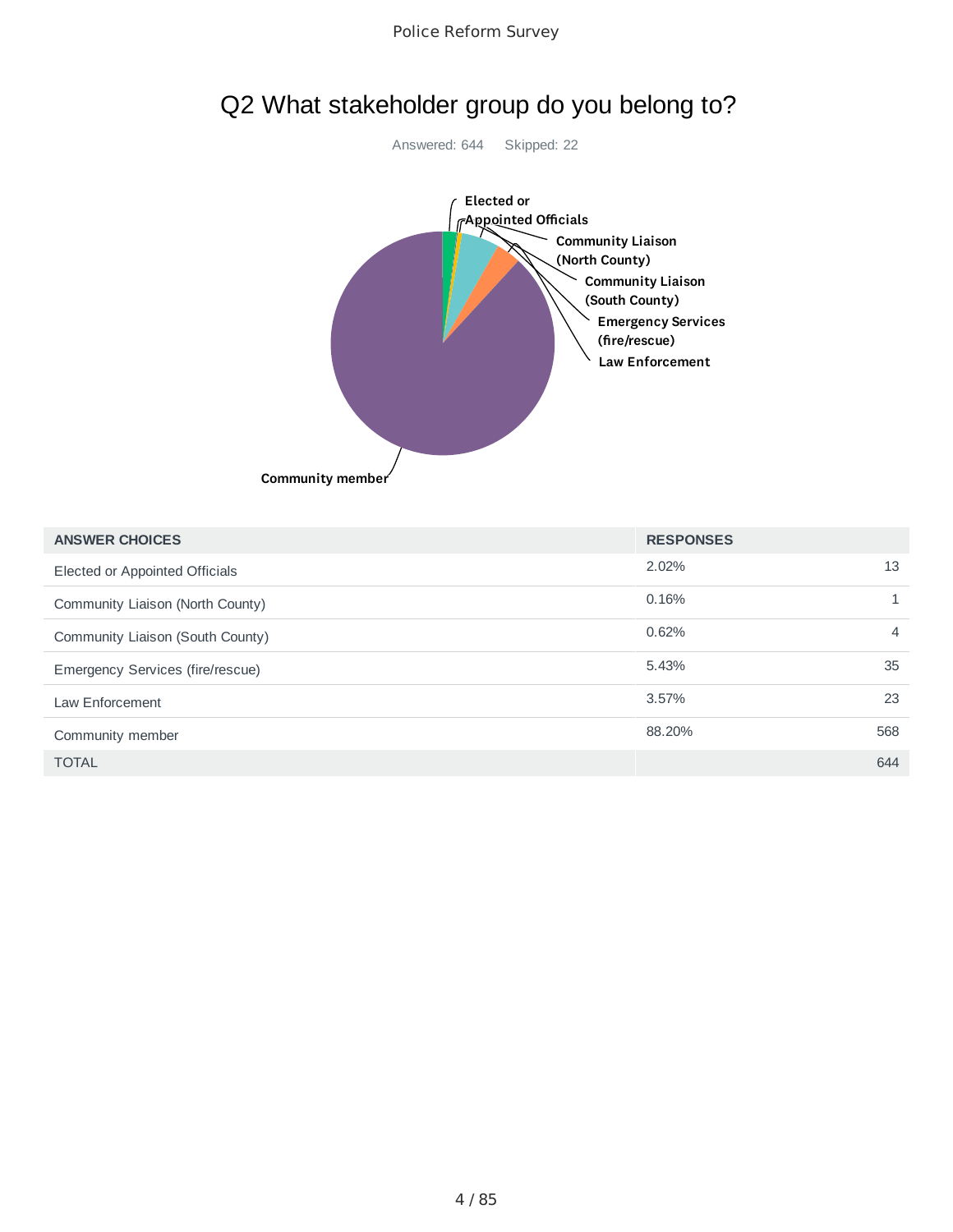# Q3 Please select local police department to provide feedback on



| <b>ANSWER CHOICES</b>               | <b>RESPONSES</b> |              |
|-------------------------------------|------------------|--------------|
| Jamestown Police Department         | 17.63%           | 116          |
| Dunkirk Police Department           | 3.65%            | 24           |
| Lakewood-Busti Police Department    | 8.51%            | 56           |
| Ellicott Police Department          | 7.60%            | 50           |
| Fredonia Police Department          | 17.78%           | 117          |
| Westfield Police Department         | 4.26%            | 28           |
| Carroll Police Department           | 10.33%           | 68           |
| Chautauqua County Sheriff's Office  | 27.51%           | 181          |
| New York State Police               | 2.58%            | 17           |
| State University Police at Fredonia | 0.15%            | $\mathbf{1}$ |
| <b>TOTAL</b>                        |                  | 658          |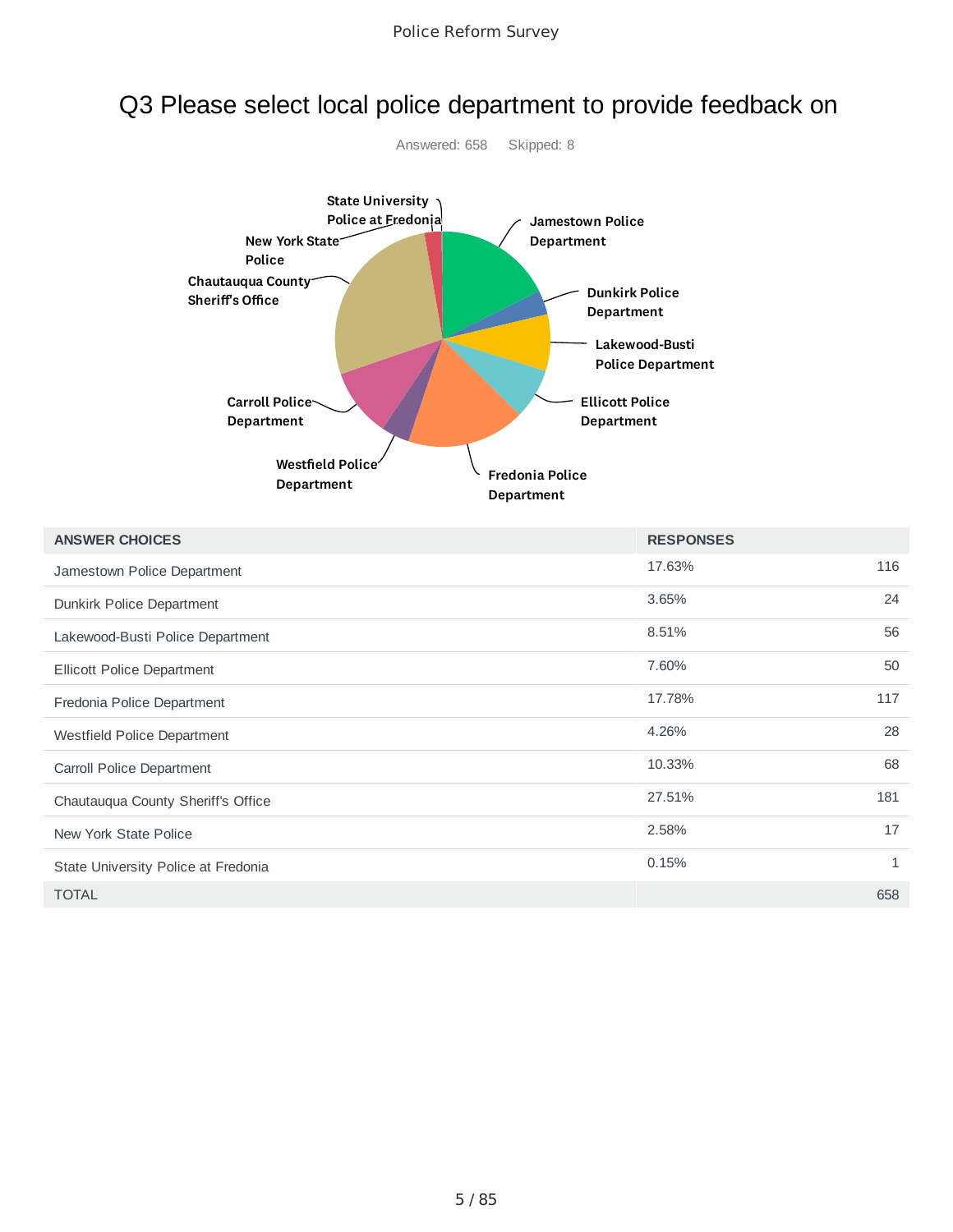### Q4 When was the last time you had a direct interaction with your local police agency?



| <b>ANSWER CHOICES</b>   | <b>RESPONSES</b> |
|-------------------------|------------------|
| More than 5 years ago   | 77<br>11.65%     |
| Within the last 5 years | 77.46%<br>512    |
| <b>Never</b>            | 10.89%<br>72     |
| <b>TOTAL</b>            | 661              |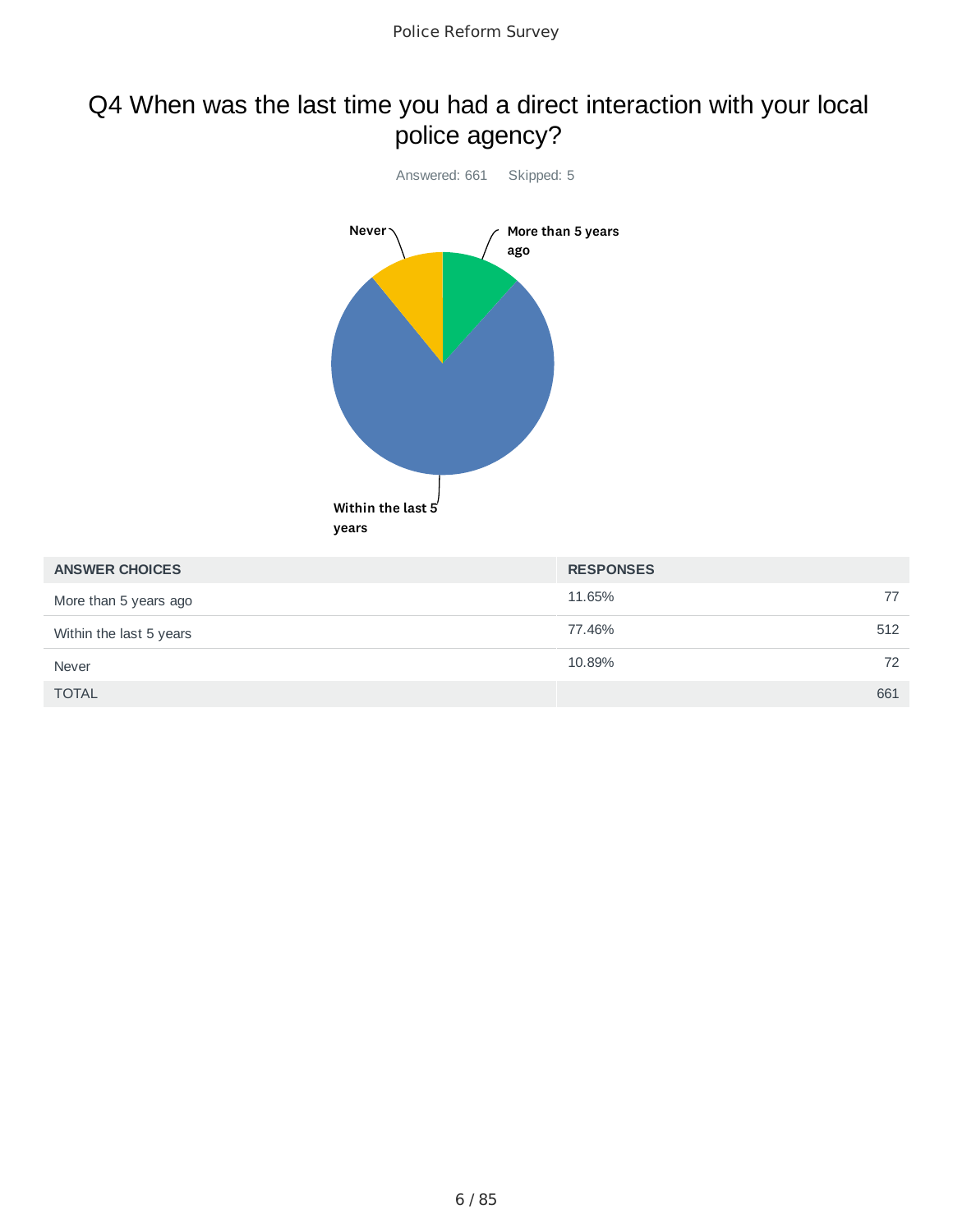### Q5 Please select the top 5 services that you think are most important for your police department to provide

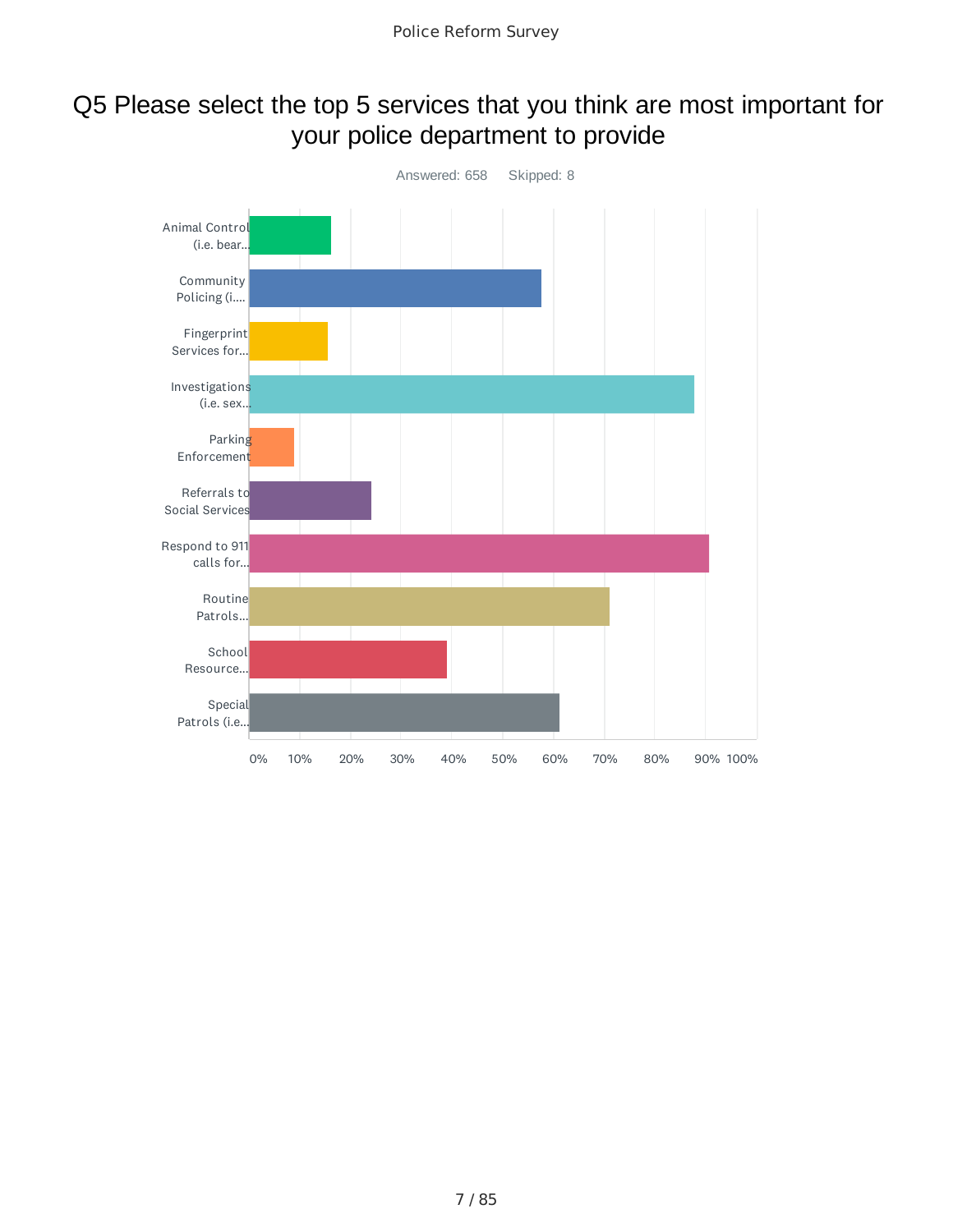| <b>ANSWER CHOICES</b>                                                                                                               | <b>RESPONSES</b> |     |
|-------------------------------------------------------------------------------------------------------------------------------------|------------------|-----|
| Animal Control (i.e. bear management, dog control, rabies response, skunk removal, etc.)                                            | 16.41%           | 108 |
| Community Policing (i.e. bicycle/walking patrols, child safety seat inspections, presentations to business and<br>nonprofits, etc.) | 57.75%           | 380 |
| Fingerprint Services for background and employment checks                                                                           | 15.65%           | 103 |
| Investigations (i.e. sex crimes, robberies, homicides, etc.)                                                                        | 87.84%           | 578 |
| <b>Parking Enforcement</b>                                                                                                          | 8.97%            | 59  |
| Referrals to Social Services                                                                                                        | 24.16%           | 159 |
| Respond to 911 calls for service                                                                                                    | 90.73%           | 597 |
| Routine Patrols (cruiser)                                                                                                           | 71.12%           | 468 |
| <b>School Resource Officers</b>                                                                                                     | 39.21%           | 258 |
| Special Patrols (i.e. drunk driving, seat belt and speed enforcement)                                                               | 61.40%           | 404 |
| Total Respondents: 658                                                                                                              |                  |     |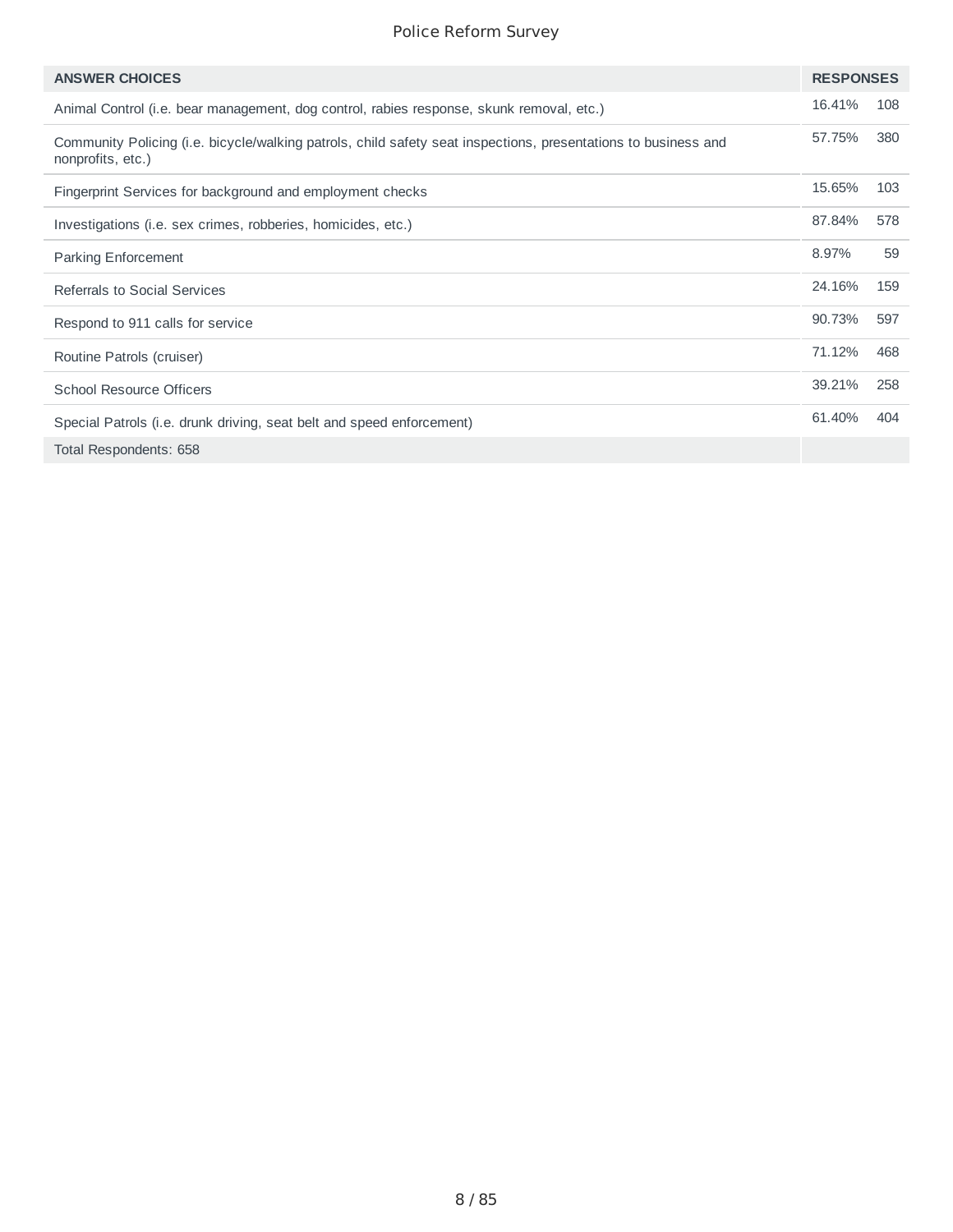| #              | <b>OTHER (PLEASE SPECIFY)</b>                                                                                                                                                                                                                                                                                                                                                                                                                                                                                                                                                                     | <b>DATE</b>         |
|----------------|---------------------------------------------------------------------------------------------------------------------------------------------------------------------------------------------------------------------------------------------------------------------------------------------------------------------------------------------------------------------------------------------------------------------------------------------------------------------------------------------------------------------------------------------------------------------------------------------------|---------------------|
| $\mathbf{1}$   | Diversity training                                                                                                                                                                                                                                                                                                                                                                                                                                                                                                                                                                                | 1/26/2021 11:23 AM  |
| 2              | D.A.R.E.                                                                                                                                                                                                                                                                                                                                                                                                                                                                                                                                                                                          | 1/26/2021 3:26 AM   |
| 3              | Drug Enforcement                                                                                                                                                                                                                                                                                                                                                                                                                                                                                                                                                                                  | 1/22/2021 10:07 AM  |
| 4              | We need a full-time animal control officer; ideally I feel that would be handled through another<br>City department.                                                                                                                                                                                                                                                                                                                                                                                                                                                                              | 1/22/2021 9:42 AM   |
| 5              | Unsolved crimes                                                                                                                                                                                                                                                                                                                                                                                                                                                                                                                                                                                   | 1/21/2021 11:53 AM  |
| 6              | Drug enforcement                                                                                                                                                                                                                                                                                                                                                                                                                                                                                                                                                                                  | 1/20/2021 8:20 PM   |
| $\overline{7}$ | Maintaining a public database of arrest and/or conviction redcords                                                                                                                                                                                                                                                                                                                                                                                                                                                                                                                                | 1/14/2021 6:29 PM   |
| 8              | Differential treat                                                                                                                                                                                                                                                                                                                                                                                                                                                                                                                                                                                | 1/13/2021 7:11 AM   |
| 9              | SWAT Team and other specialized units                                                                                                                                                                                                                                                                                                                                                                                                                                                                                                                                                             | 1/12/2021 6:33 AM   |
| 10             | Community relations. Meet and greet the residents.                                                                                                                                                                                                                                                                                                                                                                                                                                                                                                                                                | 1/5/2021 7:15 PM    |
| 11             | Stop signs is a must                                                                                                                                                                                                                                                                                                                                                                                                                                                                                                                                                                              | 1/2/2021 12:38 AM   |
| 12             | Drugs and sex crimes                                                                                                                                                                                                                                                                                                                                                                                                                                                                                                                                                                              | 12/31/2020 6:53 PM  |
| 13             | Harassment                                                                                                                                                                                                                                                                                                                                                                                                                                                                                                                                                                                        | 12/30/2020 9:26 PM  |
| 14             | Following the constitution                                                                                                                                                                                                                                                                                                                                                                                                                                                                                                                                                                        | 12/29/2020 12:13 PM |
| 15             | Need for police to act as back up for behavior specialist to be first responder and stay in<br>background NO FLASHING lights or sirens unless behavior specialist asks. Secondly ALL<br>police agencies work towards obtaining real diversity training and public input                                                                                                                                                                                                                                                                                                                           | 12/29/2020 5:41 AM  |
| 16             | Drug enforcement                                                                                                                                                                                                                                                                                                                                                                                                                                                                                                                                                                                  | 12/28/2020 9:38 PM  |
| 17             | This is bullshit. The police are fine. The people are not. And Cuomo sucks.                                                                                                                                                                                                                                                                                                                                                                                                                                                                                                                       | 12/28/2020 7:13 PM  |
| 18             | Unruly neighbors                                                                                                                                                                                                                                                                                                                                                                                                                                                                                                                                                                                  | 12/28/2020 3:29 PM  |
| 19             | Drug Enforcement - have the Southern Tier Drug Task Force work in Westfield, Ripley, etc.                                                                                                                                                                                                                                                                                                                                                                                                                                                                                                         | 12/28/2020 3:13 PM  |
| 20             | Everyday work                                                                                                                                                                                                                                                                                                                                                                                                                                                                                                                                                                                     | 12/28/2020 2:32 PM  |
| 21             | Investigation of crimes that I have reported and nothing has been done to resolve any issues.                                                                                                                                                                                                                                                                                                                                                                                                                                                                                                     | 12/28/2020 1:28 PM  |
| 22             | Ensuring that cases aren't just sent to be dealt with by Human Resources or Student Affairs<br>when it's employee(s) or student(s) dealing with peers.                                                                                                                                                                                                                                                                                                                                                                                                                                            | 12/28/2020 12:00 PM |
| 23             | need to see more police cars on side streets, never see any                                                                                                                                                                                                                                                                                                                                                                                                                                                                                                                                       | 12/28/2020 11:19 AM |
| 24             | more interaction with public, like walk beats, etc.                                                                                                                                                                                                                                                                                                                                                                                                                                                                                                                                               | 12/28/2020 10:19 AM |
| 25             | Boating n snowmobile patrols, check points.                                                                                                                                                                                                                                                                                                                                                                                                                                                                                                                                                       | 12/28/2020 9:05 AM  |
| 26             | Response to violent crime & thefts, law enforcement                                                                                                                                                                                                                                                                                                                                                                                                                                                                                                                                               | 12/27/2020 11:46 PM |
| 27             | Noise enforcement                                                                                                                                                                                                                                                                                                                                                                                                                                                                                                                                                                                 | 12/27/2020 7:03 PM  |
| 28             | I think it is important for the police to have some kind of mental health awareness training and<br>or there needs to be mental health professionals on staff. The majority of criness in<br>Jamestown stem from mental health problems and or addiction issues. If we can do better at<br>getting people the help they need then police job would be easier. Also the police need more<br>sensitivity training. They don't gotta be "Tough Tony all the time. I do commend the ones who<br>take time to see there is more than meets they eye most times and to the ones who have<br>compassion. | 12/27/2020 6:14 PM  |
| 29             | Respond to see something, say something calls. Suspicious activity calls. Neighborhood<br>complaints.                                                                                                                                                                                                                                                                                                                                                                                                                                                                                             | 12/27/2020 5:45 PM  |
| 30             | Proactive policing                                                                                                                                                                                                                                                                                                                                                                                                                                                                                                                                                                                | 12/27/2020 5:02 PM  |
| 31             | Removal of Meth Labs/Drug Houses like the one in Stockton on W Railroad Ave                                                                                                                                                                                                                                                                                                                                                                                                                                                                                                                       | 12/27/2020 2:13 PM  |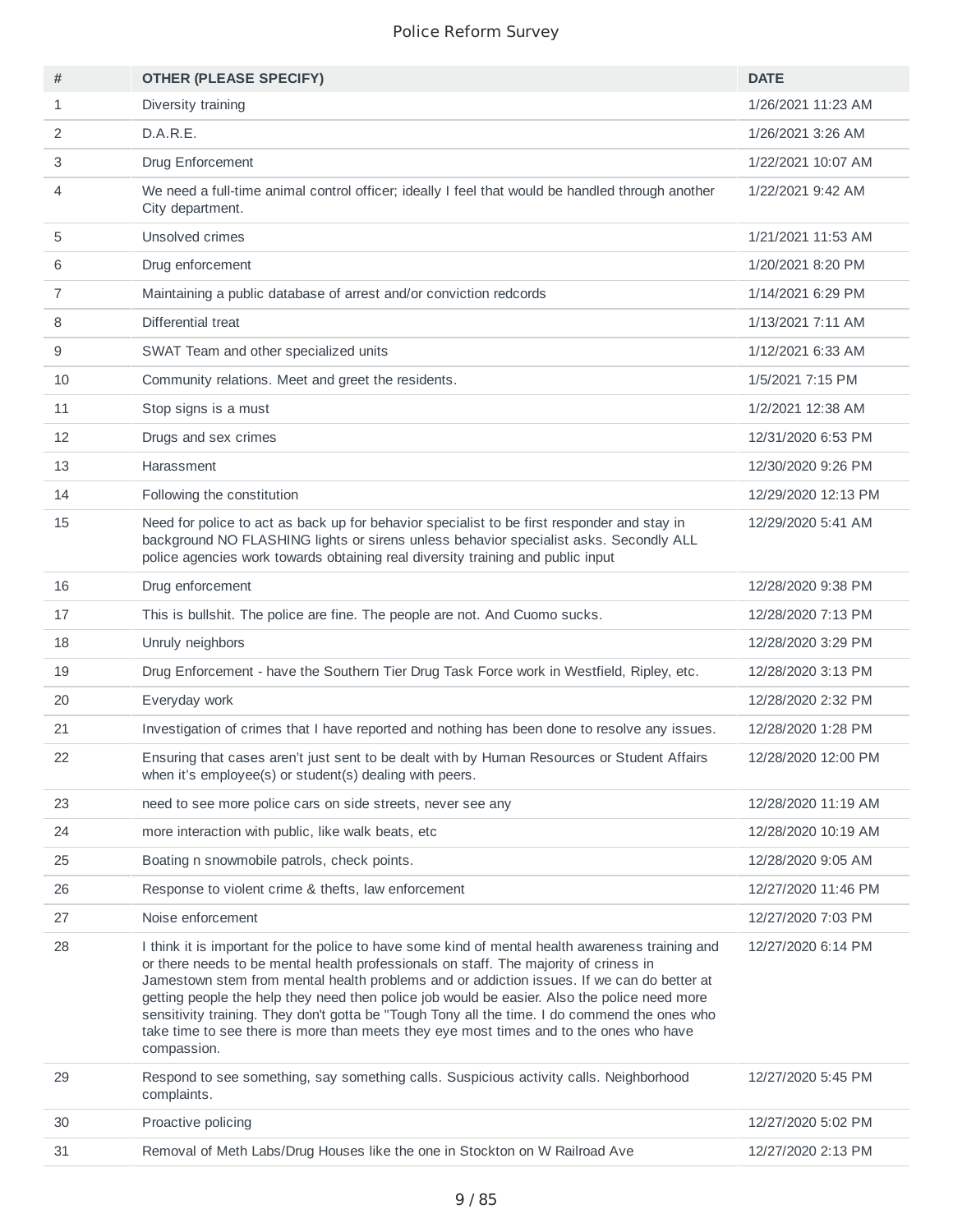| 32 | Drug Enforcement                                                                                                                                                                                 | 12/27/2020 9:32 AM  |
|----|--------------------------------------------------------------------------------------------------------------------------------------------------------------------------------------------------|---------------------|
| 33 | Follow the constitution and the oath you take                                                                                                                                                    | 12/27/2020 9:10 AM  |
| 34 | Drug task force                                                                                                                                                                                  | 12/26/2020 7:54 PM  |
| 35 | Great job                                                                                                                                                                                        | 12/26/2020 3:10 PM  |
| 36 | Protection of are rights and property                                                                                                                                                            | 12/26/2020 2:15 PM  |
| 37 | There is an excess of all of these enforcements in our area                                                                                                                                      | 12/26/2020 1:20 PM  |
| 38 | All of these are very important                                                                                                                                                                  | 12/26/2020 10:57 AM |
| 39 | Most of these duties can be allocated to groups that provide those specific services.                                                                                                            | 12/26/2020 10:08 AM |
| 40 | Drug enforcement.                                                                                                                                                                                | 12/26/2020 9:36 AM  |
| 41 | Availability to assist in ER at Upmc Chautauqua                                                                                                                                                  | 12/22/2020 6:10 PM  |
| 42 | Drug enforcement                                                                                                                                                                                 | 12/22/2020 5:03 PM  |
| 43 | Community relations (working with community members to harbor a more mutually positive<br>relationship while providing transparent enforcement of community safety through ethical<br>practices) | 12/22/2020 3:50 PM  |
| 44 | Education & interaction for local citizenry                                                                                                                                                      | 12/22/2020 2:35 PM  |
| 45 | safety in seeing car patroling our roads                                                                                                                                                         | 12/22/2020 1:43 PM  |
| 46 | Jail only                                                                                                                                                                                        | 12/22/2020 1:08 PM  |
| 47 | Help/attend community events, not to police, but to show face and show they're also part of<br>the community and not just here to arrest                                                         | 12/22/2020 12:59 PM |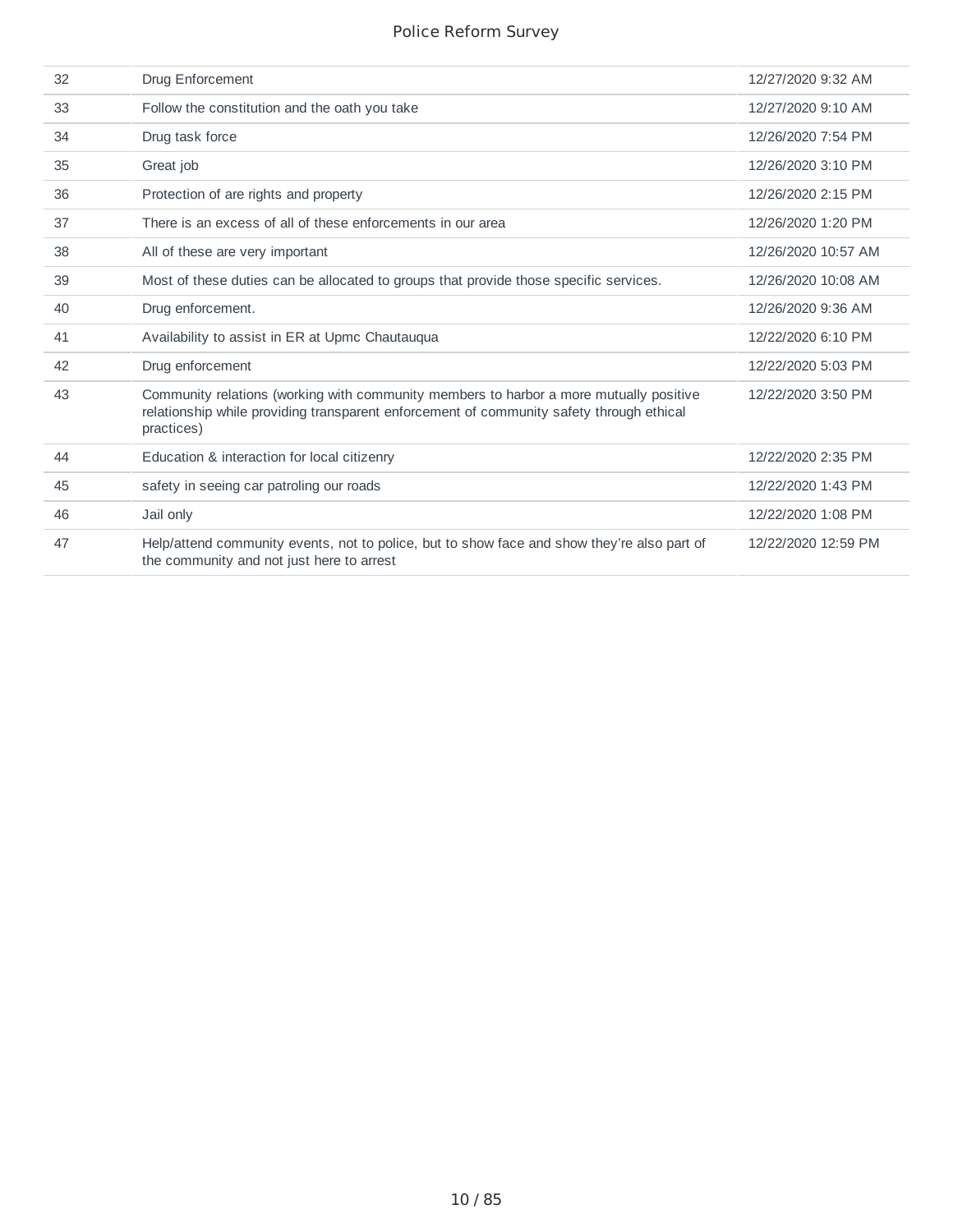## Q6 What are the top 3 things that you feel would improve policing in your community?

Answered: 438 Skipped: 228

| <b>ANSWER CHOICES</b> | <b>RESPONSES</b> |     |
|-----------------------|------------------|-----|
|                       | 99.77%           | 437 |
|                       | 81.51%           | 357 |
| っ                     | 69.18%           | 303 |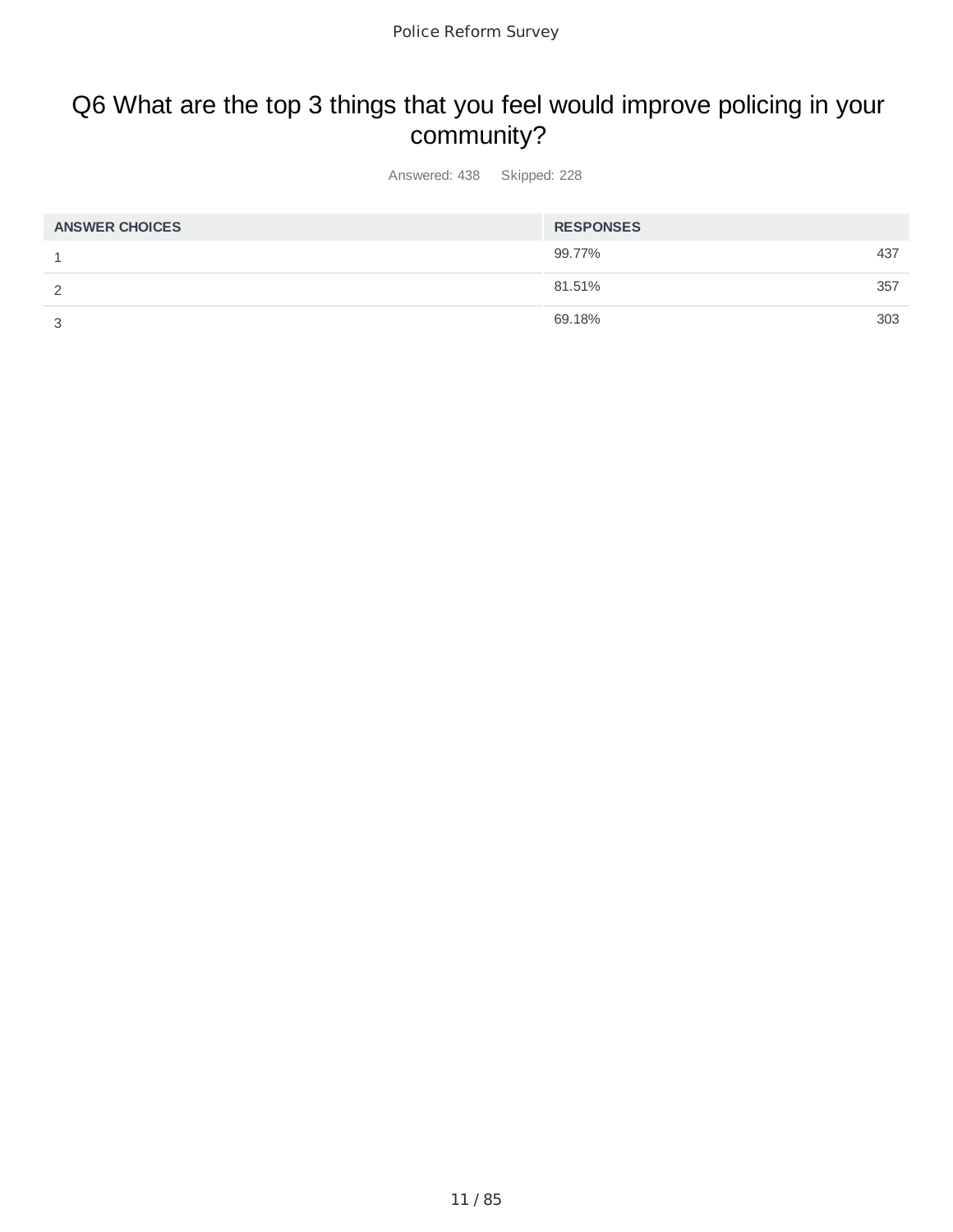| #  | $\mathbf{1}$                                                                               | <b>DATE</b>        |
|----|--------------------------------------------------------------------------------------------|--------------------|
| 1  | Speediing through Carroll                                                                  | 1/26/2021 2:25 PM  |
| 2  | Diversity training                                                                         | 1/26/2021 11:23 AM |
| 3  | Shorter shifts, more officers who are regularly evaluated for anger, bias or undue stress. | 1/26/2021 3:26 AM  |
| 4  | Fight to revoke the bail reform                                                            | 1/25/2021 8:16 PM  |
| 5  | Diversity and implicit bias training and vetting                                           | 1/25/2021 11:52 AM |
| 6  | more police                                                                                | 1/25/2021 9:40 AM  |
| 7  | Hire a minority                                                                            | 1/22/2021 6:16 PM  |
| 8  | Communication                                                                              | 1/22/2021 6:09 PM  |
| 9  | recognizing people of color are human and not animals                                      | 1/22/2021 4:58 PM  |
| 10 | Fair and equal policing practices                                                          | 1/22/2021 12:51 PM |
| 11 | Better pay for officers                                                                    | 1/22/2021 12:45 PM |
| 12 | <b>Building Community Relations</b>                                                        | 1/22/2021 12:18 PM |
| 13 | Diversity in recruitment and retention                                                     | 1/22/2021 10:07 AM |
| 14 | instead of sitting in the police car watching traffic get out and actually do something    | 1/22/2021 9:50 AM  |
| 15 | Communicate with the community/people                                                      | 1/22/2021 9:49 AM  |
| 16 | A mobile response unit incorporating social workers for mental health and wellness checks. | 1/22/2021 9:42 AM  |
| 17 | More diversity                                                                             | 1/22/2021 9:14 AM  |
| 18 | Routine Training                                                                           | 1/22/2021 8:43 AM  |
| 19 | More training for officers                                                                 | 1/22/2021 8:41 AM  |
| 20 | Remove drugs from our community                                                            | 1/22/2021 8:10 AM  |
| 21 | Community policing                                                                         | 1/22/2021 8:02 AM  |
| 22 | Less Speed/Traffic Enforcement                                                             | 1/22/2021 7:53 AM  |
| 23 | racial profiling                                                                           | 1/22/2021 7:33 AM  |
| 24 | Communication                                                                              | 1/22/2021 6:12 AM  |
| 25 | training                                                                                   | 1/21/2021 10:22 PM |
| 26 | More community policing so they know the people they serve                                 | 1/21/2021 9:31 PM  |
| 27 | Better training for dealing with mental health related calls                               | 1/21/2021 8:56 PM  |
| 28 | Community outreach                                                                         | 1/21/2021 8:50 PM  |
| 29 | They really go after the crooks and drug dealers                                           | 1/21/2021 8:40 PM  |
| 30 | More positive community interactions and outreach                                          | 1/21/2021 8:18 PM  |
| 31 | Stop racially profiling                                                                    | 1/21/2021 6:39 PM  |
| 32 | Increase the use of special prosecutors in police misconduct investigations                | 1/21/2021 4:56 PM  |
| 33 | Clear Communication                                                                        | 1/21/2021 3:38 PM  |
| 34 | More Black and Latino police                                                               | 1/21/2021 1:11 PM  |
| 35 | Foot patrols                                                                               | 1/21/2021 11:53 AM |
| 36 | Officers to live in the city where they're employed                                        | 1/21/2021 11:37 AM |
| 37 | Residency requirements for local police                                                    | 1/21/2021 10:30 AM |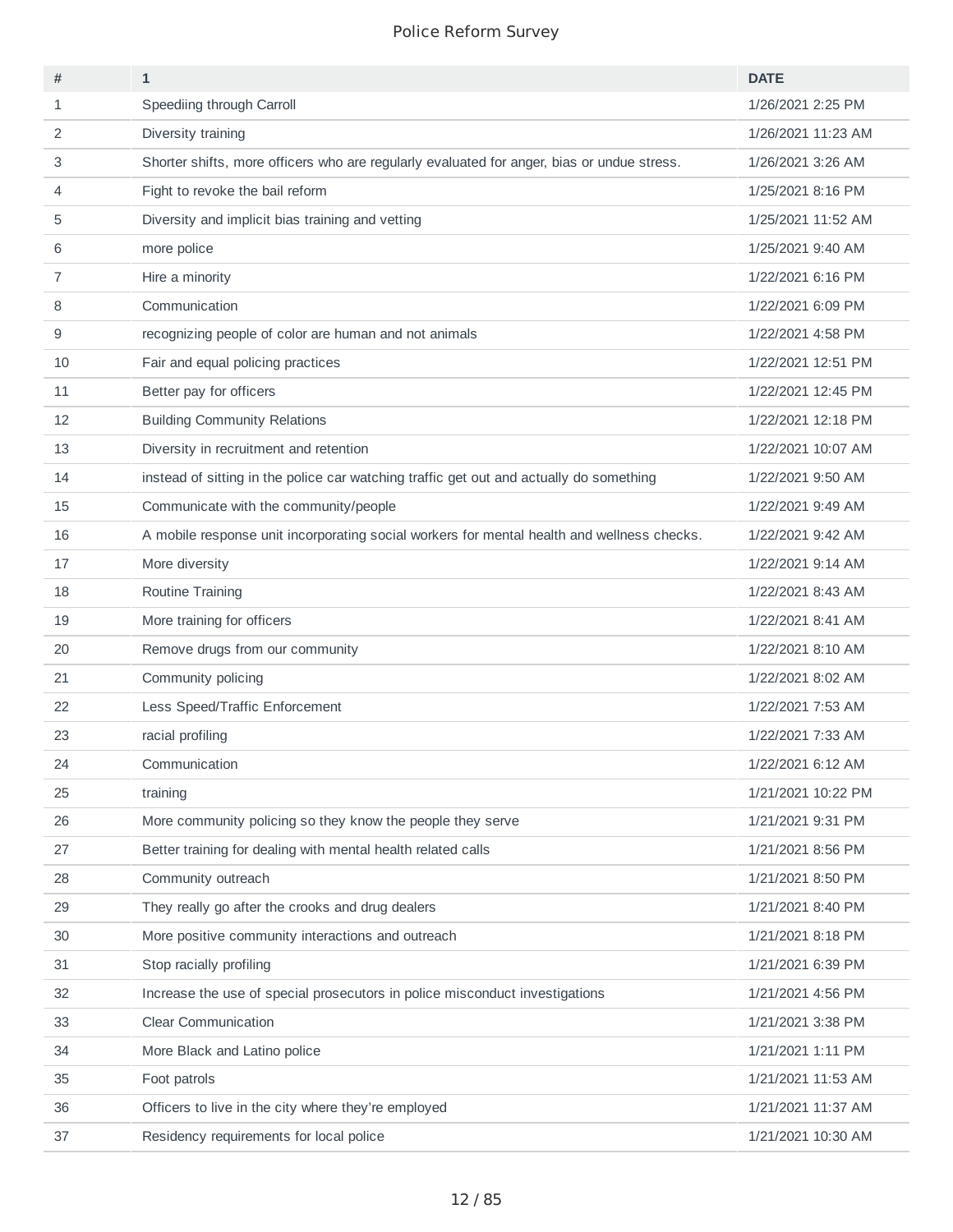| 38 | Being involved in the community                                                                                                                                       | 1/21/2021 10:15 AM |
|----|-----------------------------------------------------------------------------------------------------------------------------------------------------------------------|--------------------|
| 39 | Not just policing the white areas                                                                                                                                     | 1/21/2021 10:03 AM |
| 40 | Out of car police patrols                                                                                                                                             | 1/21/2021 9:48 AM  |
| 41 | Diversity on the police force.                                                                                                                                        | 1/21/2021 9:47 AM  |
| 42 | personal warmth and caring                                                                                                                                            | 1/20/2021 8:39 PM  |
| 43 | Integrity                                                                                                                                                             | 1/20/2021 8:20 PM  |
| 44 | Interact with residents in non-enforcement situations                                                                                                                 | 1/20/2021 7:08 PM  |
| 45 | <b>Fairness</b>                                                                                                                                                       | 1/19/2021 6:54 PM  |
| 46 | Civilian trauma training                                                                                                                                              | 1/19/2021 6:45 PM  |
| 47 | Communication                                                                                                                                                         | 1/19/2021 1:44 PM  |
| 48 | Dont answer Yolanda reardon calls                                                                                                                                     | 1/15/2021 11:18 AM |
| 49 | More frequently varied patrol routs (patrolling more places more often)                                                                                               | 1/14/2021 6:29 PM  |
| 50 | I think you're doing a great job.                                                                                                                                     | 1/14/2021 9:59 AM  |
| 51 | Having a diverse and culturally sensitive group.                                                                                                                      | 1/13/2021 6:48 PM  |
| 52 | New police chief                                                                                                                                                      | 1/13/2021 6:40 PM  |
| 53 | Equal application of law                                                                                                                                              | 1/13/2021 4:43 PM  |
| 54 | Education of sex crimes (human trafficking)                                                                                                                           | 1/13/2021 3:06 PM  |
| 55 | <b>Better officers</b>                                                                                                                                                | 1/13/2021 7:11 AM  |
| 56 | More funding for more police officers                                                                                                                                 | 1/12/2021 6:33 AM  |
| 57 | The ability to stop into the station to ask questions about things like winter parking for new<br>residents.                                                          | 1/11/2021 6:10 PM  |
| 58 | Road patrols                                                                                                                                                          | 1/9/2021 11:53 AM  |
| 59 | More funding for police                                                                                                                                               | 1/8/2021 3:24 PM   |
| 60 | positive interactions with the community members                                                                                                                      | 1/8/2021 3:06 PM   |
| 61 | More involvement in community functions                                                                                                                               | 1/7/2021 3:12 PM   |
| 62 | Officers being actively involved in our community setting examples and building relationships<br>to build trust in our officers                                       | 1/6/2021 10:33 PM  |
| 63 | Positive Community interaction                                                                                                                                        | 1/6/2021 5:06 PM   |
| 64 | More routine patroling                                                                                                                                                | 1/6/2021 6:31 AM   |
| 65 | More presence in the community. Visibly other than seeing the WPD in a car                                                                                            | 1/5/2021 9:49 PM   |
| 66 | Meet & greet.                                                                                                                                                         | 1/5/2021 7:15 PM   |
| 67 | Frew run in front of cemetary the speeders                                                                                                                            | 1/5/2021 6:28 PM   |
| 68 | More outreach to the community.                                                                                                                                       | 1/3/2021 12:02 PM  |
| 69 | More police presence in neighborhoods                                                                                                                                 | 1/2/2021 5:22 PM   |
| 70 | Fewer "speed traps" that seem to be set up to generate revenue rather than to control<br>speeding in a dangerous area. This leads to bad feelings with the community. | 1/2/2021 1:54 PM   |
| 71 | More training                                                                                                                                                         | 1/2/2021 1:03 PM   |
| 72 | I notice that nobody stop for stop signs                                                                                                                              | 1/2/2021 12:38 AM  |
| 73 | faster response time                                                                                                                                                  | 1/1/2021 11:10 PM  |
| 74 | More money                                                                                                                                                            | 1/1/2021 8:12 PM   |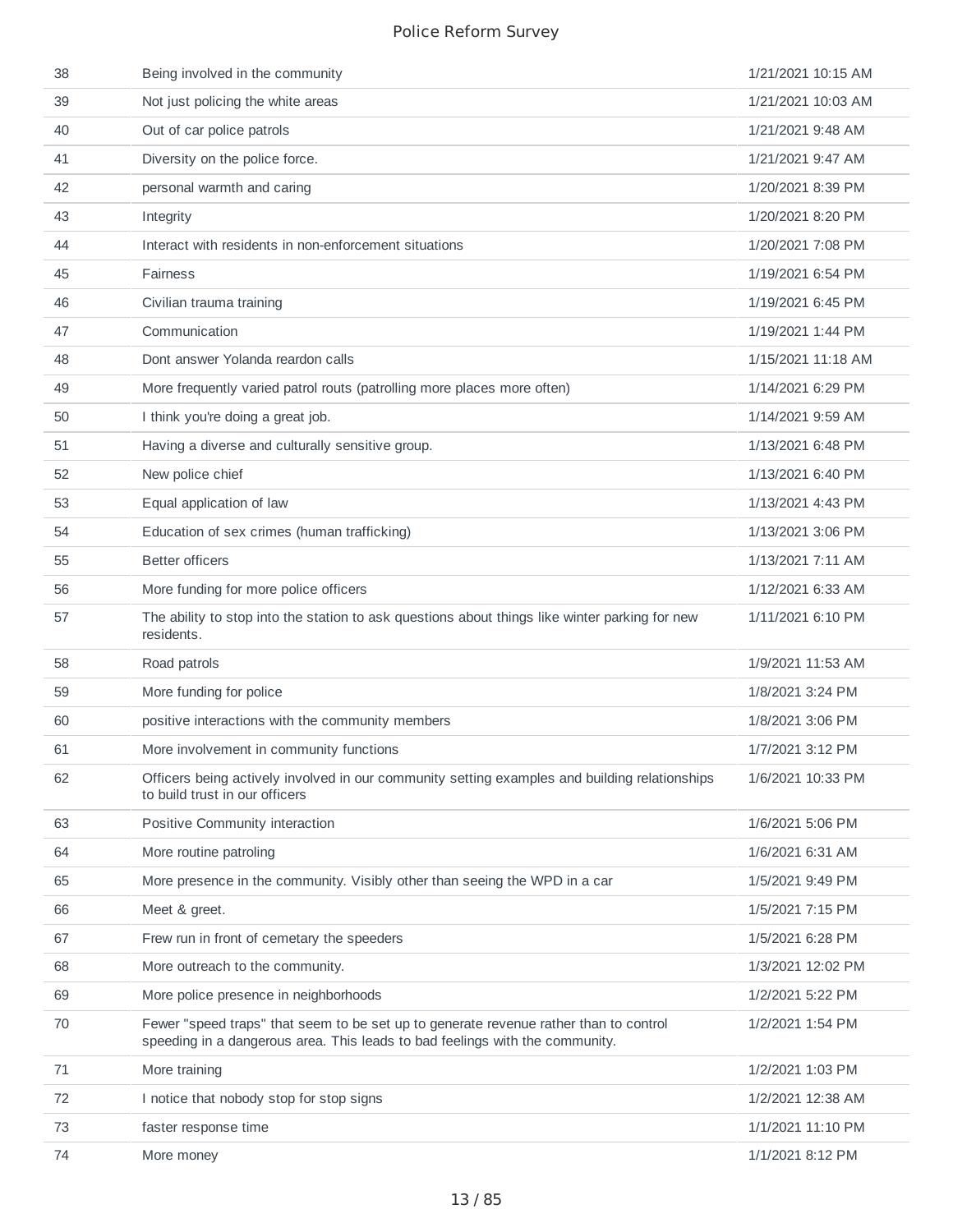| 75  | Increased budget for dept.                                                                                                                                                                                                                                                                    | 1/1/2021 7:59 PM    |
|-----|-----------------------------------------------------------------------------------------------------------------------------------------------------------------------------------------------------------------------------------------------------------------------------------------------|---------------------|
| 76  | Funding                                                                                                                                                                                                                                                                                       | 1/1/2021 7:51 PM    |
| 77  | Community education on how to interact with law enforcement officials                                                                                                                                                                                                                         | 1/1/2021 5:08 PM    |
| 78  | Additional resources for the Police Force                                                                                                                                                                                                                                                     | 1/1/2021 5:03 PM    |
| 79  | Seeing patrol cars more often                                                                                                                                                                                                                                                                 | 1/1/2021 4:49 PM    |
| 80  | Training in racial justice for all officers and staff                                                                                                                                                                                                                                         | 1/1/2021 4:06 PM    |
| 81  | Dealing with kid bullies. The kids that are under the age of 16. seem to get away with it to<br>easy.                                                                                                                                                                                         | 1/1/2021 10:16 AM   |
| 82  | Listening to neighborhood concerns                                                                                                                                                                                                                                                            | 1/1/2021 9:06 AM    |
| 83  | Community involvement                                                                                                                                                                                                                                                                         | 12/31/2020 10:18 PM |
| 84  | Positive community interactions                                                                                                                                                                                                                                                               | 12/31/2020 8:27 PM  |
| 85  | Working together with community, listening to tipsfree anonymous tip texts                                                                                                                                                                                                                    | 12/31/2020 6:53 PM  |
| 86  | Less answered calls to Walmart                                                                                                                                                                                                                                                                | 12/31/2020 4:49 PM  |
| 87  | education on counseling mental health                                                                                                                                                                                                                                                         | 12/31/2020 1:52 PM  |
| 88  | Community Outreach                                                                                                                                                                                                                                                                            | 12/31/2020 12:28 PM |
| 89  | More diversity in hiring                                                                                                                                                                                                                                                                      | 12/31/2020 11:07 AM |
| 90  | Every single police officer is white in this city. I want to see Black and Latino/a officers. I want<br>to see women officers. You are NOT recruiting correctly. Our police department must reflect<br>the community it serves. Ours does not. Please think of more creative ways to recruit. | 12/31/2020 11:05 AM |
| 91  | Required residence                                                                                                                                                                                                                                                                            | 12/31/2020 10:52 AM |
| 92  | Walking patrols.                                                                                                                                                                                                                                                                              | 12/31/2020 9:14 AM  |
| 93  | Get to know the people                                                                                                                                                                                                                                                                        | 12/30/2020 9:59 PM  |
| 94  | Looking at both sides of the story it could be the female causing issues not the male                                                                                                                                                                                                         | 12/30/2020 9:26 PM  |
| 95  | Police presence in community affairs                                                                                                                                                                                                                                                          | 12/30/2020 8:10 PM  |
| 96  | I am happy with all services!                                                                                                                                                                                                                                                                 | 12/30/2020 7:19 PM  |
| 97  | Officers regularly in small town businesses to talk.                                                                                                                                                                                                                                          | 12/30/2020 7:10 PM  |
| 98  | More officers on Patrol                                                                                                                                                                                                                                                                       | 12/30/2020 6:11 PM  |
| 99  | More training in mental health awareness,                                                                                                                                                                                                                                                     | 12/30/2020 12:31 PM |
| 100 | Don't listen to King Cuomo                                                                                                                                                                                                                                                                    | 12/30/2020 10:19 AM |
| 101 | Don't listen to King Cuomo                                                                                                                                                                                                                                                                    | 12/30/2020 10:15 AM |
| 102 | Inform public of crimes                                                                                                                                                                                                                                                                       | 12/30/2020 8:50 AM  |
| 103 | more press releases from Troop A regarding information the public should know                                                                                                                                                                                                                 | 12/30/2020 7:41 AM  |
| 104 | Compassion                                                                                                                                                                                                                                                                                    | 12/30/2020 4:34 AM  |
| 105 | Patrols by where I live                                                                                                                                                                                                                                                                       | 12/29/2020 8:56 PM  |
| 106 | Patrolling                                                                                                                                                                                                                                                                                    | 12/29/2020 8:38 PM  |
| 107 | More speed patrol                                                                                                                                                                                                                                                                             | 12/29/2020 8:18 PM  |
| 108 | Members of fpd join local community groups                                                                                                                                                                                                                                                    | 12/29/2020 8:04 PM  |
| 109 | community policing                                                                                                                                                                                                                                                                            | 12/29/2020 7:47 PM  |
| 110 | Consistent ticketing, I see alot of illegal tint, running red lights etc                                                                                                                                                                                                                      | 12/29/2020 7:46 PM  |
|     |                                                                                                                                                                                                                                                                                               |                     |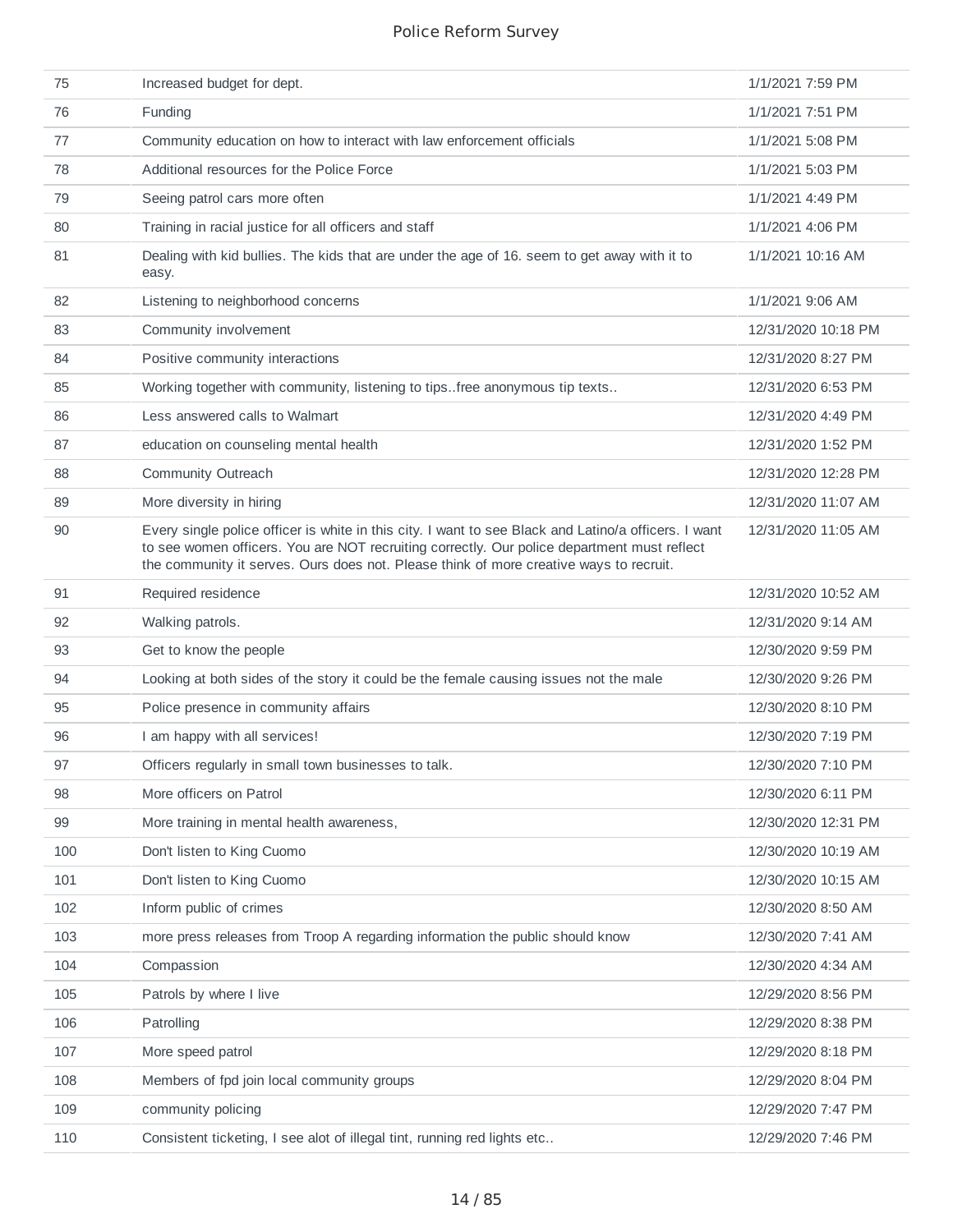| 111 | More training on implicit bias                                                              | 12/29/2020 7:35 PM  |
|-----|---------------------------------------------------------------------------------------------|---------------------|
| 112 | not using the position to threaten citizens                                                 | 12/29/2020 7:30 PM  |
| 113 | More officers                                                                               | 12/29/2020 6:03 PM  |
| 114 | Having a case manager on duty                                                               | 12/29/2020 5:04 PM  |
| 115 | Foot patrol downtown in the summer                                                          | 12/29/2020 4:52 PM  |
| 116 | More officers and deputies                                                                  | 12/29/2020 4:52 PM  |
| 117 | Community support                                                                           | 12/29/2020 4:36 PM  |
| 118 | To serve the community outreach                                                             | 12/29/2020 4:05 PM  |
| 119 | A New Modern Police Station with better public access.                                      | 12/29/2020 3:53 PM  |
| 120 | Increasing the number of police officers on the force                                       | 12/29/2020 3:28 PM  |
| 121 | Nothing. Everything is great                                                                | 12/29/2020 1:52 PM  |
| 122 | More patrols                                                                                | 12/29/2020 1:42 PM  |
| 123 | More officers                                                                               | 12/29/2020 1:40 PM  |
| 124 | Stop and frisk                                                                              | 12/29/2020 1:30 PM  |
| 125 | They're doing a great job                                                                   | 12/29/2020 1:26 PM  |
| 126 | Task force                                                                                  | 12/29/2020 1:24 PM  |
| 127 | more afterhours business checks( walking the business districts checking doors and windows) | 12/29/2020 1:18 PM  |
| 128 | Increasing number of officers                                                               | 12/29/2020 1:18 PM  |
| 129 | Presence                                                                                    | 12/29/2020 1:10 PM  |
| 130 | Residents parenting their children                                                          | 12/29/2020 12:59 PM |
| 131 | In my area catching people speeding on our road                                             | 12/29/2020 12:54 PM |
| 132 | Preventative patrol                                                                         | 12/29/2020 12:13 PM |
| 133 | Less cops                                                                                   | 12/29/2020 12:13 PM |
| 134 | Implicit bias training                                                                      | 12/29/2020 11:54 AM |
| 135 | Being more visible/patrolling                                                               | 12/29/2020 11:36 AM |
| 136 | Officer community involvement and interaction                                               | 12/29/2020 10:47 AM |
| 137 | More police                                                                                 | 12/29/2020 10:45 AM |
| 138 | Better efforts at positive interactions                                                     | 12/29/2020 10:43 AM |
| 139 | More community involvement                                                                  | 12/29/2020 10:40 AM |
| 140 | They're already great                                                                       | 12/29/2020 10:17 AM |
| 141 | paid social workers for home conflict calls                                                 | 12/29/2020 10:00 AM |
| 142 | Foot patrol during business hours                                                           | 12/29/2020 9:59 AM  |
| 143 | Interaction with the community                                                              | 12/29/2020 8:58 AM  |
| 144 | Police officers feeling safe to do their jobs.                                              | 12/29/2020 8:05 AM  |
| 145 | I think they do a great job                                                                 | 12/29/2020 7:55 AM  |
| 146 | Our police do an excellent job!!                                                            | 12/29/2020 6:41 AM  |
| 147 | Racial Diversity in Police force                                                            | 12/29/2020 5:41 AM  |
| 148 | Bring back local police.                                                                    | 12/29/2020 1:16 AM  |
|     |                                                                                             |                     |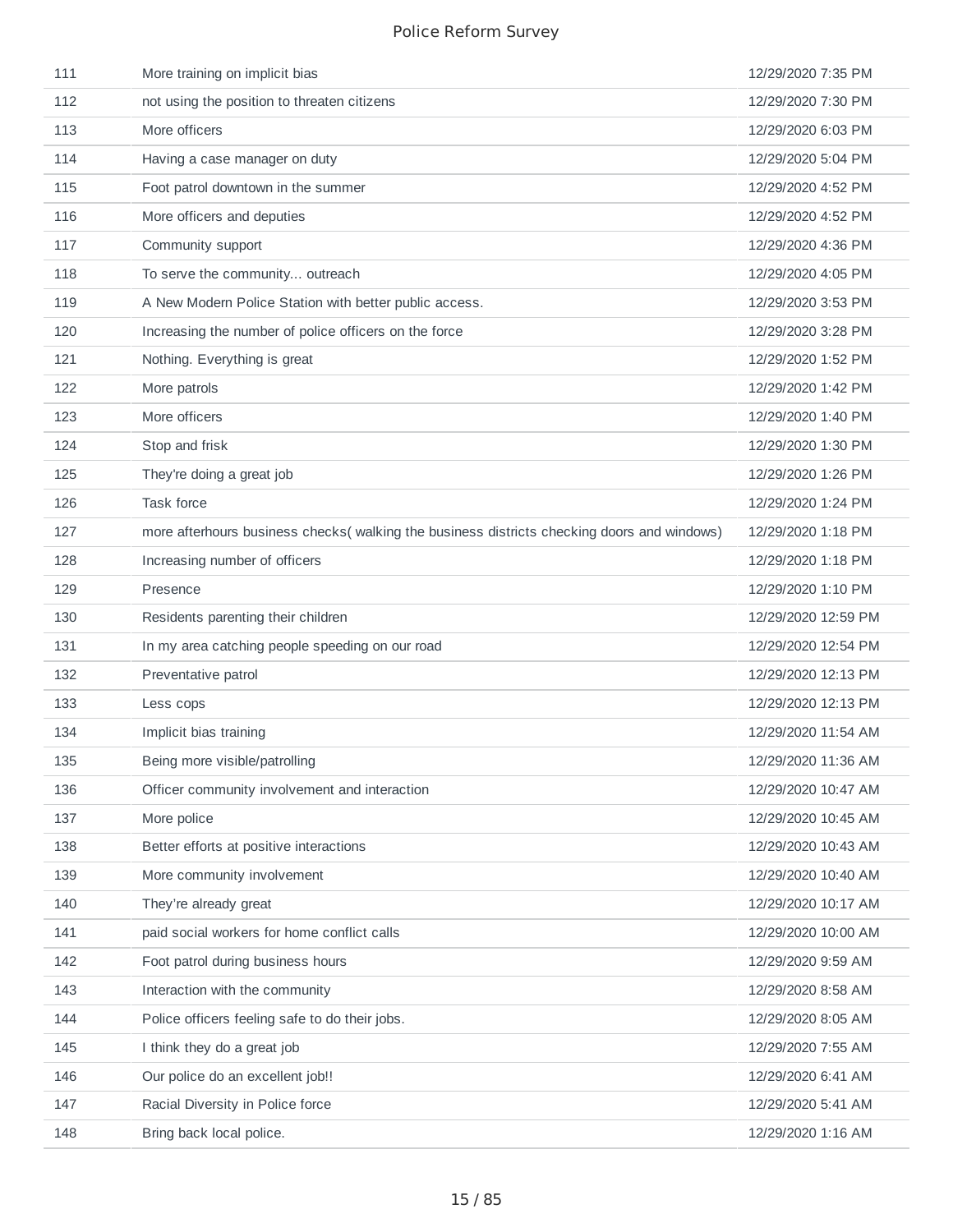| 149 | Stricter sentencing                                                                                                                  | 12/29/2020 12:51 AM |
|-----|--------------------------------------------------------------------------------------------------------------------------------------|---------------------|
| 150 | Putting deputies face to face with local citizens.                                                                                   | 12/28/2020 11:57 PM |
| 151 | The need for officers to walk the downtown area to show their presence in the community.                                             | 12/28/2020 11:31 PM |
| 152 | Extensive antiracism training and screening.                                                                                         | 12/28/2020 10:44 PM |
| 153 | More troopers and deputies                                                                                                           | 12/28/2020 10:40 PM |
| 154 | More foot patrol officers to interact with the public                                                                                | 12/28/2020 10:27 PM |
| 155 | Better community police                                                                                                              | 12/28/2020 10:21 PM |
| 156 | Get involved with community events                                                                                                   | 12/28/2020 10:11 PM |
| 157 | More speed enforcement                                                                                                               | 12/28/2020 9:52 PM  |
| 158 | <b>Funds</b>                                                                                                                         | 12/28/2020 9:45 PM  |
| 159 | Police interaction with community                                                                                                    | 12/28/2020 9:38 PM  |
| 160 | Public outreachget to know the officers                                                                                              | 12/28/2020 9:35 PM  |
| 161 | Implicit bias training for officers                                                                                                  | 12/28/2020 9:30 PM  |
| 162 | Increase community interaction                                                                                                       | 12/28/2020 8:56 PM  |
| 163 | School resource officers in every district                                                                                           | 12/28/2020 7:41 PM  |
| 164 | A less shitty community                                                                                                              | 12/28/2020 7:13 PM  |
| 165 | Best cops anywhere                                                                                                                   | 12/28/2020 7:09 PM  |
| 166 | More availability to cover the area                                                                                                  | 12/28/2020 6:59 PM  |
| 167 | Road patrols                                                                                                                         | 12/28/2020 6:54 PM  |
| 168 | More officers who are not white                                                                                                      | 12/28/2020 6:50 PM  |
| 169 | Recognize the importance and need of improvement in diversifying personnel and improving<br>community relations                      | 12/28/2020 6:43 PM  |
| 170 | Less part and more full time officers!                                                                                               | 12/28/2020 6:28 PM  |
| 171 | <b>Proper Training</b>                                                                                                               | 12/28/2020 6:21 PM  |
| 172 |                                                                                                                                      |                     |
|     | More funding                                                                                                                         | 12/28/2020 6:13 PM  |
| 173 | Being more professional                                                                                                              | 12/28/2020 5:42 PM  |
| 174 | More funding                                                                                                                         | 12/28/2020 5:28 PM  |
| 175 | Include mental health or domestic violence professionals on service calls                                                            | 12/28/2020 5:19 PM  |
| 176 | Stronger educational and continuing ed requirements, particularly in sociology                                                       | 12/28/2020 4:46 PM  |
| 177 | mental health training and social services                                                                                           | 12/28/2020 4:37 PM  |
| 178 | Improve deescalation skills                                                                                                          | 12/28/2020 4:36 PM  |
| 179 | Better parenting of locals and SUNY students                                                                                         | 12/28/2020 4:36 PM  |
| 180 | Nothing their doing a great job                                                                                                      | 12/28/2020 4:35 PM  |
| 181 | Better community understanding of the role of law enforcement                                                                        | 12/28/2020 4:28 PM  |
| 182 | I think police officers should have pizza, so if you get caught, at least you have pizza"                                            | 12/28/2020 4:27 PM  |
| 183 | There is a perception that college students are sometimes"outside the law". They don't get<br>tickets for things other people would. | 12/28/2020 4:16 PM  |
| 184 | Less time spent on student housing issues. Let campus police deal with them.                                                         | 12/28/2020 4:11 PM  |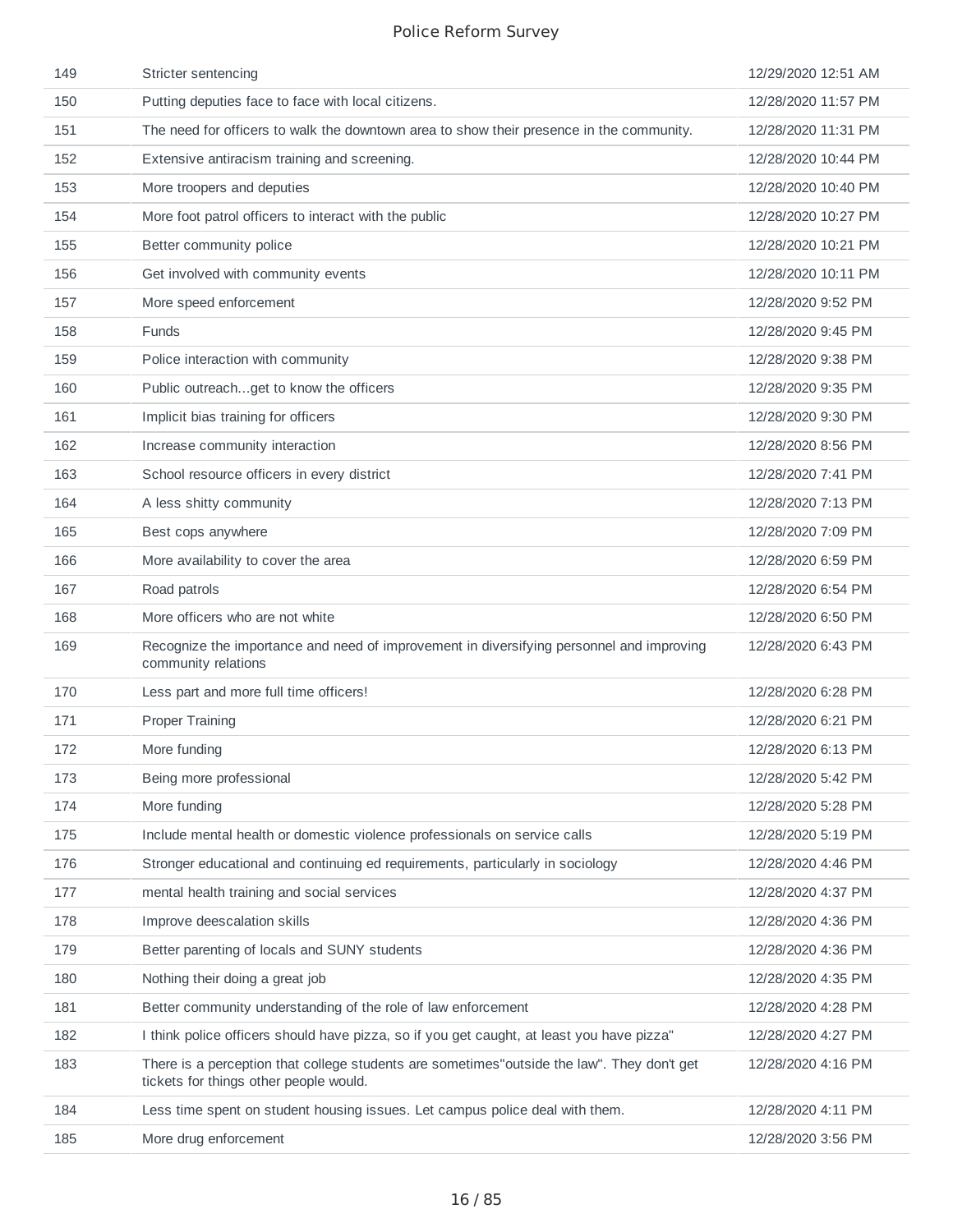| 186 | Andrew Cuomo being removed from office.                                                                                                                                                                                                                                                                                                                                                                                                                                                                                                                                                                                                                                                                                                                                                                                                                                                                                                                                                                                                                                                                                                                                                                                                                                                                                                                                                                                 | 12/28/2020 3:49 PM  |
|-----|-------------------------------------------------------------------------------------------------------------------------------------------------------------------------------------------------------------------------------------------------------------------------------------------------------------------------------------------------------------------------------------------------------------------------------------------------------------------------------------------------------------------------------------------------------------------------------------------------------------------------------------------------------------------------------------------------------------------------------------------------------------------------------------------------------------------------------------------------------------------------------------------------------------------------------------------------------------------------------------------------------------------------------------------------------------------------------------------------------------------------------------------------------------------------------------------------------------------------------------------------------------------------------------------------------------------------------------------------------------------------------------------------------------------------|---------------------|
| 187 | Kids being safe                                                                                                                                                                                                                                                                                                                                                                                                                                                                                                                                                                                                                                                                                                                                                                                                                                                                                                                                                                                                                                                                                                                                                                                                                                                                                                                                                                                                         | 12/28/2020 3:37 PM  |
| 188 | Patrol instead of run traffic                                                                                                                                                                                                                                                                                                                                                                                                                                                                                                                                                                                                                                                                                                                                                                                                                                                                                                                                                                                                                                                                                                                                                                                                                                                                                                                                                                                           | 12/28/2020 3:35 PM  |
| 189 | Increase attention to drug enforcement                                                                                                                                                                                                                                                                                                                                                                                                                                                                                                                                                                                                                                                                                                                                                                                                                                                                                                                                                                                                                                                                                                                                                                                                                                                                                                                                                                                  | 12/28/2020 3:13 PM  |
| 190 | Have a police force representative of community demographics                                                                                                                                                                                                                                                                                                                                                                                                                                                                                                                                                                                                                                                                                                                                                                                                                                                                                                                                                                                                                                                                                                                                                                                                                                                                                                                                                            | 12/28/2020 3:04 PM  |
| 191 | Foot / bike patrol                                                                                                                                                                                                                                                                                                                                                                                                                                                                                                                                                                                                                                                                                                                                                                                                                                                                                                                                                                                                                                                                                                                                                                                                                                                                                                                                                                                                      | 12/28/2020 2:44 PM  |
| 192 | More diversity training                                                                                                                                                                                                                                                                                                                                                                                                                                                                                                                                                                                                                                                                                                                                                                                                                                                                                                                                                                                                                                                                                                                                                                                                                                                                                                                                                                                                 | 12/28/2020 2:27 PM  |
| 193 | Monitoring of officer social media                                                                                                                                                                                                                                                                                                                                                                                                                                                                                                                                                                                                                                                                                                                                                                                                                                                                                                                                                                                                                                                                                                                                                                                                                                                                                                                                                                                      | 12/28/2020 1:55 PM  |
| 194 | More of them                                                                                                                                                                                                                                                                                                                                                                                                                                                                                                                                                                                                                                                                                                                                                                                                                                                                                                                                                                                                                                                                                                                                                                                                                                                                                                                                                                                                            | 12/28/2020 1:46 PM  |
| 195 | Pulling people over when they run stop signs.                                                                                                                                                                                                                                                                                                                                                                                                                                                                                                                                                                                                                                                                                                                                                                                                                                                                                                                                                                                                                                                                                                                                                                                                                                                                                                                                                                           | 12/28/2020 1:30 PM  |
| 196 | Since this is a tiny village community, and everyone knows everyone, (except me as I moved<br>here from Buffalo NY), and others comment on what goes on at my home such as who is at<br>my home and when (bizarre to me that people actually comment on who is here and when) and<br>I've been the victim of crimes that I've reported and received no investigation and no<br>satisfactory response, the most important issue to me is that something be done regarding the<br>complaints I've filed. I've had a stranger in my driveway who seemed to be hiding because my<br>dogs were barking like crazy and every time I looked out I saw nothing, until about the fifth<br>time I got up and looked out and a man was near the front bumper of my vehicle and when I<br>asked "what are you doing here" his response was I live on the corner of Second St and<br>Backman and I can hear your dogs at my house", he then got up and started to walk away<br>and was obviously drunk. I called the police, described the man, told them what he said,<br>(which was where he lived), I told them he was obviously drunk as he looked as if he was<br>going to fall over as he walked away and when he spoke was slurring his words. One of the<br>two responding officers asked "has anyone else seen him other than you?" Since I was home<br>alone with my dogs the answer was no. Nothing was done in response. | 12/28/2020 1:28 PM  |
| 197 | Pay for officers                                                                                                                                                                                                                                                                                                                                                                                                                                                                                                                                                                                                                                                                                                                                                                                                                                                                                                                                                                                                                                                                                                                                                                                                                                                                                                                                                                                                        | 12/28/2020 1:11 PM  |
| 198 | Fifty percent female officers                                                                                                                                                                                                                                                                                                                                                                                                                                                                                                                                                                                                                                                                                                                                                                                                                                                                                                                                                                                                                                                                                                                                                                                                                                                                                                                                                                                           | 12/28/2020 1:03 PM  |
| 199 | NYSP stop being used as a revenue tool                                                                                                                                                                                                                                                                                                                                                                                                                                                                                                                                                                                                                                                                                                                                                                                                                                                                                                                                                                                                                                                                                                                                                                                                                                                                                                                                                                                  | 12/28/2020 1:02 PM  |
| 200 | Post covid police day out                                                                                                                                                                                                                                                                                                                                                                                                                                                                                                                                                                                                                                                                                                                                                                                                                                                                                                                                                                                                                                                                                                                                                                                                                                                                                                                                                                                               | 12/28/2020 12:57 PM |
| 201 | More visibility                                                                                                                                                                                                                                                                                                                                                                                                                                                                                                                                                                                                                                                                                                                                                                                                                                                                                                                                                                                                                                                                                                                                                                                                                                                                                                                                                                                                         | 12/28/2020 12:55 PM |
| 202 | Listening to the community's needs                                                                                                                                                                                                                                                                                                                                                                                                                                                                                                                                                                                                                                                                                                                                                                                                                                                                                                                                                                                                                                                                                                                                                                                                                                                                                                                                                                                      | 12/28/2020 12:46 PM |
| 203 | More officers                                                                                                                                                                                                                                                                                                                                                                                                                                                                                                                                                                                                                                                                                                                                                                                                                                                                                                                                                                                                                                                                                                                                                                                                                                                                                                                                                                                                           | 12/28/2020 12:40 PM |
| 204 | Race and cultural sensitivity                                                                                                                                                                                                                                                                                                                                                                                                                                                                                                                                                                                                                                                                                                                                                                                                                                                                                                                                                                                                                                                                                                                                                                                                                                                                                                                                                                                           | 12/28/2020 12:36 PM |
| 205 |                                                                                                                                                                                                                                                                                                                                                                                                                                                                                                                                                                                                                                                                                                                                                                                                                                                                                                                                                                                                                                                                                                                                                                                                                                                                                                                                                                                                                         |                     |
| 206 | New Station                                                                                                                                                                                                                                                                                                                                                                                                                                                                                                                                                                                                                                                                                                                                                                                                                                                                                                                                                                                                                                                                                                                                                                                                                                                                                                                                                                                                             | 12/28/2020 12:35 PM |
|     | Allow police to do their jobs                                                                                                                                                                                                                                                                                                                                                                                                                                                                                                                                                                                                                                                                                                                                                                                                                                                                                                                                                                                                                                                                                                                                                                                                                                                                                                                                                                                           | 12/28/2020 12:32 PM |
| 207 | Getting rid of the drug houses                                                                                                                                                                                                                                                                                                                                                                                                                                                                                                                                                                                                                                                                                                                                                                                                                                                                                                                                                                                                                                                                                                                                                                                                                                                                                                                                                                                          | 12/28/2020 12:31 PM |
| 208 | Engagement with mental health providers, attendance at meetings                                                                                                                                                                                                                                                                                                                                                                                                                                                                                                                                                                                                                                                                                                                                                                                                                                                                                                                                                                                                                                                                                                                                                                                                                                                                                                                                                         | 12/28/2020 12:30 PM |
| 209 | <b>Ending Fred fest</b>                                                                                                                                                                                                                                                                                                                                                                                                                                                                                                                                                                                                                                                                                                                                                                                                                                                                                                                                                                                                                                                                                                                                                                                                                                                                                                                                                                                                 | 12/28/2020 12:28 PM |
| 210 | More enforcement of speed limits                                                                                                                                                                                                                                                                                                                                                                                                                                                                                                                                                                                                                                                                                                                                                                                                                                                                                                                                                                                                                                                                                                                                                                                                                                                                                                                                                                                        | 12/28/2020 12:26 PM |
| 211 | Community policing/patrolling                                                                                                                                                                                                                                                                                                                                                                                                                                                                                                                                                                                                                                                                                                                                                                                                                                                                                                                                                                                                                                                                                                                                                                                                                                                                                                                                                                                           | 12/28/2020 12:22 PM |
| 212 | Frequent patrolling                                                                                                                                                                                                                                                                                                                                                                                                                                                                                                                                                                                                                                                                                                                                                                                                                                                                                                                                                                                                                                                                                                                                                                                                                                                                                                                                                                                                     | 12/28/2020 12:17 PM |
| 213 | Nothing, Fredonia PD and state sheriff's are doing an excellent job in our area. I feel very safe                                                                                                                                                                                                                                                                                                                                                                                                                                                                                                                                                                                                                                                                                                                                                                                                                                                                                                                                                                                                                                                                                                                                                                                                                                                                                                                       | 12/28/2020 12:14 PM |
| 214 | Increased visibility and involvement in the local community                                                                                                                                                                                                                                                                                                                                                                                                                                                                                                                                                                                                                                                                                                                                                                                                                                                                                                                                                                                                                                                                                                                                                                                                                                                                                                                                                             | 12/28/2020 12:08 PM |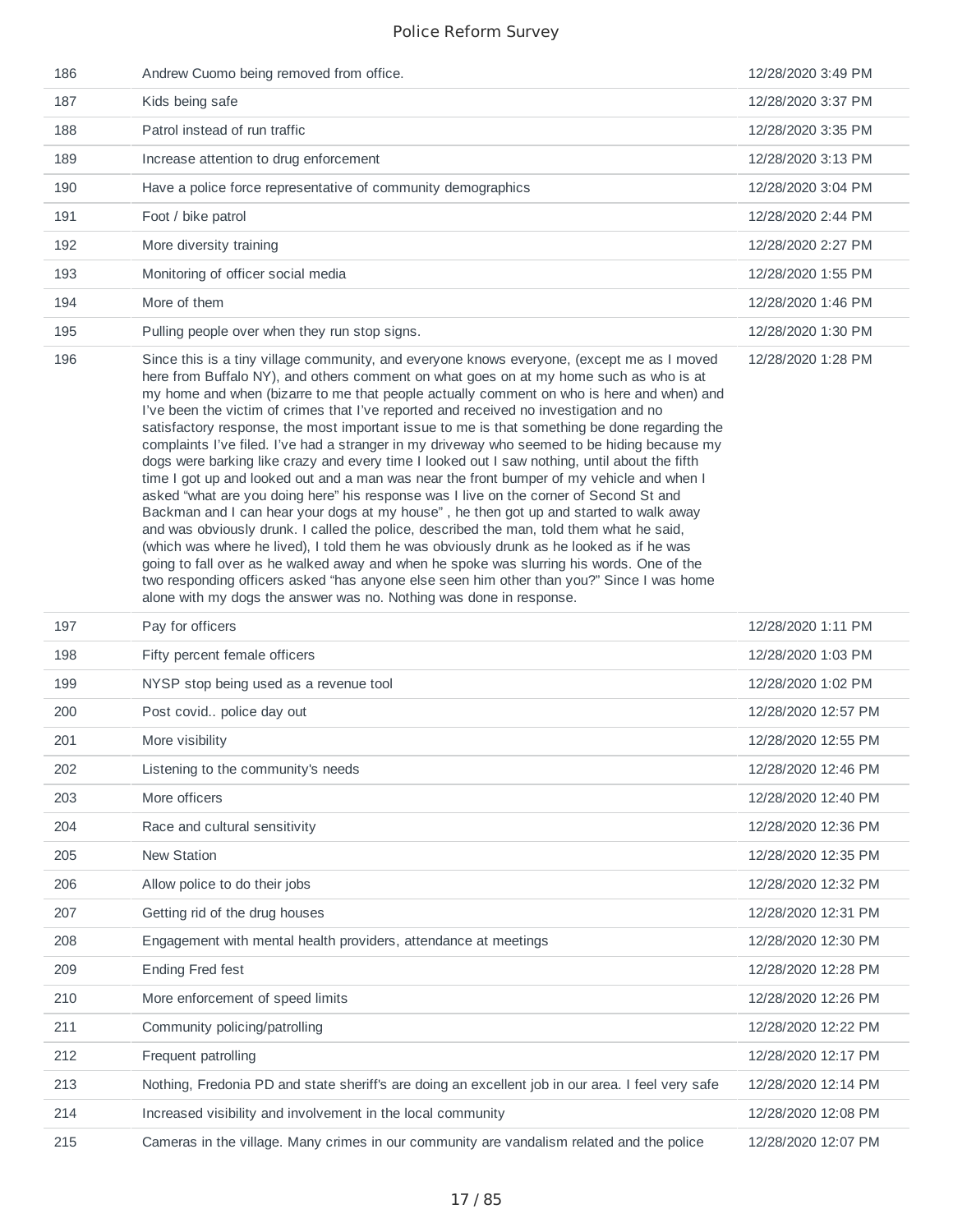|     | could better investigate if we had cameras in the village.                                                                                                                                                                            |                     |
|-----|---------------------------------------------------------------------------------------------------------------------------------------------------------------------------------------------------------------------------------------|---------------------|
| 216 | Training, training, training officers need training all the time. It seams to be one of the first<br>thing cut from the police budget                                                                                                 | 12/28/2020 12:07 PM |
| 217 | Visual safety                                                                                                                                                                                                                         | 12/28/2020 12:04 PM |
| 218 | School resource officers have repeatedly been shown to not be effective in the issues they are<br>hired for. It simply increase the fear and ease of the police department to reinforce the school<br>to prison pipeline for students | 12/28/2020 12:04 PM |
| 219 | Not patrolling all day in cruisers, get out of your vehicles and WALK around campus.                                                                                                                                                  | 12/28/2020 12:00 PM |
| 220 | Involved with the community                                                                                                                                                                                                           | 12/28/2020 11:54 AM |
| 221 | They need a new police station                                                                                                                                                                                                        | 12/28/2020 11:38 AM |
| 222 | Pay cops what the football players make                                                                                                                                                                                               | 12/28/2020 11:35 AM |
| 223 | More full time personel                                                                                                                                                                                                               | 12/28/2020 11:29 AM |
| 224 | More Police Officer's                                                                                                                                                                                                                 | 12/28/2020 11:24 AM |
| 225 | More interaction with community members.                                                                                                                                                                                              | 12/28/2020 11:21 AM |
| 226 | better community involvement                                                                                                                                                                                                          | 12/28/2020 11:19 AM |
| 227 | More female officers                                                                                                                                                                                                                  | 12/28/2020 11:18 AM |
| 228 | Community involvement                                                                                                                                                                                                                 | 12/28/2020 11:12 AM |
| 229 | More patrols                                                                                                                                                                                                                          | 12/28/2020 11:02 AM |
| 230 | enforce the 10-person limit as per the law                                                                                                                                                                                            | 12/28/2020 10:52 AM |
| 231 | Trained mental health professionals responding to situations involving mentally unstable<br>individuals instead of armed officers                                                                                                     | 12/28/2020 10:49 AM |
| 232 | Trauma informed training / practices                                                                                                                                                                                                  | 12/28/2020 10:46 AM |
| 233 | At this time I have no issues                                                                                                                                                                                                         | 12/28/2020 10:44 AM |
| 234 | more contact with the public                                                                                                                                                                                                          | 12/28/2020 10:19 AM |
| 235 | More visible                                                                                                                                                                                                                          | 12/28/2020 10:02 AM |
| 236 | Stop going after only drug/alcohol enforcement.                                                                                                                                                                                       | 12/28/2020 10:00 AM |
| 237 | Enforce speed limits - 700 block of Washington Ave is a speedway, and there's a school there.<br>It's crazy.                                                                                                                          | 12/28/2020 9:31 AM  |
| 238 | More patrols during peak tourist season.                                                                                                                                                                                              | 12/28/2020 9:09 AM  |
| 239 | Officers listening wth interest n giving solid advice as when they mainly had the walking beats.                                                                                                                                      | 12/28/2020 9:05 AM  |
| 240 | Remove Cuomo                                                                                                                                                                                                                          | 12/28/2020 8:49 AM  |
| 241 | No victim, no crime                                                                                                                                                                                                                   | 12/28/2020 8:33 AM  |
| 242 | Less ticketing for victimless crimes.                                                                                                                                                                                                 | 12/28/2020 8:31 AM  |
| 243 | Stronger communication between police agencies in the area                                                                                                                                                                            | 12/28/2020 8:16 AM  |
| 244 | interact with community members, especially minorities.                                                                                                                                                                               | 12/28/2020 7:40 AM  |
| 245 | More police officers                                                                                                                                                                                                                  | 12/28/2020 7:36 AM  |
| 246 | I feel all our law enforcement agencies are doing a great job and need to be allowed to do so.                                                                                                                                        | 12/28/2020 6:41 AM  |
| 247 | More officers                                                                                                                                                                                                                         | 12/28/2020 12:46 AM |
| 248 | More respect for the people and American rights                                                                                                                                                                                       | 12/27/2020 11:46 PM |
| 249 | More officers on patrol                                                                                                                                                                                                               | 12/27/2020 11:20 PM |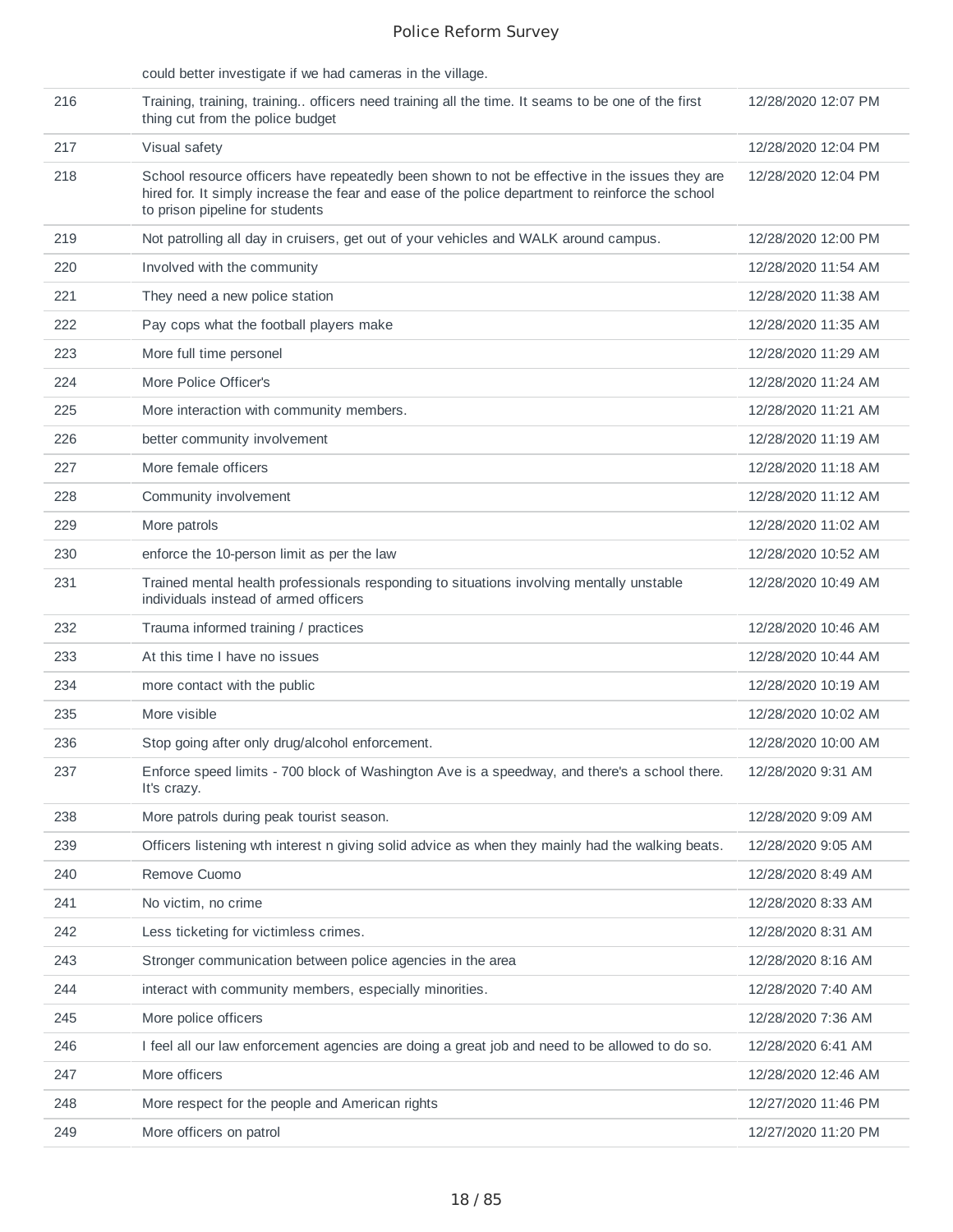| 250 | Presence                                                                                                                                                                                                                                      | 12/27/2020 11:10 PM |
|-----|-----------------------------------------------------------------------------------------------------------------------------------------------------------------------------------------------------------------------------------------------|---------------------|
| 251 | More neighborhood patrols                                                                                                                                                                                                                     | 12/27/2020 10:49 PM |
| 252 | Increase community involvement                                                                                                                                                                                                                | 12/27/2020 9:21 PM  |
| 253 | More referrals and interactions with mental health treatments                                                                                                                                                                                 | 12/27/2020 8:48 PM  |
| 254 | ARREST people for law breaking, not just 'ADVISE' & let go!!!                                                                                                                                                                                 | 12/27/2020 8:06 PM  |
| 255 | More visible to community in positive light.                                                                                                                                                                                                  | 12/27/2020 7:56 PM  |
| 256 | Keep performing as you are                                                                                                                                                                                                                    | 12/27/2020 7:48 PM  |
| 257 | I feel the men and women who serve me are prompt and professional.                                                                                                                                                                            | 12/27/2020 7:37 PM  |
| 258 | More funding to hire more full-time officers.                                                                                                                                                                                                 | 12/27/2020 7:34 PM  |
| 259 | More visible community policing                                                                                                                                                                                                               | 12/27/2020 7:03 PM  |
| 260 | Less power for the police                                                                                                                                                                                                                     | 12/27/2020 6:34 PM  |
| 261 | More deputies                                                                                                                                                                                                                                 | 12/27/2020 6:18 PM  |
| 262 | Mental health professionals on staff                                                                                                                                                                                                          | 12/27/2020 6:14 PM  |
| 263 | Allow them to do their jobs without government interference.                                                                                                                                                                                  | 12/27/2020 5:45 PM  |
| 264 | Response time                                                                                                                                                                                                                                 | 12/27/2020 5:23 PM  |
| 265 | Increased Mental Health training                                                                                                                                                                                                              | 12/27/2020 5:22 PM  |
| 266 | The state stops making regulations that make law enforcement impossible                                                                                                                                                                       | 12/27/2020 5:02 PM  |
| 267 | Crack down more on drug houses especially those you know for a fact are doing them.                                                                                                                                                           | 12/27/2020 4:41 PM  |
| 268 | Increased funding for police enforcement.                                                                                                                                                                                                     | 12/27/2020 4:33 PM  |
| 269 | Focus on crime prevention by connecting citizens to services.                                                                                                                                                                                 | 12/27/2020 2:38 PM  |
| 270 | Cash Bail Required                                                                                                                                                                                                                            | 12/27/2020 2:13 PM  |
| 271 | Follow up on break ins for homeowners/victims so they know what is happening, like going to<br>court.                                                                                                                                         | 12/27/2020 1:48 PM  |
| 272 | Events that encourage communication from or interaction with police.                                                                                                                                                                          | 12/27/2020 1:14 PM  |
| 273 | Respect to be respected                                                                                                                                                                                                                       | 12/27/2020 1:10 PM  |
| 274 | Police public relations events                                                                                                                                                                                                                | 12/27/2020 12:48 PM |
| 275 | Stop unnecessary traffic ticketing                                                                                                                                                                                                            | 12/27/2020 12:27 PM |
| 276 | Depends on the crime statistics                                                                                                                                                                                                               | 12/27/2020 11:56 AM |
| 277 | Jail time for those who need it- even if it is overnight                                                                                                                                                                                      | 12/27/2020 11:51 AM |
| 278 | Response Time                                                                                                                                                                                                                                 | 12/27/2020 11:14 AM |
| 279 | disband The Jamestown Police Department and contract those needs to The Chautauqua<br>County Sheriff's departmentJamestown's police department has proven<br>repeatedlyJAMESTOWN IS BETTER OFF WITH A DIFFERENT LAW ENFORCEMENT<br>AGENCY !!! | 12/27/2020 10:02 AM |
| 280 | speed limit enforcement                                                                                                                                                                                                                       | 12/27/2020 9:52 AM  |
| 281 | Get officers out of the car and walk our neighborhoods                                                                                                                                                                                        | 12/27/2020 9:45 AM  |
| 282 | Drug Enforcement                                                                                                                                                                                                                              | 12/27/2020 9:32 AM  |
| 283 | More police patrolling the hit drug spots                                                                                                                                                                                                     | 12/27/2020 9:19 AM  |
| 284 | Timing on calls to a scene                                                                                                                                                                                                                    | 12/27/2020 9:10 AM  |
| 285 | Not much                                                                                                                                                                                                                                      | 12/27/2020 8:43 AM  |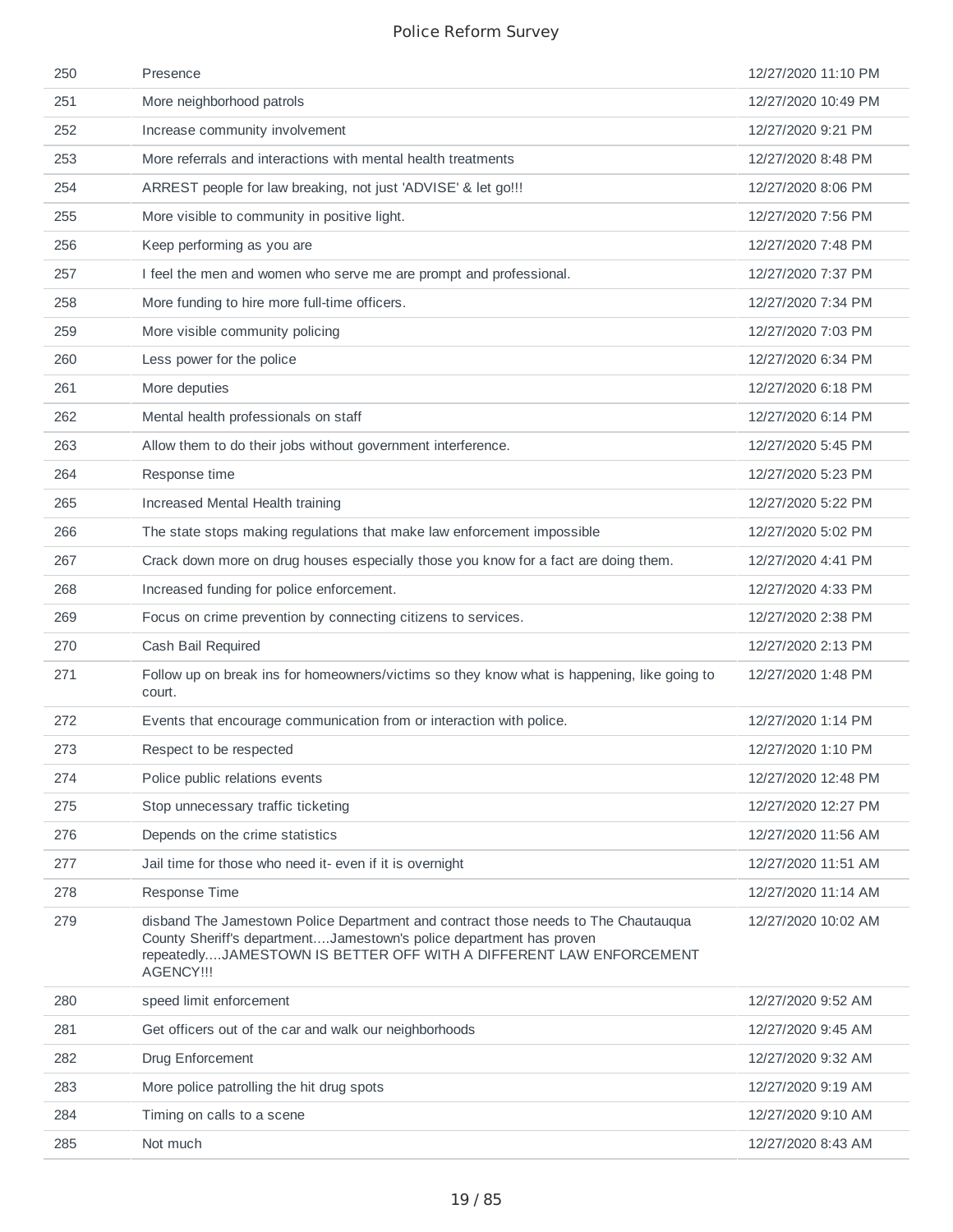| 286 | increased neighborhood engagement to show how important and engaged our police force is                                                                                          | 12/27/2020 8:03 AM  |
|-----|----------------------------------------------------------------------------------------------------------------------------------------------------------------------------------|---------------------|
| 287 | Increased presence in community                                                                                                                                                  | 12/27/2020 8:02 AM  |
| 288 | New bail reform laws                                                                                                                                                             | 12/27/2020 7:38 AM  |
| 289 | Foot patrol                                                                                                                                                                      | 12/27/2020 6:59 AM  |
| 290 | Recruiting officers of color                                                                                                                                                     | 12/26/2020 10:49 PM |
| 291 | stop the reform                                                                                                                                                                  | 12/26/2020 10:27 PM |
| 292 | <b>Patrol Presence</b>                                                                                                                                                           | 12/26/2020 10:25 PM |
| 293 | Increase public presentations for all ages                                                                                                                                       | 12/26/2020 10:15 PM |
| 294 | Better training in crisis counseling related issues                                                                                                                              | 12/26/2020 10:06 PM |
| 295 | Community involvement                                                                                                                                                            | 12/26/2020 8:25 PM  |
| 296 | Being on your cell phone.                                                                                                                                                        | 12/26/2020 8:04 PM  |
| 297 | Getting to know the people that they serve                                                                                                                                       | 12/26/2020 7:54 PM  |
| 298 | More drug enforcement                                                                                                                                                            | 12/26/2020 7:02 PM  |
| 299 | Routine patrols in well marked police vehicles                                                                                                                                   | 12/26/2020 6:35 PM  |
| 300 | interaction with residents while on patrol                                                                                                                                       | 12/26/2020 6:30 PM  |
| 301 | Holding criminals accountable and not just letting them off with a slap on the hand.                                                                                             | 12/26/2020 4:34 PM  |
| 302 | Get more stories from police doing good. There is alot of good that is never heard about only<br>bad things are news and that is just not true.                                  | 12/26/2020 3:52 PM  |
| 303 | Minority recruitment                                                                                                                                                             | 12/26/2020 3:22 PM  |
| 304 | Officers engaging more with public. Be seen be human                                                                                                                             | 12/26/2020 3:10 PM  |
| 305 | More officers                                                                                                                                                                    | 12/26/2020 2:44 PM  |
| 306 | To be more active with public in a postive way                                                                                                                                   | 12/26/2020 2:37 PM  |
| 307 | More officers                                                                                                                                                                    | 12/26/2020 2:15 PM  |
| 308 | Remove quotas and let them police                                                                                                                                                | 12/26/2020 1:34 PM  |
| 309 | Less random stops to run an id and go fishing for a larger offence                                                                                                               | 12/26/2020 1:20 PM  |
| 310 | Hold officers to a higher standard in the public eye. Just like an executive in a local company,<br>my personal behavior reflects on the mission of the company that employs me. | 12/26/2020 1:19 PM  |
| 311 | Children reform, bring back respect                                                                                                                                              | 12/26/2020 1:13 PM  |
| 312 | Basic decency in their interactions with citizens. Support and protect instead of interrogation<br>beyond the scope of traffic stop.                                             | 12/26/2020 12:02 PM |
| 313 | More officers                                                                                                                                                                    | 12/26/2020 11:51 AM |
| 314 | More information for repeat calls so that the same issue doesn't have to be explained over and<br>over again                                                                     | 12/26/2020 11:41 AM |
| 315 | More understanding officers                                                                                                                                                      | 12/26/2020 11:39 AM |
| 316 | Get out into the community                                                                                                                                                       | 12/26/2020 11:22 AM |
| 317 | More officers on patrol                                                                                                                                                          | 12/26/2020 11:00 AM |
| 318 | Adding training for officers by social workers to provide more options for officers when dealing<br>with certain calls                                                           | 12/26/2020 10:57 AM |
| 319 | More officers                                                                                                                                                                    | 12/26/2020 10:37 AM |
| 320 | Change as the Governor has made law enforcement impossible                                                                                                                       | 12/26/2020 10:23 AM |
|     |                                                                                                                                                                                  |                     |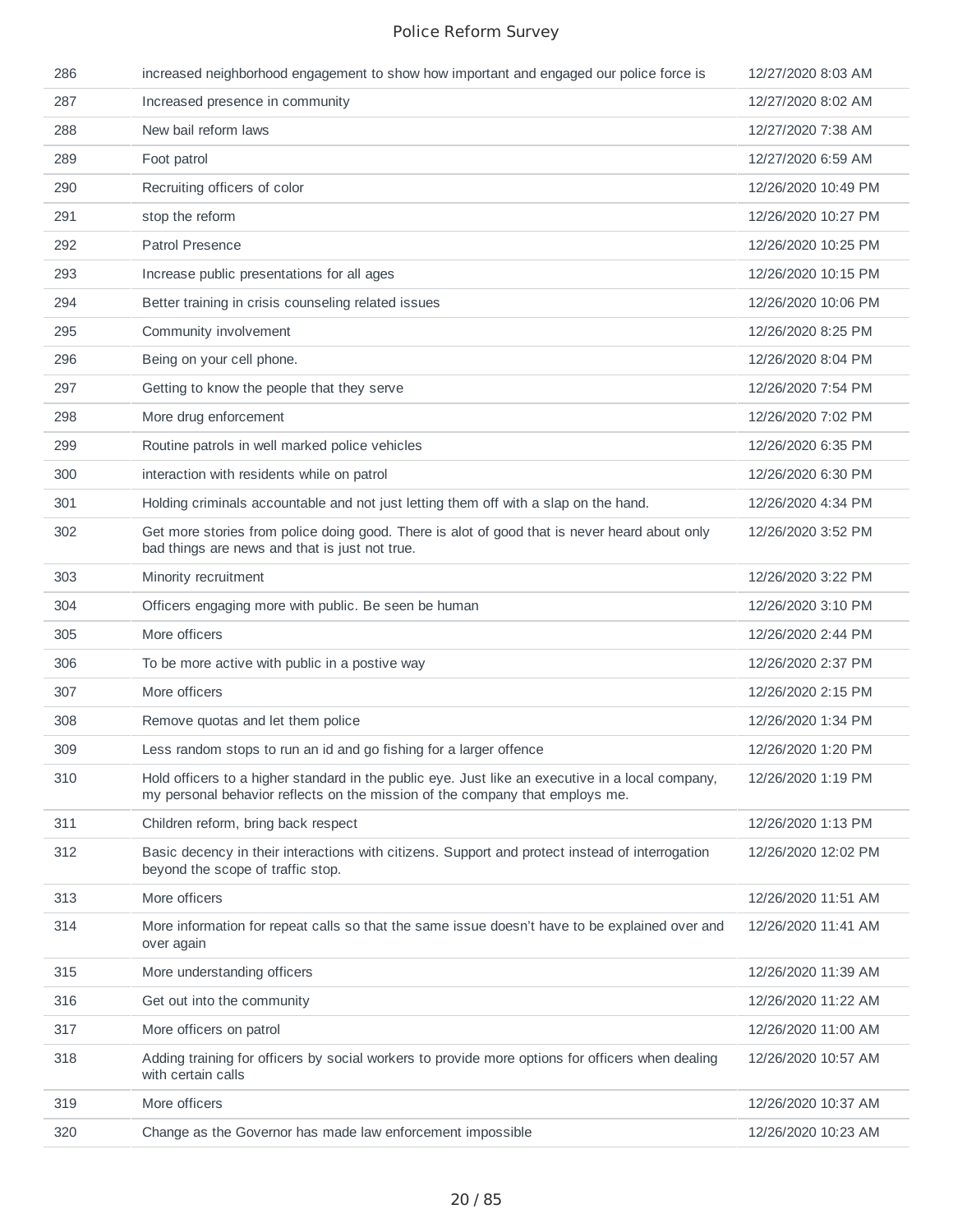| 321 | The people who are policing the community being a part of the community they are policing.                                                                                                                                                                                                                                                                                                                                                                        | 12/26/2020 10:08 AM |
|-----|-------------------------------------------------------------------------------------------------------------------------------------------------------------------------------------------------------------------------------------------------------------------------------------------------------------------------------------------------------------------------------------------------------------------------------------------------------------------|---------------------|
| 322 | Visibility                                                                                                                                                                                                                                                                                                                                                                                                                                                        | 12/26/2020 10:03 AM |
| 323 | More community support                                                                                                                                                                                                                                                                                                                                                                                                                                            | 12/26/2020 9:44 AM  |
| 324 | Educate the community on the law enforcement officer's perspective. Teach community<br>members why police do what they do and what they can do to ensure a successful encounter.<br>I've seen use of force scenarios taken on by community leaders/media in other parts of the<br>country. It always seems to open their eyes to the difficult, dangerous job that officers face.<br>Maybe a "Listen to the officer and follow orders" slogan would do some good. | 12/26/2020 9:36 AM  |
| 325 | Police interaction with the community                                                                                                                                                                                                                                                                                                                                                                                                                             | 12/26/2020 9:32 AM  |
| 326 | Visibility                                                                                                                                                                                                                                                                                                                                                                                                                                                        | 12/26/2020 9:28 AM  |
| 327 | I think that Bill does a great job                                                                                                                                                                                                                                                                                                                                                                                                                                | 12/26/2020 9:25 AM  |
| 328 | A sub station                                                                                                                                                                                                                                                                                                                                                                                                                                                     | 12/26/2020 9:08 AM  |
| 329 | Increased budget                                                                                                                                                                                                                                                                                                                                                                                                                                                  | 12/26/2020 8:05 AM  |
| 330 | More speed checking on village streets.                                                                                                                                                                                                                                                                                                                                                                                                                           | 12/24/2020 1:29 PM  |
| 331 | More officers                                                                                                                                                                                                                                                                                                                                                                                                                                                     | 12/24/2020 12:00 PM |
| 332 | Stop over policing                                                                                                                                                                                                                                                                                                                                                                                                                                                | 12/24/2020 5:41 AM  |
| 333 | Not listening to the liberal Democrats                                                                                                                                                                                                                                                                                                                                                                                                                            | 12/23/2020 9:03 PM  |
| 334 | Information to community                                                                                                                                                                                                                                                                                                                                                                                                                                          | 12/23/2020 3:44 PM  |
| 335 | Ongoing education/training                                                                                                                                                                                                                                                                                                                                                                                                                                        | 12/23/2020 3:35 PM  |
| 336 | Corruption of local officers                                                                                                                                                                                                                                                                                                                                                                                                                                      | 12/23/2020 2:43 PM  |
| 337 | Fewer speed traps, there are bigger fish to fry                                                                                                                                                                                                                                                                                                                                                                                                                   | 12/23/2020 1:07 PM  |
| 338 | Building relationships with community members                                                                                                                                                                                                                                                                                                                                                                                                                     | 12/23/2020 12:06 PM |
| 339 | Walking the Beat                                                                                                                                                                                                                                                                                                                                                                                                                                                  | 12/23/2020 11:25 AM |
| 340 | ensure the best training available for officers                                                                                                                                                                                                                                                                                                                                                                                                                   | 12/23/2020 9:22 AM  |
| 341 | Better cops                                                                                                                                                                                                                                                                                                                                                                                                                                                       | 12/23/2020 9:03 AM  |
| 342 | Stop racial profiling (I witnessed a car dull of Chautaugua theater conservatory students get<br>pulled over for doing *nothing* but driving while black several summers ago)                                                                                                                                                                                                                                                                                     | 12/23/2020 8:31 AM  |
| 343 | Them being part of the community.                                                                                                                                                                                                                                                                                                                                                                                                                                 | 12/23/2020 8:24 AM  |
| 344 | More 2 person patrol cars                                                                                                                                                                                                                                                                                                                                                                                                                                         | 12/23/2020 7:25 AM  |
| 345 | Every day interaction with the community                                                                                                                                                                                                                                                                                                                                                                                                                          | 12/23/2020 7:13 AM  |
| 346 | Community involvement                                                                                                                                                                                                                                                                                                                                                                                                                                             | 12/23/2020 6:24 AM  |
| 347 | Drug investigation                                                                                                                                                                                                                                                                                                                                                                                                                                                | 12/23/2020 1:35 AM  |
| 348 | More positive interactions with community residents                                                                                                                                                                                                                                                                                                                                                                                                               | 12/23/2020 1:23 AM  |
| 349 | Being the ones that are called in case of emergency instead of the troopers or sheriffs                                                                                                                                                                                                                                                                                                                                                                           | 12/23/2020 12:22 AM |
| 350 | Arresting drug dealers                                                                                                                                                                                                                                                                                                                                                                                                                                            | 12/22/2020 10:41 PM |
| 351 | 3rd shift patrol                                                                                                                                                                                                                                                                                                                                                                                                                                                  | 12/22/2020 10:31 PM |
| 352 | Public support of the officers                                                                                                                                                                                                                                                                                                                                                                                                                                    | 12/22/2020 10:26 PM |
| 353 | Enforce underage drinking and drug laws and hold parents hosting accountable.                                                                                                                                                                                                                                                                                                                                                                                     | 12/22/2020 10:22 PM |
| 354 | Better funding                                                                                                                                                                                                                                                                                                                                                                                                                                                    | 12/22/2020 9:34 PM  |
| 355 | More patrols                                                                                                                                                                                                                                                                                                                                                                                                                                                      | 12/22/2020 9:30 PM  |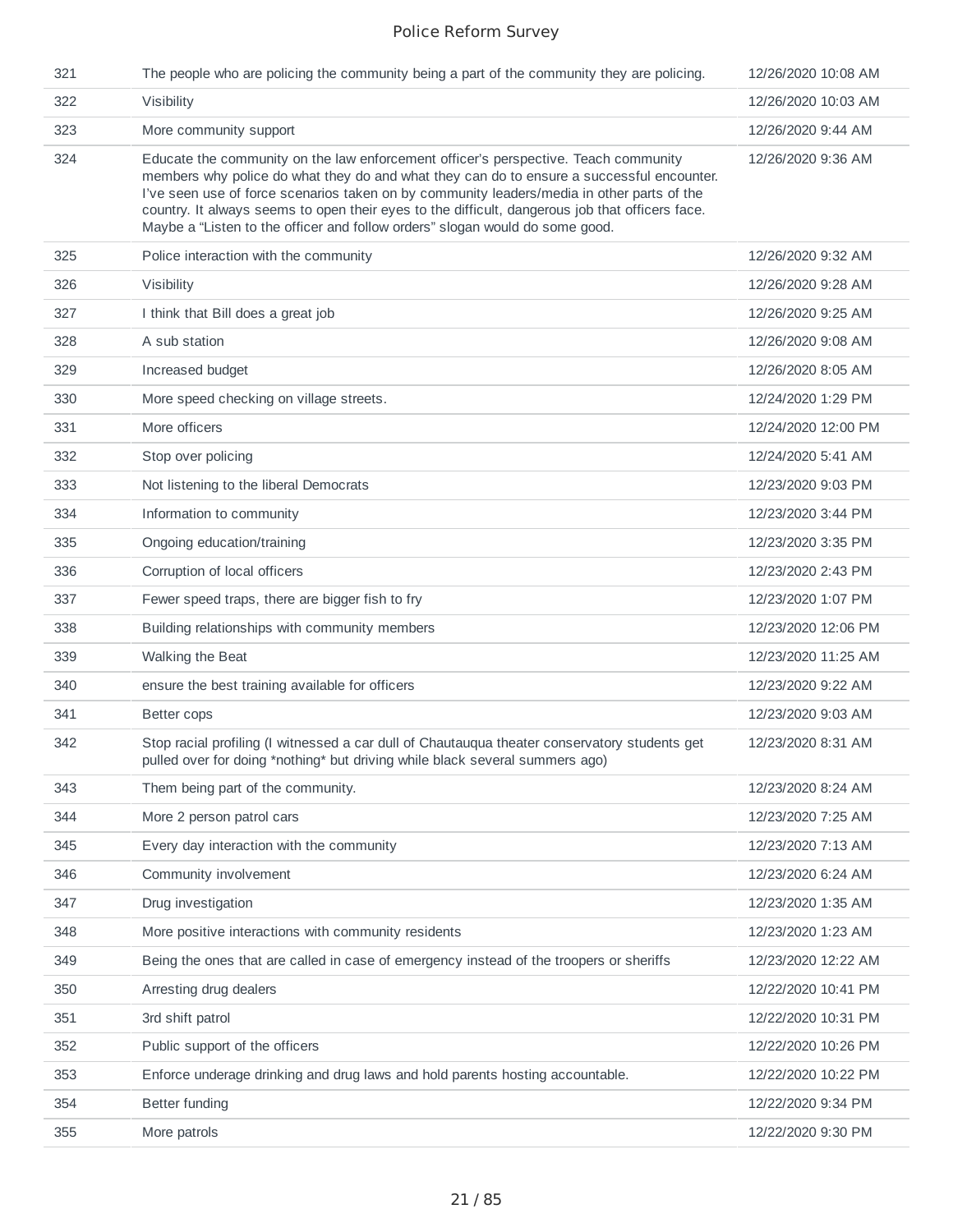| 356 | Public education on policing                                                                                       | 12/22/2020 9:12 PM |
|-----|--------------------------------------------------------------------------------------------------------------------|--------------------|
| 357 | More patrols                                                                                                       | 12/22/2020 9:05 PM |
| 358 | More Outreach                                                                                                      | 12/22/2020 8:50 PM |
| 359 | Drug enforcement                                                                                                   | 12/22/2020 8:25 PM |
| 360 | More patrols                                                                                                       | 12/22/2020 7:36 PM |
| 361 | Interact more with the public especially kids                                                                      | 12/22/2020 7:27 PM |
| 362 | Speed traps on terrace and summit, esp early am                                                                    | 12/22/2020 7:23 PM |
| 363 | Community patrol                                                                                                   | 12/22/2020 7:21 PM |
| 364 | Collaboration of parents children and police officers                                                              | 12/22/2020 7:00 PM |
| 365 | Decrease and disband the various local police agencies                                                             | 12/22/2020 6:59 PM |
| 366 | More interaction with the members of the community                                                                 | 12/22/2020 6:23 PM |
| 367 | Better pay for officers                                                                                            | 12/22/2020 6:10 PM |
| 368 | Neighborhood watch                                                                                                 | 12/22/2020 6:03 PM |
| 369 | More officers                                                                                                      | 12/22/2020 5:59 PM |
| 370 | Community relations                                                                                                | 12/22/2020 5:46 PM |
| 371 | Community interaction                                                                                              | 12/22/2020 5:40 PM |
| 372 | Have no complants. there very fast at comeing on a call                                                            | 12/22/2020 5:31 PM |
| 373 | More Community Policing                                                                                            | 12/22/2020 4:36 PM |
| 374 | Stop this catch and release going on.                                                                              | 12/22/2020 4:25 PM |
| 375 | More community good will presence, especially for children                                                         | 12/22/2020 4:14 PM |
| 376 | Every police agency needs additional and ongoing training dealing with mental health crises.                       | 12/22/2020 4:14 PM |
| 377 | More visibility via more patrols                                                                                   | 12/22/2020 4:07 PM |
| 378 | Communication                                                                                                      | 12/22/2020 4:04 PM |
| 379 | mandated residency requirement for all new hires for 5 yrs.                                                        | 12/22/2020 4:00 PM |
| 380 | Public meetings for general talk/discuss of local issues                                                           | 12/22/2020 3:56 PM |
| 381 | Routine patrols                                                                                                    | 12/22/2020 3:52 PM |
| 382 | More care needs to be taken when assessing an individual's motives and reasoning for joining<br>law enforcement.   | 12/22/2020 3:50 PM |
| 383 | If possible, an increase of patrols in the few neighborhoods that seem to be the site of multiple<br>calls per day | 12/22/2020 3:41 PM |
| 384 | You guys are doing great                                                                                           | 12/22/2020 3:37 PM |
| 385 | Better community lighting & maintenance issues.                                                                    | 12/22/2020 3:22 PM |
| 386 | More traffic stops on my road, like a racetrack here                                                               | 12/22/2020 3:21 PM |
| 387 | Faster response time                                                                                               | 12/22/2020 3:13 PM |
| 388 | Spread out police hours to include evenings and weekends more                                                      | 12/22/2020 3:12 PM |
| 389 | Increased engagement with children (middle and high school)                                                        | 12/22/2020 3:09 PM |
| 390 | Get the man on the 4 wheeler and his nuisance black dog off West Oak Hill Road                                     | 12/22/2020 3:01 PM |
| 391 | Nothing                                                                                                            | 12/22/2020 2:52 PM |
| 392 | upgraded equipment for the police department                                                                       | 12/22/2020 2:42 PM |
|     |                                                                                                                    |                    |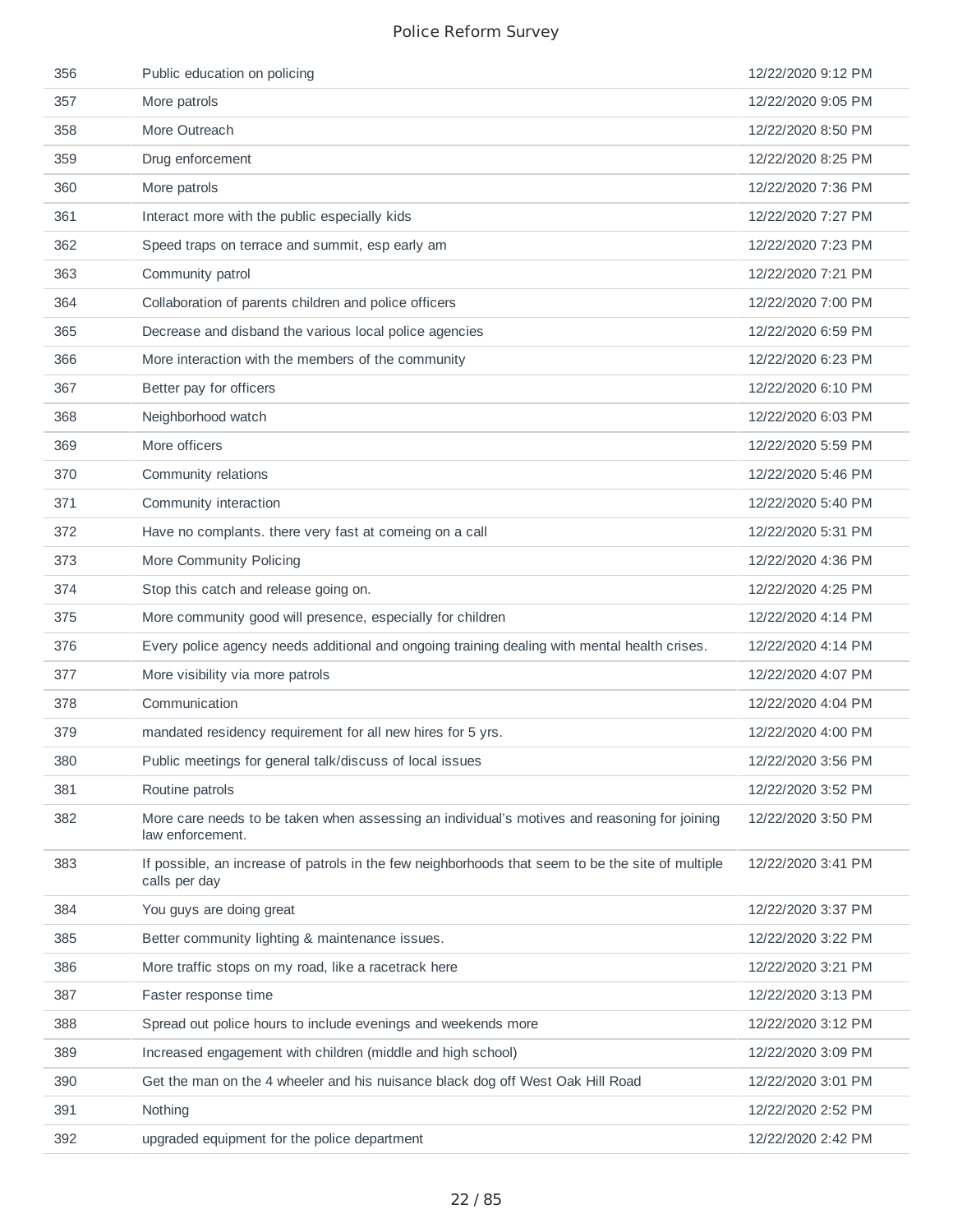| 393 | Taking control of people who park on/ over sidewalks so walkers don't have to walk in road  | 12/22/2020 2:40 PM |
|-----|---------------------------------------------------------------------------------------------|--------------------|
| 394 | Crackdown on speeding.                                                                      | 12/22/2020 2:38 PM |
| 395 | Funding                                                                                     | 12/22/2020 2:37 PM |
| 396 | More click hours / officers                                                                 | 12/22/2020 2:35 PM |
| 397 | Continued education in the community and public awareness                                   | 12/22/2020 2:33 PM |
| 398 | Police presence                                                                             | 12/22/2020 2:32 PM |
| 399 | More full time presence                                                                     | 12/22/2020 2:27 PM |
| 400 | More training                                                                               | 12/22/2020 2:27 PM |
| 401 | <b>Increase Staffing</b>                                                                    | 12/22/2020 2:16 PM |
| 402 | Increased community presence                                                                | 12/22/2020 2:14 PM |
| 403 | More available hours. (Not having to rely on the county when calling 911)                   | 12/22/2020 2:04 PM |
| 404 | Training                                                                                    | 12/22/2020 1:59 PM |
| 405 | Full time department                                                                        | 12/22/2020 1:54 PM |
| 406 | More police on our roads                                                                    | 12/22/2020 1:51 PM |
| 407 | More interaction with the public                                                            | 12/22/2020 1:48 PM |
| 408 | Outreach to at risk youth                                                                   | 12/22/2020 1:47 PM |
| 409 | Stronger level of community policing in schools                                             | 12/22/2020 1:45 PM |
| 410 | More Community Policing/ offer more interaction                                             | 12/22/2020 1:45 PM |
| 411 | Respond to 911 calls                                                                        | 12/22/2020 1:45 PM |
| 412 | All good with how things are going                                                          | 12/22/2020 1:42 PM |
| 413 | Interactive with children to see they are there to help not to hurt you but to protect you. | 12/22/2020 1:40 PM |
| 414 | Following up after an incident                                                              | 12/22/2020 1:40 PM |
| 415 | If they were able to all be FULL TIME                                                       | 12/22/2020 1:39 PM |
| 416 | Our department does a great job.                                                            | 12/22/2020 1:38 PM |
| 417 | More officers                                                                               | 12/22/2020 1:33 PM |
| 418 | Penalties enforced after arrest                                                             | 12/22/2020 1:31 PM |
| 419 | More police                                                                                 | 12/22/2020 1:29 PM |
| 420 | Quite pleased with our LEOs                                                                 | 12/22/2020 1:23 PM |
| 421 | Introducing themselves to the kids, interacting with them.                                  | 12/22/2020 1:18 PM |
| 422 | Patrolling and being visible                                                                | 12/22/2020 1:18 PM |
| 423 | Nothing                                                                                     | 12/22/2020 1:14 PM |
| 424 | More officers                                                                               | 12/22/2020 1:14 PM |
| 425 | More officers                                                                               | 12/22/2020 1:10 PM |
| 426 | Interact with community like the old days                                                   | 12/22/2020 1:08 PM |
| 427 | Better staffing, more officers on per shift due to call volume                              | 12/22/2020 1:04 PM |
| 428 | Knowing who they are dealing with                                                           | 12/22/2020 1:04 PM |
| 429 | Including more regular citizens as stakeholders                                             | 12/22/2020 1:03 PM |
| 430 | More officers on patrol                                                                     | 12/22/2020 1:00 PM |
|     |                                                                                             |                    |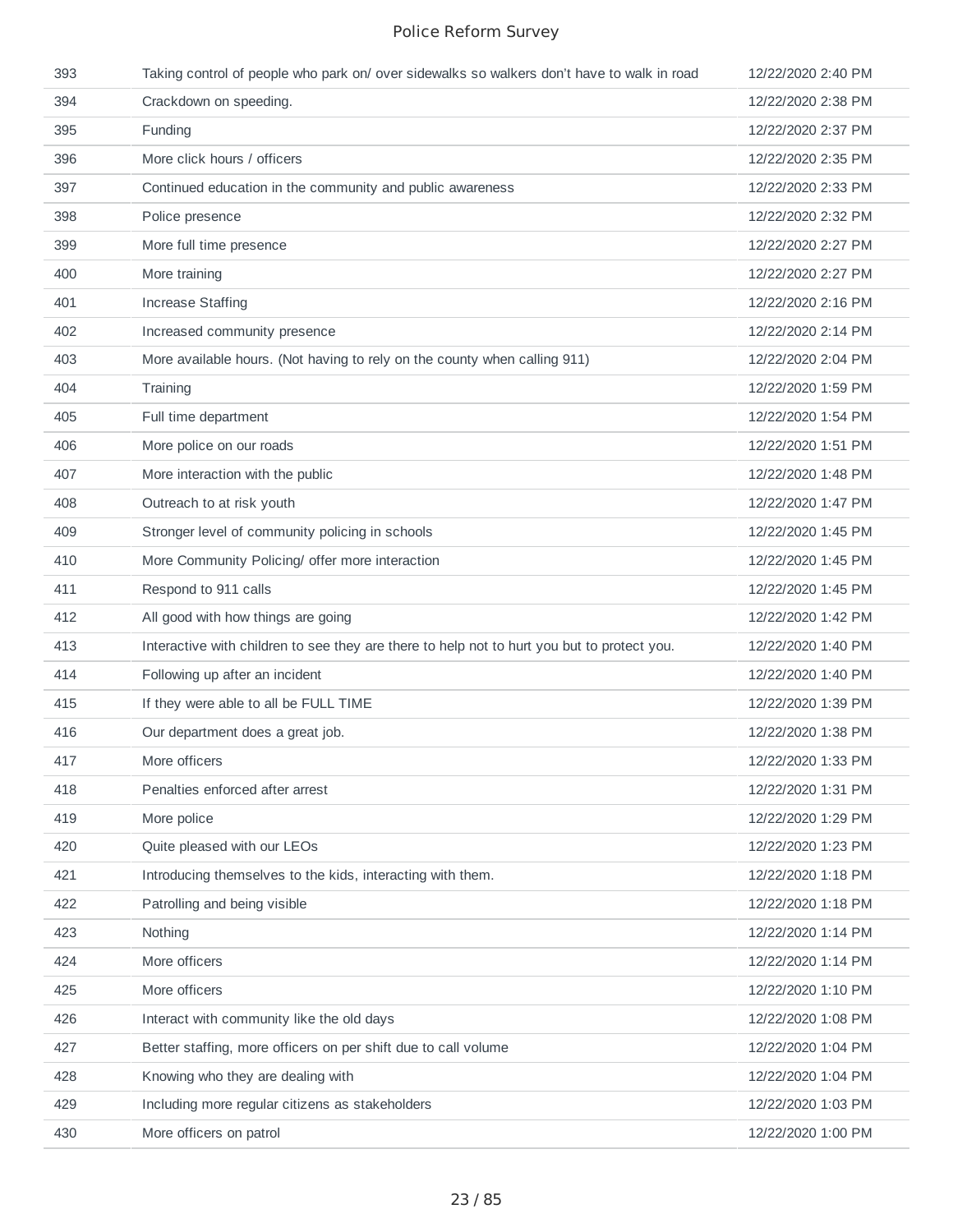| 431 | More officers                                                                                                                                                              | 12/22/2020 1:00 PM  |
|-----|----------------------------------------------------------------------------------------------------------------------------------------------------------------------------|---------------------|
| 432 | Less night time stalking drivers out of boredom (example. Following people all the way out of<br>town or all the way thru down just because they're driving at night time) | 12/22/2020 12:59 PM |
| 433 | Refusing to feed into the Governors bs.                                                                                                                                    | 12/22/2020 12:59 PM |
| 434 | Community Support for the police.                                                                                                                                          | 12/22/2020 12:58 PM |
| 435 | Motivational Interviewing                                                                                                                                                  | 12/22/2020 12:56 PM |
| 436 | Be more aggressive with the druggies                                                                                                                                       | 12/22/2020 12:55 PM |
| 437 | Accountability                                                                                                                                                             | 12/22/2020 12:55 PM |
|     |                                                                                                                                                                            |                     |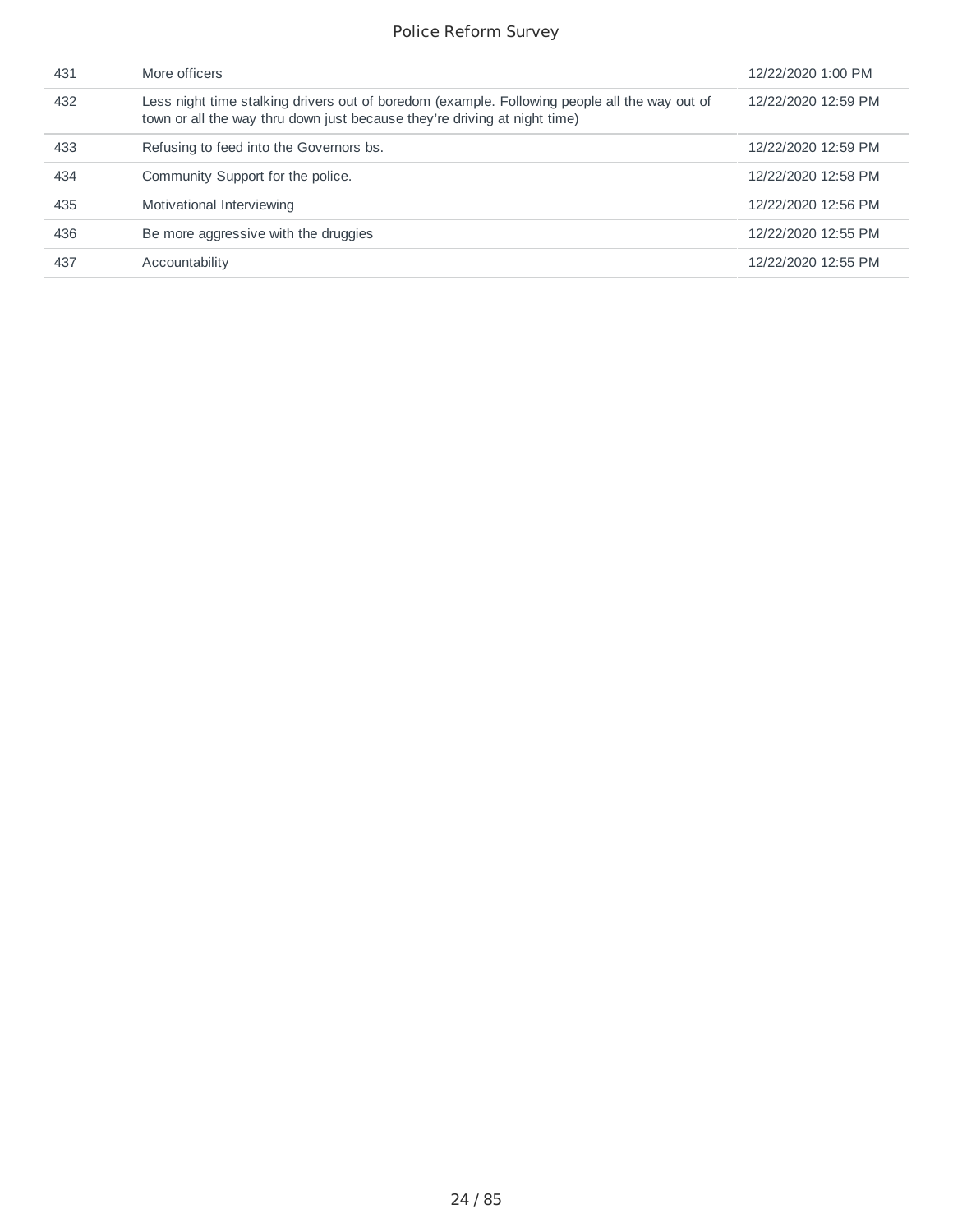| #              | $\overline{2}$                                                                                                                                                                                          | <b>DATE</b>        |
|----------------|---------------------------------------------------------------------------------------------------------------------------------------------------------------------------------------------------------|--------------------|
| 1              | Loud mufflers on Prospect St.                                                                                                                                                                           | 1/26/2021 2:25 PM  |
| 2              | Equality training                                                                                                                                                                                       | 1/26/2021 11:23 AM |
| 3              | Our local officers need more direct influence on the local courts decisions to ROR and whether<br>the court should accept plea deals. THEY know the defendants better than those in the court<br>house. | 1/26/2021 3:26 AM  |
| 4              | Getting the drug dealers off the streets                                                                                                                                                                | 1/25/2021 8:16 PM  |
| 5              | Outreach/mentoring to youth                                                                                                                                                                             | 1/25/2021 11:52 AM |
| 6              | more cars                                                                                                                                                                                               | 1/25/2021 9:40 AM  |
| $\overline{7}$ | Less attitude                                                                                                                                                                                           | 1/22/2021 6:16 PM  |
| 8              | Equal enforcement                                                                                                                                                                                       | 1/22/2021 6:09 PM  |
| 9              | recognizing persons who have mental disorders                                                                                                                                                           | 1/22/2021 4:58 PM  |
| 10             | Community Engagement                                                                                                                                                                                    | 1/22/2021 12:51 PM |
| 11             | More time of for officers                                                                                                                                                                               | 1/22/2021 12:45 PM |
| 12             | Officers in plain clothes                                                                                                                                                                               | 1/22/2021 12:18 PM |
| 13             | Racial/economic sensitivity training                                                                                                                                                                    | 1/22/2021 10:07 AM |
| 14             | treat everyone the same, don't treat on person one way and treat someone else differently<br>based on friendships or family or position in life                                                         | 1/22/2021 9:50 AM  |
| 15             | Be more friendly                                                                                                                                                                                        | 1/22/2021 9:49 AM  |
| 16             | Better education for officers about animal cruelty laws and assessing animals.                                                                                                                          | 1/22/2021 9:42 AM  |
| 17             | Have mental health assist on certain calls                                                                                                                                                              | 1/22/2021 9:14 AM  |
| 18             | Community Outreach                                                                                                                                                                                      | 1/22/2021 8:43 AM  |
| 19             | Higher pay                                                                                                                                                                                              | 1/22/2021 8:41 AM  |
| 20             | Stop children from walking in the streets                                                                                                                                                               | 1/22/2021 8:10 AM  |
| 21             | Consistent implicit bias training                                                                                                                                                                       | 1/22/2021 8:02 AM  |
| 22             | More Community Interaction (ie - meeting with community groups, talking with students)                                                                                                                  | 1/22/2021 7:53 AM  |
| 23             | community interaction                                                                                                                                                                                   | 1/22/2021 7:33 AM  |
| 24             | Since of caring                                                                                                                                                                                         | 1/22/2021 6:12 AM  |
| 25             | retraining                                                                                                                                                                                              | 1/21/2021 10:22 PM |
| 26             | More transparency when an officer is accused of wrongdoing                                                                                                                                              | 1/21/2021 9:31 PM  |
| 27             | Better training for dealing with disabled persons calls                                                                                                                                                 | 1/21/2021 8:56 PM  |
| 28             | More neighborhood watch programs                                                                                                                                                                        | 1/21/2021 8:50 PM  |
| 29             | Keep order as necessary                                                                                                                                                                                 | 1/21/2021 8:40 PM  |
| 30             | More mental health and other resources that don't need police                                                                                                                                           | 1/21/2021 8:18 PM  |
| 31             | Attitude of the officers                                                                                                                                                                                | 1/21/2021 6:39 PM  |
| 32             | Police training to address their racial biases (FIRST acknowledge the bias PUBLICLY)                                                                                                                    | 1/21/2021 4:56 PM  |
| 33             | Honesty                                                                                                                                                                                                 | 1/21/2021 3:38 PM  |
| 34             | Cultural diversity training                                                                                                                                                                             | 1/21/2021 1:11 PM  |
| 35             | Neighborhood patrols                                                                                                                                                                                    | 1/21/2021 11:53 AM |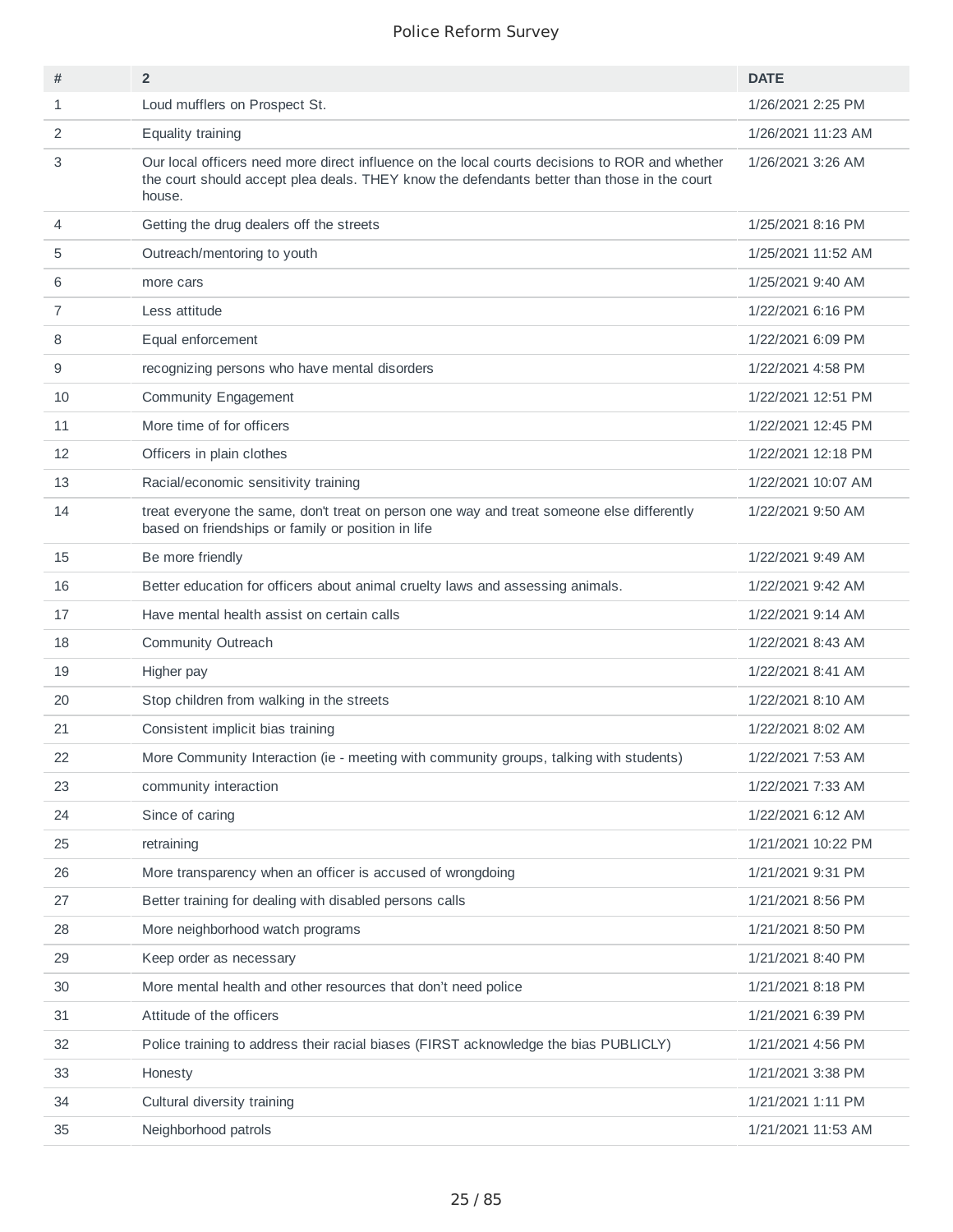| 36 | Diversity trading done by a minority                                                                                                                                                                                                                  | 1/21/2021 11:37 AM |
|----|-------------------------------------------------------------------------------------------------------------------------------------------------------------------------------------------------------------------------------------------------------|--------------------|
| 37 | Outside internal affairs/ accountability                                                                                                                                                                                                              | 1/21/2021 10:30 AM |
| 38 | Volunteer with kids of color                                                                                                                                                                                                                          | 1/21/2021 10:15 AM |
| 39 | They give gifts to only white areas                                                                                                                                                                                                                   | 1/21/2021 10:03 AM |
| 40 | Relationship building between officers and communities of POC.                                                                                                                                                                                        | 1/21/2021 9:47 AM  |
| 41 | Attitude                                                                                                                                                                                                                                              | 1/20/2021 8:20 PM  |
| 42 | Neighborhood watch to facilitate crime reporting -- get the community more involved in<br>reporting crime                                                                                                                                             | 1/20/2021 7:08 PM  |
| 43 | Post police arrest publicly                                                                                                                                                                                                                           | 1/19/2021 6:54 PM  |
| 44 | Working with children who have been abused or in a bad situation training                                                                                                                                                                             | 1/19/2021 6:45 PM  |
| 45 | Response                                                                                                                                                                                                                                              | 1/19/2021 1:44 PM  |
| 46 | Dont answer Erin elders calls                                                                                                                                                                                                                         | 1/15/2021 11:18 AM |
| 47 | Forging good bonds with the youth.                                                                                                                                                                                                                    | 1/13/2021 6:48 PM  |
| 48 | Full time officers                                                                                                                                                                                                                                    | 1/13/2021 6:40 PM  |
| 49 | Disconnect the issuing of tickets with revenue needs of the state/city/communities                                                                                                                                                                    | 1/13/2021 4:43 PM  |
| 50 | Holding slumlords more responsible                                                                                                                                                                                                                    | 1/13/2021 3:06 PM  |
| 51 | Proper enforcement                                                                                                                                                                                                                                    | 1/13/2021 7:11 AM  |
| 52 | Better equipment for police                                                                                                                                                                                                                           | 1/12/2021 6:33 AM  |
| 53 | Getting to know officers                                                                                                                                                                                                                              | 1/11/2021 6:10 PM  |
| 54 | Speed enforcement                                                                                                                                                                                                                                     | 1/9/2021 11:53 AM  |
| 55 | <b>Better training</b>                                                                                                                                                                                                                                | 1/8/2021 3:24 PM   |
| 56 | police should act like community members not just the law                                                                                                                                                                                             | 1/8/2021 3:06 PM   |
| 57 | Stricter laws against controlled substance abuse                                                                                                                                                                                                      | 1/7/2021 3:12 PM   |
| 58 | More funding to support training and safety measures on 911 calls                                                                                                                                                                                     | 1/6/2021 10:33 PM  |
| 59 | Education in mental health                                                                                                                                                                                                                            | 1/6/2021 5:06 PM   |
| 60 | Making bonds with the youth in our town                                                                                                                                                                                                               | 1/5/2021 9:49 PM   |
| 61 | Keep doing an awesome job.                                                                                                                                                                                                                            | 1/5/2021 7:15 PM   |
| 62 | More support to fund the existing L-BPD.                                                                                                                                                                                                              | 1/3/2021 12:02 PM  |
| 63 | At least one community meeting a year that is well advertised and held at a convenient time<br>and place. The purpose of the meeting would be to inform us what the issues are that police<br>are dealing with and what the community can do to help. | 1/2/2021 1:54 PM   |
| 64 | More education                                                                                                                                                                                                                                        | 1/2/2021 1:03 PM   |
| 65 | People are always in a hurry to get some where                                                                                                                                                                                                        | 1/2/2021 12:38 AM  |
| 66 | Better education to deal with a diverse community                                                                                                                                                                                                     | 1/1/2021 11:10 PM  |
| 67 | More officers                                                                                                                                                                                                                                         | 1/1/2021 8:12 PM   |
| 68 | Increase in employees.                                                                                                                                                                                                                                | 1/1/2021 7:59 PM   |
| 69 | More personel                                                                                                                                                                                                                                         | 1/1/2021 7:51 PM   |
| 70 | More community interaction                                                                                                                                                                                                                            | 1/1/2021 5:08 PM   |
| 71 | Weekly patrols in my town                                                                                                                                                                                                                             | 1/1/2021 5:03 PM   |
| 72 | If possible more patrol cars on duty each shift.                                                                                                                                                                                                      | 1/1/2021 4:49 PM   |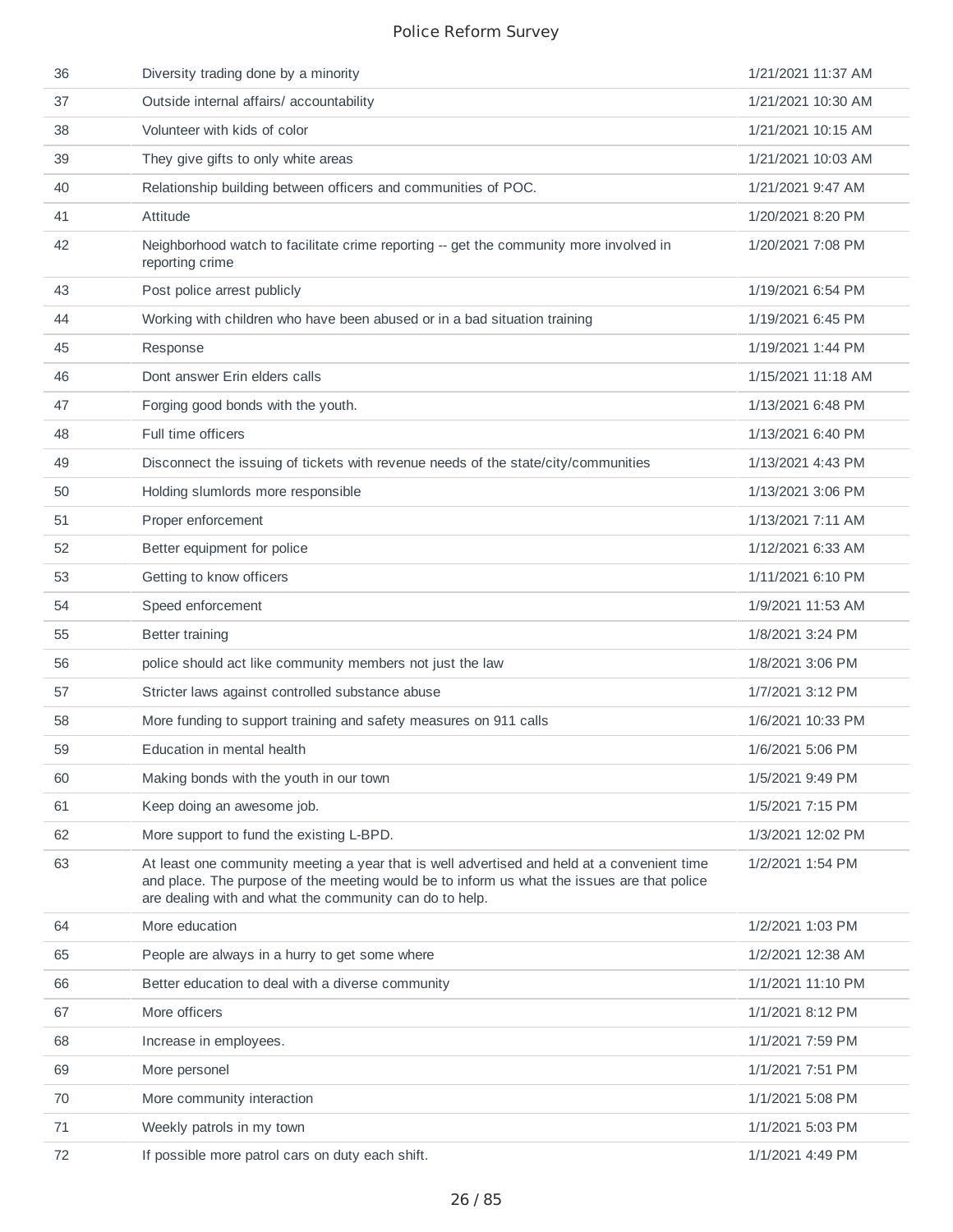| 73  | Officer awards for ethics and integrity                                                                                                                                                                                         | 1/1/2021 4:06 PM    |
|-----|---------------------------------------------------------------------------------------------------------------------------------------------------------------------------------------------------------------------------------|---------------------|
| 74  | Address the parents of the children that are the bullies. I know the court is the final say. If the<br>police could maybe put more pressure on these kids parents that are constantly in trouble<br>maybe a change will happen. | 1/1/2021 10:16 AM   |
| 75  | Serve as role models I.E. obeying all laws                                                                                                                                                                                      | 1/1/2021 9:06 AM    |
| 76  | Building rapport with the community                                                                                                                                                                                             | 12/31/2020 10:18 PM |
| 77  | Training with social services                                                                                                                                                                                                   | 12/31/2020 8:27 PM  |
| 78  | More officers walking the beatmore interaction with public                                                                                                                                                                      | 12/31/2020 6:53 PM  |
| 79  | Lobby Albany for reformed mental health policies                                                                                                                                                                                | 12/31/2020 4:49 PM  |
| 80  | education on self-realization of racism                                                                                                                                                                                         | 12/31/2020 1:52 PM  |
| 81  | More diverse police force                                                                                                                                                                                                       | 12/31/2020 10:52 AM |
| 82  | Additional training for officer.                                                                                                                                                                                                | 12/31/2020 9:14 AM  |
| 83  | Be visible                                                                                                                                                                                                                      | 12/30/2020 9:59 PM  |
| 84  | Stop thinking women walk on water                                                                                                                                                                                               | 12/30/2020 9:26 PM  |
| 85  | Police awareness of cultural aspects of community                                                                                                                                                                               | 12/30/2020 8:10 PM  |
| 86  | Often in schools to talk to all ages.                                                                                                                                                                                           | 12/30/2020 7:10 PM  |
| 87  | Make community service mandatory, like working with underprivileged etc                                                                                                                                                         | 12/30/2020 12:31 PM |
| 88  | More present outside of the police car                                                                                                                                                                                          | 12/30/2020 10:19 AM |
| 89  | Do right by the community                                                                                                                                                                                                       | 12/30/2020 10:15 AM |
| 90  | Inform public of burglaries                                                                                                                                                                                                     | 12/30/2020 8:50 AM  |
| 91  | strict enforcement of drug and alcohol laws                                                                                                                                                                                     | 12/30/2020 7:41 AM  |
| 92  | Safety of the community                                                                                                                                                                                                         | 12/30/2020 4:34 AM  |
| 93  | Keeping young kids in check                                                                                                                                                                                                     | 12/29/2020 8:56 PM  |
| 94  | School resource officer                                                                                                                                                                                                         | 12/29/2020 8:38 PM  |
| 95  | Loud exhaust enforcement                                                                                                                                                                                                        | 12/29/2020 8:18 PM  |
| 96  | More active patrol                                                                                                                                                                                                              | 12/29/2020 8:04 PM  |
| 97  | an interest in protecting animals in our community -- not the same as animal control as<br>mentioned above                                                                                                                      | 12/29/2020 7:47 PM  |
| 98  | Traffic Cams specifically on Fairmount and Washington st                                                                                                                                                                        | 12/29/2020 7:46 PM  |
| 99  | More training on violence de-escalation                                                                                                                                                                                         | 12/29/2020 7:35 PM  |
| 100 | More officer training for mentally disabled people                                                                                                                                                                              | 12/29/2020 6:03 PM  |
| 101 | More mental health education regarding communication                                                                                                                                                                            | 12/29/2020 5:04 PM  |
| 102 | More police and better facilities                                                                                                                                                                                               | 12/29/2020 4:52 PM  |
| 103 | Respect by the local community for the men and women that do this job                                                                                                                                                           | 12/29/2020 4:52 PM  |
| 104 | Training                                                                                                                                                                                                                        | 12/29/2020 4:36 PM  |
| 105 | Work with social services to provide help to those in need                                                                                                                                                                      | 12/29/2020 4:05 PM  |
| 106 | Employing Full-Time Officers that live in the community that they patrol.                                                                                                                                                       | 12/29/2020 3:53 PM  |
| 107 | Creating strong relationships between police officers and teens                                                                                                                                                                 | 12/29/2020 3:28 PM  |
| 108 | More driving around not just sitting in a parking lot late at night                                                                                                                                                             | 12/29/2020 1:42 PM  |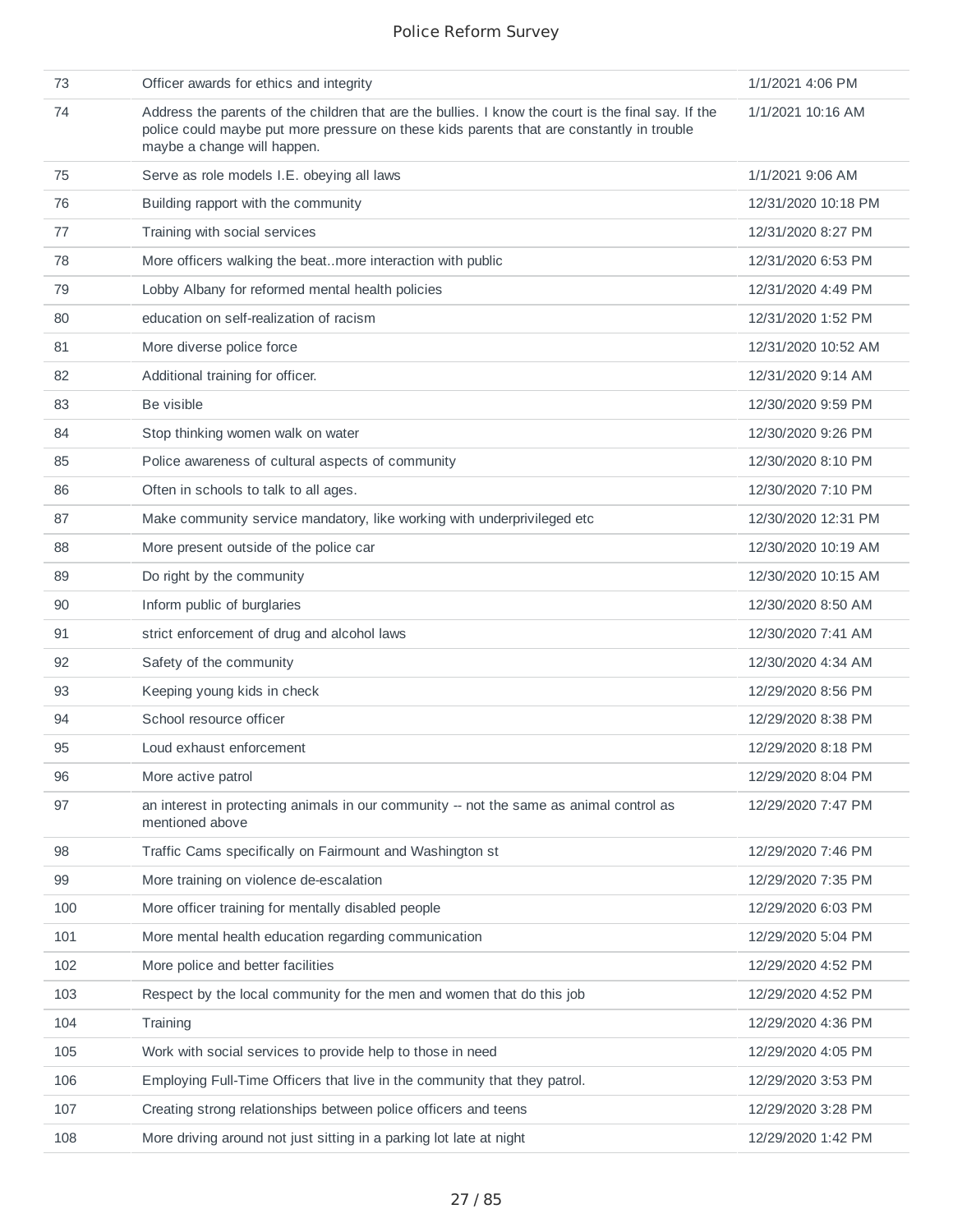| 109 | A secondary sub-station closer to Fairmont Parkway                                                                                                                   | 12/29/2020 1:40 PM  |
|-----|----------------------------------------------------------------------------------------------------------------------------------------------------------------------|---------------------|
| 110 | Suspicious behavior                                                                                                                                                  | 12/29/2020 1:30 PM  |
| 111 | Night patrols                                                                                                                                                        | 12/29/2020 1:24 PM  |
| 112 | More school officer resources                                                                                                                                        | 12/29/2020 1:18 PM  |
| 113 | Stiffer penalties for drug dealers                                                                                                                                   | 12/29/2020 12:59 PM |
| 114 | Less laws                                                                                                                                                            | 12/29/2020 12:13 PM |
| 115 | Coordinate with other public services to spread the responsibility evenly                                                                                            | 12/29/2020 11:54 AM |
| 116 | Community policing/interaction                                                                                                                                       | 12/29/2020 11:36 AM |
| 117 | Reverse the NYS bail reform                                                                                                                                          | 12/29/2020 10:47 AM |
| 118 | The ability to keep criminals in jail instead of letting them back out to do it again.                                                                               | 12/29/2020 10:45 AM |
| 119 | Improve community relations                                                                                                                                          | 12/29/2020 10:43 AM |
| 120 | More events                                                                                                                                                          | 12/29/2020 10:40 AM |
| 121 | more POSiTIVE interaction with youth in community (scheduled and unscheduled Basketball,<br>etc.)                                                                    | 12/29/2020 10:00 AM |
| 122 | Face-to-face interaction without a call for service forcing the interaction                                                                                          | 12/29/2020 9:59 AM  |
| 123 | School resource officer                                                                                                                                              | 12/29/2020 8:58 AM  |
| 124 | People not getting "free passes" for crimes. For example, getting released instead of being<br>held.                                                                 | 12/29/2020 8:05 AM  |
| 125 | Special behavior specialist take first responder role in situations where it's a disturbance where<br>the police force disturbed individual into compliance.         | 12/29/2020 5:41 AM  |
| 126 | Keep the "bad guys" in jail rather than let them right out.                                                                                                          | 12/29/2020 1:16 AM  |
| 127 | Better follow through with sentence term                                                                                                                             | 12/29/2020 12:51 AM |
| 128 | Providing every school with a SRO.                                                                                                                                   | 12/28/2020 11:57 PM |
| 129 | Sponsor community activities to encourage citizen involvement                                                                                                        | 12/28/2020 11:31 PM |
| 130 | More community events.                                                                                                                                               | 12/28/2020 10:44 PM |
| 131 | More police                                                                                                                                                          | 12/28/2020 10:40 PM |
| 132 | Having officers pay attention to public order type crimes like public drunkenness and people<br>begging for money near businesses.                                   | 12/28/2020 10:27 PM |
| 133 | Every other agencies in the county have community events read to kids look at<br>Jamestownstop to sled w kids bday parties does my village police do this who knows. | 12/28/2020 10:21 PM |
| 134 | Patrols                                                                                                                                                              | 12/28/2020 10:11 PM |
| 135 | Screening for ethical officers                                                                                                                                       | 12/28/2020 9:45 PM  |
| 136 | Regular night patrols around college region                                                                                                                          | 12/28/2020 9:38 PM  |
| 137 | Diversity training                                                                                                                                                   | 12/28/2020 9:35 PM  |
| 138 | Collaboration with Mental Health and social services                                                                                                                 | 12/28/2020 9:30 PM  |
| 139 | Increase community involvement in crime reduction                                                                                                                    | 12/28/2020 8:56 PM  |
| 140 | Officers stopping just to talk to community members                                                                                                                  | 12/28/2020 7:41 PM  |
| 141 | Getting rid of blm                                                                                                                                                   | 12/28/2020 7:13 PM  |
| 142 | Add to staff                                                                                                                                                         | 12/28/2020 6:59 PM  |
| 143 | Community training, firearms, drug ID                                                                                                                                | 12/28/2020 6:54 PM  |
|     |                                                                                                                                                                      |                     |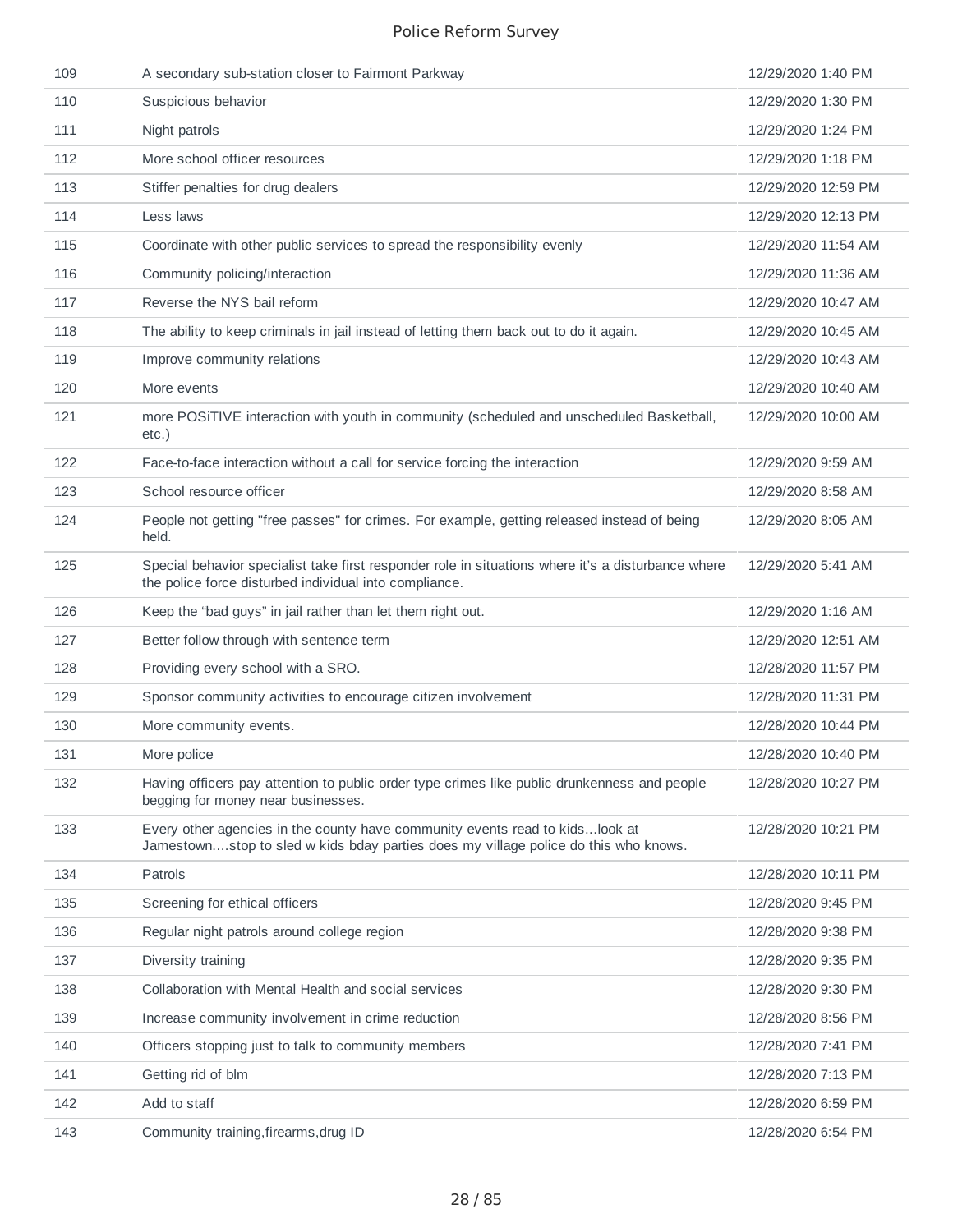| 144 | More women officers                                                                                                                                                                                                                                                                                                                                                                                                                                                                                                                                                                                                                                                                                                                                                                                                                                                                                                                                                                                                                                                                                                                                                                                                                                                                                                                                                                                                                                                                                                                                                                                                                                                                                                                                                                                                                                                          | 12/28/2020 6:50 PM |
|-----|------------------------------------------------------------------------------------------------------------------------------------------------------------------------------------------------------------------------------------------------------------------------------------------------------------------------------------------------------------------------------------------------------------------------------------------------------------------------------------------------------------------------------------------------------------------------------------------------------------------------------------------------------------------------------------------------------------------------------------------------------------------------------------------------------------------------------------------------------------------------------------------------------------------------------------------------------------------------------------------------------------------------------------------------------------------------------------------------------------------------------------------------------------------------------------------------------------------------------------------------------------------------------------------------------------------------------------------------------------------------------------------------------------------------------------------------------------------------------------------------------------------------------------------------------------------------------------------------------------------------------------------------------------------------------------------------------------------------------------------------------------------------------------------------------------------------------------------------------------------------------|--------------------|
| 145 | County prosecutors, sheriffs and county government officials set the tone of how communities<br>are enforced                                                                                                                                                                                                                                                                                                                                                                                                                                                                                                                                                                                                                                                                                                                                                                                                                                                                                                                                                                                                                                                                                                                                                                                                                                                                                                                                                                                                                                                                                                                                                                                                                                                                                                                                                                 | 12/28/2020 6:43 PM |
| 146 | Compassion                                                                                                                                                                                                                                                                                                                                                                                                                                                                                                                                                                                                                                                                                                                                                                                                                                                                                                                                                                                                                                                                                                                                                                                                                                                                                                                                                                                                                                                                                                                                                                                                                                                                                                                                                                                                                                                                   | 12/28/2020 6:21 PM |
| 147 | More hiring                                                                                                                                                                                                                                                                                                                                                                                                                                                                                                                                                                                                                                                                                                                                                                                                                                                                                                                                                                                                                                                                                                                                                                                                                                                                                                                                                                                                                                                                                                                                                                                                                                                                                                                                                                                                                                                                  | 12/28/2020 6:13 PM |
| 148 | Controlling the college students                                                                                                                                                                                                                                                                                                                                                                                                                                                                                                                                                                                                                                                                                                                                                                                                                                                                                                                                                                                                                                                                                                                                                                                                                                                                                                                                                                                                                                                                                                                                                                                                                                                                                                                                                                                                                                             | 12/28/2020 5:42 PM |
| 149 | Training                                                                                                                                                                                                                                                                                                                                                                                                                                                                                                                                                                                                                                                                                                                                                                                                                                                                                                                                                                                                                                                                                                                                                                                                                                                                                                                                                                                                                                                                                                                                                                                                                                                                                                                                                                                                                                                                     | 12/28/2020 5:28 PM |
| 150 | More community policing engagement with the general population                                                                                                                                                                                                                                                                                                                                                                                                                                                                                                                                                                                                                                                                                                                                                                                                                                                                                                                                                                                                                                                                                                                                                                                                                                                                                                                                                                                                                                                                                                                                                                                                                                                                                                                                                                                                               | 12/28/2020 5:19 PM |
| 151 | Officers introducing themselves and being known to/friendly with and helpful to community<br>members and businesses                                                                                                                                                                                                                                                                                                                                                                                                                                                                                                                                                                                                                                                                                                                                                                                                                                                                                                                                                                                                                                                                                                                                                                                                                                                                                                                                                                                                                                                                                                                                                                                                                                                                                                                                                          | 12/28/2020 4:46 PM |
| 152 | better training in de-escalation skills                                                                                                                                                                                                                                                                                                                                                                                                                                                                                                                                                                                                                                                                                                                                                                                                                                                                                                                                                                                                                                                                                                                                                                                                                                                                                                                                                                                                                                                                                                                                                                                                                                                                                                                                                                                                                                      | 12/28/2020 4:37 PM |
| 153 | Take away lethal weapons                                                                                                                                                                                                                                                                                                                                                                                                                                                                                                                                                                                                                                                                                                                                                                                                                                                                                                                                                                                                                                                                                                                                                                                                                                                                                                                                                                                                                                                                                                                                                                                                                                                                                                                                                                                                                                                     | 12/28/2020 4:36 PM |
| 154 | Decent headquarters to work out of                                                                                                                                                                                                                                                                                                                                                                                                                                                                                                                                                                                                                                                                                                                                                                                                                                                                                                                                                                                                                                                                                                                                                                                                                                                                                                                                                                                                                                                                                                                                                                                                                                                                                                                                                                                                                                           | 12/28/2020 4:36 PM |
| 155 | More support for local police depts                                                                                                                                                                                                                                                                                                                                                                                                                                                                                                                                                                                                                                                                                                                                                                                                                                                                                                                                                                                                                                                                                                                                                                                                                                                                                                                                                                                                                                                                                                                                                                                                                                                                                                                                                                                                                                          | 12/28/2020 4:28 PM |
| 156 | I think police officers should use nice words                                                                                                                                                                                                                                                                                                                                                                                                                                                                                                                                                                                                                                                                                                                                                                                                                                                                                                                                                                                                                                                                                                                                                                                                                                                                                                                                                                                                                                                                                                                                                                                                                                                                                                                                                                                                                                | 12/28/2020 4:27 PM |
| 157 | More funding for better equipped officers                                                                                                                                                                                                                                                                                                                                                                                                                                                                                                                                                                                                                                                                                                                                                                                                                                                                                                                                                                                                                                                                                                                                                                                                                                                                                                                                                                                                                                                                                                                                                                                                                                                                                                                                                                                                                                    | 12/28/2020 4:11 PM |
| 158 | Follow up on crime/arrests                                                                                                                                                                                                                                                                                                                                                                                                                                                                                                                                                                                                                                                                                                                                                                                                                                                                                                                                                                                                                                                                                                                                                                                                                                                                                                                                                                                                                                                                                                                                                                                                                                                                                                                                                                                                                                                   | 12/28/2020 3:56 PM |
| 159 | Kids knowing police are the good guys                                                                                                                                                                                                                                                                                                                                                                                                                                                                                                                                                                                                                                                                                                                                                                                                                                                                                                                                                                                                                                                                                                                                                                                                                                                                                                                                                                                                                                                                                                                                                                                                                                                                                                                                                                                                                                        | 12/28/2020 3:37 PM |
| 160 | None                                                                                                                                                                                                                                                                                                                                                                                                                                                                                                                                                                                                                                                                                                                                                                                                                                                                                                                                                                                                                                                                                                                                                                                                                                                                                                                                                                                                                                                                                                                                                                                                                                                                                                                                                                                                                                                                         | 12/28/2020 3:35 PM |
| 161 | Autonomous police action without interference of village/town politicians                                                                                                                                                                                                                                                                                                                                                                                                                                                                                                                                                                                                                                                                                                                                                                                                                                                                                                                                                                                                                                                                                                                                                                                                                                                                                                                                                                                                                                                                                                                                                                                                                                                                                                                                                                                                    | 12/28/2020 3:13 PM |
| 162 | Policy on utilizing community policing for racial justice                                                                                                                                                                                                                                                                                                                                                                                                                                                                                                                                                                                                                                                                                                                                                                                                                                                                                                                                                                                                                                                                                                                                                                                                                                                                                                                                                                                                                                                                                                                                                                                                                                                                                                                                                                                                                    | 12/28/2020 3:04 PM |
| 163 | Get to know the residents                                                                                                                                                                                                                                                                                                                                                                                                                                                                                                                                                                                                                                                                                                                                                                                                                                                                                                                                                                                                                                                                                                                                                                                                                                                                                                                                                                                                                                                                                                                                                                                                                                                                                                                                                                                                                                                    | 12/28/2020 2:44 PM |
| 164 | Outreach with community organizations                                                                                                                                                                                                                                                                                                                                                                                                                                                                                                                                                                                                                                                                                                                                                                                                                                                                                                                                                                                                                                                                                                                                                                                                                                                                                                                                                                                                                                                                                                                                                                                                                                                                                                                                                                                                                                        | 12/28/2020 2:27 PM |
| 165 | improvement of impartiality                                                                                                                                                                                                                                                                                                                                                                                                                                                                                                                                                                                                                                                                                                                                                                                                                                                                                                                                                                                                                                                                                                                                                                                                                                                                                                                                                                                                                                                                                                                                                                                                                                                                                                                                                                                                                                                  | 12/28/2020 1:55 PM |
| 166 | Watching speeding on main roads (Chestnut, Temple)                                                                                                                                                                                                                                                                                                                                                                                                                                                                                                                                                                                                                                                                                                                                                                                                                                                                                                                                                                                                                                                                                                                                                                                                                                                                                                                                                                                                                                                                                                                                                                                                                                                                                                                                                                                                                           | 12/28/2020 1:30 PM |
| 167 | Another crime reported was that I had an ADT alarm system, and there were 12 different IP<br>Addresses logged in to my online monitoring service, and the only person allowed to access<br>my services was me. ADT advised me to report this to the police as I had been having break<br>in's to my home which is why I installed the alarm system, and per ADT the only entity allowed<br>to investigate the other IP Addresses who had hacked in to my account was law enforcement<br>officials. They were shown screenshot photos of the various IP Addresses that were in my<br>monitoring system and I don't have WiFi and I only accessed my monitoring system from my<br>cell phone, and only while I was home, and again nothing was done in response to this criminal<br>behavior. My IP Address was static as it was only logged in from home and only from one<br>device, which would account for only one legal IP Address, with the remainder being hackers.<br>Two officers responded to the call, neither identified themselves, no badge number or name of<br>the officers was given, and I never received a report until I requested one at a later date. When<br>I read the report it stated that the officers responded to "a welfare check" which is completely<br>untrue. The call I made was regarding my alarm system and requesting an investigation into<br>who owned the other IP Addresses who had hacked in to my alarm system per advice from<br>ADT. ADT in fact advised that the IP Addresses did belong to other cell phones, and desktop<br>computer systems, as they knew my IP Address because I logged in while on the phone with<br>them, and they know their company log in IP Addresses because they have a unique address<br>and they can identify their own, as well as the difference between cell phones and desk top<br>devices. | 12/28/2020 1:28 PM |
| 168 | Training in non-violent conflict resolution                                                                                                                                                                                                                                                                                                                                                                                                                                                                                                                                                                                                                                                                                                                                                                                                                                                                                                                                                                                                                                                                                                                                                                                                                                                                                                                                                                                                                                                                                                                                                                                                                                                                                                                                                                                                                                  | 12/28/2020 1:03 PM |
| 169 | Troopers should show more respect towards tax payers and stop treating us like we're the                                                                                                                                                                                                                                                                                                                                                                                                                                                                                                                                                                                                                                                                                                                                                                                                                                                                                                                                                                                                                                                                                                                                                                                                                                                                                                                                                                                                                                                                                                                                                                                                                                                                                                                                                                                     | 12/28/2020 1:02 PM |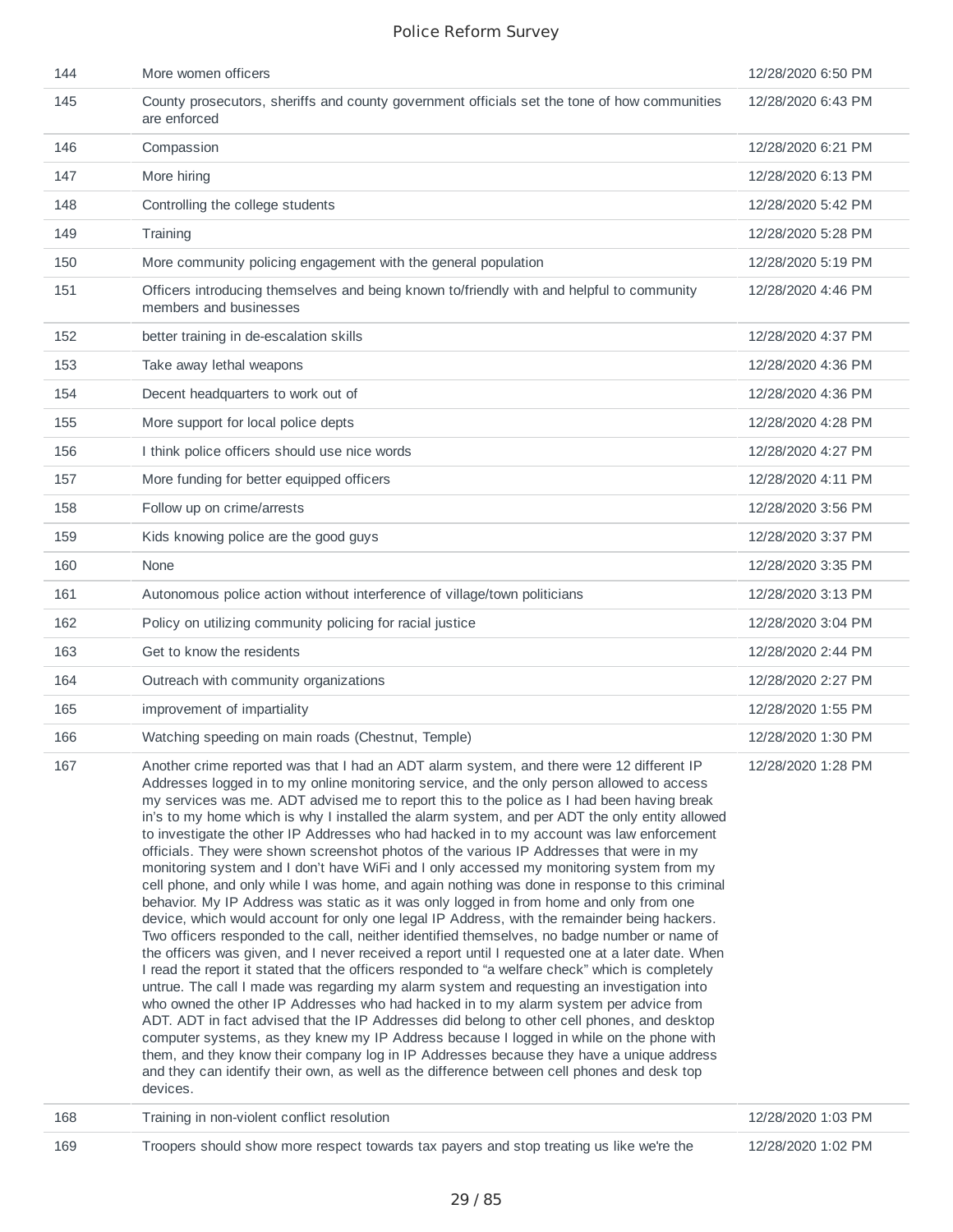|     | enemy                                                                                                     |                     |
|-----|-----------------------------------------------------------------------------------------------------------|---------------------|
| 170 | Drug task force                                                                                           | 12/28/2020 12:55 PM |
| 171 | Not parking a state trooper car to catch speeding in a small town, this scares residents                  | 12/28/2020 12:46 PM |
| 172 | Continued involvement within the community                                                                | 12/28/2020 12:40 PM |
| 173 | More diverse staff                                                                                        | 12/28/2020 12:36 PM |
| 174 | A Governor That Doesn't Suck                                                                              | 12/28/2020 12:35 PM |
| 175 | Stop police reform                                                                                        | 12/28/2020 12:32 PM |
| 176 | Community interaction                                                                                     | 12/28/2020 12:31 PM |
| 177 | Shutting down known drug dealers                                                                          | 12/28/2020 12:30 PM |
| 178 | Racial equality                                                                                           | 12/28/2020 12:28 PM |
| 179 | 911 calls                                                                                                 | 12/28/2020 12:22 PM |
| 180 | Recognizing suspicious activity                                                                           | 12/28/2020 12:17 PM |
| 181 | Shifting some non police business away from the police                                                    | 12/28/2020 12:08 PM |
| 182 | More opportunities for the village residents to interact with the officers to build stronger ties.        | 12/28/2020 12:07 PM |
| 183 | Speed of calls                                                                                            | 12/28/2020 12:04 PM |
| 184 | Nepotism. If you know the right person, you get treated differently.                                      | 12/28/2020 12:04 PM |
| 185 | Engage with the campus community other than when called to things or at events. Make<br>dialogue.         | 12/28/2020 12:00 PM |
| 186 | Be viewed as a person who can help and trusted                                                            | 12/28/2020 11:54 AM |
| 187 | They need more support from government                                                                    | 12/28/2020 11:38 AM |
| 188 | Respect for all the good cops                                                                             | 12/28/2020 11:35 AM |
| 189 | Up to date equipment                                                                                      | 12/28/2020 11:29 AM |
| 190 | More Patrol Cars                                                                                          | 12/28/2020 11:24 AM |
| 191 | Walk around                                                                                               | 12/28/2020 11:21 AM |
| 192 | officers more friendly with community                                                                     | 12/28/2020 11:19 AM |
| 193 | Residency requirements                                                                                    | 12/28/2020 11:12 AM |
| 194 | More transparency                                                                                         | 12/28/2020 11:02 AM |
| 195 | rehabilitation for criminals and addicts                                                                  | 12/28/2020 10:49 AM |
| 196 | Additional training & support in battling the drug epidemic                                               | 12/28/2020 10:46 AM |
| 197 | racial disparity in criminal justice training                                                             | 12/28/2020 10:19 AM |
| 198 | Continual education on social issu s                                                                      | 12/28/2020 10:02 AM |
| 199 | Bring shifts to being equal same number of officers on night as during the day.                           | 12/28/2020 10:00 AM |
| 200 | Consider speed bumps on streets near schools.                                                             | 12/28/2020 9:31 AM  |
| 201 | More drug enforcement and traffic stops                                                                   | 12/28/2020 9:09 AM  |
| 202 | A lot of people are hating police for a good reason, but it was due to actions of one officer to<br>them. | 12/28/2020 9:05 AM  |
| 203 | End new bail program from Cuomo                                                                           | 12/28/2020 8:49 AM  |
| 204 | End the drug war                                                                                          | 12/28/2020 8:33 AM  |
| 205 | More focus on the opiate crisis.                                                                          | 12/28/2020 8:31 AM  |
|     |                                                                                                           |                     |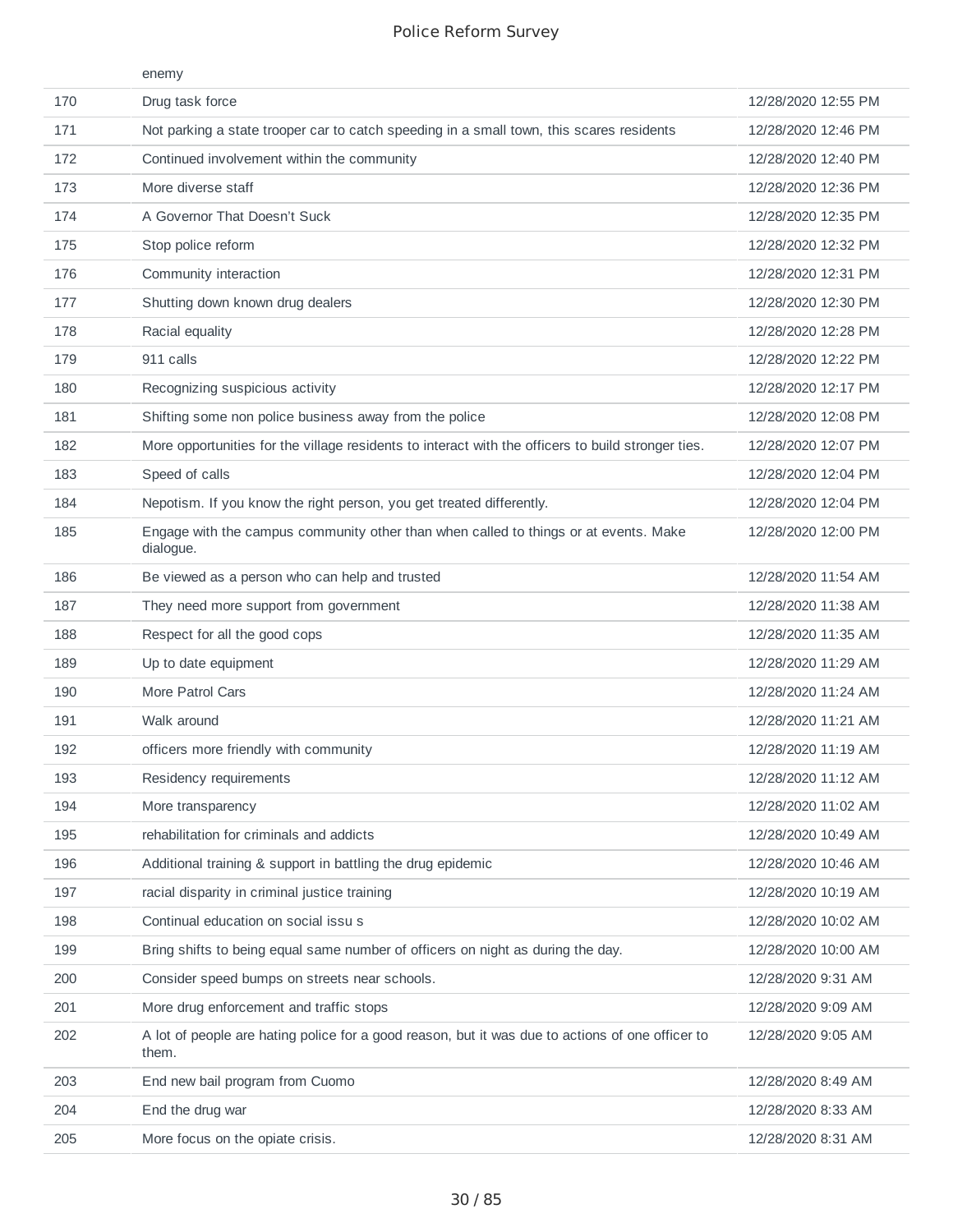| 206 | Sharing of records. They seem to be hard to locate                                                                                                                                                                                                                                                                                                               | 12/28/2020 8:16 AM  |
|-----|------------------------------------------------------------------------------------------------------------------------------------------------------------------------------------------------------------------------------------------------------------------------------------------------------------------------------------------------------------------|---------------------|
| 207 | hire more minorities                                                                                                                                                                                                                                                                                                                                             | 12/28/2020 7:40 AM  |
| 208 | More funding to the police departments                                                                                                                                                                                                                                                                                                                           | 12/28/2020 7:36 AM  |
| 209 | Public awareness                                                                                                                                                                                                                                                                                                                                                 | 12/28/2020 12:46 AM |
| 210 | Better training, better attitudes and screenings                                                                                                                                                                                                                                                                                                                 | 12/27/2020 11:46 PM |
| 211 | Hire more officers                                                                                                                                                                                                                                                                                                                                               | 12/27/2020 11:20 PM |
| 212 | Availability                                                                                                                                                                                                                                                                                                                                                     | 12/27/2020 11:10 PM |
| 213 | Speed enforcement on Rt 76                                                                                                                                                                                                                                                                                                                                       | 12/27/2020 10:49 PM |
| 214 | Provide thorough followups                                                                                                                                                                                                                                                                                                                                       | 12/27/2020 9:21 PM  |
| 215 | Faster and more efficient responses to 911 calls                                                                                                                                                                                                                                                                                                                 | 12/27/2020 8:48 PM  |
| 216 | Uphold ALL laws (whether major or minor) for EVERYONE !!!                                                                                                                                                                                                                                                                                                        | 12/27/2020 8:06 PM  |
| 217 | Officers taking courses in anger management and appropriate ways of a setting authority, not<br>through intimidation or bullying                                                                                                                                                                                                                                 | 12/27/2020 7:56 PM  |
| 218 | Let Sheriff Quattrone manage his department as HE SEES FIT                                                                                                                                                                                                                                                                                                       | 12/27/2020 7:48 PM  |
| 219 | Send officers for continuing training opportunities.                                                                                                                                                                                                                                                                                                             | 12/27/2020 7:34 PM  |
| 220 | To not let the police feel they are above the law                                                                                                                                                                                                                                                                                                                | 12/27/2020 6:34 PM  |
| 221 | more patrol of rural roads                                                                                                                                                                                                                                                                                                                                       | 12/27/2020 6:18 PM  |
| 222 | Sensitivity/ cultural diversity awareness training                                                                                                                                                                                                                                                                                                               | 12/27/2020 6:14 PM  |
| 223 | Follow through with arrests and jail/courts. No catch and release.                                                                                                                                                                                                                                                                                               | 12/27/2020 5:45 PM  |
| 224 | Increased awareness of community supports/resources                                                                                                                                                                                                                                                                                                              | 12/27/2020 5:22 PM  |
| 225 | Cuomo stops coddling criminals                                                                                                                                                                                                                                                                                                                                   | 12/27/2020 5:02 PM  |
| 226 | don't give people a get out of jail free card for bail reform                                                                                                                                                                                                                                                                                                    | 12/27/2020 4:41 PM  |
| 227 | Mental health response training for police and first responders.                                                                                                                                                                                                                                                                                                 | 12/27/2020 4:33 PM  |
| 228 | City should hold landlords (esp out of town landlords) responsible for the properties they fail to<br>maintain, and any repeated issues in the community caused by tenants. Police often get<br>called to the same problem houses over the vears, even as tenants change. The property<br>owners should bare some responsibility for the slumhouses they create. | 12/27/2020 2:38 PM  |
| 229 | Actual Prosecution of all Criminals                                                                                                                                                                                                                                                                                                                              | 12/27/2020 2:13 PM  |
| 230 | More interaction with children so they trust police and view them as their friend.                                                                                                                                                                                                                                                                               | 12/27/2020 1:48 PM  |
| 231 | Advertisments or other means to provide transparency when possible                                                                                                                                                                                                                                                                                               | 12/27/2020 1:14 PM  |
| 232 | Courtesy to understand situations                                                                                                                                                                                                                                                                                                                                | 12/27/2020 1:10 PM  |
| 233 | More routine patrols                                                                                                                                                                                                                                                                                                                                             | 12/27/2020 12:48 PM |
| 234 | Treat all citizens equally and presumed innocent until strong evidence to the contrary                                                                                                                                                                                                                                                                           | 12/27/2020 12:27 PM |
| 235 | If you survive a drug overdose, get put into a rehab facility for at least 1 month (mandatory)                                                                                                                                                                                                                                                                   | 12/27/2020 11:51 AM |
| 236 | parking enforcement                                                                                                                                                                                                                                                                                                                                              | 12/27/2020 9:52 AM  |
| 237 | When people wave to them it would be nice if they waved back                                                                                                                                                                                                                                                                                                     | 12/27/2020 9:45 AM  |
| 238 | More Officers                                                                                                                                                                                                                                                                                                                                                    | 12/27/2020 9:32 AM  |
| 239 | Less strict on little things more on the bigger things                                                                                                                                                                                                                                                                                                           | 12/27/2020 9:19 AM  |
| 240 | Greater connection to outlying areas                                                                                                                                                                                                                                                                                                                             | 12/27/2020 8:02 AM  |
| 241 | No more police layoffs                                                                                                                                                                                                                                                                                                                                           | 12/27/2020 7:38 AM  |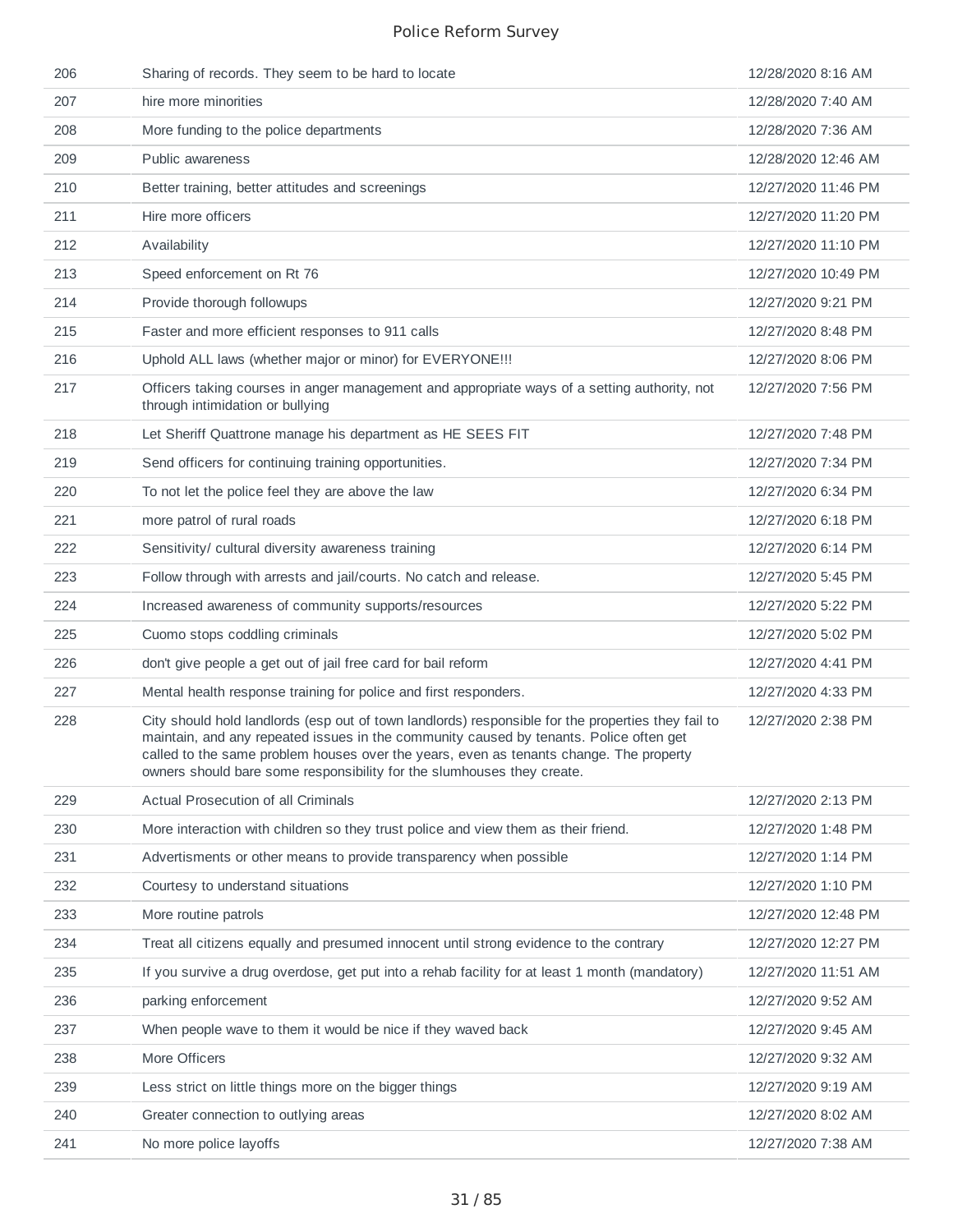| 242 | Unbiased arrest                                                                                                               | 12/27/2020 6:59 AM  |
|-----|-------------------------------------------------------------------------------------------------------------------------------|---------------------|
| 243 | More visibilty in the community                                                                                               | 12/26/2020 10:49 PM |
| 244 | No more appearence tickets                                                                                                    | 12/26/2020 10:27 PM |
| 245 | Have regular question/answer meetings for the public                                                                          | 12/26/2020 10:15 PM |
| 246 | Better emergency response training full time fire and police                                                                  | 12/26/2020 10:06 PM |
| 247 | Training                                                                                                                      | 12/26/2020 8:25 PM  |
| 248 | Kids walking in the streets cruising                                                                                          | 12/26/2020 8:04 PM  |
| 249 | Following through on drug related reports from citizens                                                                       | 12/26/2020 7:54 PM  |
| 250 | More police to enforce laws                                                                                                   | 12/26/2020 7:02 PM  |
| 251 | Foot patrol officers during busy times                                                                                        | 12/26/2020 6:35 PM  |
| 252 | the officer introducing themselves to the residents                                                                           | 12/26/2020 6:30 PM  |
| 253 | Have more interaction with the police and kids in the community a ball game, picnic, or just a<br>day for the kids to choose. | 12/26/2020 3:52 PM  |
| 254 | Cultural and background differences sensitivity                                                                               | 12/26/2020 3:22 PM  |
| 255 | Psych emergency professionals                                                                                                 | 12/26/2020 2:44 PM  |
| 256 | Give back to the community                                                                                                    | 12/26/2020 2:37 PM  |
| 257 | More funds for are police                                                                                                     | 12/26/2020 2:15 PM  |
| 258 | Better training to de escalate situations                                                                                     | 12/26/2020 1:20 PM  |
| 259 | Parents need to control there kids more.                                                                                      | 12/26/2020 1:13 PM  |
| 260 | No more unconstitutional check points!                                                                                        | 12/26/2020 12:02 PM |
| 261 | Better behave meant from the criminals                                                                                        | 12/26/2020 11:51 AM |
| 262 | Treating repeat calls as a whole problem instead of only addressing individual issues                                         | 12/26/2020 11:41 AM |
| 263 | Cracking down on drugs                                                                                                        | 12/26/2020 11:39 AM |
| 264 | Have equal attitudes. We are all humans. No one is better than the other.                                                     | 12/26/2020 11:22 AM |
| 265 | Open carry                                                                                                                    | 12/26/2020 11:00 AM |
| 266 | More public interaction with people at events so that people learn and understand that police<br>officers are good people     | 12/26/2020 10:57 AM |
| 267 | Updated equipment                                                                                                             | 12/26/2020 10:37 AM |
| 268 | More police                                                                                                                   | 12/26/2020 10:23 AM |
| 269 | Not responding in force to situations that do not require it.                                                                 | 12/26/2020 10:08 AM |
| 270 | Random home visits                                                                                                            | 12/26/2020 10:03 AM |
| 271 | Court systems making criminals accountable for there crimes                                                                   | 12/26/2020 9:44 AM  |
| 272 | More police as well as additional resources toward the County's drug problem.                                                 | 12/26/2020 9:36 AM  |
| 273 | The true basis of a stop and search                                                                                           | 12/26/2020 9:32 AM  |
| 274 | Outreach                                                                                                                      | 12/26/2020 9:28 AM  |
| 275 | Patrolling the area                                                                                                           | 12/26/2020 9:08 AM  |
| 276 | More governmental support                                                                                                     | 12/26/2020 8:05 AM  |
| 277 | Stop light enforcement.                                                                                                       | 12/24/2020 1:29 PM  |
| 278 | better support from administration                                                                                            | 12/24/2020 12:00 PM |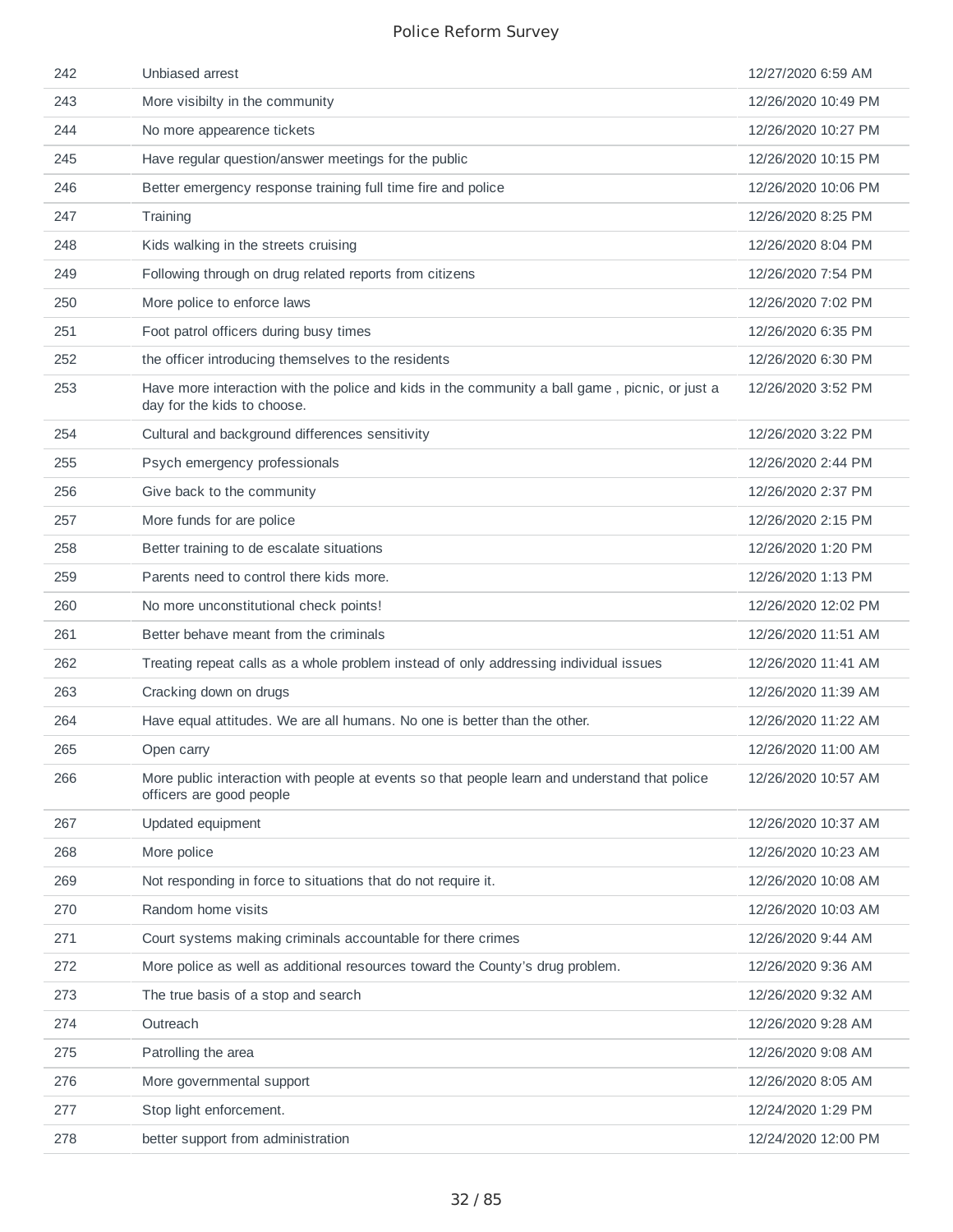| 279 | Giving them better building for station                                                                                                                                                                                                                                                                                                                                                                                                                                                                                                                                                                                                                                             | 12/23/2020 9:03 PM  |
|-----|-------------------------------------------------------------------------------------------------------------------------------------------------------------------------------------------------------------------------------------------------------------------------------------------------------------------------------------------------------------------------------------------------------------------------------------------------------------------------------------------------------------------------------------------------------------------------------------------------------------------------------------------------------------------------------------|---------------------|
| 280 | What locations the crimes happened                                                                                                                                                                                                                                                                                                                                                                                                                                                                                                                                                                                                                                                  | 12/23/2020 3:44 PM  |
| 281 | Support from NYS government                                                                                                                                                                                                                                                                                                                                                                                                                                                                                                                                                                                                                                                         | 12/23/2020 3:35 PM  |
| 282 | Violation of citizen rights                                                                                                                                                                                                                                                                                                                                                                                                                                                                                                                                                                                                                                                         | 12/23/2020 2:43 PM  |
| 283 | More face to face involvement                                                                                                                                                                                                                                                                                                                                                                                                                                                                                                                                                                                                                                                       | 12/23/2020 12:06 PM |
| 284 | More education in the schools, courses starting in the middle school. Teach the kids now, what<br>police actually do. We assume people know, they don't. Most people don't even know how to<br>cross the street correctly. Educators in the schools is more important then a resource officers<br>in my eyes. If the police force offered 7 to 8 week courses on didnt pieces of policing. Most of<br>the people in the the community have parents that either hate the police cause they break the<br>law and then In turn teach their children to hate the police, that's where we need to fix the<br>problems of the county/city/country. One small step in the right direction. | 12/23/2020 11:25 AM |
| 285 | ensure that misbehavior is held accountable                                                                                                                                                                                                                                                                                                                                                                                                                                                                                                                                                                                                                                         | 12/23/2020 9:22 AM  |
| 286 | Clean the streets                                                                                                                                                                                                                                                                                                                                                                                                                                                                                                                                                                                                                                                                   | 12/23/2020 9:03 AM  |
| 287 | Coordinate with mental health and social services more directly                                                                                                                                                                                                                                                                                                                                                                                                                                                                                                                                                                                                                     | 12/23/2020 8:31 AM  |
| 288 | Less traffic stops                                                                                                                                                                                                                                                                                                                                                                                                                                                                                                                                                                                                                                                                  | 12/23/2020 8:24 AM  |
| 289 | Male female patrol teams                                                                                                                                                                                                                                                                                                                                                                                                                                                                                                                                                                                                                                                            | 12/23/2020 7:25 AM  |
| 290 | Special patrols                                                                                                                                                                                                                                                                                                                                                                                                                                                                                                                                                                                                                                                                     | 12/23/2020 1:35 AM  |
| 291 | Officers treating members of the community as equals                                                                                                                                                                                                                                                                                                                                                                                                                                                                                                                                                                                                                                | 12/23/2020 1:23 AM  |
| 292 | More patrolling to keep streets safe                                                                                                                                                                                                                                                                                                                                                                                                                                                                                                                                                                                                                                                | 12/22/2020 10:41 PM |
| 293 | Bigger budget to buy new equipment                                                                                                                                                                                                                                                                                                                                                                                                                                                                                                                                                                                                                                                  | 12/22/2020 10:31 PM |
| 294 | Patrol regularly, be in the community more thank addressing speeding.                                                                                                                                                                                                                                                                                                                                                                                                                                                                                                                                                                                                               | 12/22/2020 10:22 PM |
| 295 | Full time police patrols                                                                                                                                                                                                                                                                                                                                                                                                                                                                                                                                                                                                                                                            | 12/22/2020 9:34 PM  |
| 296 | Public educational on behavior                                                                                                                                                                                                                                                                                                                                                                                                                                                                                                                                                                                                                                                      | 12/22/2020 9:12 PM  |
| 297 | More community presence at events                                                                                                                                                                                                                                                                                                                                                                                                                                                                                                                                                                                                                                                   | 12/22/2020 8:50 PM  |
| 298 | More patrols                                                                                                                                                                                                                                                                                                                                                                                                                                                                                                                                                                                                                                                                        | 12/22/2020 8:25 PM  |
| 299 | 2 person cars                                                                                                                                                                                                                                                                                                                                                                                                                                                                                                                                                                                                                                                                       | 12/22/2020 7:36 PM  |
| 300 | Watch for speeding in the boonies                                                                                                                                                                                                                                                                                                                                                                                                                                                                                                                                                                                                                                                   | 12/22/2020 7:27 PM  |
| 301 | More parking enforcement                                                                                                                                                                                                                                                                                                                                                                                                                                                                                                                                                                                                                                                            | 12/22/2020 7:21 PM  |
| 302 | Firework safety                                                                                                                                                                                                                                                                                                                                                                                                                                                                                                                                                                                                                                                                     | 12/22/2020 7:00 PM  |
| 303 | Give them power to have people go to jail not just a ticket                                                                                                                                                                                                                                                                                                                                                                                                                                                                                                                                                                                                                         | 12/22/2020 6:10 PM  |
| 304 | More speed enforcement on main routes to and from town                                                                                                                                                                                                                                                                                                                                                                                                                                                                                                                                                                                                                              | 12/22/2020 6:03 PM  |
| 305 | More public interaction                                                                                                                                                                                                                                                                                                                                                                                                                                                                                                                                                                                                                                                             | 12/22/2020 5:59 PM  |
| 306 | Get the officers out of the cars and speak with the tax payers                                                                                                                                                                                                                                                                                                                                                                                                                                                                                                                                                                                                                      | 12/22/2020 5:46 PM  |
| 307 | Punishment enforced for those who commit crimes.                                                                                                                                                                                                                                                                                                                                                                                                                                                                                                                                                                                                                                    | 12/22/2020 5:40 PM  |
| 308 | Put criminals photos out there, especially sex offenders.                                                                                                                                                                                                                                                                                                                                                                                                                                                                                                                                                                                                                           | 12/22/2020 4:25 PM  |
| 309 | Campus/community goodwill presence and possibly "activities"                                                                                                                                                                                                                                                                                                                                                                                                                                                                                                                                                                                                                        | 12/22/2020 4:14 PM  |
| 310 | Greater number of hours of availability vs state police or sheriffs dept.                                                                                                                                                                                                                                                                                                                                                                                                                                                                                                                                                                                                           | 12/22/2020 4:07 PM  |
| 311 | People skills                                                                                                                                                                                                                                                                                                                                                                                                                                                                                                                                                                                                                                                                       | 12/22/2020 4:04 PM  |
| 312 | community policing. Police officers on foot, bike, and community patrol                                                                                                                                                                                                                                                                                                                                                                                                                                                                                                                                                                                                             | 12/22/2020 4:00 PM  |
| 313 | Considering this swirls around Black Lives Matters - specific work with black/brown community                                                                                                                                                                                                                                                                                                                                                                                                                                                                                                                                                                                       | 12/22/2020 3:56 PM  |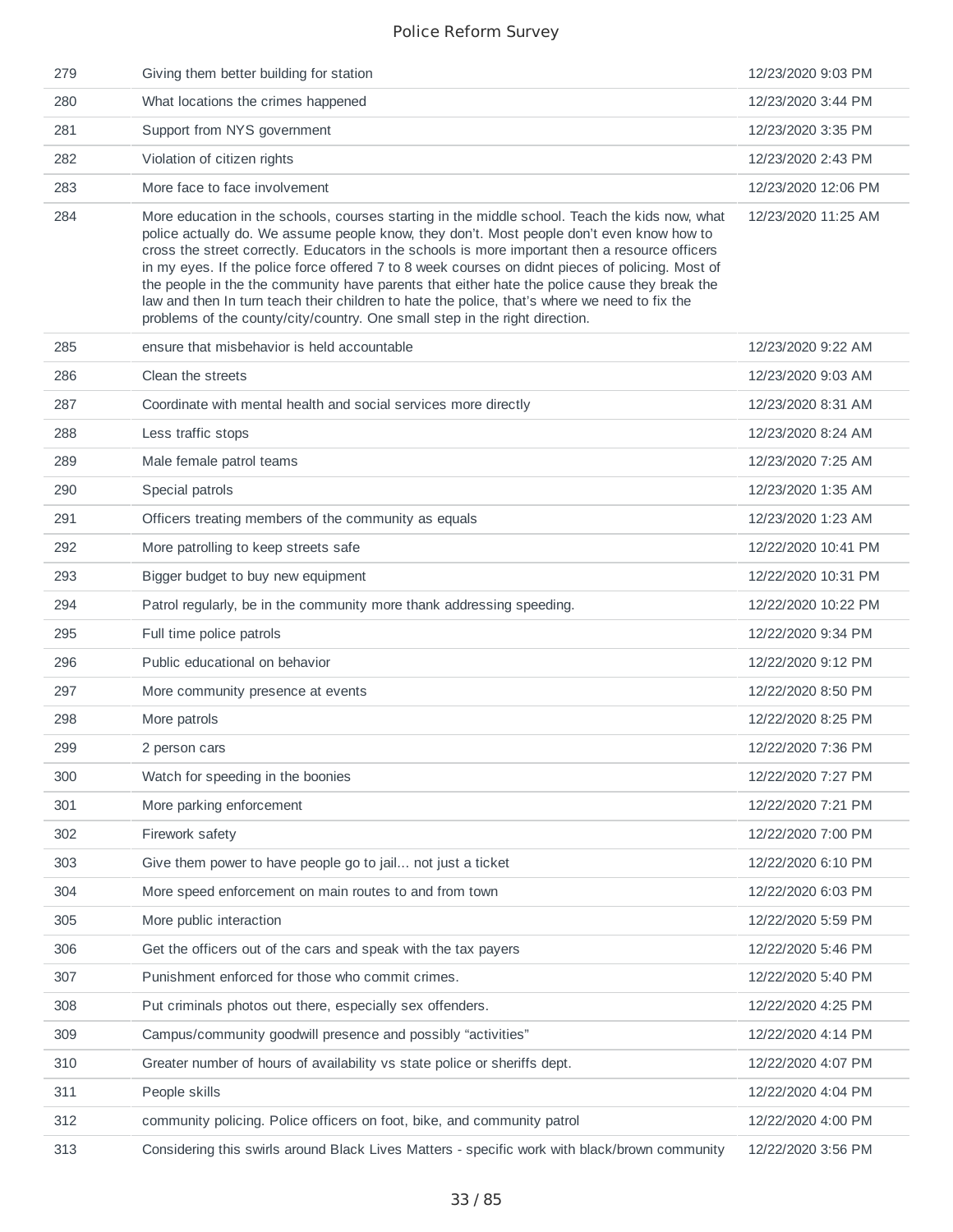|     | and youth groups                                                                                                                                                 |                    |
|-----|------------------------------------------------------------------------------------------------------------------------------------------------------------------|--------------------|
| 314 | Coming to most 911 calls                                                                                                                                         | 12/22/2020 3:52 PM |
| 315 | Public Acknowledgment and recognition of our country's historically racially bias judicial<br>system as well as a promise to combat the downfalls of the system. | 12/22/2020 3:50 PM |
| 316 | Implementing a way to reduce repeat calls to the same people and homes each day                                                                                  | 12/22/2020 3:41 PM |
| 317 | <b>Bust the criminals</b>                                                                                                                                        | 12/22/2020 3:37 PM |
| 318 | Drug and other investigations into community nuisance concerns.                                                                                                  | 12/22/2020 3:22 PM |
| 319 | More drug enforcement                                                                                                                                            | 12/22/2020 3:21 PM |
| 320 | Continued participation in community events, public relations activities                                                                                         | 12/22/2020 3:09 PM |
| 321 | Great chief of police Carroll                                                                                                                                    | 12/22/2020 2:52 PM |
| 322 | technology that allows access in all areas                                                                                                                       | 12/22/2020 2:42 PM |
| 323 | Ticketing people who's dogs aren't fenced or chained in yard                                                                                                     | 12/22/2020 2:40 PM |
| 324 | Bringing back our school's Resource Officer position                                                                                                             | 12/22/2020 2:37 PM |
| 325 | Community engagement activities                                                                                                                                  | 12/22/2020 2:35 PM |
| 326 | Reverse the bail reform                                                                                                                                          | 12/22/2020 2:33 PM |
| 327 | Involved with communities                                                                                                                                        | 12/22/2020 2:32 PM |
| 328 | Around the clock policing                                                                                                                                        | 12/22/2020 2:27 PM |
| 329 | Training on not playing favorites                                                                                                                                | 12/22/2020 2:27 PM |
| 330 | Community out reach                                                                                                                                              | 12/22/2020 2:14 PM |
| 331 | Communication                                                                                                                                                    | 12/22/2020 1:59 PM |
| 332 | More community support and trust for the police                                                                                                                  | 12/22/2020 1:51 PM |
| 333 | More speed and noise enforcement                                                                                                                                 | 12/22/2020 1:48 PM |
| 334 | Drunk driving patrols                                                                                                                                            | 12/22/2020 1:47 PM |
| 335 | Foot patrol around downtown                                                                                                                                      | 12/22/2020 1:45 PM |
| 336 | Little less traffic enforcement/targeting those from out of town                                                                                                 | 12/22/2020 1:45 PM |
| 337 | More timely response                                                                                                                                             | 12/22/2020 1:40 PM |
| 338 | They had plate readers                                                                                                                                           | 12/22/2020 1:39 PM |
| 339 | Please continue to make your presence visible in our community.                                                                                                  | 12/22/2020 1:38 PM |
| 340 | Support from the government                                                                                                                                      | 12/22/2020 1:33 PM |
| 341 | Traffic/speeding/cell phone use enforcement                                                                                                                      | 12/22/2020 1:31 PM |
| 342 | Meet and greets with the sheriff and deputy                                                                                                                      | 12/22/2020 1:29 PM |
| 343 | Speeding patrols                                                                                                                                                 | 12/22/2020 1:18 PM |
| 344 | Involvement with community at events                                                                                                                             | 12/22/2020 1:18 PM |
| 345 | You folks are doing                                                                                                                                              | 12/22/2020 1:14 PM |
| 346 | More people like the sheriff                                                                                                                                     | 12/22/2020 1:14 PM |
| 347 | More patrol time                                                                                                                                                 | 12/22/2020 1:10 PM |
| 348 | Stop being there just to give tickets but to help                                                                                                                | 12/22/2020 1:08 PM |
| 349 | Better equipment. Cars are often lacking essential things to provide the best service                                                                            | 12/22/2020 1:04 PM |
| 350 | More visible - less parking to run radar                                                                                                                         | 12/22/2020 1:04 PM |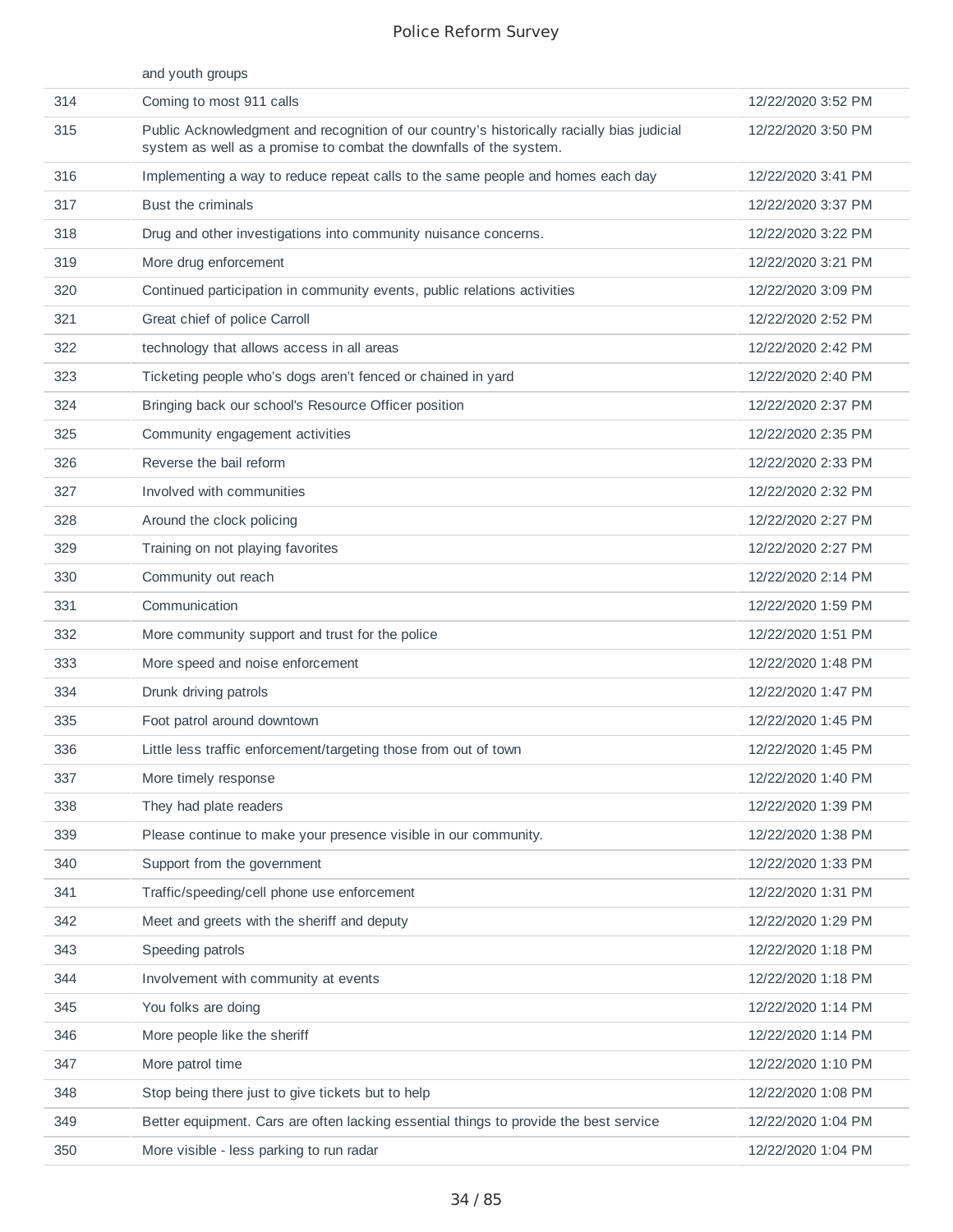| 351 | After covid 19, host a community meet and greet event annually                                                                                                                                            | 12/22/2020 1:03 PM  |
|-----|-----------------------------------------------------------------------------------------------------------------------------------------------------------------------------------------------------------|---------------------|
| 352 | Better laws that protect the innocent and victims                                                                                                                                                         | 12/22/2020 1:00 PM  |
| 353 | Westfield truly doesn't have the crime rate to warrant needing an entire police force. Would like<br>to see the budget be half of what it is, due to the fact we could be just fine having sheriff patrol | 12/22/2020 12:59 PM |
| 354 | Better understanding of situations                                                                                                                                                                        | 12/22/2020 12:59 PM |
| 355 | More funding for police.                                                                                                                                                                                  | 12/22/2020 12:58 PM |
| 356 | Ethics training                                                                                                                                                                                           | 12/22/2020 12:56 PM |
| 357 | More presence                                                                                                                                                                                             | 12/22/2020 12:55 PM |
|     |                                                                                                                                                                                                           |                     |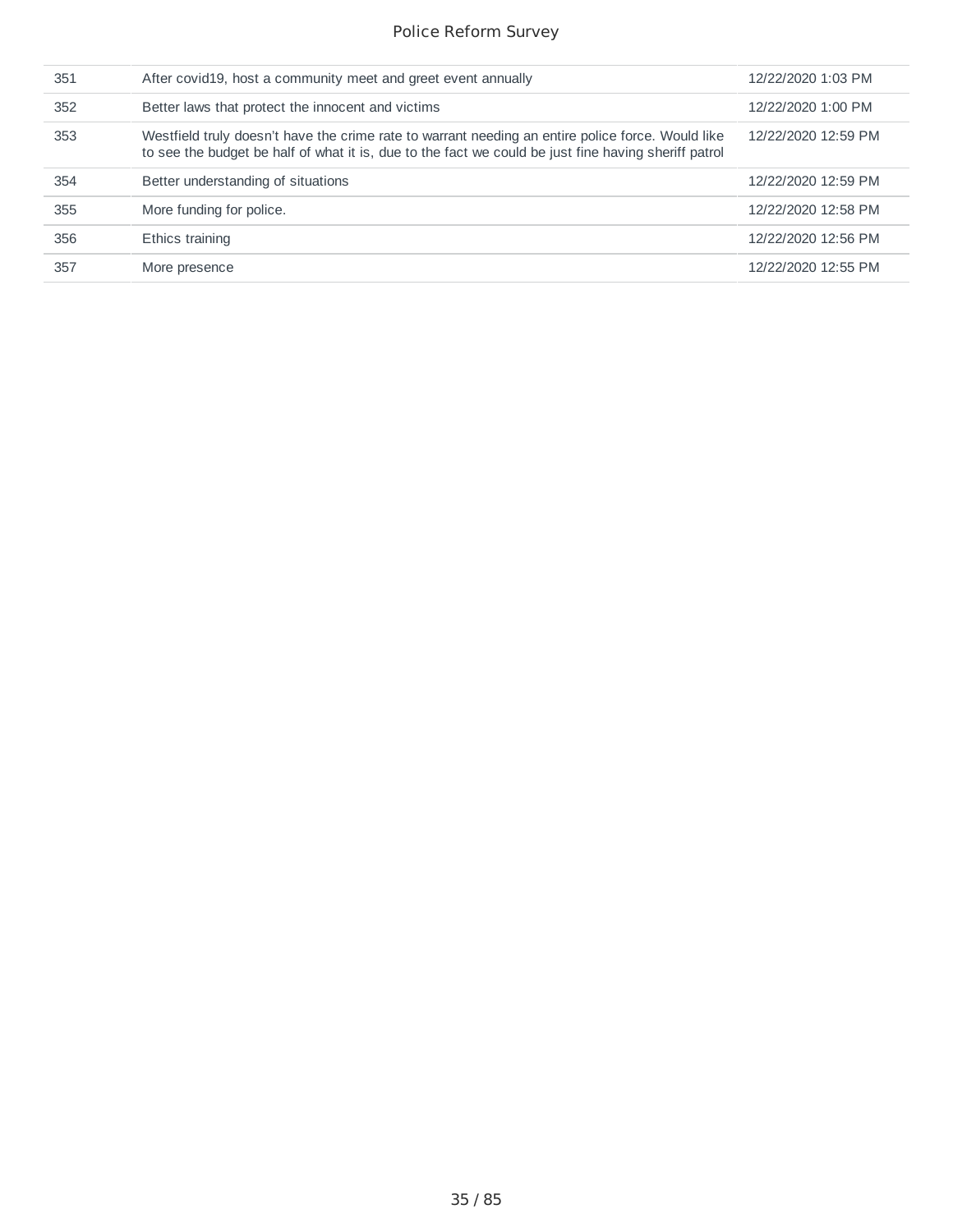| #  | 3                                                                                                                                                                                                                                                                                                                                                                                                                                                                     | <b>DATE</b>        |
|----|-----------------------------------------------------------------------------------------------------------------------------------------------------------------------------------------------------------------------------------------------------------------------------------------------------------------------------------------------------------------------------------------------------------------------------------------------------------------------|--------------------|
| 1  | <b>Resource Officer</b>                                                                                                                                                                                                                                                                                                                                                                                                                                               | 1/26/2021 2:25 PM  |
| 2  | Community enhancement train                                                                                                                                                                                                                                                                                                                                                                                                                                           | 1/26/2021 11:23 AM |
| 3  | A local option available for an officer to recommend immediate referral of a suspect upon<br>arrest with placement into an in-house community drug rehabilitation facility option when a day<br>or two in jail isn't the answer allowing for a 24 hour hold for an eval. For example repeat drug<br>offenders, drunks, and with any narcan recovery. A separate mental health area for obtaining a<br>mental health eval anticipating a recommendation for the court. | 1/26/2021 3:26 AM  |
| 4  | Community presence in a natural setting.                                                                                                                                                                                                                                                                                                                                                                                                                              | 1/25/2021 8:16 PM  |
| 5  | Increased visibility at community events as partners.                                                                                                                                                                                                                                                                                                                                                                                                                 | 1/25/2021 11:52 AM |
| 6  | more news and information                                                                                                                                                                                                                                                                                                                                                                                                                                             | 1/25/2021 9:40 AM  |
| 7  | Set good example                                                                                                                                                                                                                                                                                                                                                                                                                                                      | 1/22/2021 6:16 PM  |
| 8  | They should volunteer for kids interaction                                                                                                                                                                                                                                                                                                                                                                                                                            | 1/22/2021 6:09 PM  |
| 9  | being visible when there are no calls or trouble. you don't know us and we don't know you                                                                                                                                                                                                                                                                                                                                                                             | 1/22/2021 4:58 PM  |
| 10 | Understanding of inquiries                                                                                                                                                                                                                                                                                                                                                                                                                                            | 1/22/2021 12:51 PM |
| 11 | Better equipment                                                                                                                                                                                                                                                                                                                                                                                                                                                      | 1/22/2021 12:45 PM |
| 12 | Neighborhood events with law enforcment                                                                                                                                                                                                                                                                                                                                                                                                                               | 1/22/2021 12:18 PM |
| 13 | Community interaction                                                                                                                                                                                                                                                                                                                                                                                                                                                 | 1/22/2021 10:07 AM |
| 14 | they play favorites                                                                                                                                                                                                                                                                                                                                                                                                                                                   | 1/22/2021 9:50 AM  |
| 15 | Treat equally and with respect                                                                                                                                                                                                                                                                                                                                                                                                                                        | 1/22/2021 9:49 AM  |
| 16 | More integration into community, more awareness of social issues.                                                                                                                                                                                                                                                                                                                                                                                                     | 1/22/2021 9:42 AM  |
| 17 | Yearly mental health screenings                                                                                                                                                                                                                                                                                                                                                                                                                                       | 1/22/2021 9:14 AM  |
| 18 | Consequences when officers are caught doing wrong                                                                                                                                                                                                                                                                                                                                                                                                                     | 1/22/2021 8:41 AM  |
| 19 | Being there during an emergency                                                                                                                                                                                                                                                                                                                                                                                                                                       | 1/22/2021 8:10 AM  |
| 20 | Routine mental health days for officers                                                                                                                                                                                                                                                                                                                                                                                                                               | 1/22/2021 8:02 AM  |
| 21 | Regional Policing Between Municipalities to Help Share Costs                                                                                                                                                                                                                                                                                                                                                                                                          | 1/22/2021 7:53 AM  |
| 22 | patroling                                                                                                                                                                                                                                                                                                                                                                                                                                                             | 1/22/2021 7:33 AM  |
| 23 | Respect                                                                                                                                                                                                                                                                                                                                                                                                                                                               | 1/22/2021 6:12 AM  |
| 24 | retraining                                                                                                                                                                                                                                                                                                                                                                                                                                                            | 1/21/2021 10:22 PM |
| 25 | Body cams on all officers                                                                                                                                                                                                                                                                                                                                                                                                                                             | 1/21/2021 9:31 PM  |
| 26 | Hire crisis response teams                                                                                                                                                                                                                                                                                                                                                                                                                                            | 1/21/2021 8:56 PM  |
| 27 | Provide back up to mental health experts                                                                                                                                                                                                                                                                                                                                                                                                                              | 1/21/2021 8:40 PM  |
| 28 | More diverse police force                                                                                                                                                                                                                                                                                                                                                                                                                                             | 1/21/2021 8:18 PM  |
| 29 | <b>Better training</b>                                                                                                                                                                                                                                                                                                                                                                                                                                                | 1/21/2021 6:39 PM  |
| 30 | Clear and transparent system for documenting misconduct and providing this data safely and<br>transparently to the public                                                                                                                                                                                                                                                                                                                                             | 1/21/2021 4:56 PM  |
| 31 | And access                                                                                                                                                                                                                                                                                                                                                                                                                                                            | 1/21/2021 3:38 PM  |
| 32 | Racial discrimination training                                                                                                                                                                                                                                                                                                                                                                                                                                        | 1/21/2021 1:11 PM  |
| 33 | Cameras                                                                                                                                                                                                                                                                                                                                                                                                                                                               | 1/21/2021 11:53 AM |
| 34 | Community interaction (positive) and familiarity                                                                                                                                                                                                                                                                                                                                                                                                                      | 1/21/2021 10:30 AM |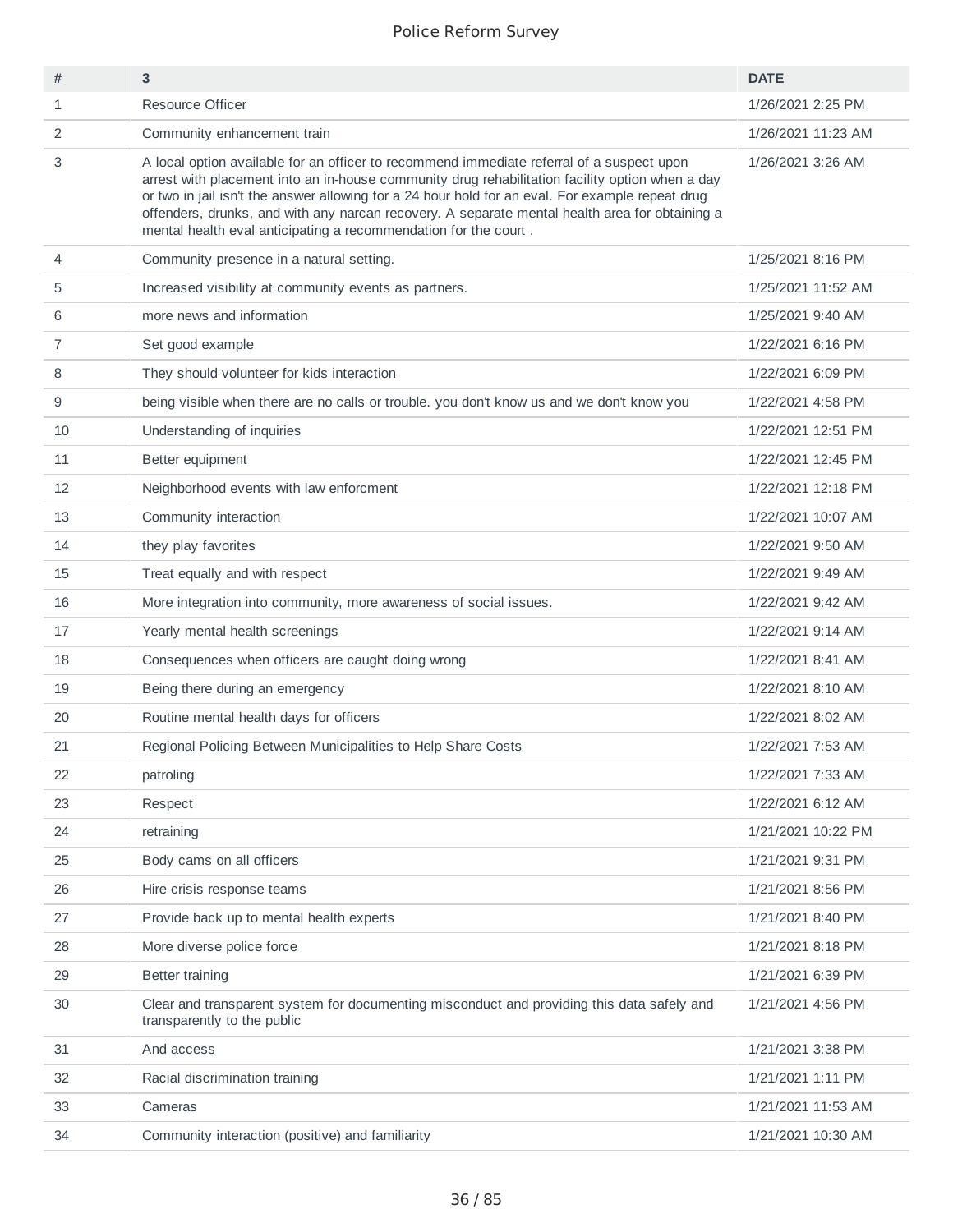| 35 | Be willing to educate more                                                                                                                                    | 1/21/2021 10:03 AM |
|----|---------------------------------------------------------------------------------------------------------------------------------------------------------------|--------------------|
| 36 | Sensitivity training among officers.                                                                                                                          | 1/21/2021 9:47 AM  |
| 37 | Interacting with not just one side of the town but with all sides of the town. West side, south<br>side, eastside and Northside                               | 1/20/2021 8:20 PM  |
| 38 | More or better communication about what is going on in our neighborhood                                                                                       | 1/20/2021 7:08 PM  |
| 39 | Prompt communication                                                                                                                                          | 1/19/2021 6:54 PM  |
| 40 | Child abuse cases                                                                                                                                             | 1/19/2021 6:45 PM  |
| 41 | Improve visability                                                                                                                                            | 1/19/2021 1:44 PM  |
| 42 | 10,12,14 jefferson st Westfield residents be left alone                                                                                                       | 1/15/2021 11:18 AM |
| 43 | Crisis/ diversity training.                                                                                                                                   | 1/13/2021 6:48 PM  |
| 44 | Larger building to house more officials                                                                                                                       | 1/13/2021 6:40 PM  |
| 45 | Consolidation of policing; within one mile of my former residence, 5 different policing agencies<br>had some level of jurisdiction. Expensive and unnecessary | 1/13/2021 4:43 PM  |
| 46 | Patrolling the high traffic drug houses more                                                                                                                  | 1/13/2021 3:06 PM  |
| 47 | Hire officers outside of community                                                                                                                            | 1/13/2021 7:11 AM  |
| 48 | Support of police from politicians                                                                                                                            | 1/12/2021 6:33 AM  |
| 49 | More referrals to social service/shelter services for domestic violence and/or addiction related<br>calls.                                                    | 1/11/2021 6:10 PM  |
| 50 | Officers involved to stay out of politics                                                                                                                     | 1/9/2021 11:53 AM  |
| 51 | More community support                                                                                                                                        | 1/8/2021 3:24 PM   |
| 52 | bi-lingual officers                                                                                                                                           | 1/8/2021 3:06 PM   |
| 53 | Higher funding                                                                                                                                                | 1/7/2021 3:12 PM   |
| 54 | Shared training and services when possible better communication lines through all front line<br>and first responders                                          | 1/6/2021 10:33 PM  |
| 55 | Treat members of community Respectfully                                                                                                                       | 1/6/2021 5:06 PM   |
| 56 | Speaking to various community programs                                                                                                                        | 1/5/2021 9:49 PM   |
| 57 | Maybe when someone call you don't go against the person that called no matter how many<br>times they call                                                     | 1/5/2021 9:46 AM   |
| 58 | Update the Police Station facilities.                                                                                                                         | 1/3/2021 12:02 PM  |
| 59 | Same as above with school-age children. Maybe something like a "scarred straight" program.                                                                    | 1/2/2021 1:54 PM   |
| 60 | More training and education requirements to become an officer. More regular training in mental<br>health and de escalation                                    | 1/2/2021 1:03 PM   |
| 61 | I see a lot of people walking in the street                                                                                                                   | 1/2/2021 12:38 AM  |
| 62 | More officers                                                                                                                                                 | 1/1/2021 8:12 PM   |
| 63 | Increase in budget for equipment.                                                                                                                             | 1/1/2021 7:59 PM   |
| 64 | Specific training                                                                                                                                             | 1/1/2021 7:51 PM   |
| 65 | An open house with officers                                                                                                                                   | 1/1/2021 5:08 PM   |
| 66 | More strict laws for possession of drugs                                                                                                                      | 1/1/2021 5:03 PM   |
| 67 | More community and Sherriff's office interaction/meeting/get togethers                                                                                        | 1/1/2021 4:49 PM   |
| 68 | Regular training in counseling, de-escalation, and empathy                                                                                                    | 1/1/2021 4:06 PM   |
| 69 | Continue to work with youth in positive settings                                                                                                              | 1/1/2021 9:06 AM   |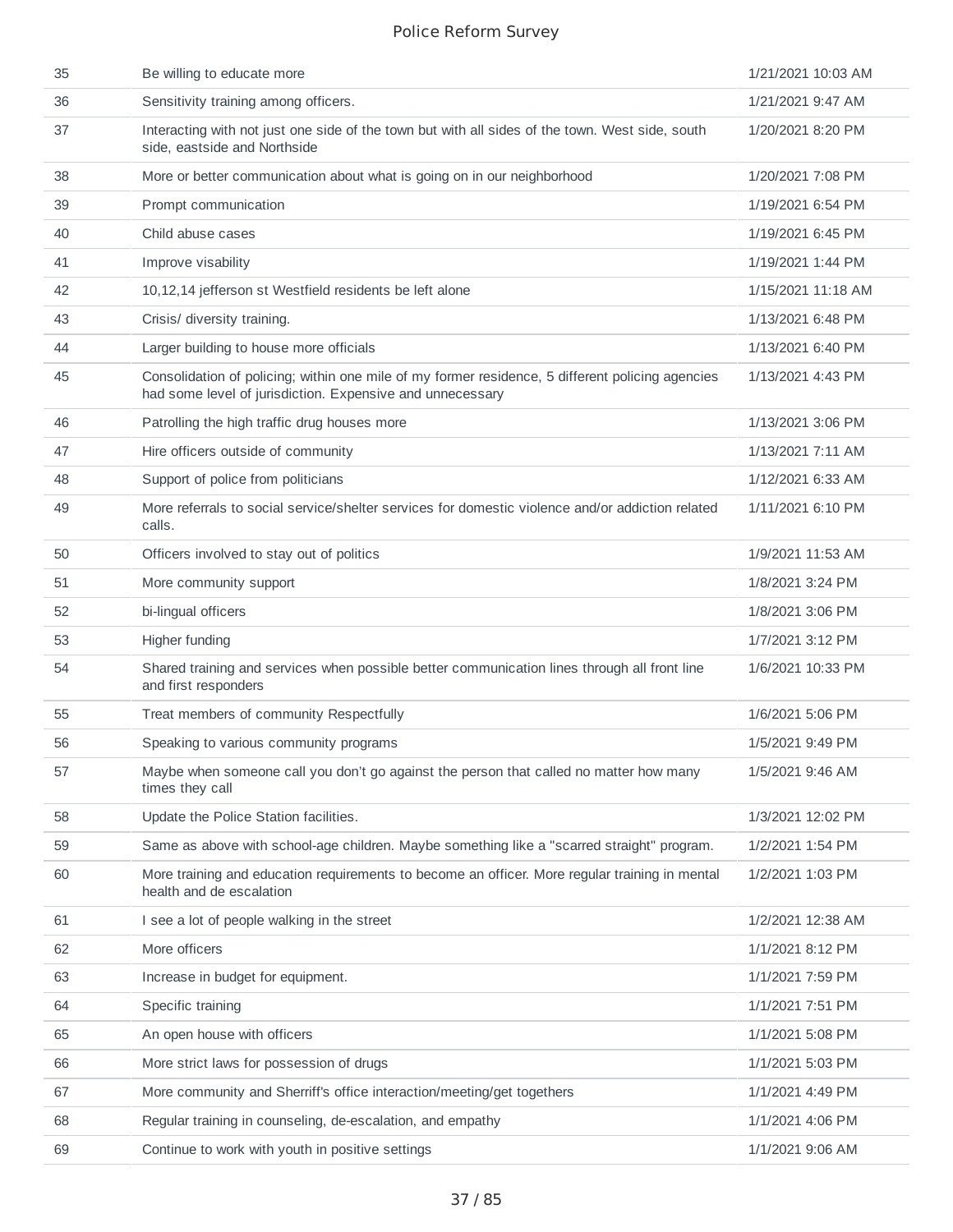| 70  | Highlighting officers with morality/decency/fairness                                                          | 12/31/2020 8:27 PM  |
|-----|---------------------------------------------------------------------------------------------------------------|---------------------|
| 71  | Get rid of Coumo's bail reform                                                                                | 12/31/2020 6:53 PM  |
| 72  | Replace the portable radar and use it during the summer to keep drivers informed of their<br>excessive speeds | 12/31/2020 4:49 PM  |
| 73  | education of self-realization racism                                                                          | 12/31/2020 1:52 PM  |
| 74  | Community policing as above                                                                                   | 12/31/2020 10:52 AM |
| 75  | More community/police discussions.                                                                            | 12/31/2020 9:14 AM  |
| 76  | Publicly show support for local community projects                                                            | 12/30/2020 9:59 PM  |
| 77  | Look further into something dont just blow it off                                                             | 12/30/2020 9:26 PM  |
| 78  | Police understanding, knowledge and access to community services                                              | 12/30/2020 8:10 PM  |
| 79  | Meetings with school/teens concerning the reality of drugs drugs                                              | 12/30/2020 7:10 PM  |
| 80  | More minorities and women on the force                                                                        | 12/30/2020 12:31 PM |
| 81  | press releases from Troop A showing positive public involvement                                               | 12/30/2020 7:41 AM  |
| 82  | Understanding the needs of the community                                                                      | 12/30/2020 4:34 AM  |
| 83  | Safety of our community                                                                                       | 12/29/2020 8:56 PM  |
| 84  | Special patrol                                                                                                | 12/29/2020 8:38 PM  |
| 85  | increased patrolling of all neighborhoods                                                                     | 12/29/2020 7:47 PM  |
| 86  | Visit workplaces during slow times just to get to know the community                                          | 12/29/2020 7:46 PM  |
| 87  | More counseling for police on personal mental wellness                                                        | 12/29/2020 7:35 PM  |
| 88  | More time off for officers to always be mentally and emotionally alert.                                       | 12/29/2020 6:03 PM  |
| 89  | More community PR involvement                                                                                 | 12/29/2020 5:04 PM  |
| 90  | Build relation with the youth                                                                                 | 12/29/2020 4:52 PM  |
| 91  | All local agencies continuing to work together                                                                | 12/29/2020 4:52 PM  |
| 92  | Community leaders taking ownership of their community                                                         | 12/29/2020 4:36 PM  |
| 93  | Work to protect the vulnerable in the community providing help                                                | 12/29/2020 4:05 PM  |
| 94  | Assign an officer to the Drug Task Force                                                                      | 12/29/2020 3:53 PM  |
| 95  | Keeping police officers physically fit                                                                        | 12/29/2020 3:28 PM  |
| 96  | Keep up the good work your doing                                                                              | 12/29/2020 1:42 PM  |
| 97  | A full time drug division/task force to crack down on drugs in the community                                  | 12/29/2020 1:40 PM  |
| 98  | Loud complaint                                                                                                | 12/29/2020 1:30 PM  |
| 99  | Linkage with local mental health and substance use treatment                                                  | 12/29/2020 1:18 PM  |
| 100 | Ditch the bail reform or at least amend it                                                                    | 12/29/2020 12:59 PM |
| 101 | Less cops                                                                                                     | 12/29/2020 12:13 PM |
| 102 | De escalation training                                                                                        | 12/29/2020 11:54 AM |
| 103 | Publicity when the police do good in the community                                                            | 12/29/2020 11:36 AM |
| 104 | Encouraging longevity of officer's local service                                                              | 12/29/2020 10:47 AM |
| 105 | More legal gun owners                                                                                         | 12/29/2020 10:45 AM |
| 106 | Be more involved with getting involved know all the residents                                                 | 12/29/2020 10:43 AM |
| 107 | Safety lessons                                                                                                | 12/29/2020 10:40 AM |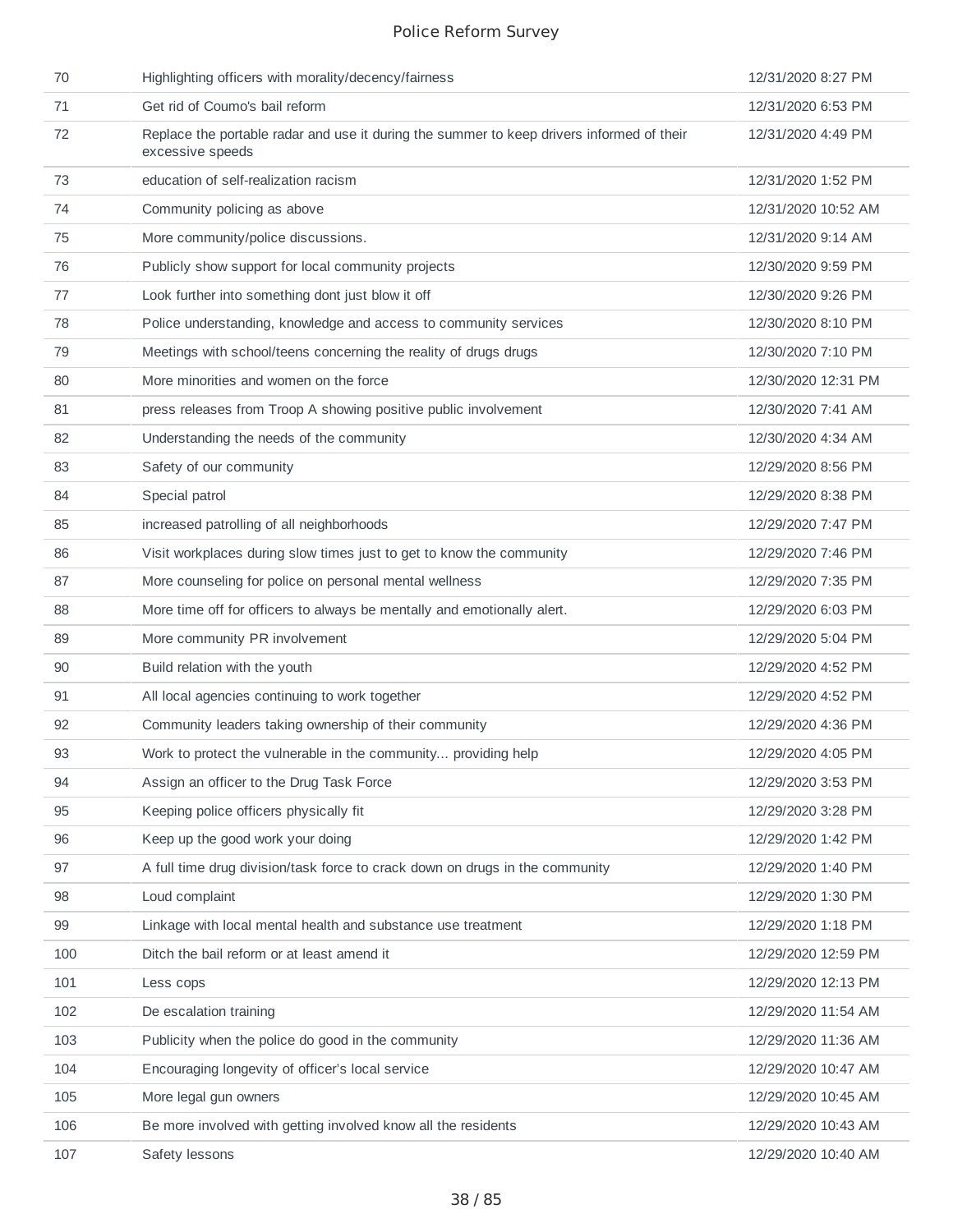| 108 | Investigations                                                                                                                                                            | 12/29/2020 8:58 AM  |
|-----|---------------------------------------------------------------------------------------------------------------------------------------------------------------------------|---------------------|
| 109 | Hate groups need to be held accountable.                                                                                                                                  | 12/29/2020 8:05 AM  |
| 110 | Robust racial diversity and behavior training                                                                                                                             | 12/29/2020 5:41 AM  |
| 111 | More opportunities to meet officers that patrol.                                                                                                                          | 12/29/2020 1:16 AM  |
| 112 | Higher bail                                                                                                                                                               | 12/29/2020 12:51 AM |
| 113 | Getting the county to back the SRO program                                                                                                                                | 12/28/2020 11:57 PM |
| 114 | Increased mental health training for all officers.                                                                                                                        | 12/28/2020 11:31 PM |
| 115 | More police                                                                                                                                                               | 12/28/2020 10:40 PM |
| 116 | It would be nice for the city to sponsor more events to engage the community to find out the<br>community's concerns                                                      | 12/28/2020 10:27 PM |
| 117 | More patrol never see a Fredonia police car on my street                                                                                                                  | 12/28/2020 10:21 PM |
| 118 | Investigations                                                                                                                                                            | 12/28/2020 10:11 PM |
| 119 | Respect for officers                                                                                                                                                      | 12/28/2020 9:45 PM  |
| 120 | Buy the chief a new hat                                                                                                                                                   | 12/28/2020 9:38 PM  |
| 121 | More public interaction in a positive friendly way                                                                                                                        | 12/28/2020 9:35 PM  |
| 122 | Build trust with the community                                                                                                                                            | 12/28/2020 9:30 PM  |
| 123 | Occasional Presence at town hall meetings                                                                                                                                 | 12/28/2020 7:41 PM  |
| 124 | Getting rid of the governor                                                                                                                                               | 12/28/2020 7:13 PM  |
| 125 | Appoint local peace officer to help with simple tasks                                                                                                                     | 12/28/2020 6:59 PM  |
| 126 | More direct connection and collaboration with the community                                                                                                               | 12/28/2020 6:50 PM  |
| 127 | Positive community relations is an investment                                                                                                                             | 12/28/2020 6:43 PM  |
| 128 | Mental health training                                                                                                                                                    | 12/28/2020 6:21 PM  |
| 129 | More equipment                                                                                                                                                            | 12/28/2020 6:13 PM  |
| 130 | Education on deescalation                                                                                                                                                 | 12/28/2020 5:42 PM  |
| 131 | K-9                                                                                                                                                                       | 12/28/2020 5:28 PM  |
| 132 | Getting more general knowledge of current policing services                                                                                                               | 12/28/2020 5:19 PM  |
| 133 | Enforcement of personal responsibility of community members for community upkeep (eg litter<br>laws) in conjunction with street department maintenance and beautification | 12/28/2020 4:46 PM  |
| 134 | mandated implicit bias tests (and appropriate follow-up) for all officers                                                                                                 | 12/28/2020 4:37 PM  |
| 135 | Mental health evaluations                                                                                                                                                 | 12/28/2020 4:36 PM  |
| 136 | Community support                                                                                                                                                         | 12/28/2020 4:36 PM  |
| 137 | Not letting people who have never worked the job decide policies                                                                                                          | 12/28/2020 4:28 PM  |
| 138 | W00000                                                                                                                                                                    | 12/28/2020 4:27 PM  |
| 139 | More officers on patrol. More visibility.                                                                                                                                 | 12/28/2020 4:11 PM  |
| 140 | <b>Drunks</b>                                                                                                                                                             | 12/28/2020 3:37 PM  |
| 141 | <b>Nice</b>                                                                                                                                                               | 12/28/2020 3:35 PM  |
| 142 | Additional funding and time for training                                                                                                                                  | 12/28/2020 3:13 PM  |
| 143 | Less favoritism shown to social club members                                                                                                                              | 12/28/2020 2:27 PM  |
| 144 | school safety                                                                                                                                                             | 12/28/2020 1:55 PM  |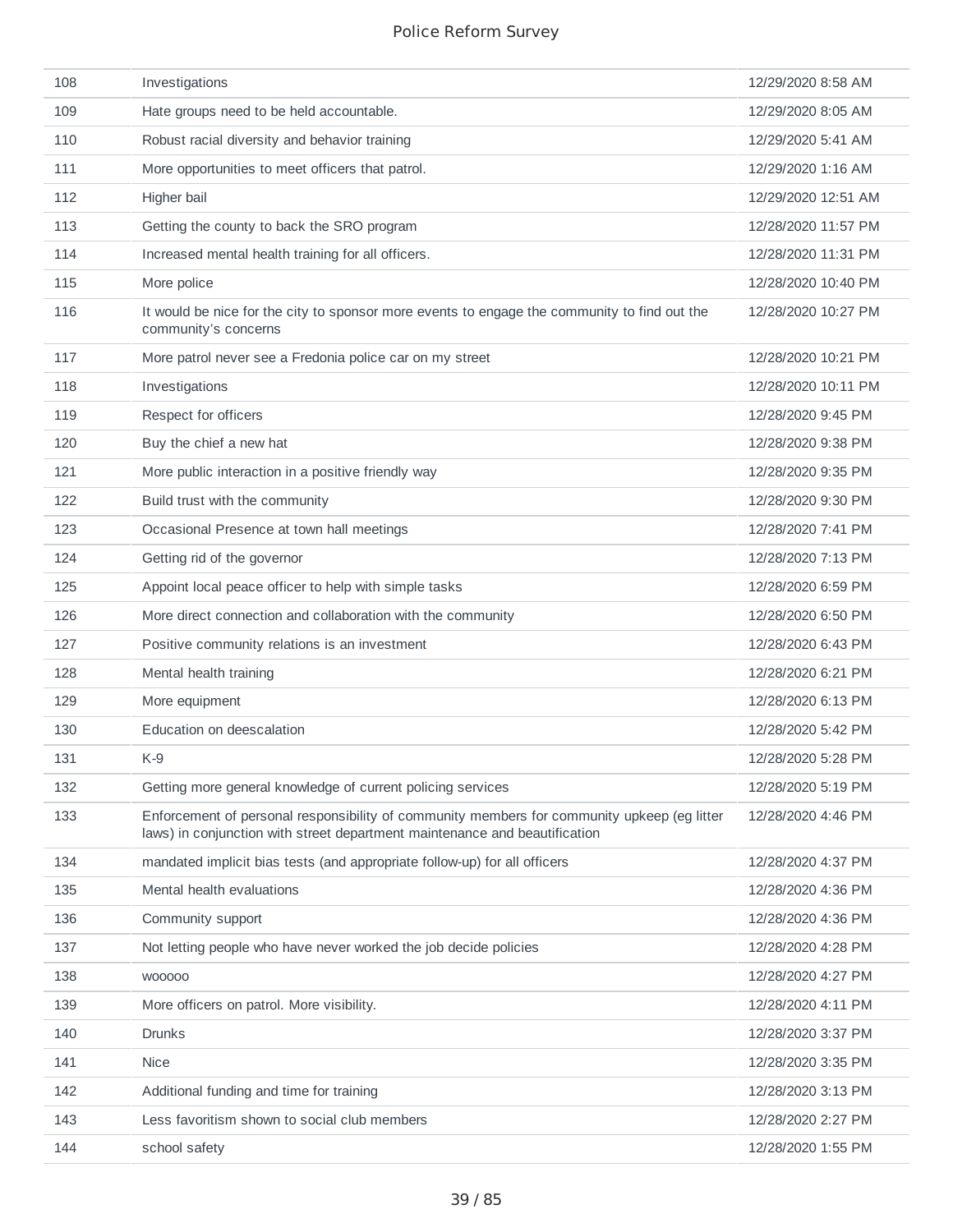| 145 | Foot patrol to interact with community more                                                                                                                                                                                                                                                                                                                                                                                                                                                                                                                                                                                                                                                                                                                                                                                                                                                                                                                                                                                                                                                                                                                                                                                          | 12/28/2020 1:30 PM  |
|-----|--------------------------------------------------------------------------------------------------------------------------------------------------------------------------------------------------------------------------------------------------------------------------------------------------------------------------------------------------------------------------------------------------------------------------------------------------------------------------------------------------------------------------------------------------------------------------------------------------------------------------------------------------------------------------------------------------------------------------------------------------------------------------------------------------------------------------------------------------------------------------------------------------------------------------------------------------------------------------------------------------------------------------------------------------------------------------------------------------------------------------------------------------------------------------------------------------------------------------------------|---------------------|
| 146 | On another occasion, I went into my backyard from my sliding glass door and when I went to<br>go back in to my home my sliding glass door was locked. I had nothing with me at that time<br>because I went outside to put my grill cover back on my grill. I had to go to a neighbors home<br>to ask for help to use their phone to try and find a locksmith. No locksmith responded, so I<br>called the police. The police responded, and I told them what happened and they went to my<br>sliding glass door, and asked if I "had the stick in the door". I of course told them I did not<br>because it was the door I exited my home from. The door was locked though and there is no<br>keyed lock on the door, so of course I didn't lock it because I exited the house from the sliding<br>glass door. One officer then manipulated the door and had it opened within the spanned two<br>minutes. When I got back in to my home I discovered that medication had been stolen from<br>my home. I called to report that that is what happened, so someone had entered my home<br>while I was outside, locked the sliding glass door, and stolen the medication. Nothing was ever<br>investigated regarding that incident either. | 12/28/2020 1:28 PM  |
| 147 | Accountability for the few in any group of employees who exhibit excessive use of force or<br>derogatory attitudes                                                                                                                                                                                                                                                                                                                                                                                                                                                                                                                                                                                                                                                                                                                                                                                                                                                                                                                                                                                                                                                                                                                   | 12/28/2020 1:03 PM  |
| 148 | No issues with sheriff's at all                                                                                                                                                                                                                                                                                                                                                                                                                                                                                                                                                                                                                                                                                                                                                                                                                                                                                                                                                                                                                                                                                                                                                                                                      | 12/28/2020 1:02 PM  |
| 149 | Speed monitoring                                                                                                                                                                                                                                                                                                                                                                                                                                                                                                                                                                                                                                                                                                                                                                                                                                                                                                                                                                                                                                                                                                                                                                                                                     | 12/28/2020 12:55 PM |
| 150 | Transparency in reforming                                                                                                                                                                                                                                                                                                                                                                                                                                                                                                                                                                                                                                                                                                                                                                                                                                                                                                                                                                                                                                                                                                                                                                                                            | 12/28/2020 12:46 PM |
| 151 | Liaisons to community groups (churches, schools etc)                                                                                                                                                                                                                                                                                                                                                                                                                                                                                                                                                                                                                                                                                                                                                                                                                                                                                                                                                                                                                                                                                                                                                                                 | 12/28/2020 12:40 PM |
| 152 | Social worker on staff                                                                                                                                                                                                                                                                                                                                                                                                                                                                                                                                                                                                                                                                                                                                                                                                                                                                                                                                                                                                                                                                                                                                                                                                               | 12/28/2020 12:36 PM |
| 153 | Make politicians do ride alongs and stop catering to them                                                                                                                                                                                                                                                                                                                                                                                                                                                                                                                                                                                                                                                                                                                                                                                                                                                                                                                                                                                                                                                                                                                                                                            | 12/28/2020 12:32 PM |
| 154 | More community engagements                                                                                                                                                                                                                                                                                                                                                                                                                                                                                                                                                                                                                                                                                                                                                                                                                                                                                                                                                                                                                                                                                                                                                                                                           | 12/28/2020 12:30 PM |
| 155 | Gender equality                                                                                                                                                                                                                                                                                                                                                                                                                                                                                                                                                                                                                                                                                                                                                                                                                                                                                                                                                                                                                                                                                                                                                                                                                      | 12/28/2020 12:28 PM |
| 156 | School resource officer- when students go back                                                                                                                                                                                                                                                                                                                                                                                                                                                                                                                                                                                                                                                                                                                                                                                                                                                                                                                                                                                                                                                                                                                                                                                       | 12/28/2020 12:22 PM |
| 157 | Hiring enough officers                                                                                                                                                                                                                                                                                                                                                                                                                                                                                                                                                                                                                                                                                                                                                                                                                                                                                                                                                                                                                                                                                                                                                                                                               | 12/28/2020 12:17 PM |
| 158 | More serious enforcement of noise complaints pertaining to college students. Fredonia is a<br>wonderful community but it's getting harder to raise a family in town with all of the colleges<br>houses and disruptions that come with it.                                                                                                                                                                                                                                                                                                                                                                                                                                                                                                                                                                                                                                                                                                                                                                                                                                                                                                                                                                                            | 12/28/2020 12:07 PM |
| 159 | Community cooperation                                                                                                                                                                                                                                                                                                                                                                                                                                                                                                                                                                                                                                                                                                                                                                                                                                                                                                                                                                                                                                                                                                                                                                                                                | 12/28/2020 12:04 PM |
| 160 | Nearly unseen around town                                                                                                                                                                                                                                                                                                                                                                                                                                                                                                                                                                                                                                                                                                                                                                                                                                                                                                                                                                                                                                                                                                                                                                                                            | 12/28/2020 12:04 PM |
| 161 | Don't spend all day trying to get money from traffic tickets or parking enforcement. Do the<br>other parts. When called respond and do so without making the caller feel like an<br>inconvenience.                                                                                                                                                                                                                                                                                                                                                                                                                                                                                                                                                                                                                                                                                                                                                                                                                                                                                                                                                                                                                                   | 12/28/2020 12:00 PM |
| 162 | Meet and greet new officers                                                                                                                                                                                                                                                                                                                                                                                                                                                                                                                                                                                                                                                                                                                                                                                                                                                                                                                                                                                                                                                                                                                                                                                                          | 12/28/2020 11:54 AM |
| 163 | Additional funding                                                                                                                                                                                                                                                                                                                                                                                                                                                                                                                                                                                                                                                                                                                                                                                                                                                                                                                                                                                                                                                                                                                                                                                                                   | 12/28/2020 11:38 AM |
| 164 | Better recognition                                                                                                                                                                                                                                                                                                                                                                                                                                                                                                                                                                                                                                                                                                                                                                                                                                                                                                                                                                                                                                                                                                                                                                                                                   | 12/28/2020 11:35 AM |
| 165 | Less state interference with their mission                                                                                                                                                                                                                                                                                                                                                                                                                                                                                                                                                                                                                                                                                                                                                                                                                                                                                                                                                                                                                                                                                                                                                                                           | 12/28/2020 11:29 AM |
| 166 | Respond with local Fire Department                                                                                                                                                                                                                                                                                                                                                                                                                                                                                                                                                                                                                                                                                                                                                                                                                                                                                                                                                                                                                                                                                                                                                                                                   | 12/28/2020 11:24 AM |
| 167 | Talk more show up to public events                                                                                                                                                                                                                                                                                                                                                                                                                                                                                                                                                                                                                                                                                                                                                                                                                                                                                                                                                                                                                                                                                                                                                                                                   | 12/28/2020 11:21 AM |
| 168 | more patrol on side streets                                                                                                                                                                                                                                                                                                                                                                                                                                                                                                                                                                                                                                                                                                                                                                                                                                                                                                                                                                                                                                                                                                                                                                                                          | 12/28/2020 11:19 AM |
| 169 | Community interaction                                                                                                                                                                                                                                                                                                                                                                                                                                                                                                                                                                                                                                                                                                                                                                                                                                                                                                                                                                                                                                                                                                                                                                                                                | 12/28/2020 11:02 AM |
| 170 | MAKE THE OFFICERS WEAR MASKS WHEN THEY PULL PEOPLE OVER. IT'S A<br>PANDEMIC.                                                                                                                                                                                                                                                                                                                                                                                                                                                                                                                                                                                                                                                                                                                                                                                                                                                                                                                                                                                                                                                                                                                                                         | 12/28/2020 10:49 AM |
| 171 | More interagency cooperation - DHHS / Mental Hygiene                                                                                                                                                                                                                                                                                                                                                                                                                                                                                                                                                                                                                                                                                                                                                                                                                                                                                                                                                                                                                                                                                                                                                                                 | 12/28/2020 10:46 AM |
| 172 | training on other issues, like laws                                                                                                                                                                                                                                                                                                                                                                                                                                                                                                                                                                                                                                                                                                                                                                                                                                                                                                                                                                                                                                                                                                                                                                                                  | 12/28/2020 10:19 AM |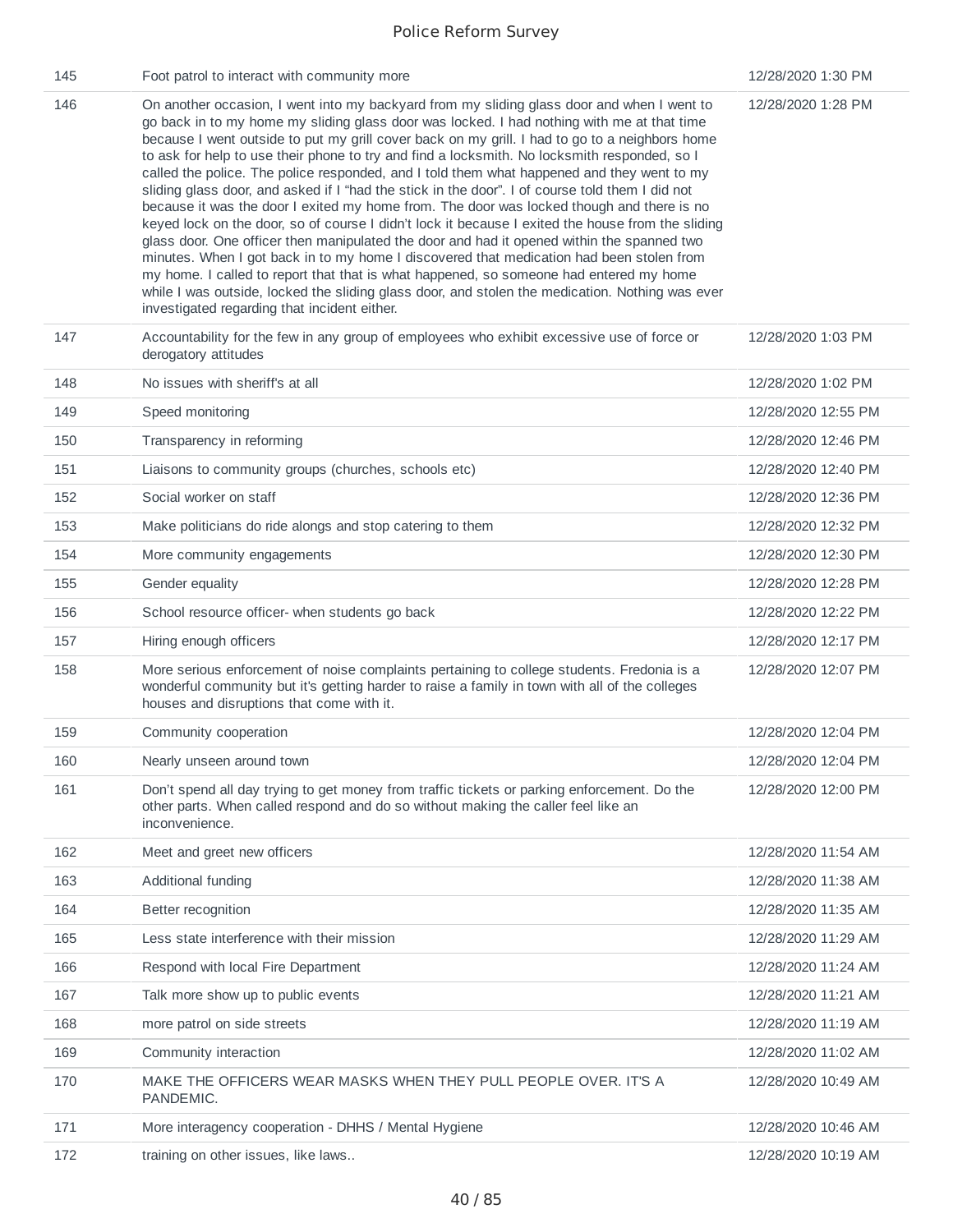| 173 | Sent                                                                                                                                                                            | 12/28/2020 10:02 AM |
|-----|---------------------------------------------------------------------------------------------------------------------------------------------------------------------------------|---------------------|
| 174 | Bring the officers back into the community, living outside of jamestown brings a punish not<br>help mentality.                                                                  | 12/28/2020 10:00 AM |
| 175 | Continue policing with humanity. I think Dunkirk officers do an excellent job with this!                                                                                        | 12/28/2020 9:31 AM  |
| 176 | More boat patrols on lake.                                                                                                                                                      | 12/28/2020 9:09 AM  |
| 177 | When they see a group gathered, don't assume it's for no good. Engage n start conversing.<br>Maybe officer would have good info n even engage wth the group for some good time. | 12/28/2020 9:05 AM  |
| 178 | More coverage in each small town                                                                                                                                                | 12/28/2020 8:49 AM  |
| 179 | Severe punishment for officers who break the law.                                                                                                                               | 12/28/2020 8:31 AM  |
| 180 | try to point out to officers how biases and racism affect everyone.                                                                                                             | 12/28/2020 7:40 AM  |
| 181 | More visibility of police officers                                                                                                                                              | 12/28/2020 7:36 AM  |
| 182 | De-escalation training                                                                                                                                                          | 12/28/2020 12:46 AM |
| 183 | Body cameras WHICH THEY CAN'T JUST TURN OFF                                                                                                                                     | 12/27/2020 11:46 PM |
| 184 | Hire more officers                                                                                                                                                              | 12/27/2020 11:20 PM |
| 185 | Presence                                                                                                                                                                        | 12/27/2020 11:10 PM |
| 186 | More assistance ccx with community education on prevention and apotopristmess to utilize<br>emergency services                                                                  | 12/27/2020 8:48 PM  |
| 187 | More officers patrolling & paying attention!                                                                                                                                    | 12/27/2020 8:06 PM  |
| 188 | Disregard most of what our governor dictates                                                                                                                                    | 12/27/2020 7:48 PM  |
| 189 | The police need to focus on major crimes                                                                                                                                        | 12/27/2020 6:34 PM  |
| 190 | well funded county jail                                                                                                                                                         | 12/27/2020 6:18 PM  |
| 191 | Mandatory trainings / workshops yearly                                                                                                                                          | 12/27/2020 6:14 PM  |
| 192 | Ability to interact with community members in positive ways.                                                                                                                    | 12/27/2020 5:45 PM  |
| 193 | More collaboration with local mental Health / chemical dependency providers                                                                                                     | 12/27/2020 5:22 PM  |
| 194 | The state stops enabling criminals                                                                                                                                              | 12/27/2020 5:02 PM  |
| 195 | help your community more                                                                                                                                                        |                     |
| 196 | De-escalation training.                                                                                                                                                         | 12/27/2020 4:33 PM  |
| 197 | More diversity--it seems like every Dunkirk officer is a 20-30yr old white man, which doesn't<br>look like the majority of Dunkirk.                                             | 12/27/2020 2:38 PM  |
| 198 | State Policy backing local Law Enforcement                                                                                                                                      | 12/27/2020 2:13 PM  |
| 199 | Maybe a way to look out for senior citizens who have no family living nearby to make sure<br>they are okay.                                                                     | 12/27/2020 1:48 PM  |
| 200 | An anything goes tip line.                                                                                                                                                      | 12/27/2020 1:14 PM  |
| 201 | Not superior attitude of others                                                                                                                                                 | 12/27/2020 1:10 PM  |
| 202 | More interaction with community                                                                                                                                                 | 12/27/2020 12:48 PM |
| 203 | Remove so called drug expert officers as people cannot be a scientific tool, it is only opinion<br>and will eventually be outlawed anyway as it's unconstitutional.             | 12/27/2020 12:27 PM |
| 204 | discipline starts at home, punish parents for poor upbringing                                                                                                                   | 12/27/2020 11:51 AM |
| 205 | school resource officers                                                                                                                                                        | 12/27/2020 9:52 AM  |
| 206 | End the we versus them attitude and the scowls AR everyone                                                                                                                      | 12/27/2020 9:45 AM  |
|     |                                                                                                                                                                                 |                     |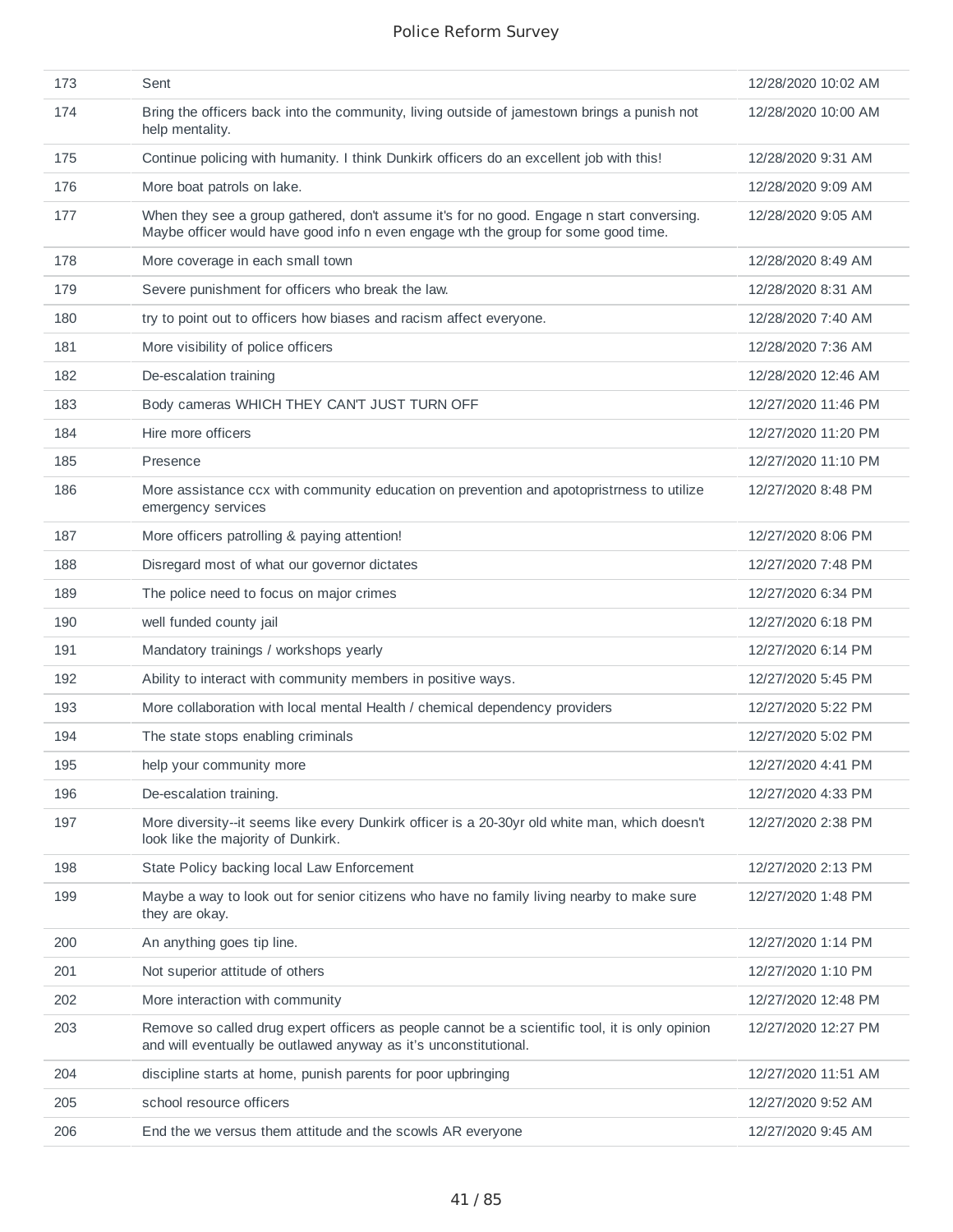| 207 | <b>SROs</b>                                                                                                                                                                                                                                                                                                                                                                                                                                                                | 12/27/2020 9:32 AM  |
|-----|----------------------------------------------------------------------------------------------------------------------------------------------------------------------------------------------------------------------------------------------------------------------------------------------------------------------------------------------------------------------------------------------------------------------------------------------------------------------------|---------------------|
| 208 | More cops of different races                                                                                                                                                                                                                                                                                                                                                                                                                                               | 12/27/2020 9:19 AM  |
| 209 | More community policing                                                                                                                                                                                                                                                                                                                                                                                                                                                    | 12/27/2020 7:38 AM  |
| 210 | Community involvement                                                                                                                                                                                                                                                                                                                                                                                                                                                      | 12/27/2020 6:59 AM  |
| 211 | Focus greater presents in high crime areas                                                                                                                                                                                                                                                                                                                                                                                                                                 | 12/26/2020 10:49 PM |
| 212 | Publicize "feel good" stories involving police often                                                                                                                                                                                                                                                                                                                                                                                                                       | 12/26/2020 10:15 PM |
| 213 | The department needs to better understand laws, and legal rights of citizens.                                                                                                                                                                                                                                                                                                                                                                                              | 12/26/2020 10:06 PM |
| 214 | Cruising side streets where cars are parked on both sides the road                                                                                                                                                                                                                                                                                                                                                                                                         | 12/26/2020 8:04 PM  |
| 215 | Understanding implicit biases in society                                                                                                                                                                                                                                                                                                                                                                                                                                   | 12/26/2020 7:54 PM  |
| 216 | More funding to the police for equipment and training.                                                                                                                                                                                                                                                                                                                                                                                                                     | 12/26/2020 7:02 PM  |
| 217 | Officers asking businesses what they need tinker their business safer                                                                                                                                                                                                                                                                                                                                                                                                      | 12/26/2020 6:35 PM  |
| 218 | stopping to speak with residents                                                                                                                                                                                                                                                                                                                                                                                                                                           | 12/26/2020 6:30 PM  |
| 219 | Let people really see they are only human just like everyone else they make mistakes but it<br>doesn't make them racist or feel above the law, their mistakes are just like mine and they need<br>to get as much-needed second chance as I get or my brother got.                                                                                                                                                                                                          | 12/26/2020 3:52 PM  |
| 220 | Community immersion                                                                                                                                                                                                                                                                                                                                                                                                                                                        | 12/26/2020 3:22 PM  |
| 221 | Closer contact with all citizens, downtown foot patrol                                                                                                                                                                                                                                                                                                                                                                                                                     | 12/26/2020 2:44 PM  |
| 222 | More deescalation skills                                                                                                                                                                                                                                                                                                                                                                                                                                                   | 12/26/2020 2:37 PM  |
| 223 | Staying up to date with changing tmes                                                                                                                                                                                                                                                                                                                                                                                                                                      | 12/26/2020 2:15 PM  |
| 224 | Better training to lessen officers use of power based on emotions rather use law and rights                                                                                                                                                                                                                                                                                                                                                                                | 12/26/2020 1:20 PM  |
| 225 | Police reform should be changed to community reform                                                                                                                                                                                                                                                                                                                                                                                                                        | 12/26/2020 1:13 PM  |
| 226 | Improved Mathias for welfare checks and 9.41 / 9.45. It is inappropriate and escalating to use<br>unnecessary force (ie. swat and excessive guns involved).                                                                                                                                                                                                                                                                                                                | 12/26/2020 12:02 PM |
| 227 | People need to stay alert and inform officers of suspicious activity                                                                                                                                                                                                                                                                                                                                                                                                       | 12/26/2020 11:51 AM |
| 228 | More transparency in cases and letting the victim know what is going on in the case                                                                                                                                                                                                                                                                                                                                                                                        | 12/26/2020 11:41 AM |
| 229 | Incarnation of individuals with illegal weapons or violence                                                                                                                                                                                                                                                                                                                                                                                                                | 12/26/2020 11:39 AM |
| 230 | Better education of laws.                                                                                                                                                                                                                                                                                                                                                                                                                                                  | 12/26/2020 11:00 AM |
| 231 | More police officers                                                                                                                                                                                                                                                                                                                                                                                                                                                       | 12/26/2020 10:57 AM |
| 232 | Enough new equipment                                                                                                                                                                                                                                                                                                                                                                                                                                                       | 12/26/2020 10:37 AM |
| 233 | Not letting drug dealers back out on the street. As well drunk drivers                                                                                                                                                                                                                                                                                                                                                                                                     | 12/26/2020 10:23 AM |
| 234 | Having police cars be EASILY identifiable not discreet looking as if to hide and "catch" people<br>doing things wrong. Police cars should be easily identifiable from far away so in case of an<br>emergency they are easy to spot and therefore ask for help. Protective and SERVE is the oath<br>after all.                                                                                                                                                              | 12/26/2020 10:08 AM |
| 235 | Interaction                                                                                                                                                                                                                                                                                                                                                                                                                                                                | 12/26/2020 10:03 AM |
| 236 | Support from goverment to do their jobs                                                                                                                                                                                                                                                                                                                                                                                                                                    | 12/26/2020 9:44 AM  |
| 237 | Strong leadership from the Sheriff/Chiefs of police along with support from community leaders<br>on not putting up with the nonsense from the defund the police/police reform/BLM<br>"movements". Leaders need to stand up and educate the community and media on the truth,<br>backed up by stats on how their claims are false, dangerous, and counterproductive. (Ex.<br>Sheriff Grady Judd in Fl) stand up for your officers, department, and LAW ABIDING<br>CITIZENS. | 12/26/2020 9:36 AM  |
| 238 | The large amount of time officers waste at a scene after its under control                                                                                                                                                                                                                                                                                                                                                                                                 | 12/26/2020 9:32 AM  |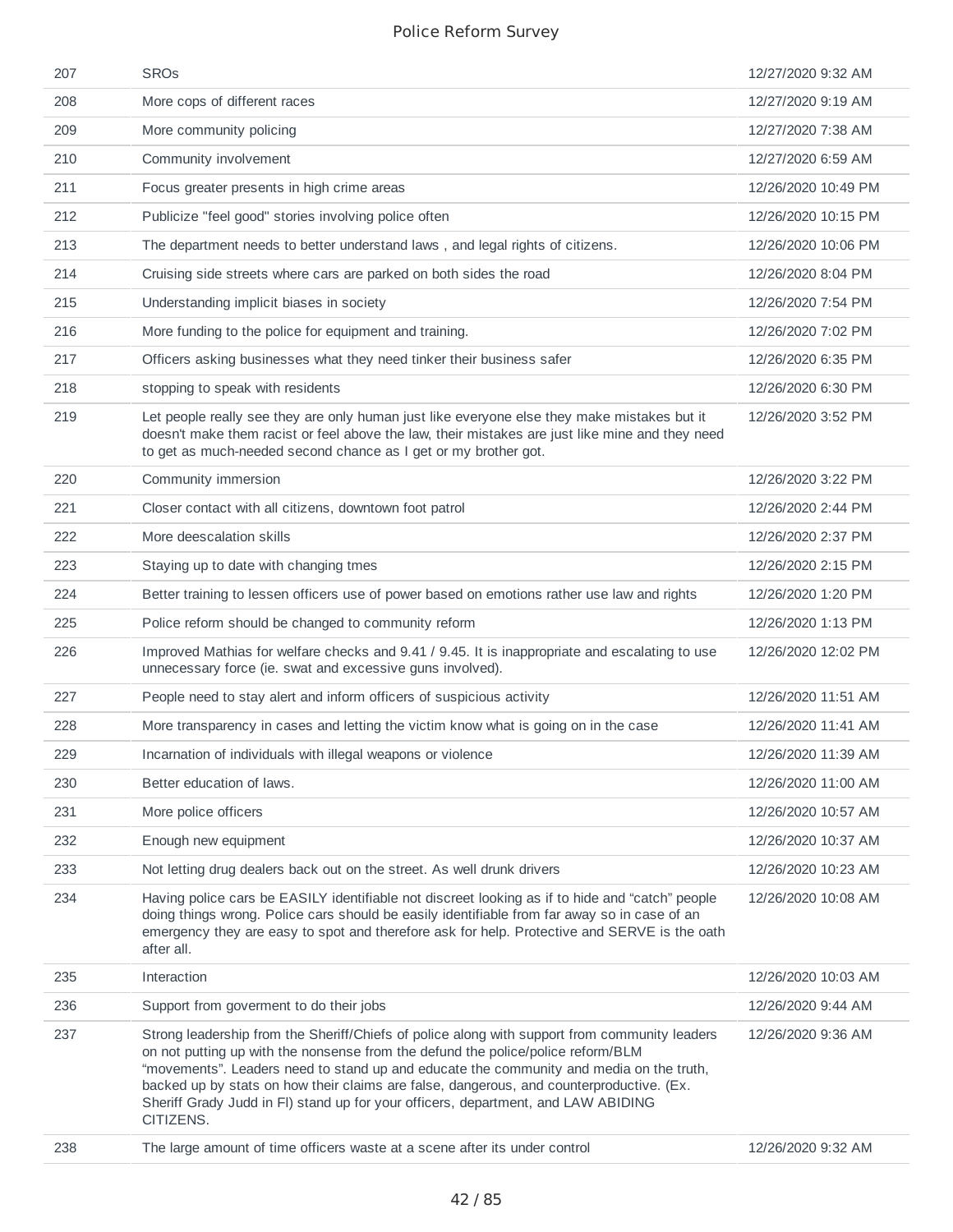| 239 | Increased staffing                                                                                                                                       | 12/26/2020 8:05 AM  |
|-----|----------------------------------------------------------------------------------------------------------------------------------------------------------|---------------------|
| 240 | Disable presence                                                                                                                                         | 12/24/2020 1:29 PM  |
| 241 | opportunity to interact with community                                                                                                                   | 12/24/2020 12:00 PM |
| 242 | They should get a police appreciation day, after all the crazy shit they do                                                                              | 12/23/2020 9:03 PM  |
| 243 | Protection for the victims of crimes                                                                                                                     | 12/23/2020 3:44 PM  |
| 244 | Miss treatment of citizen                                                                                                                                | 12/23/2020 2:43 PM  |
| 245 | Get to know the people you are policing                                                                                                                  | 12/23/2020 12:06 PM |
| 246 | <b>Traffic control</b>                                                                                                                                   | 12/23/2020 11:25 AM |
| 247 | No more plea deals                                                                                                                                       | 12/23/2020 9:03 AM  |
| 248 | Community policing efforts                                                                                                                               | 12/23/2020 8:31 AM  |
| 249 | No unmarked cars                                                                                                                                         | 12/23/2020 8:24 AM  |
| 250 | More parental responsibility                                                                                                                             | 12/23/2020 7:25 AM  |
| 251 | School resource officer                                                                                                                                  | 12/23/2020 1:35 AM  |
| 252 | More law enforcement training                                                                                                                            | 12/23/2020 1:23 AM  |
| 253 | Quality of life issues                                                                                                                                   | 12/22/2020 10:41 PM |
| 254 | Cameras                                                                                                                                                  | 12/22/2020 10:31 PM |
| 255 | Consider return of school resource officer or just post officers to go by schools regularly to<br>fullfill the need.                                     | 12/22/2020 10:22 PM |
| 256 | Less restrictions on law enforcement officers                                                                                                            | 12/22/2020 9:34 PM  |
| 257 | Public education on crime stats                                                                                                                          | 12/22/2020 9:12 PM  |
| 258 | More approachable                                                                                                                                        | 12/22/2020 8:50 PM  |
| 259 | Problem youth                                                                                                                                            | 12/22/2020 8:25 PM  |
| 260 | Random shifts (peak hours)                                                                                                                               | 12/22/2020 7:36 PM  |
| 261 | Hunter's safety                                                                                                                                          | 12/22/2020 7:00 PM  |
| 262 | Hardly ever see a police car in my neighborhood                                                                                                          | 12/22/2020 5:46 PM  |
| 263 | Support from elected officials, front line police do the work and then take the blame when<br>criminals are back in public committing repeat crimes.     | 12/22/2020 5:40 PM  |
| 264 | Continue giving a warning for minor issues, such as vehicle inspection expired.                                                                          | 12/22/2020 4:25 PM  |
| 265 | Intensify domestic abuse and drug presence                                                                                                               | 12/22/2020 4:14 PM  |
| 266 | Better equipment for department                                                                                                                          | 12/22/2020 4:07 PM  |
| 267 | direct interaction with the community                                                                                                                    | 12/22/2020 4:00 PM  |
| 268 | Review of police budgets in an effort to streamline and potentially INCREASE to provide better,<br>more observable interaction between police and public | 12/22/2020 3:56 PM  |
| 269 | Making their present known even if nothing is going on                                                                                                   | 12/22/2020 3:52 PM  |
| 270 | Public acknowledgment and recognition of police brutality around the country as well as a<br>promise to not allow it to happen here                      | 12/22/2020 3:50 PM  |
| 271 | Renewed emphasis on neighborhood watch programs and other community involvment<br>between police and citizens                                            | 12/22/2020 3:41 PM  |
| 272 | Ignore overreaching orders from lord Cuomo                                                                                                               | 12/22/2020 3:37 PM  |
| 273 | Code violation problems                                                                                                                                  | 12/22/2020 3:22 PM  |
|     |                                                                                                                                                          |                     |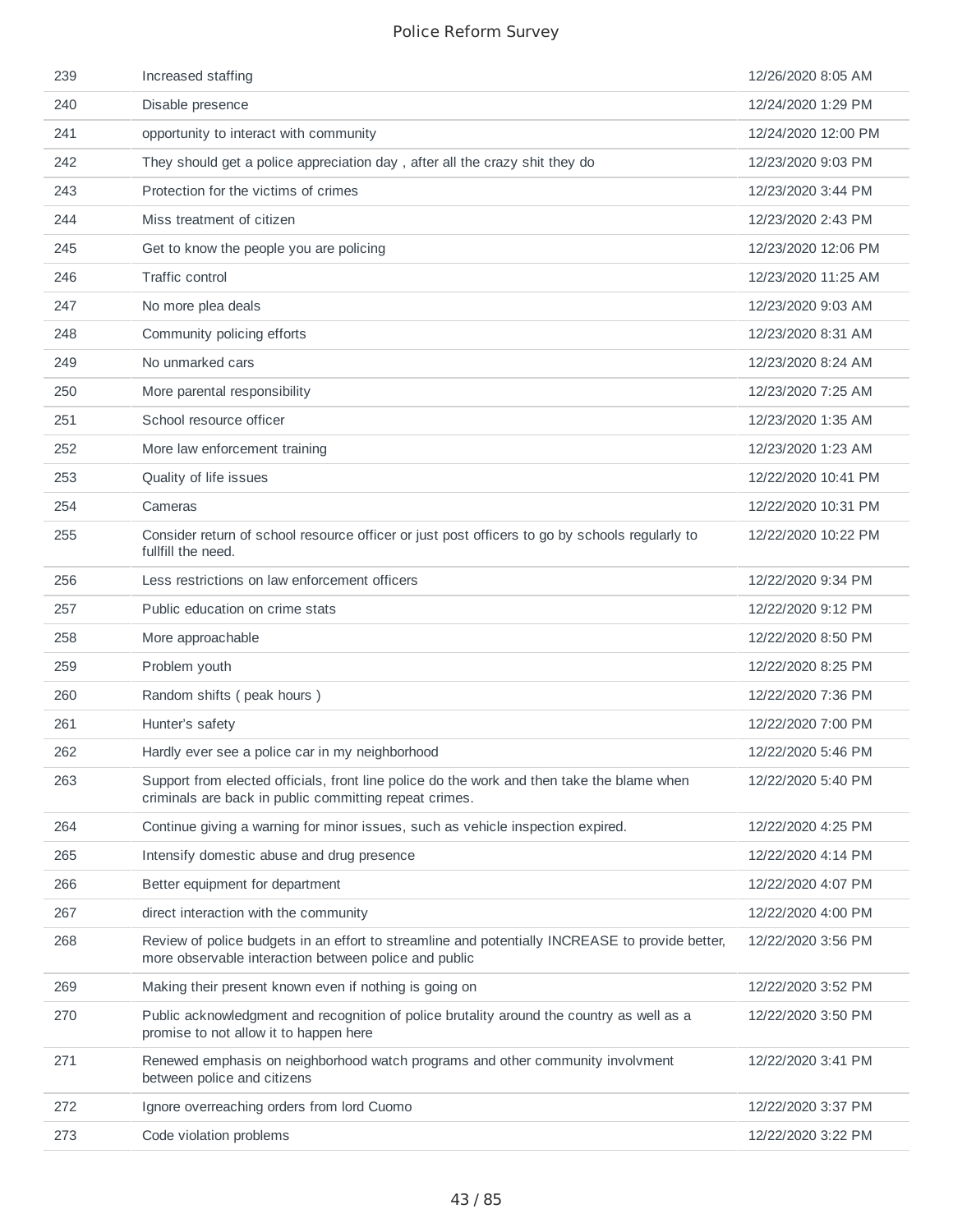| 274 | Need more officers                                                                                                                                                                                                 | 12/22/2020 3:21 PM  |
|-----|--------------------------------------------------------------------------------------------------------------------------------------------------------------------------------------------------------------------|---------------------|
| 275 | Development of community watch/community assistance                                                                                                                                                                | 12/22/2020 3:09 PM  |
| 276 | Great deputies Carroll                                                                                                                                                                                             | 12/22/2020 2:52 PM  |
| 277 | mandatory annual or more often if necessary trainings                                                                                                                                                              | 12/22/2020 2:42 PM  |
| 278 | Additional interaction opportunities for youth                                                                                                                                                                     | 12/22/2020 2:35 PM  |
| 279 | Hold citizens accountable for their actions                                                                                                                                                                        | 12/22/2020 2:33 PM  |
| 280 | Community policing                                                                                                                                                                                                 | 12/22/2020 2:14 PM  |
| 281 | Common sense                                                                                                                                                                                                       | 12/22/2020 1:59 PM  |
| 282 | Stricter enforcement for drugs and punishments                                                                                                                                                                     | 12/22/2020 1:51 PM  |
| 283 | More obvious patrols                                                                                                                                                                                               | 12/22/2020 1:48 PM  |
| 284 | Zone and code enforcement                                                                                                                                                                                          | 12/22/2020 1:47 PM  |
| 285 | Little more traffic enforcement in problem area's                                                                                                                                                                  | 12/22/2020 1:45 PM  |
| 286 | Social workers accompany police                                                                                                                                                                                    | 12/22/2020 1:40 PM  |
| 287 | If the governor would just do his job and govern and let Police do there job without all his<br>nonsense bullshit reform! Maybe quit closing prisons and forcing judges to release drug<br>dealers! Shall I go on! | 12/22/2020 1:39 PM  |
| 288 | I would love to see the school resource officer position return.                                                                                                                                                   | 12/22/2020 1:38 PM  |
| 289 | More hours                                                                                                                                                                                                         | 12/22/2020 1:33 PM  |
| 290 | Animal control strict enforcement                                                                                                                                                                                  | 12/22/2020 1:31 PM  |
| 291 | Better response times                                                                                                                                                                                              | 12/22/2020 1:29 PM  |
| 292 | Possibky a secretary or part time office assistant for the cheif                                                                                                                                                   | 12/22/2020 1:18 PM  |
| 293 | I can't think of anything elsewe have a wonderful Police Department, they do a great job!                                                                                                                          | 12/22/2020 1:18 PM  |
| 294 | A great job                                                                                                                                                                                                        | 12/22/2020 1:14 PM  |
| 295 | More cop cars                                                                                                                                                                                                      | 12/22/2020 1:14 PM  |
| 296 | Interacting with community                                                                                                                                                                                         | 12/22/2020 1:10 PM  |
| 297 | More extensive mental health training. Specific training on dealing with individuals during a<br>mental health crisis                                                                                              | 12/22/2020 1:04 PM  |
| 298 | Drive by patrol parks                                                                                                                                                                                              | 12/22/2020 1:04 PM  |
| 299 | Officers respected by the community                                                                                                                                                                                | 12/22/2020 1:00 PM  |
| 300 | Be yourselves. Stop trying to act in the steps of someone you aren't. Regardless of the<br>Nations situation against police these days.                                                                            | 12/22/2020 12:59 PM |
| 301 | Public involvement to show they are people too.                                                                                                                                                                    | 12/22/2020 12:58 PM |
| 302 | <b>ETHICS TRAINING!</b>                                                                                                                                                                                            | 12/22/2020 12:56 PM |
| 303 | Transparency                                                                                                                                                                                                       | 12/22/2020 12:55 PM |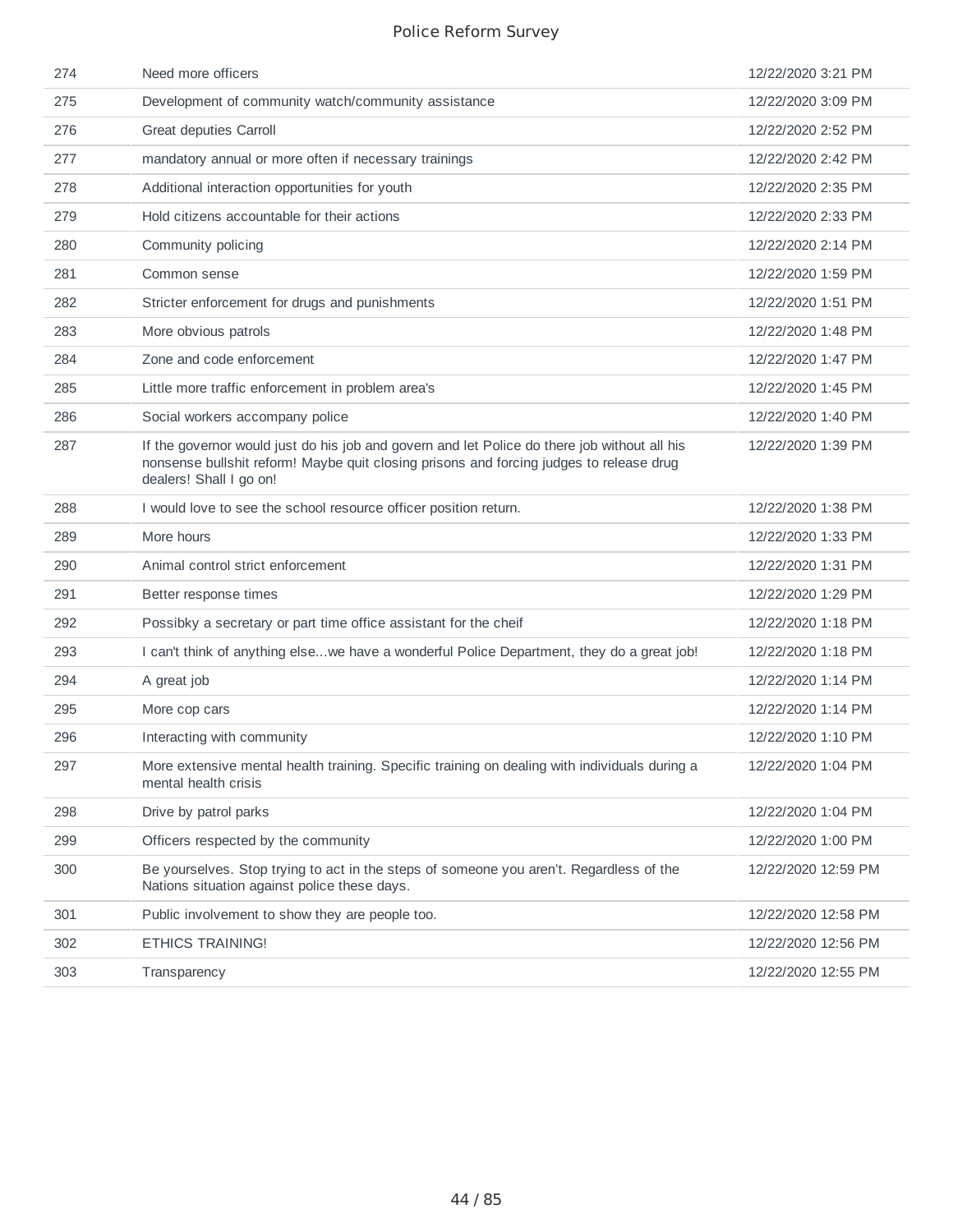

### Q7 Police officers are a necessary part of your community

| <b>ANSWER CHOICES</b>  | <b>RESPONSES</b> |             |
|------------------------|------------------|-------------|
| Strongly agree         | 79.55%           | 529         |
| Agree                  | 12.93%           | 86          |
| <b>Neutral</b>         | 5.41%            | 36          |
| Disagree               | 1.80%            | 12          |
| Strongly disagree      | 0.75%            | 5           |
| I'm not sure           | $0.00\%$         | $\mathbf 0$ |
| Total Respondents: 665 |                  |             |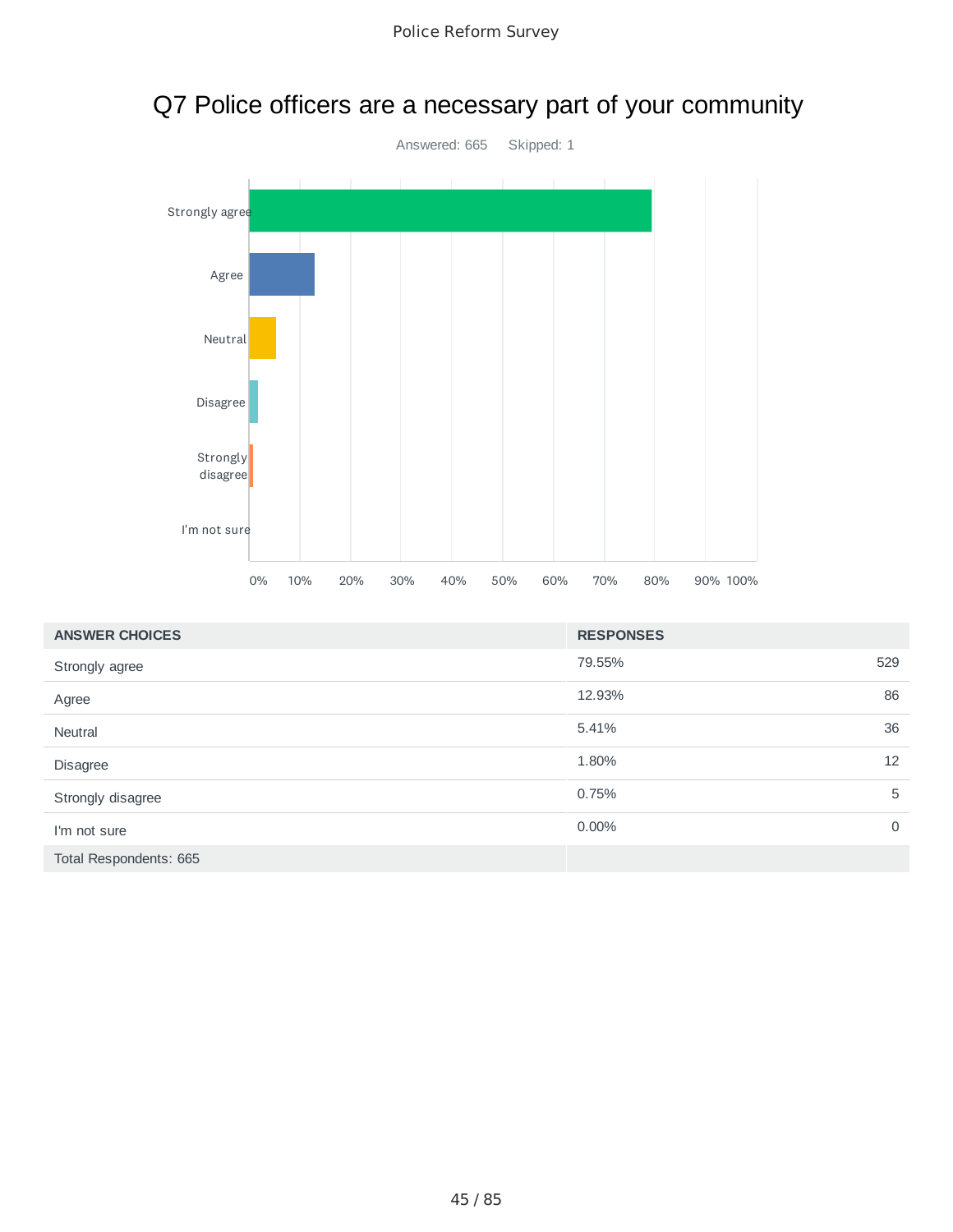| #              | <b>ADDITIONAL COMMENTS</b>                                                                                                                                                                                                                                                | <b>DATE</b>         |
|----------------|---------------------------------------------------------------------------------------------------------------------------------------------------------------------------------------------------------------------------------------------------------------------------|---------------------|
| $\mathbf{1}$   | key words are 'a necessary part'. Being a part but not lording over                                                                                                                                                                                                       | 1/22/2021 4:58 PM   |
| 2              | the westfield police have had a long history of issues. maybe this committee should talk to a<br>long time officer who just went to the sheriffs department or a part timer who resigned recently                                                                         | 1/22/2021 9:50 AM   |
| 3              | They are essential to our communities                                                                                                                                                                                                                                     | 1/20/2021 7:08 PM   |
| 4              | From what I can tell, the two biggest issues in this community are related to domestic violence<br>and addiction.                                                                                                                                                         | 1/11/2021 6:10 PM   |
| 5              | I greatly appreciate the job all of you do for us!                                                                                                                                                                                                                        | 1/2/2021 1:54 PM    |
| 6              | We need them to step up and be the role models and public servants we hired them to be                                                                                                                                                                                    | 12/31/2020 6:53 PM  |
| $\overline{7}$ | Depends on the situation                                                                                                                                                                                                                                                  | 12/30/2020 9:26 PM  |
| 8              | yes, necessary, but not as social workers and other roles that could be better handled by those<br>with expertise on those specialties                                                                                                                                    | 12/29/2020 7:47 PM  |
| 9              | Yes, but only as a part of community wellness.                                                                                                                                                                                                                            | 12/29/2020 7:35 PM  |
| 10             | You can't put a price on having an officer at your door in 30 seconds.                                                                                                                                                                                                    | 12/29/2020 3:53 PM  |
| 11             | If they would make themselves present.                                                                                                                                                                                                                                    | 12/28/2020 10:21 PM |
| 12             | Make college police responsible to control off campus parties                                                                                                                                                                                                             | 12/28/2020 9:38 PM  |
| 13             | Our officers do good work!                                                                                                                                                                                                                                                | 12/28/2020 7:41 PM  |
| 14             | Police and law enforcement due a great job!                                                                                                                                                                                                                               | 12/28/2020 6:13 PM  |
| 15             | I think we could save tax dollar by just having county sheriffs. I don't like Fredonia needs it's<br>own force                                                                                                                                                            | 12/28/2020 5:42 PM  |
| 16             | It's understanding WHAT part the police do and should play that's not clear.                                                                                                                                                                                              | 12/28/2020 5:19 PM  |
| 17             | Absolute must                                                                                                                                                                                                                                                             | 12/28/2020 4:36 PM  |
| 18             | Our officers are amazing and do an incredible job.                                                                                                                                                                                                                        | 12/28/2020 4:28 PM  |
| 19             | Keep up the great work!                                                                                                                                                                                                                                                   | 12/28/2020 12:14 PM |
| 20             | Policing is important, but how it is utalized isn't effective. We have people who are not crime<br>stoppers but more so people who deal with issues after they have started. Additional social<br>services and mental health services should be provided to our community | 12/28/2020 12:04 PM |
| 21             | In every community!                                                                                                                                                                                                                                                       | 12/28/2020 10:34 AM |
| 22             | Jamestown Police officers have a very us against them mentality. Warrior training needs to<br>stop and actual listening needs to be involved.                                                                                                                             | 12/28/2020 10:00 AM |
| 23             | If there to " assist the community and "first do no harm " are utilized vs hassling small time<br>drug users.                                                                                                                                                             | 12/27/2020 8:48 PM  |
| 24             | I agree we need officers. But they need to be more in tuned with the people and communities<br>they police. They need to be more on the social work side than on the catch the bad guy side<br>because most crimes are a result of mental health and addiction            | 12/27/2020 6:14 PM  |
| 25             | I firmly believe our local police agencies are superb in most categories. As in any entity that<br>serves the public there is always room to improve and ways to collaborate with other agencies<br>to adapt to the ever changing needs in the community.                 | 12/27/2020 5:22 PM  |
| 26             | Police should handle violent crimes. There should be other emergency services for everything<br>else. Also addressing the causes of crime, esp poverty, would greatly reduce the need for<br>policing.                                                                    | 12/27/2020 2:38 PM  |
| 27             | There needs to be more community interaction.                                                                                                                                                                                                                             | 12/27/2020 1:48 PM  |
| 28             | They need to become more friendly and less arrogant                                                                                                                                                                                                                       | 12/27/2020 9:45 AM  |
| 29             | If the system would actually let them do their jobs instead of getting tickets                                                                                                                                                                                            | 12/26/2020 10:27 PM |
|                |                                                                                                                                                                                                                                                                           |                     |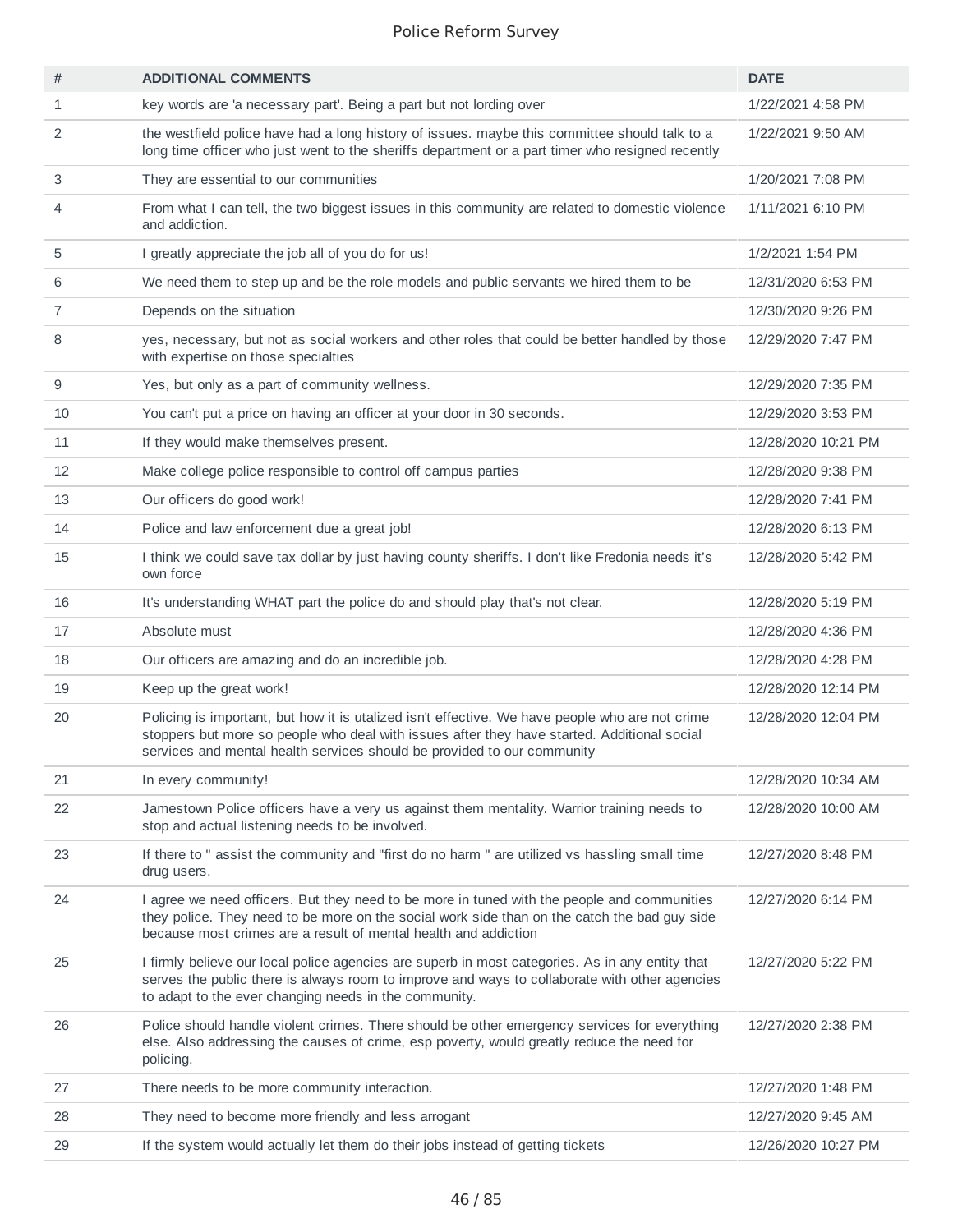| 30 | Need more money to hire more ifgicers                                                                                                                                                                                                                                                                | 12/26/2020 6:35 PM  |
|----|------------------------------------------------------------------------------------------------------------------------------------------------------------------------------------------------------------------------------------------------------------------------------------------------------|---------------------|
| 31 | The police are here to protect us they put on their uniforms everyday and as they walk out the<br>door they realize they may not come home but they do it for the community you and I.                                                                                                               | 12/26/2020 3:52 PM  |
| 32 | Stay safe                                                                                                                                                                                                                                                                                            | 12/26/2020 3:10 PM  |
| 33 | Do NOT defund!!                                                                                                                                                                                                                                                                                      | 12/26/2020 2:15 PM  |
| 34 | I here many negative unnecessary encounters by law enforcement making things their<br>business when its not                                                                                                                                                                                          | 12/26/2020 1:20 PM  |
| 35 | Thankful for our local officers and their service to our community                                                                                                                                                                                                                                   | 12/26/2020 10:37 AM |
| 36 | They are an integral part of the community but also a problem                                                                                                                                                                                                                                        | 12/26/2020 9:32 AM  |
| 37 | Without law enforcement criminals keep the communities in constant fear                                                                                                                                                                                                                              | 12/23/2020 3:44 PM  |
| 38 | Town of Ellicott does a great job.                                                                                                                                                                                                                                                                   | 12/23/2020 6:22 AM  |
| 39 | We hope to see more Resource Officers at the Schools                                                                                                                                                                                                                                                 | 12/22/2020 7:00 PM  |
| 40 | I count on the police daily being a nurse at the ER. They are always professional and willing to<br>assist us. We're I work can become a very frightening place very quickly. I am thankful to<br>know that they are available to help us when we need them!!!                                       | 12/22/2020 6:10 PM  |
| 41 | Unfortunately, I believe the atmosphere around "police" has become a nationally decisive issue<br>due to the immoral and unethical practices of the few. This has created a stigma that has<br>impacted the very important relationship between law enforcement and community members<br>nationwide. | 12/22/2020 3:50 PM  |
| 42 | Unified treatment is top priority, more focus on individuals with mental health & training is<br>needed.                                                                                                                                                                                             | 12/22/2020 3:22 PM  |
| 43 | Without police there would be lawlessness                                                                                                                                                                                                                                                            | 12/22/2020 1:29 PM  |
| 44 | Except for Mike Anderson                                                                                                                                                                                                                                                                             | 12/22/2020 1:10 PM  |
| 45 | Westfield is much different than NYC, we don't need more than 2 officers on duty per shift                                                                                                                                                                                                           | 12/22/2020 12:59 PM |
| 46 | We'd be nothing without you.                                                                                                                                                                                                                                                                         | 12/22/2020 12:59 PM |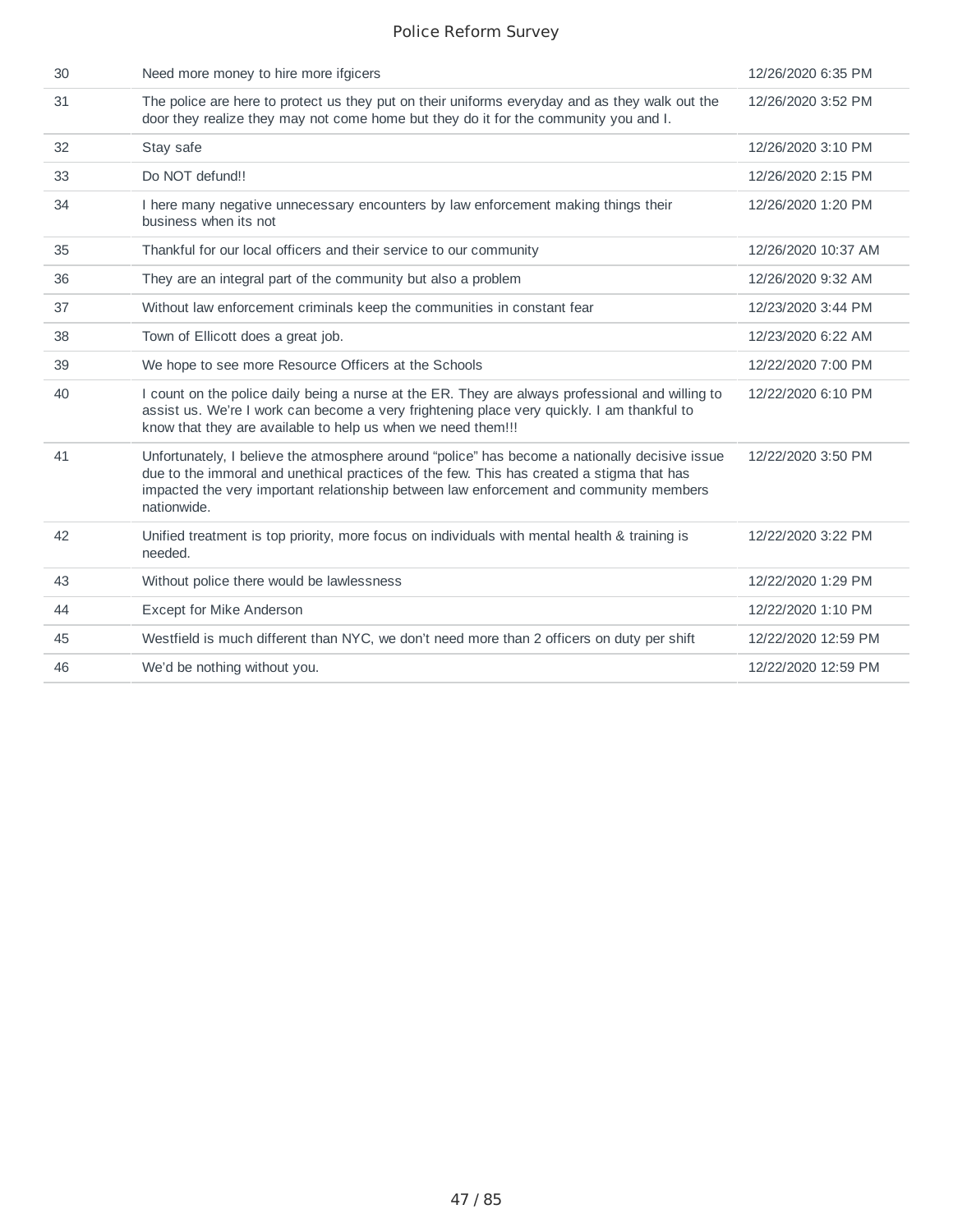



### Q8 Police officers in your community are well trained.

| <b>ANSWER CHOICES</b>  | <b>RESPONSES</b> |     |
|------------------------|------------------|-----|
| Strongly agree         | 34.14%           | 225 |
| Agree                  | 30.05%           | 198 |
| <b>Neutral</b>         | 15.17%           | 100 |
| Disagree               | 8.80%            | 58  |
| Strongly disagree      | 3.64%            | 24  |
| I'm not sure           | 9.56%            | 63  |
| Total Respondents: 659 |                  |     |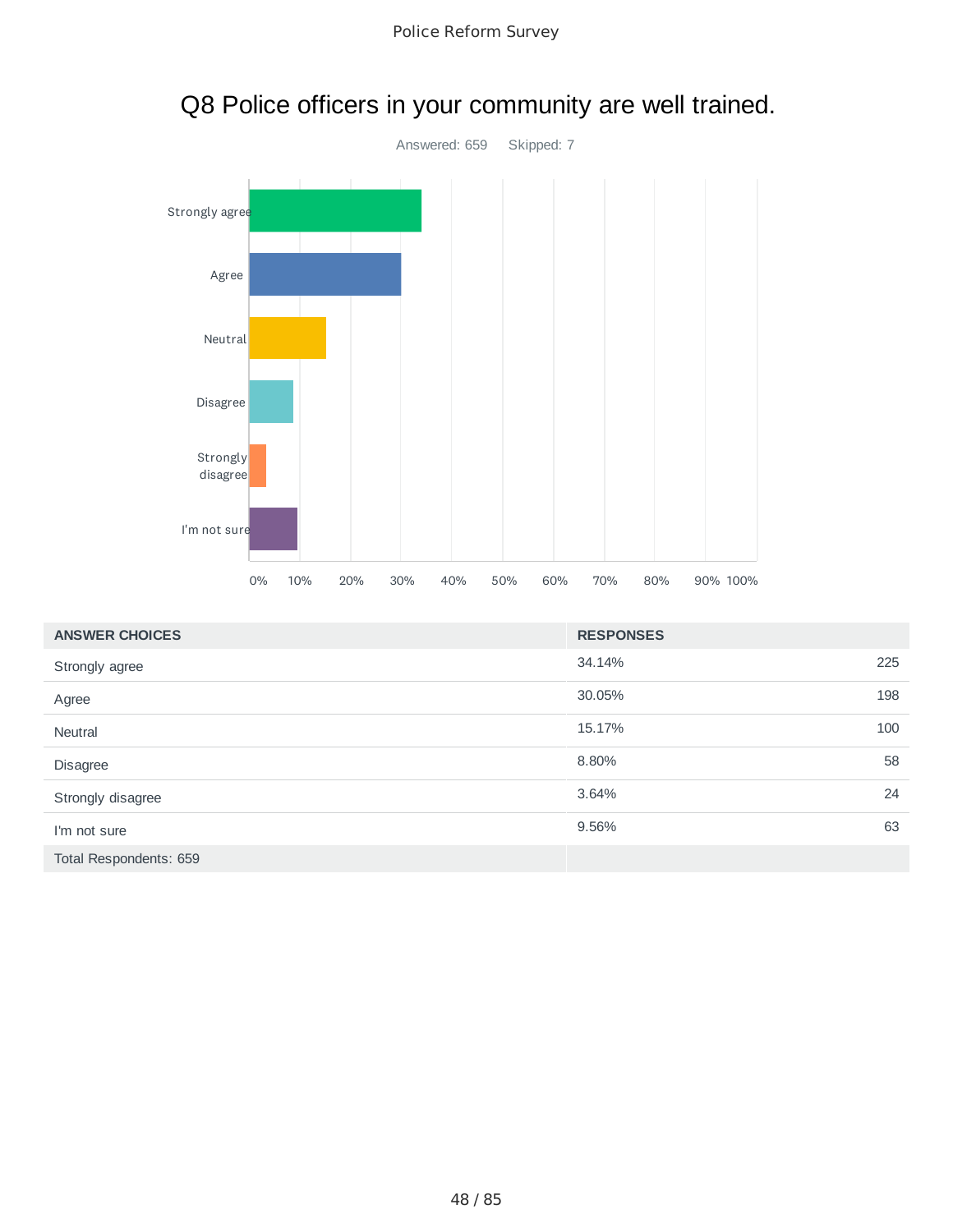| #  | <b>ADDITIONAL COMMENTS</b>                                                                                                                                                                                                                                                                                                                                                                                                                                                          | <b>DATE</b>         |
|----|-------------------------------------------------------------------------------------------------------------------------------------------------------------------------------------------------------------------------------------------------------------------------------------------------------------------------------------------------------------------------------------------------------------------------------------------------------------------------------------|---------------------|
| 1  | Based on what criteria?                                                                                                                                                                                                                                                                                                                                                                                                                                                             | 1/25/2021 11:52 AM  |
| 2  | very little training in social services and human behavior                                                                                                                                                                                                                                                                                                                                                                                                                          | 1/22/2021 4:58 PM   |
| 3  | I think they're very well trained in many aspects, but would prefer more training about inherent<br>bias, de-escalation, and social issues.                                                                                                                                                                                                                                                                                                                                         | 1/22/2021 9:42 AM   |
| 4  | There is a clear gap in the training for any officer living in Chautauqua Co. even if due to<br>location and demographics (lack of experience)                                                                                                                                                                                                                                                                                                                                      | 1/21/2021 4:56 PM   |
| 5  | And they're violent                                                                                                                                                                                                                                                                                                                                                                                                                                                                 | 1/21/2021 10:30 AM  |
| 6  | The couple I know seem well trained and responsive                                                                                                                                                                                                                                                                                                                                                                                                                                  | 1/20/2021 7:08 PM   |
| 7  | I can't answer this since I have little experience with officers. I highly respect them and pray<br>for them.                                                                                                                                                                                                                                                                                                                                                                       | 1/14/2021 9:53 AM   |
| 8  | They are trained well but could always benefit from more.                                                                                                                                                                                                                                                                                                                                                                                                                           | 1/12/2021 6:33 AM   |
| 9  | My few interactions have all been good. But, I answered this way because I wonder how much<br>ongoing support and training officers get once on the force. I think that this is really important.                                                                                                                                                                                                                                                                                   | 1/11/2021 6:10 PM   |
| 10 | But due to poor pay, they always leave for better job.                                                                                                                                                                                                                                                                                                                                                                                                                              | 1/5/2021 9:49 PM    |
| 11 | There are some that could use more training with a larger budget.                                                                                                                                                                                                                                                                                                                                                                                                                   | 1/1/2021 7:59 PM    |
| 12 | Not trained in racism nor handling mental illnesses                                                                                                                                                                                                                                                                                                                                                                                                                                 | 12/31/2020 1:52 PM  |
| 13 | I have had both good and disappointing experiences with Fredonia police.                                                                                                                                                                                                                                                                                                                                                                                                            | 12/31/2020 9:14 AM  |
| 14 | could be in better shape                                                                                                                                                                                                                                                                                                                                                                                                                                                            | 12/31/2020 9:01 AM  |
| 15 | Depends on the situation                                                                                                                                                                                                                                                                                                                                                                                                                                                            | 12/30/2020 9:26 PM  |
| 16 | Probably well trained as police officers but not all areas as mentioned in the previous question                                                                                                                                                                                                                                                                                                                                                                                    | 12/29/2020 7:47 PM  |
| 17 | They are too confrontational and biased against persons of color                                                                                                                                                                                                                                                                                                                                                                                                                    | 12/29/2020 7:35 PM  |
| 18 | Not sure what they are trained on                                                                                                                                                                                                                                                                                                                                                                                                                                                   | 12/29/2020 6:01 PM  |
| 19 | I'm sure they are but we also don't have the big city issues most places have, I'm sure these<br>officers would probably never see some of the things here that are out there                                                                                                                                                                                                                                                                                                       | 12/29/2020 5:01 PM  |
| 20 | Training changes by the minute. Training should be done more frequently.                                                                                                                                                                                                                                                                                                                                                                                                            | 12/29/2020 4:36 PM  |
| 21 | A full-time officer is exposed to many different situations on a daily basis, those situations<br>build knowledge and confidence which leads to patience. A part-time officer may only work<br>once every couple of weeks. No fault of their own this leads to in a lack of experience for<br>those officers. That lack of experience may manifest into a overreaction or an inability to act in<br>a controlled confident manner during a stressful situation, a lack of patience. | 12/29/2020 3:53 PM  |
| 22 | There is always room for improvement in every field due to technology                                                                                                                                                                                                                                                                                                                                                                                                               | 12/29/2020 1:42 PM  |
| 23 | Some agencies have better training obviously, but the deputies do a good job                                                                                                                                                                                                                                                                                                                                                                                                        | 12/28/2020 10:40 PM |
| 24 | This is something I wonder; but am uninformed about.                                                                                                                                                                                                                                                                                                                                                                                                                                | 12/28/2020 7:41 PM  |
| 25 | You can tell the newbies from the well seasoned officers                                                                                                                                                                                                                                                                                                                                                                                                                            | 12/28/2020 6:59 PM  |
| 26 | More mental health training needed                                                                                                                                                                                                                                                                                                                                                                                                                                                  | 12/28/2020 6:50 PM  |
| 27 | Different states set different minimum requirements for officers                                                                                                                                                                                                                                                                                                                                                                                                                    | 12/28/2020 6:43 PM  |
| 28 | Any time I've call for a community concern, I've been treated like I'm bothering them                                                                                                                                                                                                                                                                                                                                                                                               | 12/28/2020 5:42 PM  |
| 29 | The question is "trained in what"?                                                                                                                                                                                                                                                                                                                                                                                                                                                  | 12/28/2020 5:19 PM  |
| 30 | Involved for 33 yrs direct knowledge                                                                                                                                                                                                                                                                                                                                                                                                                                                | 12/28/2020 4:36 PM  |
| 31 | I'm sure more training is possible and welcome, but I'm confident it is likely limited by funding.                                                                                                                                                                                                                                                                                                                                                                                  | 12/28/2020 3:13 PM  |
| 32 | No comment                                                                                                                                                                                                                                                                                                                                                                                                                                                                          | 12/28/2020 1:28 PM  |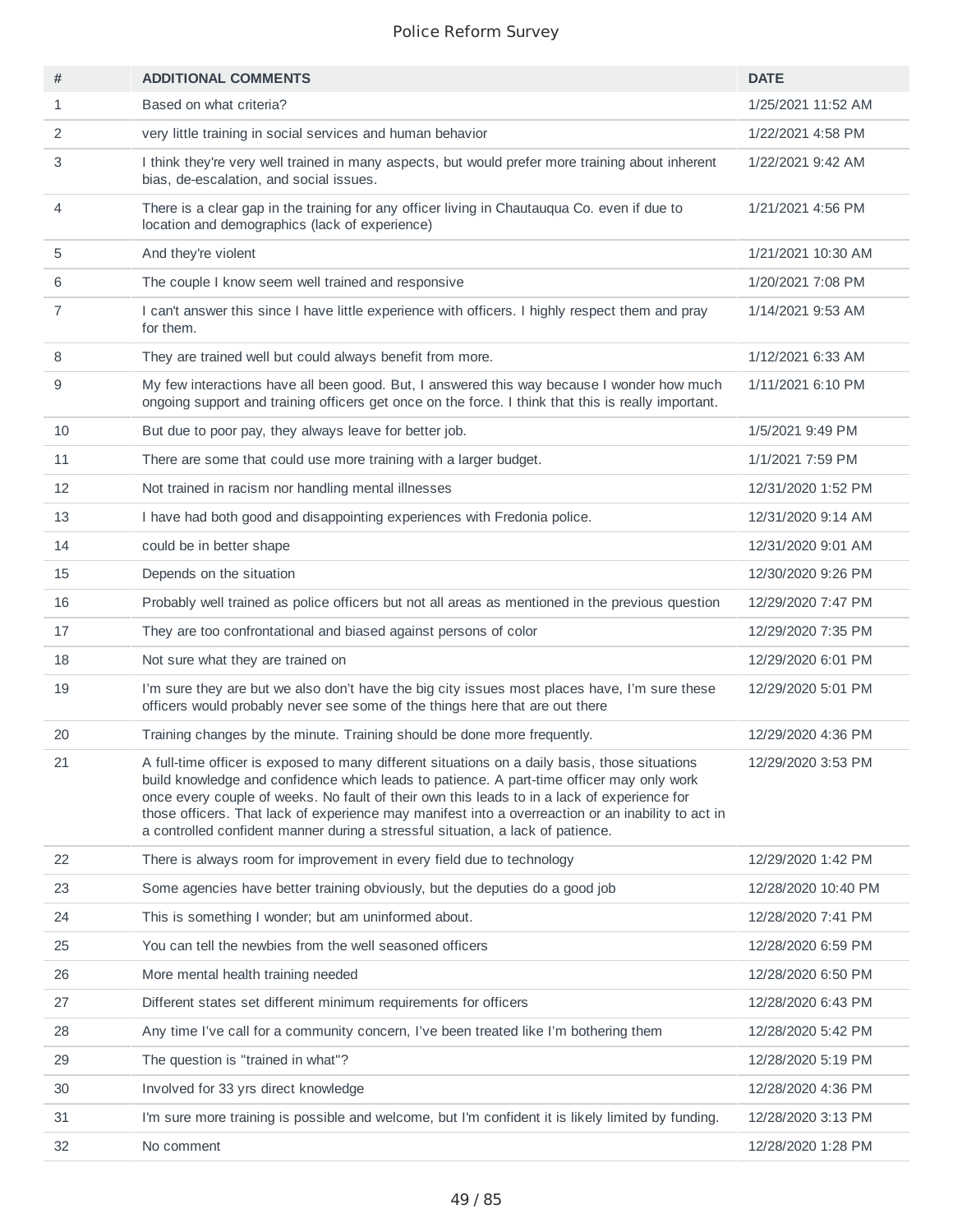| 33 | Well-trained in what?                                                                                                                                                                                                                          | 12/28/2020 1:03 PM  |
|----|------------------------------------------------------------------------------------------------------------------------------------------------------------------------------------------------------------------------------------------------|---------------------|
| 34 | I've been in this neighborhood 2 years and have seen county patrols on my street twice.                                                                                                                                                        | 12/28/2020 12:55 PM |
| 35 | Having access to more and different training should be a budgetary commitment                                                                                                                                                                  | 12/28/2020 12:40 PM |
| 36 | Need more funding to train more often                                                                                                                                                                                                          | 12/28/2020 12:32 PM |
| 37 | I feel very safe whenever a police officer is present                                                                                                                                                                                          | 12/28/2020 12:14 PM |
| 38 | Stop shooting dogs                                                                                                                                                                                                                             | 12/28/2020 10:00 AM |
| 39 | Officers tend to be dismissive of women                                                                                                                                                                                                        | 12/28/2020 8:16 AM  |
| 40 | While I do believe our officers are well trained. I also believe training needs to be on going<br>throughout an officers career, even if it is repetitive. One who is serious about their job will<br>always benefit from additional training. | 12/28/2020 12:46 AM |
| 41 | Could definitely use more training and reminders of their job description and staying within their<br>specific roles                                                                                                                           | 12/27/2020 8:48 PM  |
| 42 | Some officers are, it is how they assert themselves.                                                                                                                                                                                           | 12/27/2020 7:56 PM  |
| 43 | I only assume that they are.                                                                                                                                                                                                                   | 12/27/2020 5:45 PM  |
| 44 | Tom Drake was well trained                                                                                                                                                                                                                     | 12/27/2020 4:41 PM  |
| 45 | Police as a whole should be required to have more education and community experience.                                                                                                                                                          | 12/27/2020 2:38 PM  |
| 46 | My experience shows that Sheriff and State Police seem to be well trained, but other smaller<br>municipalities are questionable.                                                                                                               | 12/27/2020 1:14 PM  |
| 47 | the Academy is greatwhat about annual refreshers                                                                                                                                                                                               | 12/27/2020 11:51 AM |
| 48 | Some more then others                                                                                                                                                                                                                          | 12/27/2020 9:19 AM  |
| 49 | Unsure of the training they have received                                                                                                                                                                                                      | 12/27/2020 6:59 AM  |
| 50 | I have seen force and compassion. They need more credit of the good job they do of<br>controlling and endure bad situations.                                                                                                                   | 12/26/2020 3:52 PM  |
| 51 | My family back you                                                                                                                                                                                                                             | 12/26/2020 3:10 PM  |
| 52 | More training is never a bad thing                                                                                                                                                                                                             | 12/26/2020 2:15 PM  |
| 53 | We have encountered fantastic cops and then some who have no idea what is going on.                                                                                                                                                            | 12/26/2020 11:41 AM |
| 54 | Sherriffs are very easy to work with. They treat you like person unlike sp                                                                                                                                                                     | 12/26/2020 10:57 AM |
| 55 | I believe training can always be improved. I have heard the budgeting to provide for training is<br>lacking.                                                                                                                                   | 12/26/2020 9:36 AM  |
| 56 | Training should always be ongoing                                                                                                                                                                                                              | 12/23/2020 3:44 PM  |
| 57 | I think there needs to be more training, not offering classes or in services that are optional,<br>they need to be mani Tory.                                                                                                                  | 12/23/2020 11:25 AM |
| 58 | I think officers should have the best training available. being in social services myself, I know I<br>am disappointed in some of our training, and hope that the police have the best training<br>available.                                  | 12/23/2020 9:22 AM  |
| 59 | Some need additional training                                                                                                                                                                                                                  | 12/23/2020 8:31 AM  |
| 60 | In the encounters that I've had they seem to be trained well. The rating I gave was because I<br>haven't had extensive interaction to know any different.                                                                                      | 12/23/2020 6:22 AM  |
| 61 | I have great faith in our Sheriff's department and their staff                                                                                                                                                                                 | 12/22/2020 3:56 PM  |
| 62 | Fortunately, we do not see some of the more extreme situations locally that would provide a<br>valid insight into the effectiveness of current training procedures.                                                                            | 12/22/2020 3:50 PM  |
| 63 | One officer will stay something another officer will say something different                                                                                                                                                                   | 12/22/2020 1:40 PM  |
| 64 | Except for Mike Anderson                                                                                                                                                                                                                       | 12/22/2020 1:10 PM  |
|    |                                                                                                                                                                                                                                                |                     |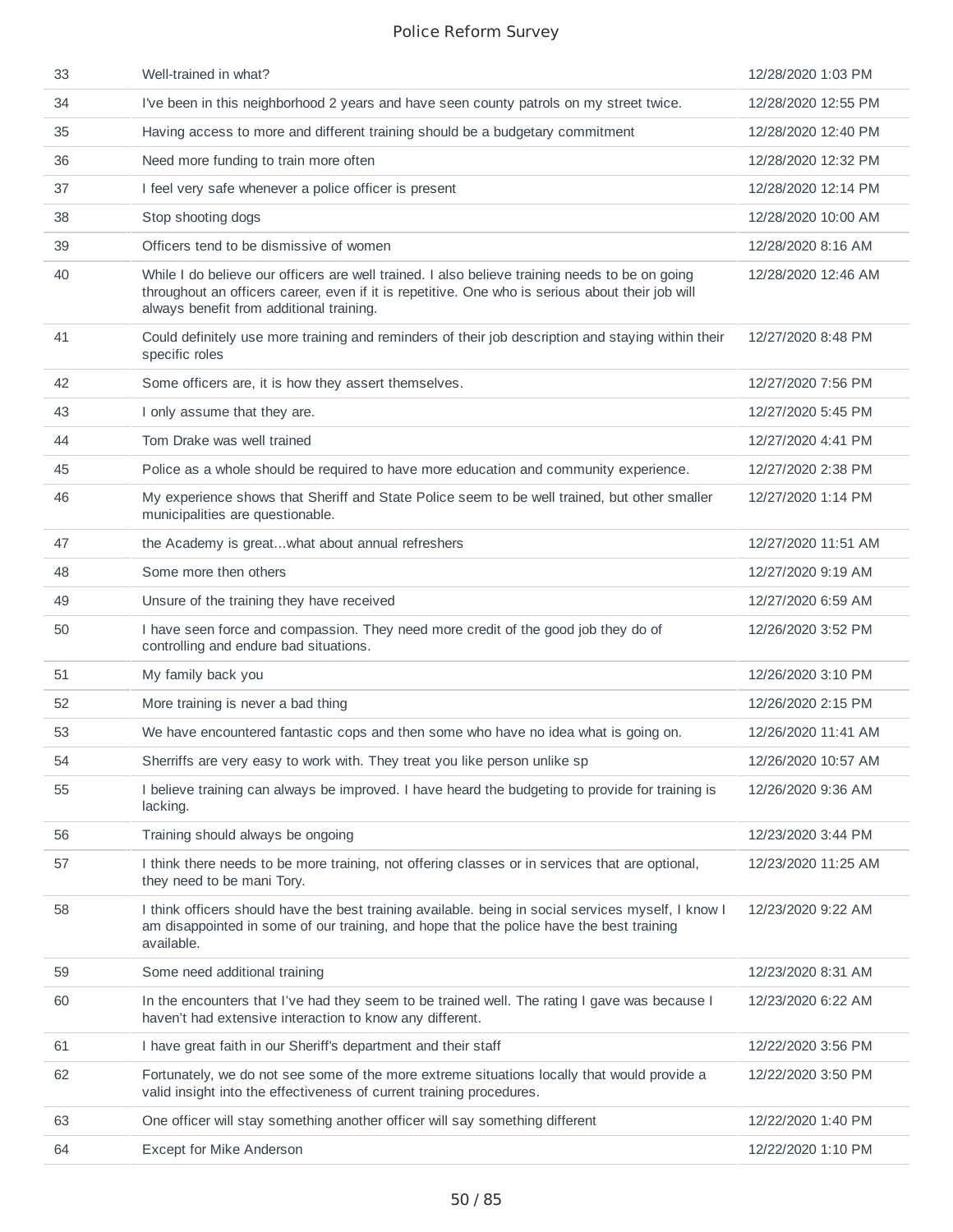| 65 | The officers in my area are well trained in the training they are provided. I believe additional<br>training for more specific instances would be beneficial | 12/22/2020 1:04 PM  |
|----|--------------------------------------------------------------------------------------------------------------------------------------------------------------|---------------------|
| 66 | Refer back to the night time stalking drivers                                                                                                                | 12/22/2020 12:59 PM |
| 67 | Do not know current laws                                                                                                                                     | 12/22/2020 12:54 PM |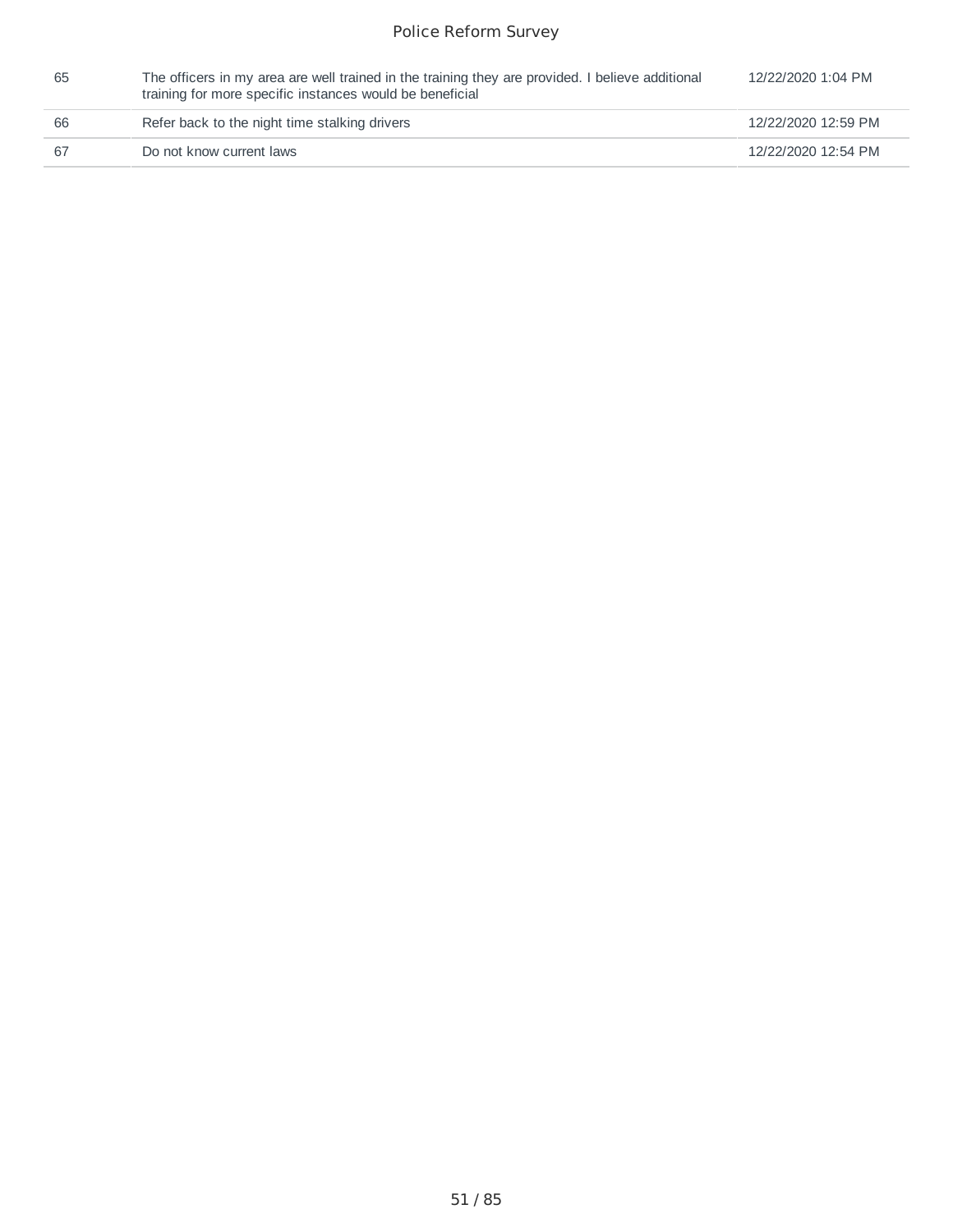### Q9 Police officers in your community are responsive to the public's needs.



| <b>ANSWER CHOICES</b> | <b>RESPONSES</b> |     |
|-----------------------|------------------|-----|
| Strongly agree        | 35.90%           | 238 |
| Agree                 | 36.35%           | 241 |
| Neutral               | 12.52%           | 83  |
| Disagree              | 8.30%            | 55  |
| Strongly disagree     | 3.02%            | 20  |
| I'm not sure          | 3.92%            | 26  |
| <b>TOTAL</b>          |                  | 663 |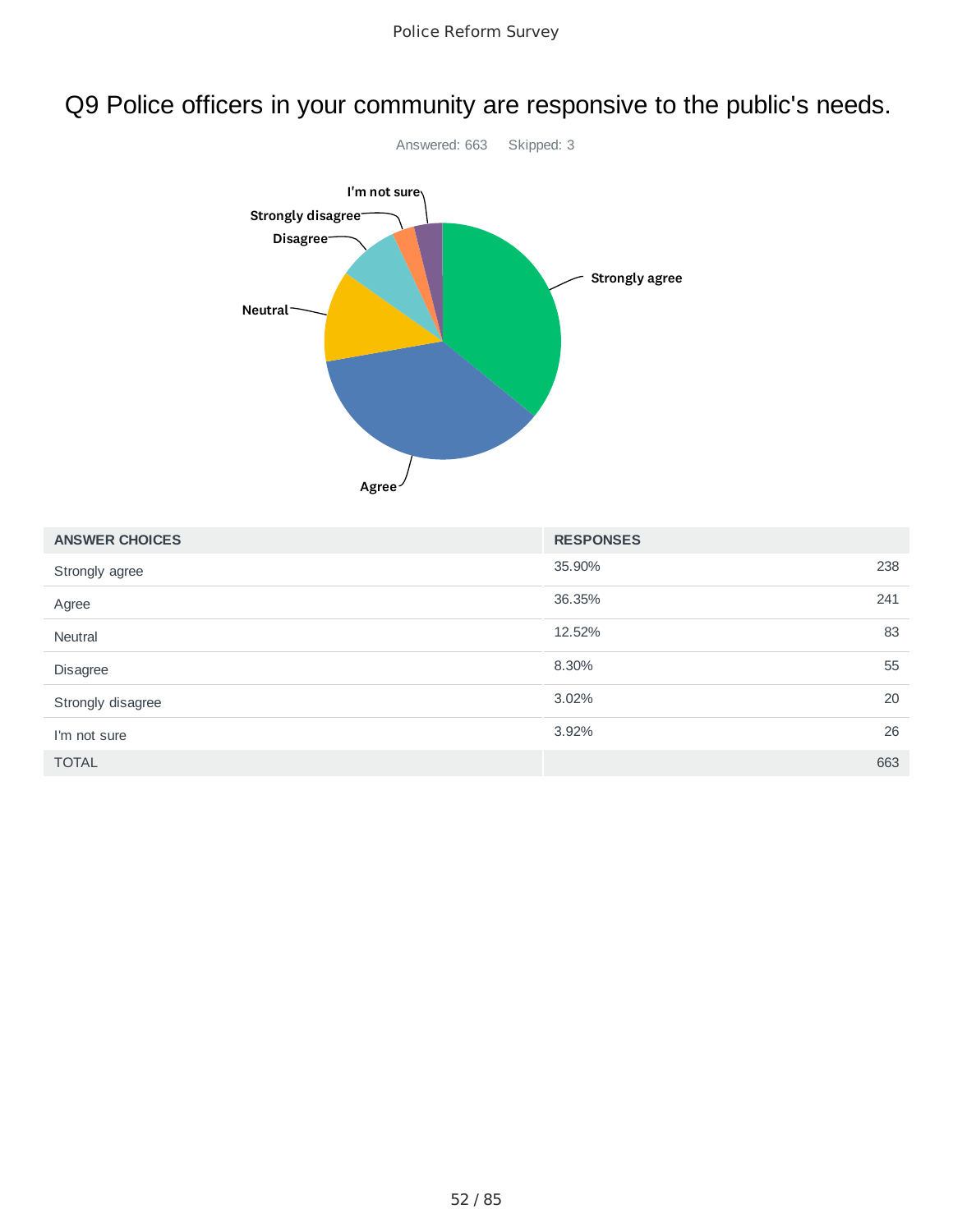| #              | <b>ADDITIONAL COMMENTS</b>                                                                                                                                                                  | <b>DATE</b>         |
|----------------|---------------------------------------------------------------------------------------------------------------------------------------------------------------------------------------------|---------------------|
| 1              | responsive to their own needs. We are not seen as having any needs because for the most<br>part we are not seen                                                                             | 1/22/2021 4:58 PM   |
| 2              | As responsive as they can be considering understaffing                                                                                                                                      | 1/22/2021 12:18 PM  |
| 3              | Too many unsolved cases prove that they lack something                                                                                                                                      | 1/21/2021 1:11 PM   |
| 4              | Literally never called jpd and been helped. They help when they feel like it, otherwise you're the<br>criminal in their eyes                                                                | 1/21/2021 10:30 AM  |
| 5              | Only in the white neighborhoods                                                                                                                                                             | 1/21/2021 10:03 AM  |
| 6              | All of my interactions have been casual.                                                                                                                                                    | 1/11/2021 6:10 PM   |
| $\overline{7}$ | Any time I've needed assistance, officers have been quick to respond.                                                                                                                       | 1/1/2021 4:06 PM    |
| 8              | Jps lacks drive they let way to much crime go happen                                                                                                                                        | 12/31/2020 6:53 PM  |
| 9              | Depends on the situation                                                                                                                                                                    | 12/30/2020 9:26 PM  |
| 10             | I think there is a miscinception here, police are responsive to the needs they feel are<br>important, but I see very little attempt by the force to figure out what is really needed.       | 12/30/2020 12:31 PM |
| 11             | Very biased against persons of color                                                                                                                                                        | 12/29/2020 7:35 PM  |
| 12             | A lot of times they have been called for things and never shown up                                                                                                                          | 12/29/2020 5:01 PM  |
| 13             | I do like the interaction a the Night Out in the community. Much more needed                                                                                                                | 12/29/2020 5:41 AM  |
| 14             | My aunt was told they wouldn't unlock her car because she has AAAshe has to wait over 1<br>hr for them                                                                                      | 12/28/2020 10:21 PM |
| 15             | I called this summer and watched a situation handled with intelligence, care and respect. I am<br>so thankful to have the resource!                                                         | 12/28/2020 7:41 PM  |
| 16             | Personal interactions between police officers and community members build mutual trust                                                                                                      | 12/28/2020 6:43 PM  |
| 17             | The question is what are the COMMUNITY'S needs?                                                                                                                                             | 12/28/2020 5:19 PM  |
| 18             | Depends on who you are. Some are, some aren't.                                                                                                                                              | 12/28/2020 4:46 PM  |
| 19             | A lot done without public knowing                                                                                                                                                           | 12/28/2020 4:36 PM  |
| 20             | No comment                                                                                                                                                                                  | 12/28/2020 1:28 PM  |
| 21             | Sheriff's yes                                                                                                                                                                               | 12/28/2020 1:02 PM  |
| 22             | I see state police more often than county                                                                                                                                                   | 12/28/2020 12:55 PM |
| 23             | Whenever I have called, they have followed up in a timely fashion.                                                                                                                          | 12/28/2020 12:14 PM |
| 24             | It seems like favors and favoritism are an issue with our police force                                                                                                                      | 12/28/2020 12:04 PM |
| 25             | There have been insistence's that they have proved to be unable to or unwilling to help.<br>Multiple sexual harassment allegations they brush under the rug. And that's just the beginning. | 12/28/2020 12:00 PM |
| 26             | Some are, some definitely not.                                                                                                                                                              | 12/28/2020 9:05 AM  |
| 27             | I've had Erie County officers ignore stay away orders                                                                                                                                       | 12/28/2020 8:16 AM  |
| 28             | At times, but again, seem very biased by own opinions and over use of power on small time<br>drug offenders vs h err long the community members to keep them safe                           | 12/27/2020 8:48 PM  |
| 29             | Some yes, some not so much. A residency requirement would make them more personally<br>responsible.                                                                                         | 12/27/2020 2:38 PM  |
| 30             | If there is an opportunity to make money for them                                                                                                                                           | 12/26/2020 1:20 PM  |
| 31             | Again, good and bad experiences                                                                                                                                                             | 12/26/2020 11:41 AM |
| 32             | Jamestown police department is understaffed                                                                                                                                                 | 12/26/2020 11:39 AM |
|                |                                                                                                                                                                                             |                     |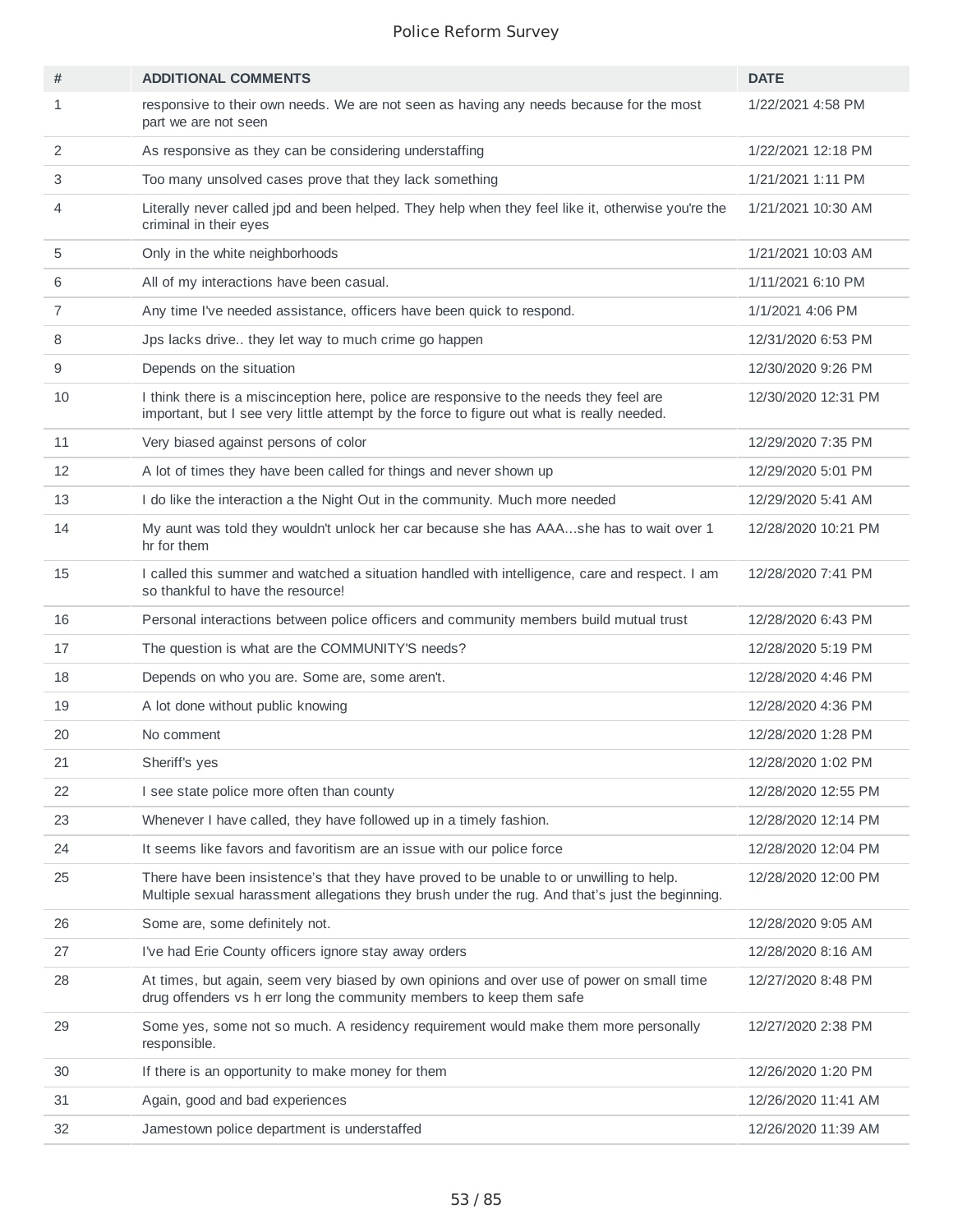| 33 | As much as they are able to with limited resources                                                                                                                                                             | 12/26/2020 10:37 AM |
|----|----------------------------------------------------------------------------------------------------------------------------------------------------------------------------------------------------------------|---------------------|
| 34 | Within the confines of law and budgeting I believe police are great in this area.                                                                                                                              | 12/26/2020 9:36 AM  |
| 35 | Police today have no touch with the private citizens in which they serve. They come off as<br>above those they serve and arrogant. Almost like bullies                                                         | 12/26/2020 9:32 AM  |
| 36 | When you don't have same officers assigned to the area you don't have a good repore with the<br>community.                                                                                                     | 12/23/2020 3:44 PM  |
| 37 | Sometimes they don't have the cops to fill the void needed here in the community because<br>they are called to calls that other resources need to fill. Like the mental health crisis we have<br>in Jamestown. | 12/23/2020 11:25 AM |
| 38 | We appreciate how wonderful the CHQ Sheriffs are.                                                                                                                                                              | 12/22/2020 7:00 PM  |
| 39 | definite need for improvement                                                                                                                                                                                  | 12/22/2020 4:00 PM  |
| 40 | With little need to request help - when I have they responded quickly and professionally                                                                                                                       | 12/22/2020 3:56 PM  |
| 41 | Local law enforcement, specifically Westfield PD, does not have the funds to retain officers<br>long enough to build the necessary community relations that are currently lacking.                             | 12/22/2020 3:50 PM  |
| 42 | I've waited horribly long times for police officers to show up                                                                                                                                                 | 12/22/2020 1:40 PM  |
| 43 | Except for Mike Anderson                                                                                                                                                                                       | 12/22/2020 1:10 PM  |
| 44 | Big county few on patrol so less visible                                                                                                                                                                       | 12/22/2020 1:04 PM  |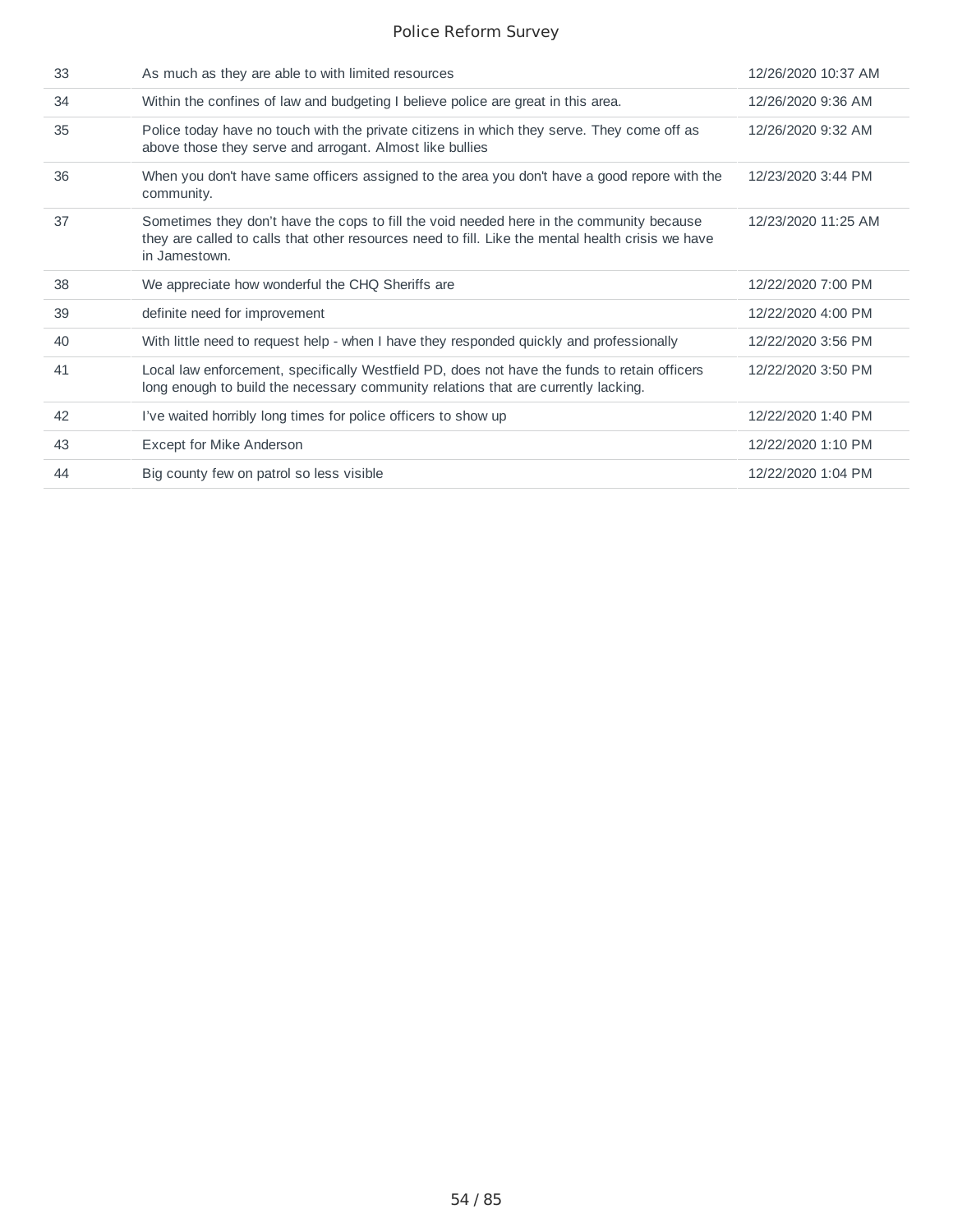### Q10 Police officers in your community are held accountable for their actions



| <b>ANSWER CHOICES</b> | <b>RESPONSES</b> |     |
|-----------------------|------------------|-----|
| Strongly agree        | 29.91%           | 198 |
| Agree                 | 23.56%           | 156 |
| <b>Neutral</b>        | 12.54%           | 83  |
| <b>Disagree</b>       | 9.37%            | 62  |
| Strongly disagree     | 7.85%            | 52  |
| I'm not sure          | 16.77%           | 111 |
| <b>TOTAL</b>          |                  | 662 |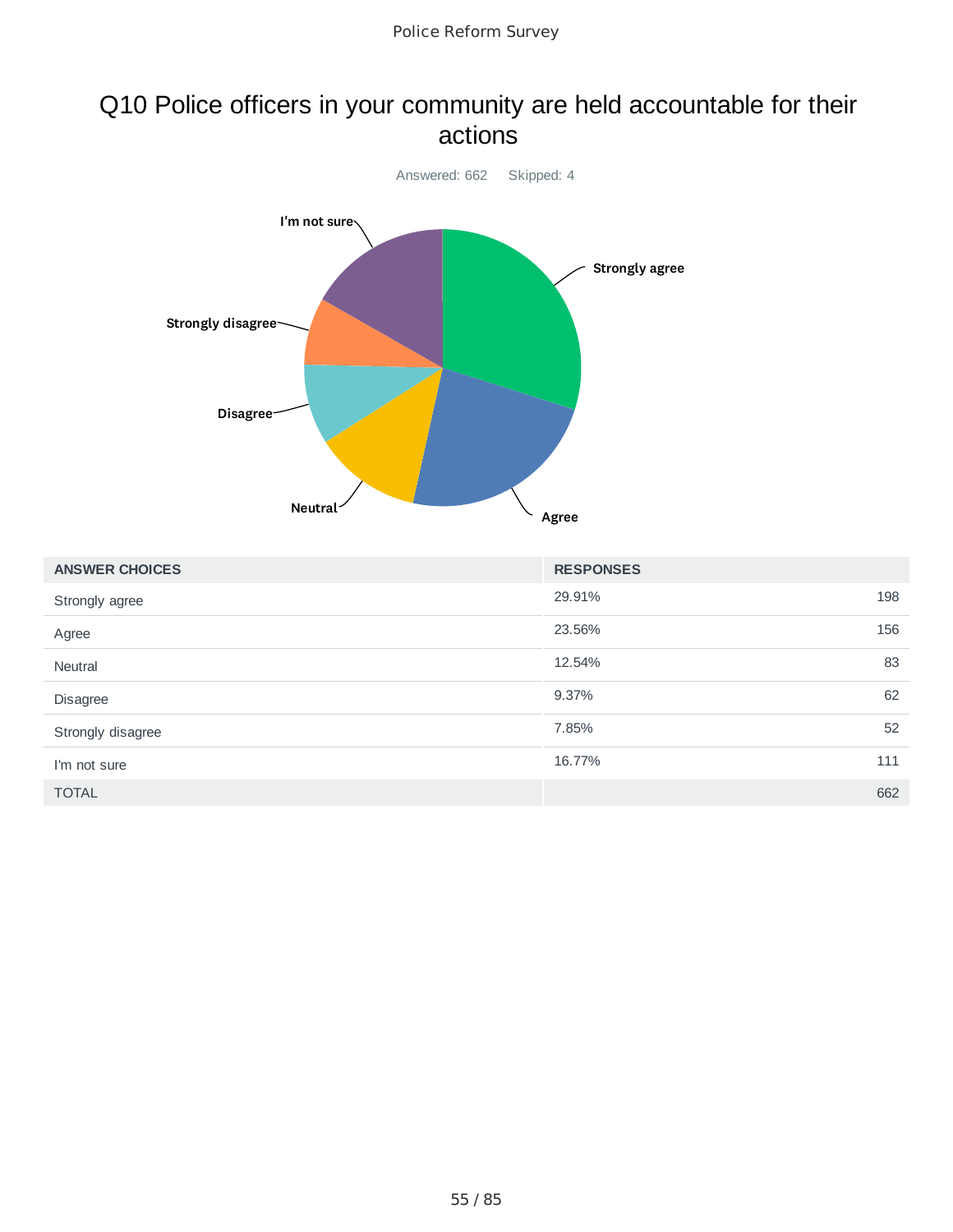| #              | <b>ADDITIONAL COMMENTS</b>                                                                                                                                                                                                                                                                                                                                                                                                                                                                                                                                     | <b>DATE</b>         |
|----------------|----------------------------------------------------------------------------------------------------------------------------------------------------------------------------------------------------------------------------------------------------------------------------------------------------------------------------------------------------------------------------------------------------------------------------------------------------------------------------------------------------------------------------------------------------------------|---------------------|
| $\mathbf{1}$   | Not sure I would know if they weren't                                                                                                                                                                                                                                                                                                                                                                                                                                                                                                                          | 1/26/2021 2:25 PM   |
| 2              | How would we know?                                                                                                                                                                                                                                                                                                                                                                                                                                                                                                                                             | 1/25/2021 11:52 AM  |
| 3              | never have been when it comes to dealing with people of color. Still living on the debunked<br>stereotypes                                                                                                                                                                                                                                                                                                                                                                                                                                                     | 1/22/2021 4:58 PM   |
| 4              | Do not blame Police Officers when the perpetrator does not follow orders. This is ridiculous<br>making Police responsible for those who run and resist.                                                                                                                                                                                                                                                                                                                                                                                                        | 1/22/2021 1:37 PM   |
| 5              | New captain will change that                                                                                                                                                                                                                                                                                                                                                                                                                                                                                                                                   | 1/22/2021 12:18 PM  |
| 6              | Because of a lack of transparency from the police and municipality, it is difficult to know how<br>and when officers are help accountable                                                                                                                                                                                                                                                                                                                                                                                                                      | 1/22/2021 7:53 AM   |
| $\overline{7}$ | Police across the country aren't. This area is no different.                                                                                                                                                                                                                                                                                                                                                                                                                                                                                                   | 1/21/2021 1:11 PM   |
| 8              | My experience with local JPD was disappointing and my complaint was not acknowledged.                                                                                                                                                                                                                                                                                                                                                                                                                                                                          | 1/21/2021 9:47 AM   |
| 9              | I have no reason to think otherwise.                                                                                                                                                                                                                                                                                                                                                                                                                                                                                                                           | 1/14/2021 9:59 AM   |
| 10             | I am aware of an officer who made racist statements on social media                                                                                                                                                                                                                                                                                                                                                                                                                                                                                            | 1/1/2021 4:06 PM    |
| 11             | I'm actually not sure about my answer here. Nationally, police officers appear to be wholly<br>UNACCOUNTABLE.                                                                                                                                                                                                                                                                                                                                                                                                                                                  | 12/31/2020 11:05 AM |
| 12             | Transparency is never bad                                                                                                                                                                                                                                                                                                                                                                                                                                                                                                                                      | 12/30/2020 10:15 AM |
| 13             | Police are rarely held accountable for poor bwhavior.                                                                                                                                                                                                                                                                                                                                                                                                                                                                                                          | 12/29/2020 7:35 PM  |
| 14             | Not sure about now but in years past they weren't                                                                                                                                                                                                                                                                                                                                                                                                                                                                                                              | 12/29/2020 5:01 PM  |
| 15             | Main stream media has painted all law enforcement with the same brush. Main stream media<br>needs to be a part of repairing the damage they have done to the good officers.                                                                                                                                                                                                                                                                                                                                                                                    | 12/29/2020 4:36 PM  |
| 16             | The Fredonia Police Dept has fired or forced officers to resign after reports of inappropriate<br>behavior.                                                                                                                                                                                                                                                                                                                                                                                                                                                    | 12/29/2020 3:53 PM  |
| 17             | Political posts on social networks in their work community can be alienating.                                                                                                                                                                                                                                                                                                                                                                                                                                                                                  | 12/29/2020 10:00 AM |
| 18             | I don't understand what, if any, and the degree of conflicts there have been with the community                                                                                                                                                                                                                                                                                                                                                                                                                                                                | 12/28/2020 5:19 PM  |
| 19             | Been on the carpet before myself                                                                                                                                                                                                                                                                                                                                                                                                                                                                                                                               | 12/28/2020 4:36 PM  |
| 20             | I don't think our Officers put themselves in the position of needing to be "held accountable".<br>Our Fredonia Police Department is always community minded and professional.                                                                                                                                                                                                                                                                                                                                                                                  | 12/28/2020 2:34 PM  |
| 21             | NO COMMENT. I did see a truck parked in front of the air machine for tire inflation at Crosby's<br>in Westfield that had a can of beer in the cup holder next to the drivers seat. I went to Crosby's<br>to inflate a deflated tire  the air machine had an "out of order" piece of paper taped on it.<br>Apparently it's ok to drink and drive in Westfield. As far as my knowledge goes it's always<br>been illegal to drink and drive in NY State. Whoever owned that vehicle was not even trying to<br>conceal the cab of beer, It was even in a can cozy. | 12/28/2020 1:28 PM  |
| 22             | I'm not aware of incidents that would show me their accountability                                                                                                                                                                                                                                                                                                                                                                                                                                                                                             | 12/28/2020 12:55 PM |
| 23             | Police officers need to wear masks during the pandemic. I've encountered them not wearing<br>them when pulled over.                                                                                                                                                                                                                                                                                                                                                                                                                                            | 12/28/2020 12:46 PM |
| 24             | Thankfully, I have not needed services, so I am unable to correctly answer.                                                                                                                                                                                                                                                                                                                                                                                                                                                                                    | 12/28/2020 12:17 PM |
| 25             | I don't really know                                                                                                                                                                                                                                                                                                                                                                                                                                                                                                                                            | 12/28/2020 12:08 PM |
| 26             | Nepotism is a huge thing for our police service. If they know the person. Who is causing<br>issues or the person they are dealing with has a family memeber of import they are treated<br>wholly different than those who are less well off or come from less well known families.                                                                                                                                                                                                                                                                             | 12/28/2020 12:04 PM |
| 27             | I would like to believe so.                                                                                                                                                                                                                                                                                                                                                                                                                                                                                                                                    | 12/28/2020 9:05 AM  |
| 28             | The officer was protected by his lieutenant                                                                                                                                                                                                                                                                                                                                                                                                                                                                                                                    | 12/28/2020 8:16 AM  |
|                |                                                                                                                                                                                                                                                                                                                                                                                                                                                                                                                                                                |                     |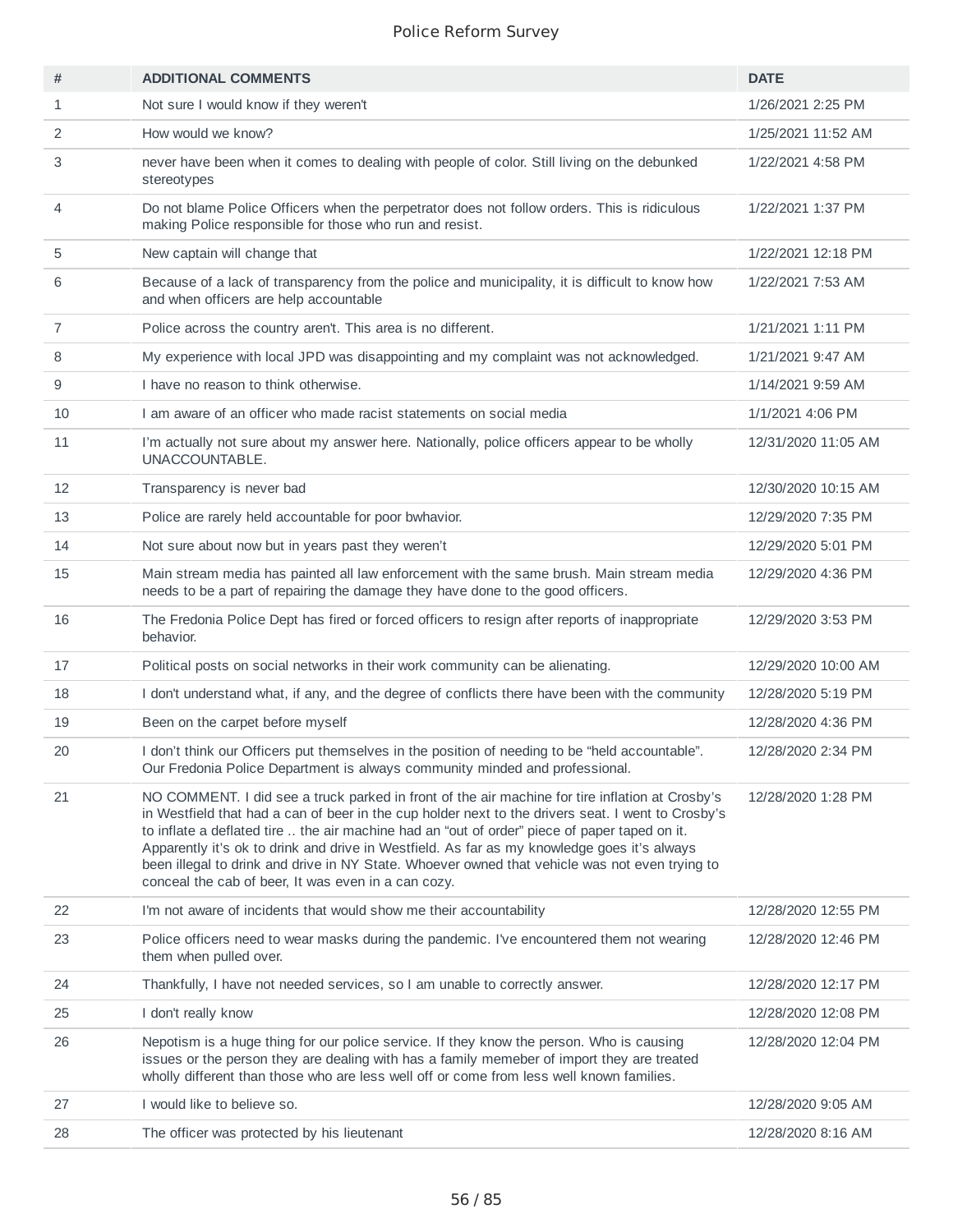| 29 | There are huge issues with accountability in the system                                                                                                                                                                                                                                                                                                                                                                                                                                                                                                                                                                                                     | 12/27/2020 11:46 PM |
|----|-------------------------------------------------------------------------------------------------------------------------------------------------------------------------------------------------------------------------------------------------------------------------------------------------------------------------------------------------------------------------------------------------------------------------------------------------------------------------------------------------------------------------------------------------------------------------------------------------------------------------------------------------------------|---------------------|
| 30 | I believe some are and some are not                                                                                                                                                                                                                                                                                                                                                                                                                                                                                                                                                                                                                         | 12/27/2020 7:56 PM  |
| 31 | I presume, but I have no way of knowing.                                                                                                                                                                                                                                                                                                                                                                                                                                                                                                                                                                                                                    | 12/27/2020 7:34 PM  |
| 32 | I can only assume that they are.                                                                                                                                                                                                                                                                                                                                                                                                                                                                                                                                                                                                                            | 12/27/2020 5:45 PM  |
| 33 | They act above the law                                                                                                                                                                                                                                                                                                                                                                                                                                                                                                                                                                                                                                      | 12/26/2020 1:20 PM  |
| 34 | If not they should be.                                                                                                                                                                                                                                                                                                                                                                                                                                                                                                                                                                                                                                      | 12/26/2020 1:13 PM  |
| 35 | What ever happened to the police officer who shot the Donisi's dog?                                                                                                                                                                                                                                                                                                                                                                                                                                                                                                                                                                                         | 12/26/2020 10:08 AM |
| 36 | The word of a police officer is always taken above anyone in the community. Other officers will<br>always back each other up with their misguided ideology.                                                                                                                                                                                                                                                                                                                                                                                                                                                                                                 | 12/26/2020 9:32 AM  |
| 37 | If there are any disciplinary actions the public is not informed                                                                                                                                                                                                                                                                                                                                                                                                                                                                                                                                                                                            | 12/23/2020 3:44 PM  |
| 38 | We all need to have a higher level of accountability whether it's police, citizens, privately<br>owned businesses or me, working at a company. We have lost accountability some how.                                                                                                                                                                                                                                                                                                                                                                                                                                                                        | 12/23/2020 6:22 AM  |
| 39 | Very Selective on the Enforcement                                                                                                                                                                                                                                                                                                                                                                                                                                                                                                                                                                                                                           | 12/22/2020 4:36 PM  |
| 40 | I don't know of any situations this was needed                                                                                                                                                                                                                                                                                                                                                                                                                                                                                                                                                                                                              | 12/22/2020 4:14 PM  |
| 41 | not under the last Chief, possibly the new Chief                                                                                                                                                                                                                                                                                                                                                                                                                                                                                                                                                                                                            | 12/22/2020 4:00 PM  |
| 42 | I know of several situations in the recent past in which Sheriffs Officers took part in unethical<br>practices and in some cases violated legal statutes without being held accountable.<br>Unfortunately, the brotherhood of the thin blue line requires officers to cover for and even lie to<br>protect one another. For example, an officer was stalking their estranged spouse after an<br>abusive relationship and harassing the spouses friends with threats of planting evidence to<br>bring false charges. This was brought to the attention of the officer's superior with evidence,<br>yet the officer remained employed for several more years. | 12/22/2020 3:50 PM  |
| 43 | by whom?                                                                                                                                                                                                                                                                                                                                                                                                                                                                                                                                                                                                                                                    | 12/22/2020 2:42 PM  |
| 44 | Absolutely not                                                                                                                                                                                                                                                                                                                                                                                                                                                                                                                                                                                                                                              | 12/22/2020 1:40 PM  |
| 45 | Except for Mike Anderson                                                                                                                                                                                                                                                                                                                                                                                                                                                                                                                                                                                                                                    | 12/22/2020 1:10 PM  |
| 46 | From what I've seen in the 20+ years living here, If you're a cop or family member of a cop,<br>you're untouchable, which is very wrong                                                                                                                                                                                                                                                                                                                                                                                                                                                                                                                     | 12/22/2020 12:59 PM |
| 47 | Haven't had to deal with this.                                                                                                                                                                                                                                                                                                                                                                                                                                                                                                                                                                                                                              | 12/22/2020 12:58 PM |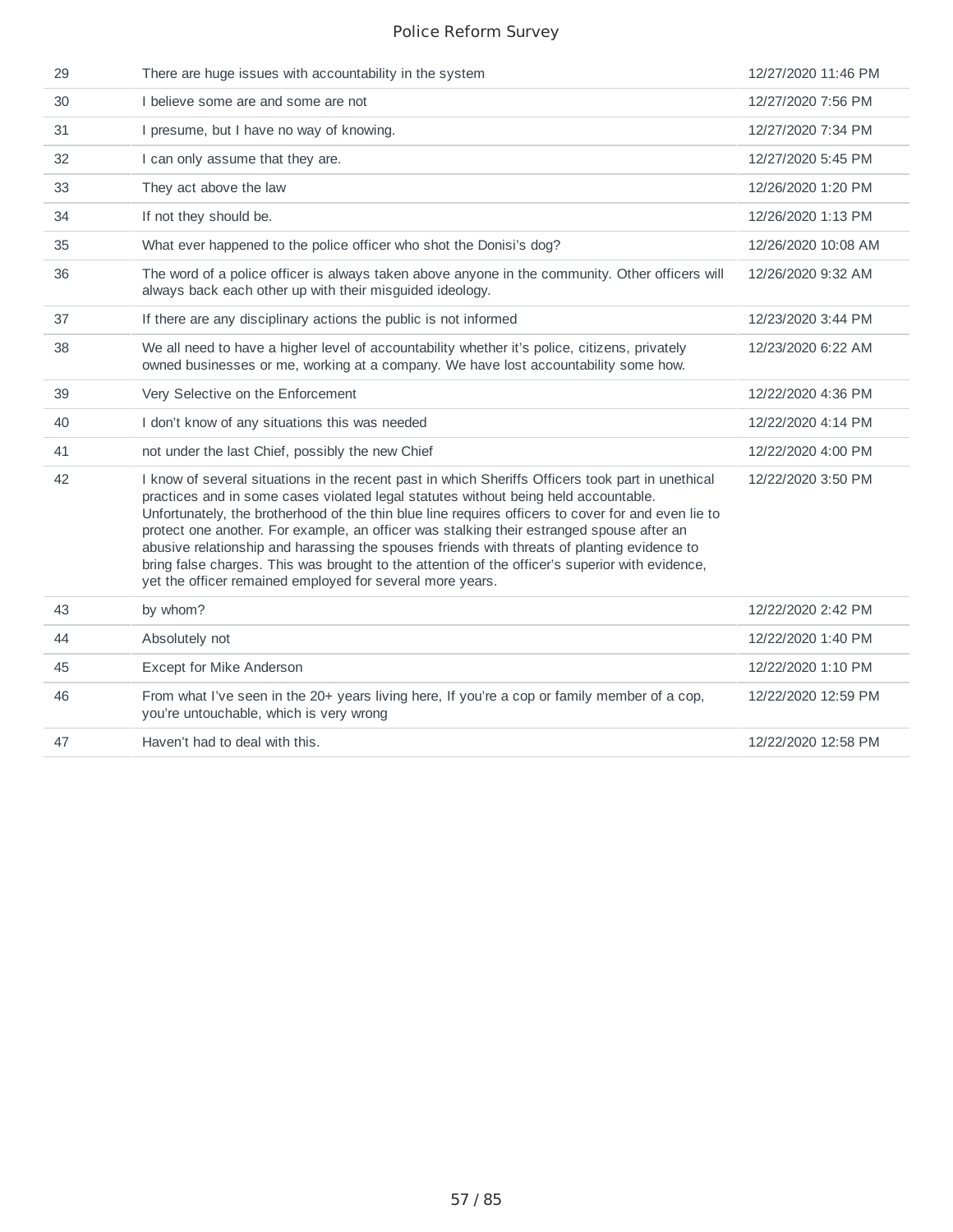### Q11 Police officers in your community strive to have a positive impact on the community



| <b>ANSWER CHOICES</b> | <b>RESPONSES</b> |     |
|-----------------------|------------------|-----|
| Strongly agree        | 40.09%           | 265 |
| Agree                 | 32.68%           | 216 |
| <b>Neutral</b>        | 14.07%           | 93  |
| Disagree              | 6.81%            | 45  |
| Strongly disagree     | 3.18%            | 21  |
| I'm not sure          | 3.18%            | 21  |
| <b>TOTAL</b>          |                  | 661 |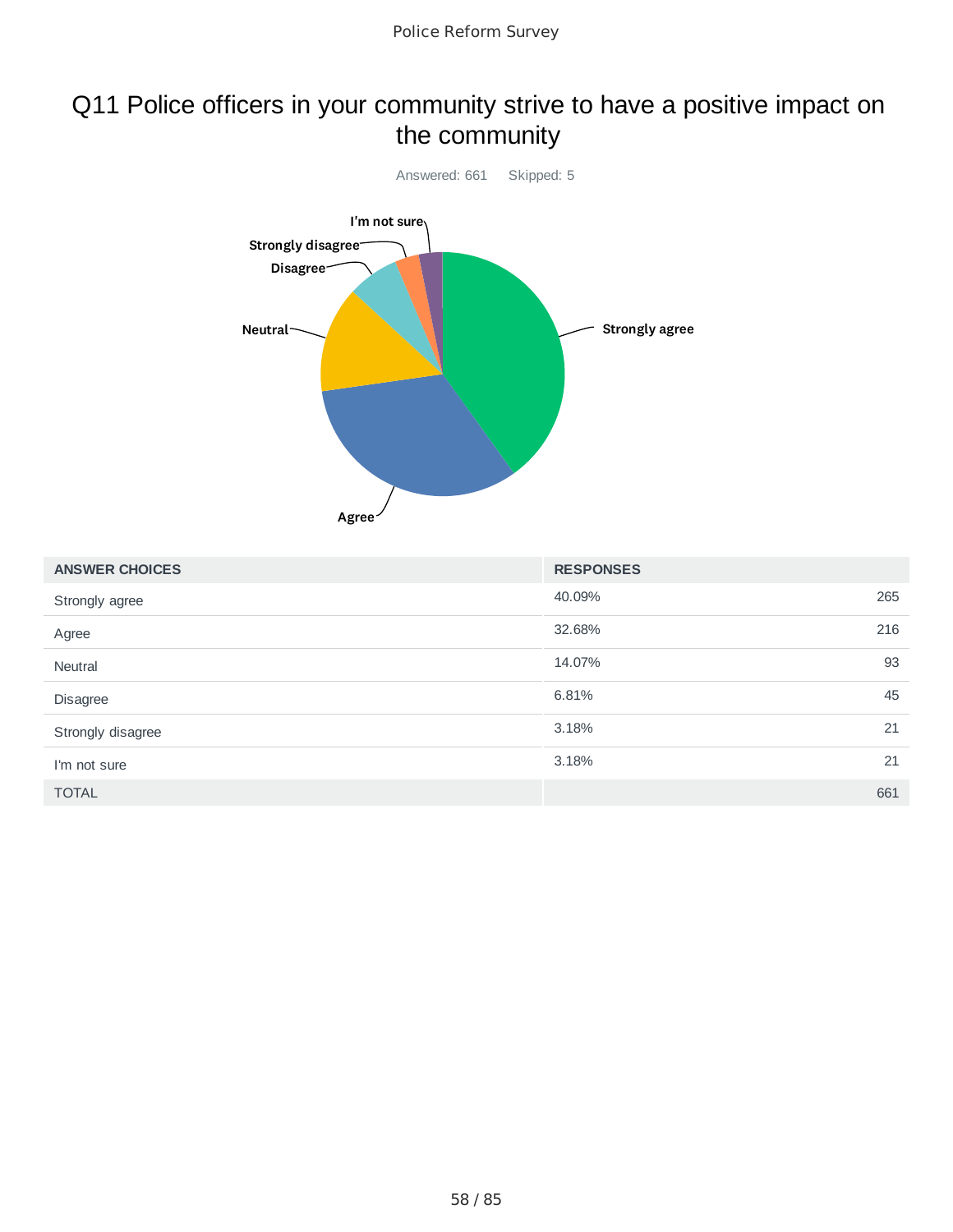| #              | <b>ADDITIONAL COMMENTS</b>                                                                                                                                                                                                                                                     | <b>DATE</b>         |
|----------------|--------------------------------------------------------------------------------------------------------------------------------------------------------------------------------------------------------------------------------------------------------------------------------|---------------------|
| $\mathbf{1}$   | you cannot have an inpact if you are not a part of the community                                                                                                                                                                                                               | 1/22/2021 4:58 PM   |
| 2              | they strive to get their picture in the newspaper, they only publish police reports of some<br>people while leaving off others. an police officer can't be positive if they aren't fair to everyone                                                                            | 1/22/2021 9:50 AM   |
| 3              | I honestly think that many do, however, the definition of "positive impact" may be different for<br>the officers, than the community.                                                                                                                                          | 1/22/2021 9:42 AM   |
| 4              | They say they are peace keepers                                                                                                                                                                                                                                                | 1/21/2021 8:40 PM   |
| 5              | I believe there is always the desire to have a good impact on people that officers consider their<br>peers, yes. Unfortunately, after having a conversation with many black community members,<br>(listening to their view and stories) that impact is felt quite differently. | 1/21/2021 4:56 PM   |
| 6              | Trying to give young black youth car rides is not the answer. Its actually traumatizing                                                                                                                                                                                        | 1/21/2021 1:11 PM   |
| $\overline{7}$ | I believe some try.                                                                                                                                                                                                                                                            | 1/21/2021 9:47 AM   |
| 8              | From the little I have observed.                                                                                                                                                                                                                                               | 1/14/2021 9:53 AM   |
| 9              | I don't know any police officer that got into this profession to do wrong by their community                                                                                                                                                                                   | 1/12/2021 6:33 AM   |
| 10             | The two officers that I've spoken to have been very positive and helpful.                                                                                                                                                                                                      | 1/11/2021 6:10 PM   |
| 11             | only a few do, most don't                                                                                                                                                                                                                                                      | 1/8/2021 3:06 PM    |
| 12             | Most do so                                                                                                                                                                                                                                                                     | 1/6/2021 5:06 PM    |
| 13             | Some are but too many are just temps passing through with no long term investment                                                                                                                                                                                              | 1/5/2021 9:49 PM    |
| 14             | Have not seen positive interactions. Not sure if either the community or the police foster any.                                                                                                                                                                                | 1/2/2021 1:54 PM    |
| 15             | I think they think they are a positive influence, but again I see no attempts to figure out if they<br>are.                                                                                                                                                                    | 12/30/2020 12:31 PM |
| 16             | it does seem, as of late, that they are trying to get more involved to have a positive<br>impact/relationship with the community                                                                                                                                               | 12/29/2020 7:47 PM  |
| 17             | Depends on the color of your skin. White, yes. Everyone else, not so much.                                                                                                                                                                                                     | 12/29/2020 7:35 PM  |
| 18             | The only thing you see them do is drive around or park watching traffic, not really doing much<br>with the community.                                                                                                                                                          | 12/29/2020 5:01 PM  |
| 19             | I regularly see officers coaching kids sports teams and I know they do hand out baskets of<br>food and gifts during Christmas.                                                                                                                                                 | 12/29/2020 3:53 PM  |
| 20             | Some do                                                                                                                                                                                                                                                                        | 12/28/2020 11:31 PM |
| 21             | I've known two SROs that were tremendous assets to their community. Thankfully one still is.                                                                                                                                                                                   | 12/28/2020 7:41 PM  |
| 22             | I have had some contact with police officers off the job which has been positive, but I<br>generally believe police are well-intentioned. I need to understand their motivations better to be<br>sure of my belief.                                                            | 12/28/2020 5:19 PM  |
| 23             | Sometimes it's tough without board support                                                                                                                                                                                                                                     | 12/28/2020 4:36 PM  |
| 24             | I hope so. The silver creek school is a officer always seems great with kids.                                                                                                                                                                                                  | 12/28/2020 3:37 PM  |
| 25             | NO COMMENT. Maybe it depends on who you are. No outsiders welcome.                                                                                                                                                                                                             | 12/28/2020 1:28 PM  |
| 26             | I haven't seen any interaction                                                                                                                                                                                                                                                 | 12/28/2020 12:55 PM |
| 27             | Again, I have not needed services, so I am unable to answer.                                                                                                                                                                                                                   | 12/28/2020 12:17 PM |
| 28             | They are constant giving back to the community.                                                                                                                                                                                                                                | 12/28/2020 12:14 PM |
| 29             | Diversity of staffing                                                                                                                                                                                                                                                          | 12/28/2020 10:02 AM |
| 30             | Many certainly strive for this positive impact, not all                                                                                                                                                                                                                        | 12/27/2020 11:46 PM |
| 31             | some are there for paycheck only and to show authority                                                                                                                                                                                                                         | 12/27/2020 4:41 PM  |
|                |                                                                                                                                                                                                                                                                                |                     |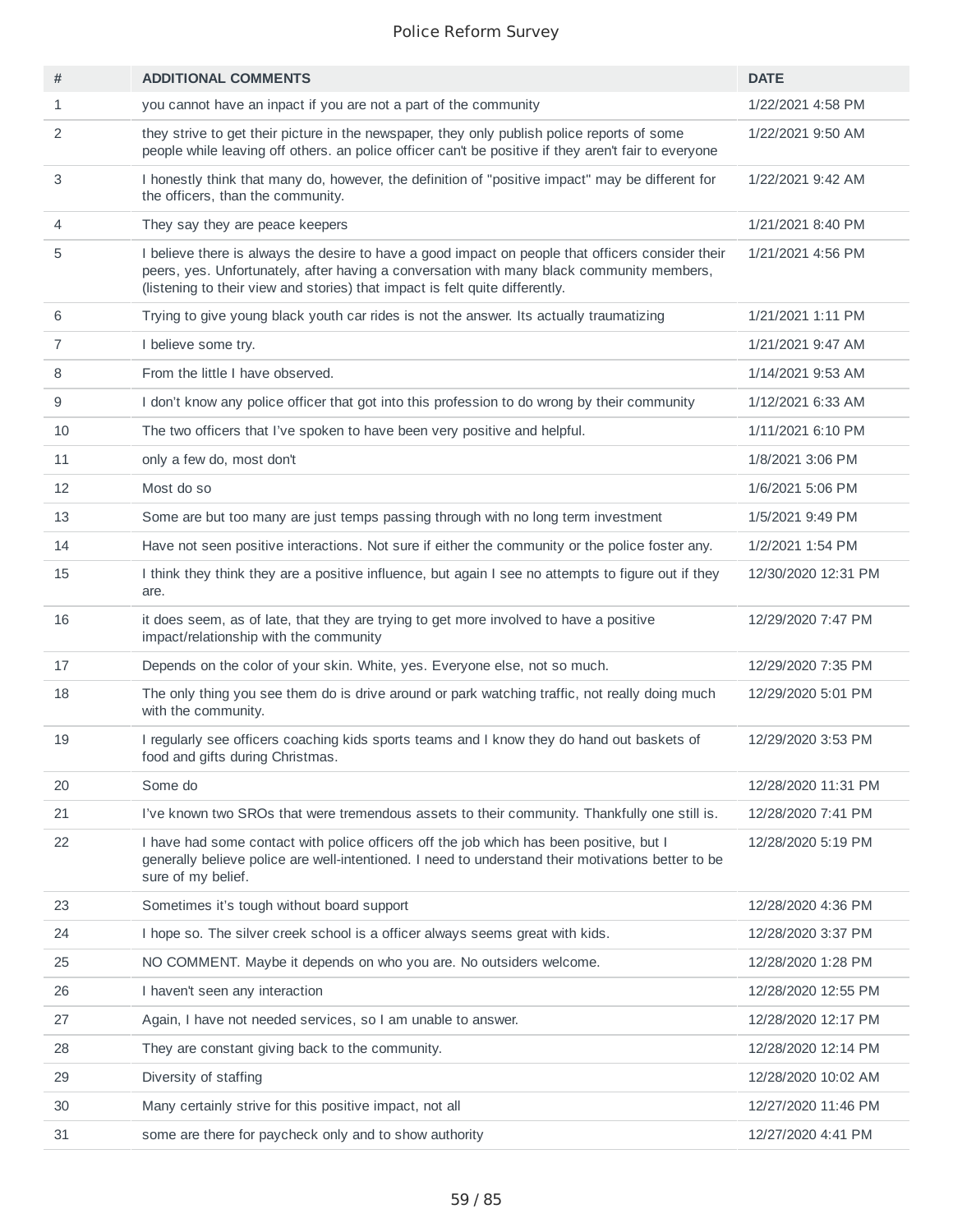| 32 | Some yes, some no.                                                                                                                                           | 12/27/2020 2:38 PM  |
|----|--------------------------------------------------------------------------------------------------------------------------------------------------------------|---------------------|
| 33 | They have all the local, state & sheriff's office shown positivity in my eyes they will even listen<br>to you if you just need someone to rant to.           | 12/26/2020 3:52 PM  |
| 34 | They are out for themselves and motivated by money                                                                                                           | 12/26/2020 1:20 PM  |
| 35 | They could have more positive public interaction                                                                                                             | 12/26/2020 10:57 AM |
| 36 | I see countless stories of Officers giving back to the community above and beyond what would<br>be expected in their day to day duties.                      | 12/26/2020 9:36 AM  |
| 37 | They don't. They foster a complete mistrust and have created a, "us vs them" mindset                                                                         | 12/26/2020 9:32 AM  |
| 38 | They could do more community forums.                                                                                                                         | 12/23/2020 3:44 PM  |
| 39 | Unfortunately, even as a law abiding citizen who works for the county, I have had negative<br>interactions with local law enforcement on multiple occasions. | 12/23/2020 1:23 AM  |
| 40 | I would like to see greater interaction                                                                                                                      | 12/22/2020 3:56 PM  |
| 41 | Some officers a very approachable and offer a positive impact. Some are arrogant and interact<br>with a superiority complex.                                 | 12/22/2020 3:50 PM  |
| 42 | Except for Mike Anderson he doesn't even care about the community he doesn't live here!!!!                                                                   | 12/22/2020 1:10 PM  |
| 43 | They do help the community a lot, while also extorting the locals                                                                                            | 12/22/2020 12:59 PM |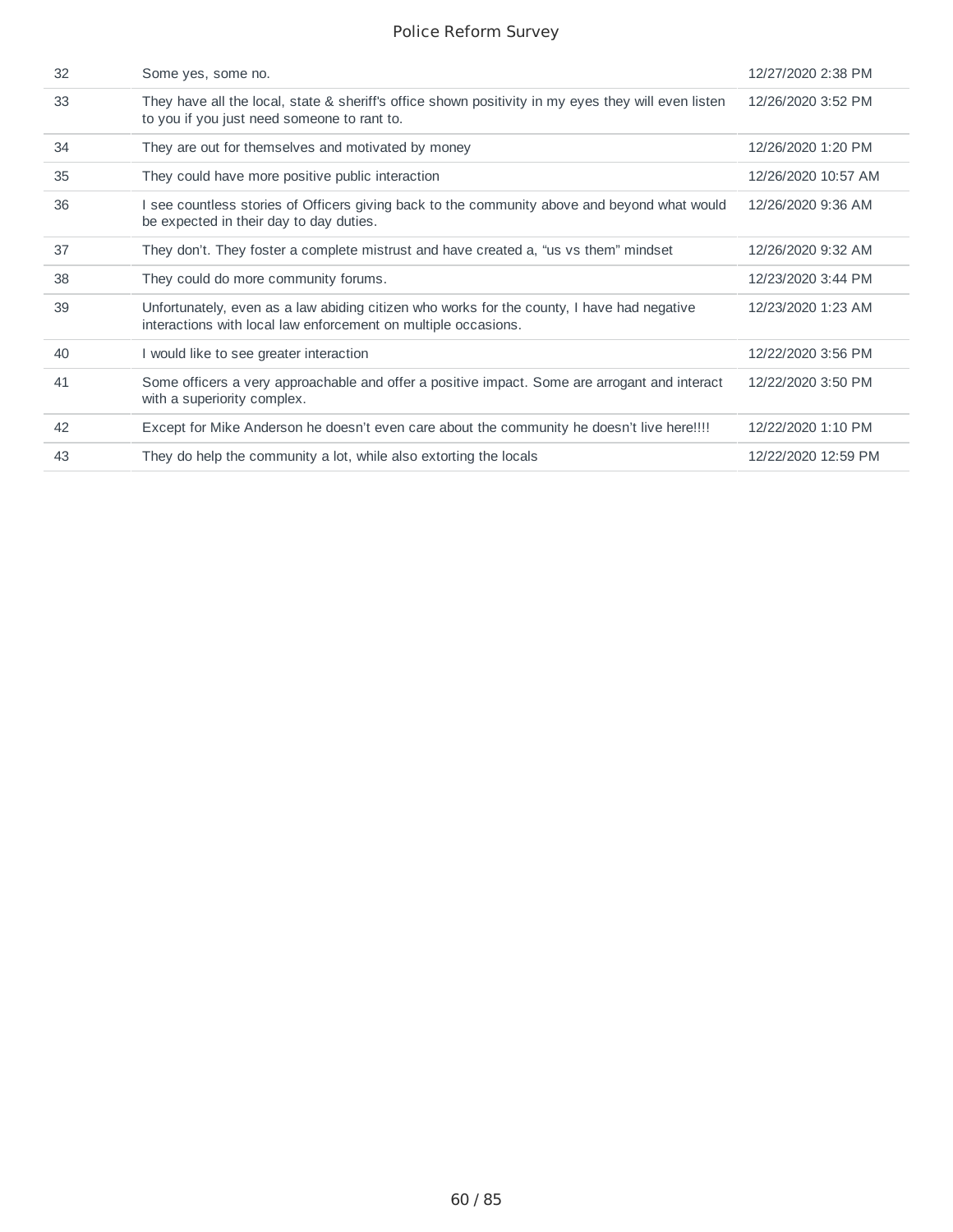## Q12 Police officers in your community are fundamentally honest



| <b>ANSWER CHOICES</b> | <b>RESPONSES</b> |     |
|-----------------------|------------------|-----|
| Strongly agree        | 32.93%           | 218 |
| Agree                 | 34.29%           | 227 |
| Neutral               | 12.69%           | 84  |
| Disagree              | 6.65%            | 44  |
| Strongly disagree     | 3.93%            | 26  |
| I'm not sure          | 9.52%            | 63  |
| <b>TOTAL</b>          |                  | 662 |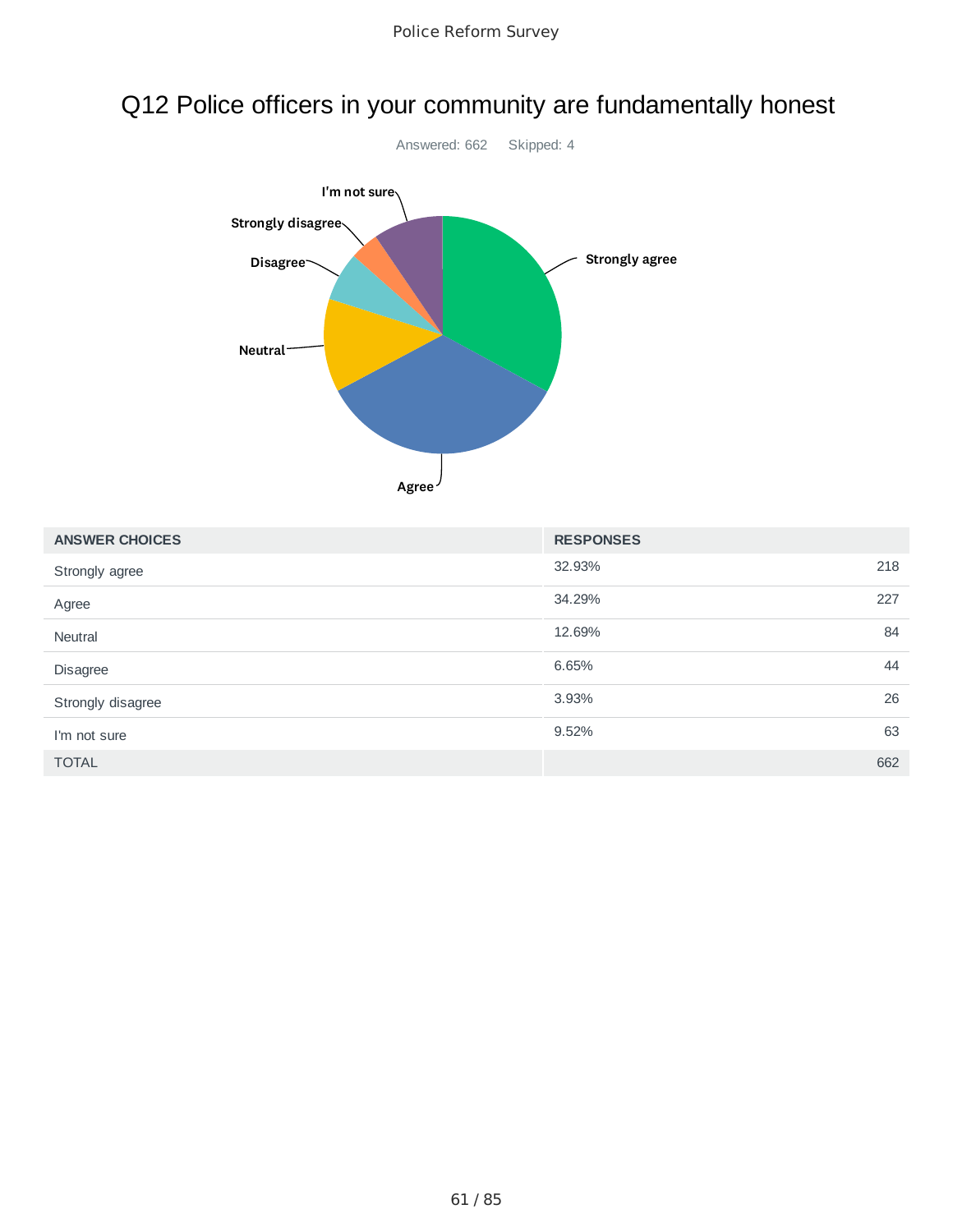| #              | <b>ADDITIONAL COMMENTS</b>                                                                                                                                                                                   | <b>DATE</b>         |
|----------------|--------------------------------------------------------------------------------------------------------------------------------------------------------------------------------------------------------------|---------------------|
| $\mathbf{1}$   | How would we know?                                                                                                                                                                                           | 1/25/2021 11:52 AM  |
| 2              | doubtful still getting away with things because they cannot be faced with truth. Their truth is<br>the only truth                                                                                            | 1/22/2021 4:58 PM   |
| 3              | no way                                                                                                                                                                                                       | 1/22/2021 9:50 AM   |
| 4              | Most are but not all                                                                                                                                                                                         | 1/21/2021 9:31 PM   |
| 5              | Some are and some are not.                                                                                                                                                                                   | 1/21/2021 8:56 PM   |
| 6              | Can't be honest if you're fundamentally racist                                                                                                                                                               | 1/21/2021 1:11 PM   |
| $\overline{7}$ | The Blue Code is real.                                                                                                                                                                                       | 1/21/2021 9:47 AM   |
| 8              | Ive not heard anything to the contrary                                                                                                                                                                       | 1/14/2021 9:53 AM   |
| 9              | No reason to believe otherwise.                                                                                                                                                                              | 1/2/2021 1:54 PM    |
| 10             | I reported a loud disturbance down the street during the night, and was concerned to see from<br>my window that a responding officer was snooping around my property.                                        | 1/1/2021 4:06 PM    |
| 11             | I hope Officer Evaluations are completed to ensure this.                                                                                                                                                     | 12/31/2020 8:27 PM  |
| 12             | Jps needs investigated dirty cops                                                                                                                                                                            | 12/31/2020 6:53 PM  |
| 13             | Maybe not now but in years past there were some that were paid by someone not of good<br>character                                                                                                           | 12/29/2020 5:01 PM  |
| 14             | I hope so but other than Hi how are you, I have no idea.                                                                                                                                                     | 12/28/2020 3:37 PM  |
| 15             | <b>OMG</b>                                                                                                                                                                                                   | 12/28/2020 1:28 PM  |
| 16             | I do not know our officers                                                                                                                                                                                   | 12/28/2020 12:55 PM |
| 17             | Again, I have not had much interaction with law enforcement, however, what I have heard from<br>community members this is true.                                                                              | 12/28/2020 12:17 PM |
| 18             | I very strongly agree                                                                                                                                                                                        | 12/28/2020 12:14 PM |
| 19             | Officers are honest until they have stake and then will hide the truth                                                                                                                                       | 12/28/2020 8:16 AM  |
| 20             | Again, I'm sure some of the officers do care about a better, safer, friendlier, Dunkirk, and I am<br>just as sure that some are racists who think Puerto Ricans are the cause of all the cities<br>problems. | 12/27/2020 2:38 PM  |
| 21             | They got into this profession for a reason. I can't imagine it was some backhanded way to be a<br>criminal.                                                                                                  | 12/26/2020 7:02 PM  |
| 22             | Heard cases of evidence planting                                                                                                                                                                             | 12/26/2020 1:20 PM  |
| 23             | Police officers lie or misinterpret events to justify any actions they want.                                                                                                                                 | 12/26/2020 9:32 AM  |
| 24             | If there is any dishonesty it is not brought out publicly.                                                                                                                                                   | 12/23/2020 3:44 PM  |
| 25             | I support our local law enforcement.                                                                                                                                                                         | 12/23/2020 3:35 PM  |
| 26             | I don't actually know but I don't have reason to think otherwise.                                                                                                                                            | 12/22/2020 10:22 PM |
| 27             | I would like to think so, I've never had any issues with the officers I've interacted with here.                                                                                                             | 12/22/2020 7:02 PM  |
| 28             | Those I know are without doubt honest                                                                                                                                                                        | 12/22/2020 3:56 PM  |
| 29             | Some are, some are not.                                                                                                                                                                                      | 12/22/2020 3:50 PM  |
| 30             | of the two I have had contact with definitely yes                                                                                                                                                            | 12/22/2020 2:42 PM  |
| 31             | But, have seen too many who are swayed by local restaurant owners who give them free food<br>and beer to make them feel important.                                                                           | 12/22/2020 2:27 PM  |
| 32             | I hope so                                                                                                                                                                                                    | 12/22/2020 1:29 PM  |
|                |                                                                                                                                                                                                              |                     |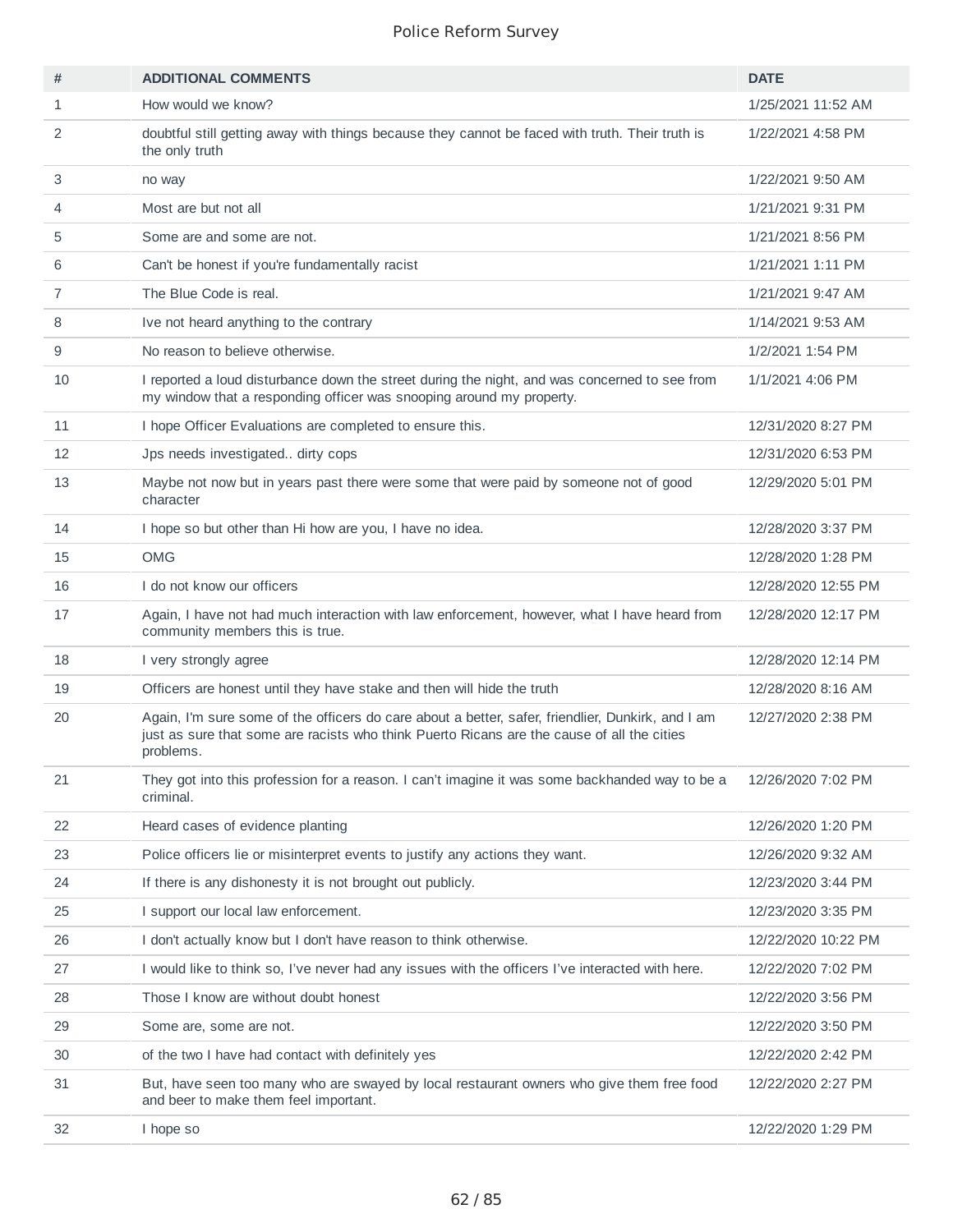| Except for Mike Anderson he is corrupt | 12/22/2020 1:10 PM |
|----------------------------------------|--------------------|
| There are good and bad cops.           | 12/22/2020 1:08 PM |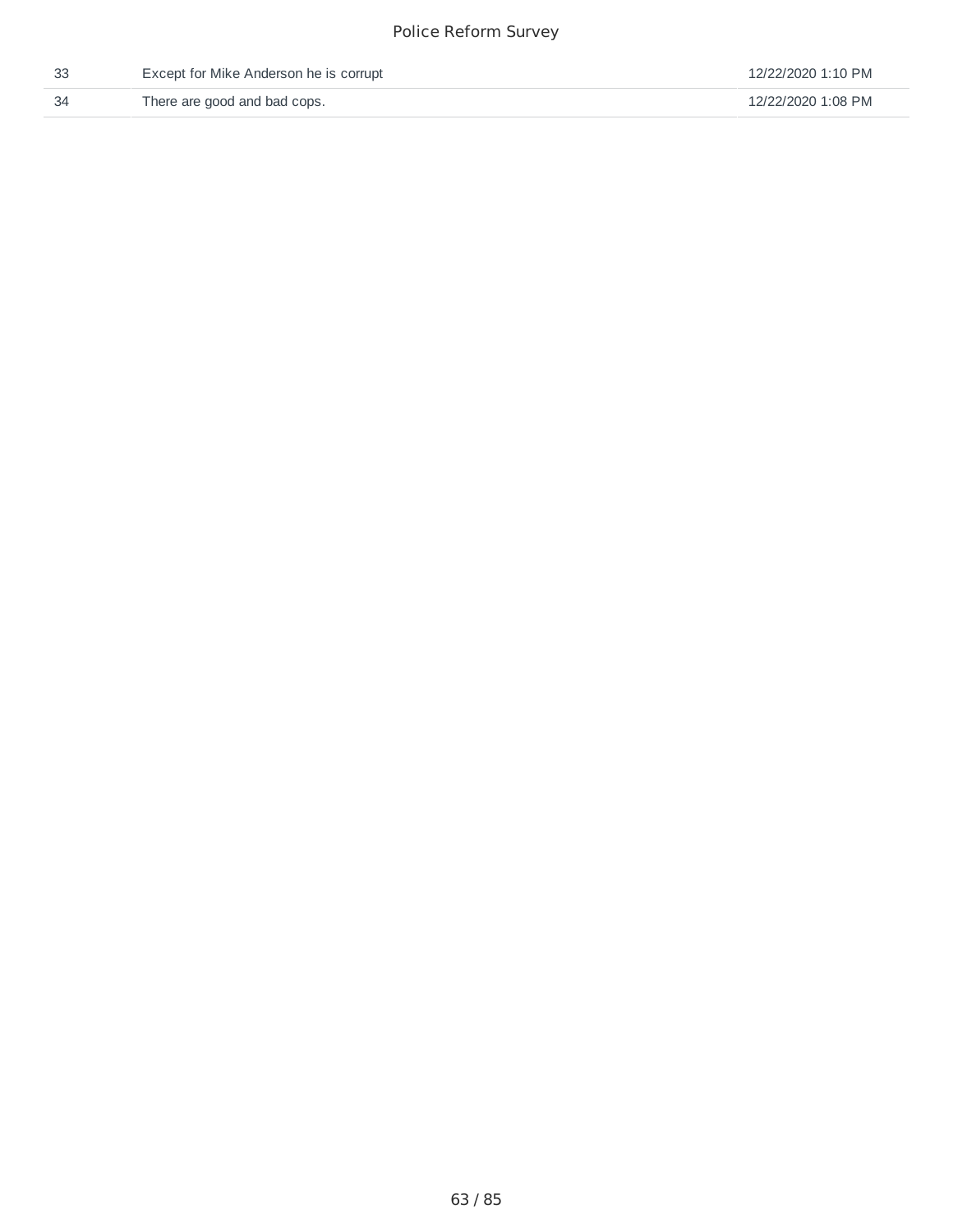### Q13 If you have a complaint against your local police department or an officer, you are confident it will be heard and reviewed objectively



| <b>ANSWER CHOICES</b> | <b>RESPONSES</b> |     |
|-----------------------|------------------|-----|
| Strongly agree        | 22.81%           | 151 |
| Agree                 | 27.49%           | 182 |
| Neutral               | 14.65%           | 97  |
| Disagree              | 10.42%           | 69  |
| Strongly disagree     | 9.67%            | 64  |
| I'm not sure          | 14.95%           | 99  |
| <b>TOTAL</b>          |                  | 662 |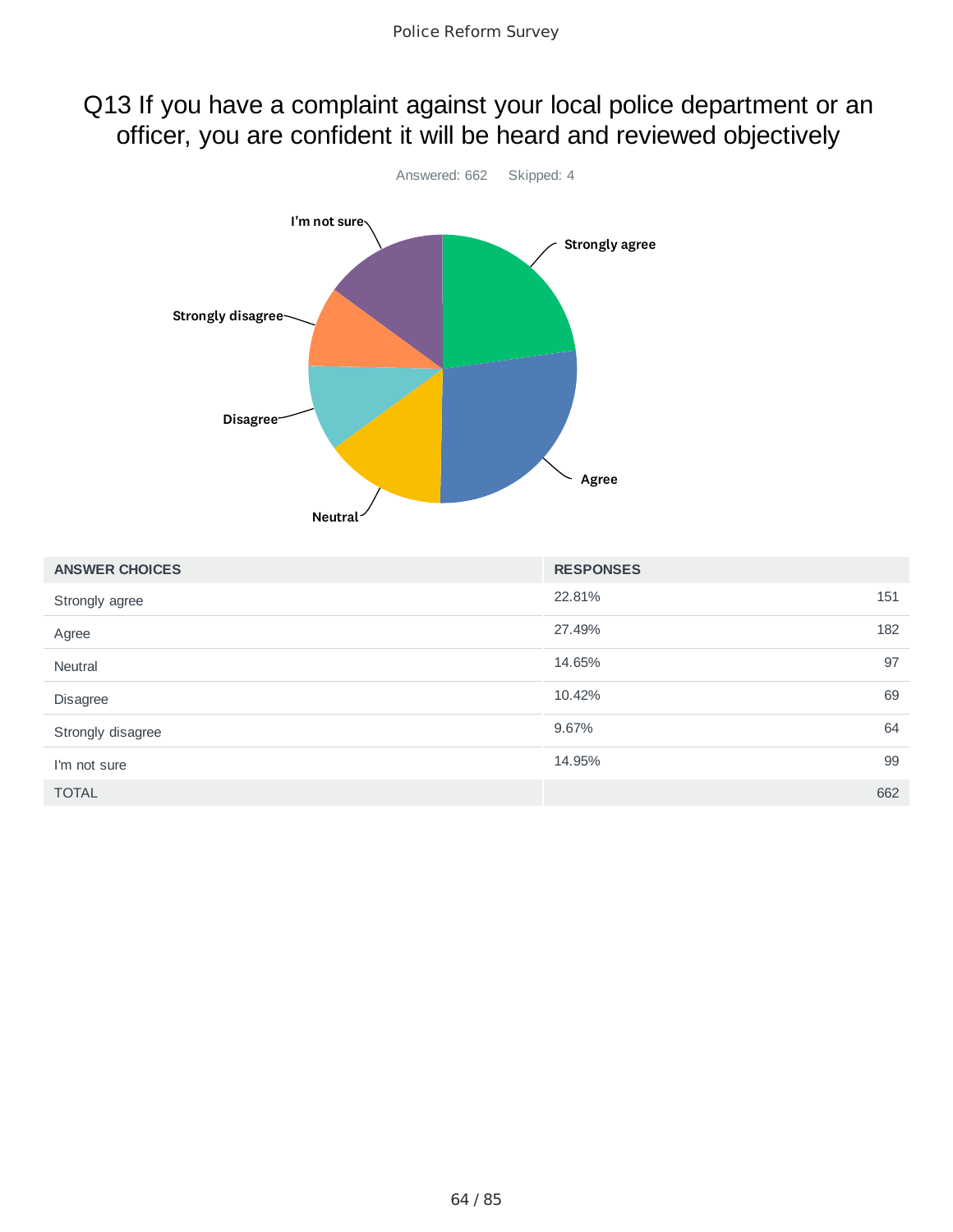| #              | <b>ADDITIONAL COMMENTS</b>                                                                                                                                                                                                                                                                                                                                                                                                                                                                                                                                                       | <b>DATE</b>         |
|----------------|----------------------------------------------------------------------------------------------------------------------------------------------------------------------------------------------------------------------------------------------------------------------------------------------------------------------------------------------------------------------------------------------------------------------------------------------------------------------------------------------------------------------------------------------------------------------------------|---------------------|
| 1              | Not sure                                                                                                                                                                                                                                                                                                                                                                                                                                                                                                                                                                         | 1/26/2021 2:25 PM   |
| 2              | hasn't thus far and until fellow officers decide to stand up it will never happen                                                                                                                                                                                                                                                                                                                                                                                                                                                                                                | 1/22/2021 4:58 PM   |
| 3              | Current captain- in past no                                                                                                                                                                                                                                                                                                                                                                                                                                                                                                                                                      | 1/22/2021 12:18 PM  |
| 4              | if they don't like you they are not going to handle you complaint fairly                                                                                                                                                                                                                                                                                                                                                                                                                                                                                                         | 1/22/2021 9:50 AM   |
| 5              | I have not filed a complaint so not sure                                                                                                                                                                                                                                                                                                                                                                                                                                                                                                                                         | 1/21/2021 9:31 PM   |
| 6              | No, I've personally never complained and I don't imagine there are many people of color who<br>would either. There is no formal complaint process, there is no real accomodation made to<br>someone with a valid complaint to do so outside of physically coming into the police station.<br>According to JPD's website, the process for complaints is to come in and "speak" to someone.<br>Risk passing the officer on my way to complain? Risk hitting this small-town blue wall? Risk<br>retaliation? Education on the process, transparency and consequences go a long way! | 1/21/2021 4:56 PM   |
| $\overline{7}$ | No trust in the police policing police                                                                                                                                                                                                                                                                                                                                                                                                                                                                                                                                           | 1/21/2021 1:11 PM   |
| 8              | Very few incidents but never handled properly                                                                                                                                                                                                                                                                                                                                                                                                                                                                                                                                    | 1/21/2021 10:03 AM  |
| 9              | See comment above.                                                                                                                                                                                                                                                                                                                                                                                                                                                                                                                                                               | 1/21/2021 9:47 AM   |
| 10             | I've never had to file a complaint, but I believe it would be handled very well                                                                                                                                                                                                                                                                                                                                                                                                                                                                                                  | 1/14/2021 2:57 PM   |
| 11             | I don't have a complaint.                                                                                                                                                                                                                                                                                                                                                                                                                                                                                                                                                        | 1/14/2021 9:59 AM   |
| 12             | Not too confident about that                                                                                                                                                                                                                                                                                                                                                                                                                                                                                                                                                     | 1/6/2021 7:26 AM    |
| 13             | Having not been born here I am not sure if this might be a factor in how a complaint involving<br>someone who was would be handled!                                                                                                                                                                                                                                                                                                                                                                                                                                              | 1/2/2021 1:54 PM    |
| 14             | I have not personally made any complaints                                                                                                                                                                                                                                                                                                                                                                                                                                                                                                                                        | 1/1/2021 4:06 PM    |
| 15             | I've been warned not to challenge jpd                                                                                                                                                                                                                                                                                                                                                                                                                                                                                                                                            | 12/31/2020 6:53 PM  |
| 16             | By whom?                                                                                                                                                                                                                                                                                                                                                                                                                                                                                                                                                                         | 12/30/2020 9:59 PM  |
| 17             | Not applicable                                                                                                                                                                                                                                                                                                                                                                                                                                                                                                                                                                   | 12/30/2020 7:19 PM  |
| 18             | Never needed to complain                                                                                                                                                                                                                                                                                                                                                                                                                                                                                                                                                         | 12/30/2020 10:15 AM |
| 19             | We can only base an answer to this question on how situations have been handled in the past.<br>Yes, I am confident that complaints will be heard and handled objectively as they have been in<br>the past.                                                                                                                                                                                                                                                                                                                                                                      | 12/29/2020 3:53 PM  |
| 20             | impossible to answer I've never had the experience but small-town values suggest that<br>the community would be watching keeping EVERYONE civil, if not necessarily objective.                                                                                                                                                                                                                                                                                                                                                                                                   | 12/29/2020 10:00 AM |
| 21             | Never really had a complaint so far in the 5 years I have lived here.                                                                                                                                                                                                                                                                                                                                                                                                                                                                                                            | 12/28/2020 9:52 PM  |
| 22             | I have seen and read reports of other instances, in other areas, where police are given<br>deference in response to public complaints. I WANT to say "agree", however.                                                                                                                                                                                                                                                                                                                                                                                                           | 12/28/2020 5:19 PM  |
| 23             | Seen it done                                                                                                                                                                                                                                                                                                                                                                                                                                                                                                                                                                     | 12/28/2020 4:36 PM  |
| 24             | I only know of one action taken by a FPD officer, and it was handled properly, in my opinion.                                                                                                                                                                                                                                                                                                                                                                                                                                                                                    | 12/28/2020 4:16 PM  |
| 25             | I would like to think so.                                                                                                                                                                                                                                                                                                                                                                                                                                                                                                                                                        | 12/28/2020 3:37 PM  |
| 26             | SURE. RIGHT.                                                                                                                                                                                                                                                                                                                                                                                                                                                                                                                                                                     | 12/28/2020 1:28 PM  |
| 27             | I have white privilege and education as supports                                                                                                                                                                                                                                                                                                                                                                                                                                                                                                                                 | 12/28/2020 1:03 PM  |
| 28             | I know I would not stop my complaint until I felt heard                                                                                                                                                                                                                                                                                                                                                                                                                                                                                                                          | 12/28/2020 12:55 PM |
| 29             | I would certainly hope so.                                                                                                                                                                                                                                                                                                                                                                                                                                                                                                                                                       | 12/28/2020 12:17 PM |
| 30             | I'm not sure.                                                                                                                                                                                                                                                                                                                                                                                                                                                                                                                                                                    | 12/28/2020 12:08 PM |
| 31             | Unsure how to complain or who to complain to. We                                                                                                                                                                                                                                                                                                                                                                                                                                                                                                                                 | 12/28/2020 12:04 PM |
|                |                                                                                                                                                                                                                                                                                                                                                                                                                                                                                                                                                                                  |                     |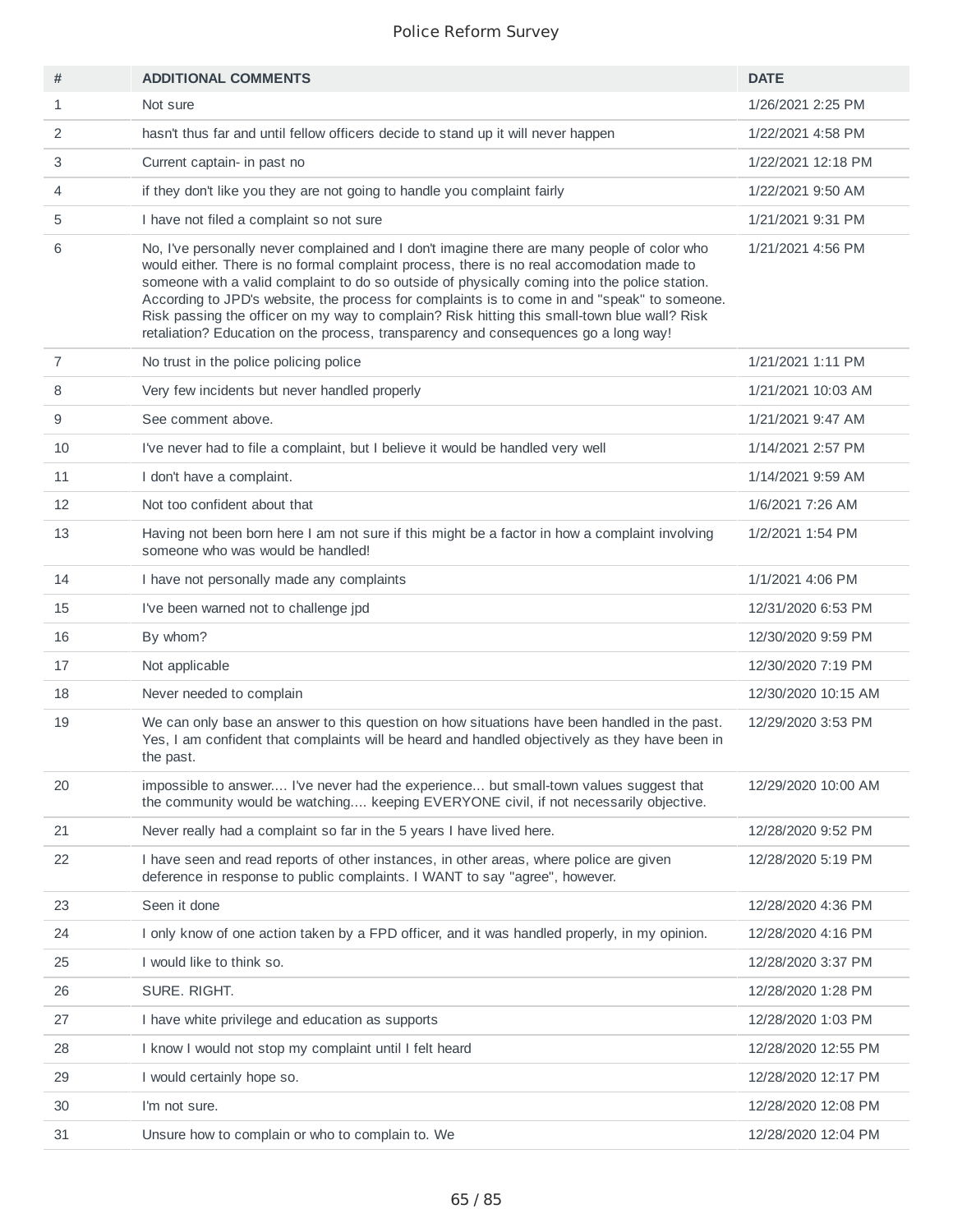| 32 | Police misbehavior is swept under the rug                                                                                                    | 12/28/2020 8:16 AM  |
|----|----------------------------------------------------------------------------------------------------------------------------------------------|---------------------|
| 33 | We have seen that it will clearly not be in many cases                                                                                       | 12/27/2020 11:46 PM |
| 34 | I have not heard of anything negative about our local patrolpeople.                                                                          | 12/27/2020 5:45 PM  |
| 35 | Police unions protect police, not people.                                                                                                    | 12/27/2020 2:38 PM  |
| 36 | I have never had an issue and as such have no real feeling about this.                                                                       | 12/27/2020 2:13 PM  |
| 37 | Blue code they get to police themselves and are found innocent on all crimes                                                                 | 12/26/2020 1:20 PM  |
| 38 | Depends on who gets the complaint                                                                                                            | 12/26/2020 10:23 AM |
| 39 | Officers don't investigate officers. The thin blue line. The officers word is always taken above<br>anyone else unless it's caught on video. | 12/26/2020 9:32 AM  |
| 40 | Again the accountability issue. I would hope that a complaint would be dealt with in an honest<br>and justified manner.                      | 12/23/2020 6:22 AM  |
| 41 | I would really like to agree, however I am extremely skeptical.                                                                              | 12/22/2020 3:50 PM  |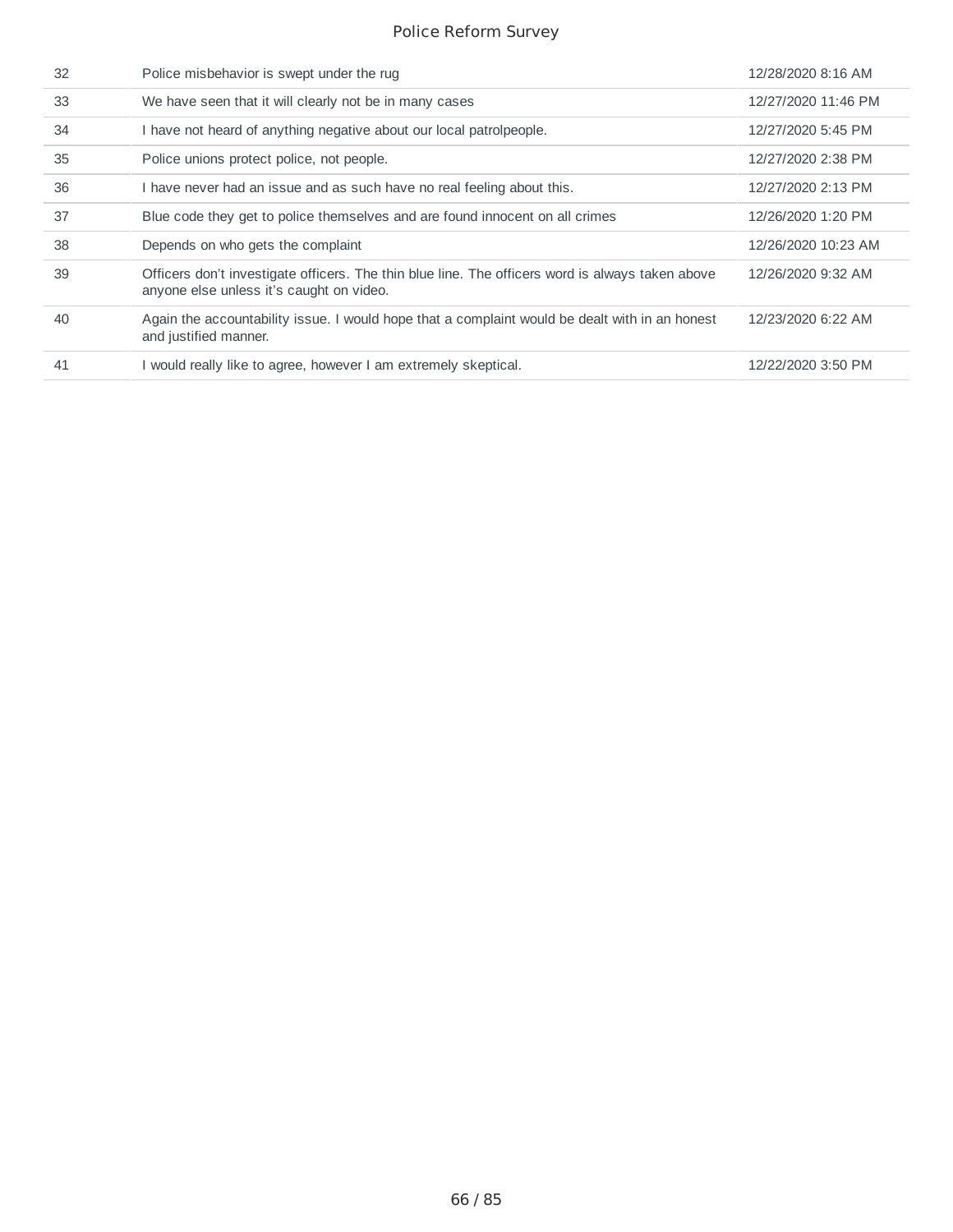



# Q14 There is corruption in your police agency

| <b>ANSWER CHOICES</b> | <b>RESPONSES</b> |     |
|-----------------------|------------------|-----|
| Strongly agree        | 4.68%            | 31  |
| Agree                 | 6.95%            | 46  |
| Neutral               | 15.41%           | 102 |
| Disagree              | 23.26%           | 154 |
| Strongly disagree     | 27.34%           | 181 |
| I'm not sure          | 22.36%           | 148 |
| <b>TOTAL</b>          |                  | 662 |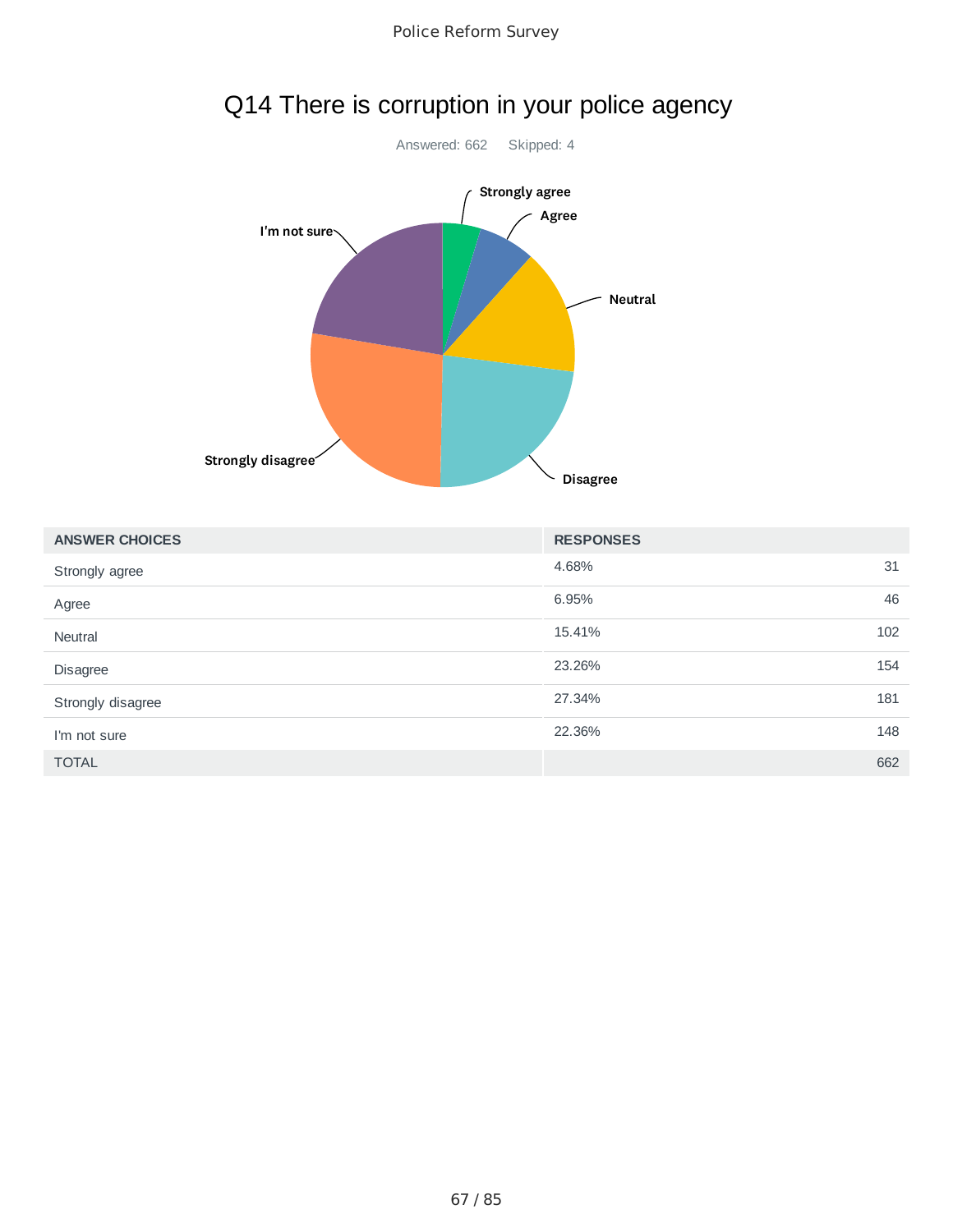| #              | <b>ADDITIONAL COMMENTS</b>                                                                                                                                                                                                                                                                                                                                                                                                                                          | <b>DATE</b>         |
|----------------|---------------------------------------------------------------------------------------------------------------------------------------------------------------------------------------------------------------------------------------------------------------------------------------------------------------------------------------------------------------------------------------------------------------------------------------------------------------------|---------------------|
| 1              | The famed "blue wall of silence" makes it hard for us to know                                                                                                                                                                                                                                                                                                                                                                                                       | 1/25/2021 11:52 AM  |
| 2              | good old boys in blue reign supreme therefoe whatever they say carries all the weight                                                                                                                                                                                                                                                                                                                                                                               | 1/22/2021 4:58 PM   |
| 3              | Broken system leaves no recourse for concerned citizens                                                                                                                                                                                                                                                                                                                                                                                                             | 1/22/2021 12:18 PM  |
| 4              | they play favorites, they don't arrest some people who commit an illegal act and will charge<br>others, they protect some people and not others, there is a lot pushed under the rug                                                                                                                                                                                                                                                                                | 1/22/2021 9:50 AM   |
| 5              | I have no evidence otherwise                                                                                                                                                                                                                                                                                                                                                                                                                                        | 1/22/2021 8:10 AM   |
| 6              | I don't know.                                                                                                                                                                                                                                                                                                                                                                                                                                                       | 1/21/2021 9:47 AM   |
| $\overline{7}$ | Not that I've heard                                                                                                                                                                                                                                                                                                                                                                                                                                                 | 1/14/2021 9:53 AM   |
| 8              | I do not know enough about my local agency.                                                                                                                                                                                                                                                                                                                                                                                                                         | 12/31/2020 8:27 PM  |
| 9              | only one officer that I know of for sure                                                                                                                                                                                                                                                                                                                                                                                                                            | 12/29/2020 7:30 PM  |
| 10             | Have never been aware of any corruption                                                                                                                                                                                                                                                                                                                                                                                                                             | 12/29/2020 6:37 PM  |
| 11             | Unsure                                                                                                                                                                                                                                                                                                                                                                                                                                                              | 12/29/2020 6:01 PM  |
| 12             | Not sure about now, but there has been                                                                                                                                                                                                                                                                                                                                                                                                                              | 12/29/2020 5:01 PM  |
| 13             | Absolutely not, the department is very transparent.                                                                                                                                                                                                                                                                                                                                                                                                                 | 12/29/2020 3:53 PM  |
| 14             | Ridiculous notion                                                                                                                                                                                                                                                                                                                                                                                                                                                   | 12/28/2020 10:40 PM |
| 15             | At least nothing I have heard                                                                                                                                                                                                                                                                                                                                                                                                                                       | 12/28/2020 9:52 PM  |
| 16             | Police need to be paid and compensated well for their services as a deterrent to corruption.                                                                                                                                                                                                                                                                                                                                                                        | 12/28/2020 5:19 PM  |
| 17             | Nope                                                                                                                                                                                                                                                                                                                                                                                                                                                                | 12/28/2020 4:36 PM  |
| 18             | There is corruption in all business weather we want to think that or not.                                                                                                                                                                                                                                                                                                                                                                                           | 12/28/2020 3:37 PM  |
| 19             | ARE YOU SERIOUSLY ASKING THIS QUESTION??                                                                                                                                                                                                                                                                                                                                                                                                                            | 12/28/2020 1:28 PM  |
| 20             | . I would probably be listened to and assisted.                                                                                                                                                                                                                                                                                                                                                                                                                     | 12/28/2020 1:03 PM  |
| 21             | It is suspect                                                                                                                                                                                                                                                                                                                                                                                                                                                       | 12/28/2020 12:55 PM |
| 22             | There's corruption everywhere                                                                                                                                                                                                                                                                                                                                                                                                                                       | 12/28/2020 12:32 PM |
| 23             | I don't know but it's possible                                                                                                                                                                                                                                                                                                                                                                                                                                      | 12/28/2020 12:08 PM |
| 24             | Corruption is a strong word. The way police unions have worked to minimize what police<br>officers can be held accountable for is staggeringly atrocious                                                                                                                                                                                                                                                                                                            | 12/28/2020 12:04 PM |
| 25             | I haven't extensively dealt with Chautauqua officers                                                                                                                                                                                                                                                                                                                                                                                                                | 12/28/2020 8:16 AM  |
| 26             | I believe there are individuals in every workforce that tend to be dishonest in their own<br>character. This is hard to control and I believe those individuals need to be dealt with and a<br>blind eye should never be turned. I'm not saying that happens in our police force, I'm not privy<br>to that information and I don't believe the public should be privy to anyone's personal files. I'm<br>just saying this happens in many workforce establishments. | 12/28/2020 12:46 AM |
| 27             | There is corruption to some extent in all organizations.                                                                                                                                                                                                                                                                                                                                                                                                            | 12/27/2020 6:18 PM  |
| 28             | Not that I have heard                                                                                                                                                                                                                                                                                                                                                                                                                                               | 12/27/2020 5:45 PM  |
| 29             | I assume there is in all, as the punitive system benefits from it.                                                                                                                                                                                                                                                                                                                                                                                                  | 12/27/2020 2:38 PM  |
| 30             | There has been cover ups in the past                                                                                                                                                                                                                                                                                                                                                                                                                                | 12/27/2020 8:43 AM  |
| 31             | Have not heard of any                                                                                                                                                                                                                                                                                                                                                                                                                                               | 12/26/2020 10:15 PM |
| 32             | <b>No</b>                                                                                                                                                                                                                                                                                                                                                                                                                                                           | 12/26/2020 2:15 PM  |
| 33             | Not sure although I have heard rumors suggesting that there is.                                                                                                                                                                                                                                                                                                                                                                                                     | 12/24/2020 5:41 AM  |
| 34             | I wouldn't say corruption but I do sometimes wonder if families that are known to be "good"                                                                                                                                                                                                                                                                                                                                                                         | 12/22/2020 10:22 PM |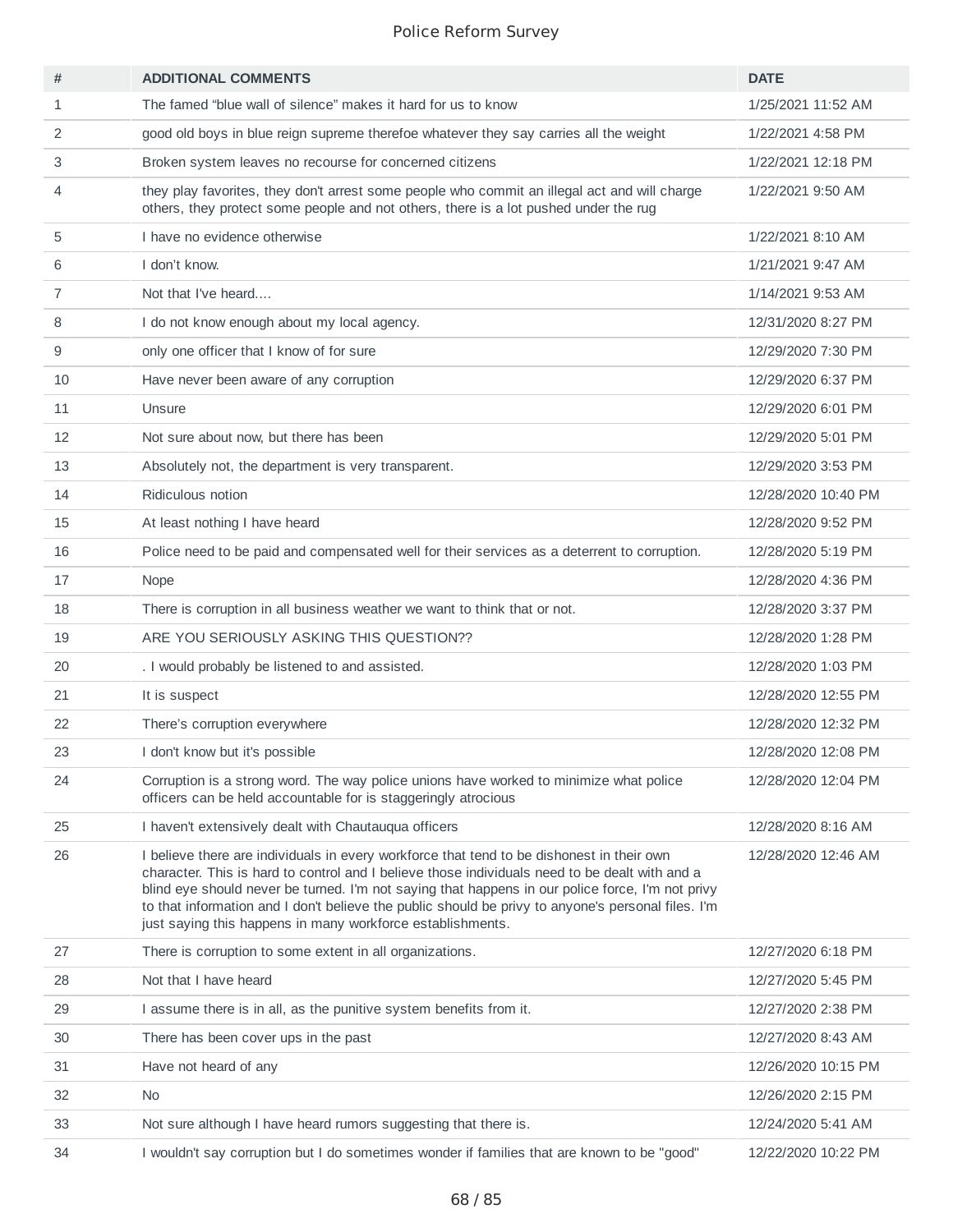families get more rope than families that are less established or unk own. Small town bias that can be subtle. I don't have examples though so this is really a baseless thought but might be good for small town police to reflect upon. "Do we treat the son of my friend under age drinking differently than the kid who came from Jamestown and is unknown. Again, not sure this happens. Just food for thought.

| 35 | doubt it, but I am not aware of any                                                    | 12/22/2020 4:14 PM |
|----|----------------------------------------------------------------------------------------|--------------------|
| 36 | maybe not corruption, but definitely lack of understanding and compassion              | 12/22/2020 4:00 PM |
| 37 | There are people who take advantage - I've seen little evidence but no doubt it exists | 12/22/2020 3:56 PM |
| 38 | l hope not                                                                             | 12/22/2020 3:37 PM |
| 39 | highly doubt it, but am not aware.                                                     | 12/22/2020 1:38 PM |
| 40 | would hope not                                                                         | 12/22/2020 1:29 PM |
| 41 | Nothing I'm aware of                                                                   | 12/22/2020 1:23 PM |
| 42 | Mike Anderson is Corrupt                                                               | 12/22/2020 1:10 PM |
| 43 | Not that I'm aware of                                                                  | 12/22/2020 1:04 PM |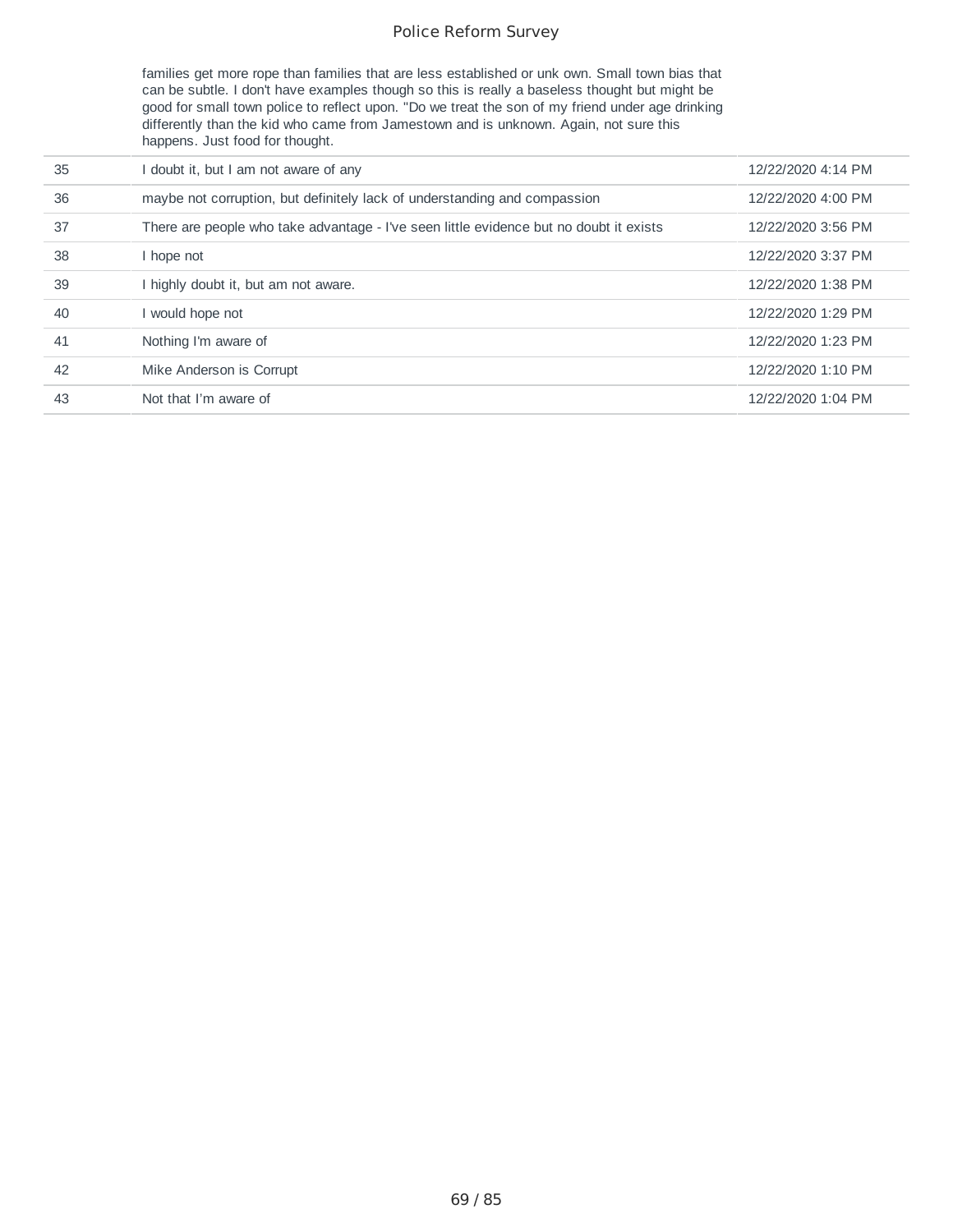### Q15 Police officers in your community are biased in their interactions with certain groups of people



| <b>ANSWER CHOICES</b> | <b>RESPONSES</b> |     |
|-----------------------|------------------|-----|
| Strongly agree        | 11.67%           | 77  |
| Agree                 | 13.94%           | 92  |
| <b>Neutral</b>        | 14.24%           | 94  |
| Disagree              | 22.73%           | 150 |
| Strongly disagree     | 24.85%           | 164 |
| I'm not sure          | 12.58%           | 83  |
| <b>TOTAL</b>          |                  | 660 |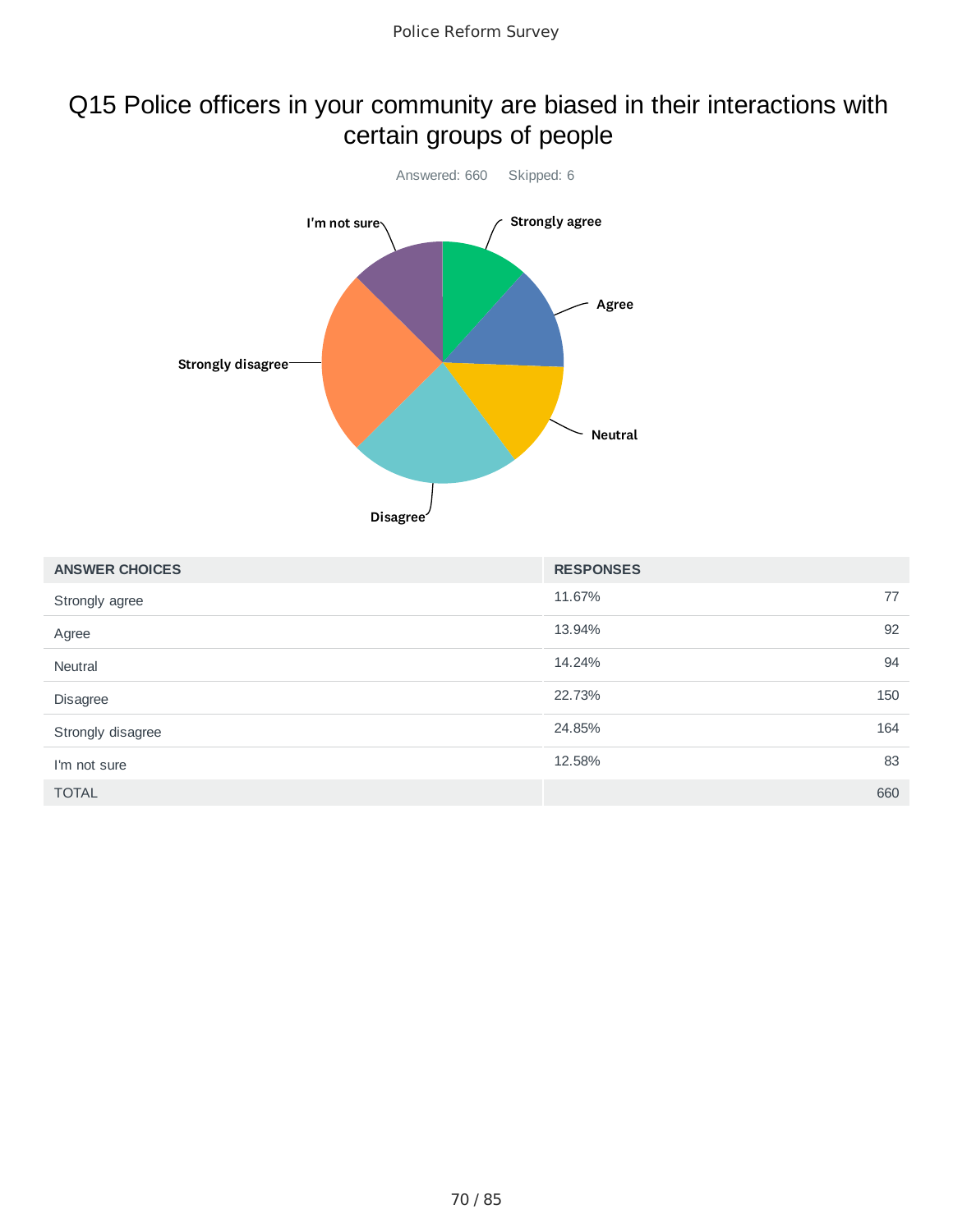| #            | <b>ADDITIONAL COMMENTS</b>                                                                                                                                                                                                                                                                                                                                                                                                                                  | <b>DATE</b>         |
|--------------|-------------------------------------------------------------------------------------------------------------------------------------------------------------------------------------------------------------------------------------------------------------------------------------------------------------------------------------------------------------------------------------------------------------------------------------------------------------|---------------------|
| $\mathbf{1}$ | I am white and don't break local laws, I would not know                                                                                                                                                                                                                                                                                                                                                                                                     | 1/26/2021 3:26 AM   |
| 2            | Everyone has biases. It's how the allow them to affect how they interact with the community is<br>the bigger question to be addressed.                                                                                                                                                                                                                                                                                                                      | 1/25/2021 11:52 AM  |
| 3            | people of color, the homeless, those with mental health issues, those addicted to drugs and<br>alcohol are looked down on as lessers. I have first hand experienced                                                                                                                                                                                                                                                                                         | 1/22/2021 4:58 PM   |
| 4            | We all carry implicit to bias we need to actively learn to recognize                                                                                                                                                                                                                                                                                                                                                                                        | 1/22/2021 12:18 PM  |
| 5            | I think many of us would benefit in guidance in thinking about our own thinking and responses;<br>police officers have a difficult job, but one that has tremendous power.                                                                                                                                                                                                                                                                                  | 1/22/2021 9:42 AM   |
| 6            | I have no evidence otherwose                                                                                                                                                                                                                                                                                                                                                                                                                                | 1/22/2021 8:10 AM   |
| 7            | Yes, officers in Jamestown, Chautauqua Co., NY state, and the country at-large show bias<br>when dealing with people they do not consider their "peers". To have to answer this question<br>again, after watching this VERY thing unfold daily in our news, newspapers, social media, etc.<br>is extremely counterproductive. Instead of acknowledgement and change (the shortest and<br>quickest route) we have to continue to PROVE that the bias exists. | 1/21/2021 4:56 PM   |
| 8            | If 99% of your police force is white, how pompous is it for you to think they aren't?                                                                                                                                                                                                                                                                                                                                                                       | 1/21/2021 1:11 PM   |
| 9            | I've not witnessed anything on this level                                                                                                                                                                                                                                                                                                                                                                                                                   | 1/14/2021 9:53 AM   |
| 10           | this issue has improved in the last 10yrs but needs more work                                                                                                                                                                                                                                                                                                                                                                                               | 1/8/2021 3:06 PM    |
| 11           | As above, a Fredonia officer made racist statements on social media                                                                                                                                                                                                                                                                                                                                                                                         | 1/1/2021 4:06 PM    |
| 12           | I would like to believe most are not.                                                                                                                                                                                                                                                                                                                                                                                                                       | 12/31/2020 8:27 PM  |
| 13           | Targets college students                                                                                                                                                                                                                                                                                                                                                                                                                                    | 12/31/2020 11:07 AM |
| 14           | As the mother of two sons (now adults), one of which is mentally ill I can assure you there are<br>strong biases within police forces at every level. And within the judicial system as a whole.                                                                                                                                                                                                                                                            | 12/30/2020 12:31 PM |
| 15           | They are always following my kids when they are driving                                                                                                                                                                                                                                                                                                                                                                                                     | 12/29/2020 8:56 PM  |
| 16           | I think that repeat offenders might be watched more closely, but I also feel that could be<br>necessary.                                                                                                                                                                                                                                                                                                                                                    | 12/29/2020 8:05 AM  |
| 17           | Even more ridiculous notion                                                                                                                                                                                                                                                                                                                                                                                                                                 | 12/28/2020 10:40 PM |
| 18           | I believe everyone has a natural bias that we have to work to move past, yet sometimes bias<br>is created by experience and to ignore it could be dangerous.                                                                                                                                                                                                                                                                                                | 12/28/2020 7:41 PM  |
| 19           | All officers have implicit bias                                                                                                                                                                                                                                                                                                                                                                                                                             | 12/28/2020 6:50 PM  |
| 20           | Our police are very kind and respectful to all citizens no matter what race they are.                                                                                                                                                                                                                                                                                                                                                                       | 12/28/2020 6:13 PM  |
| 21           | I have not experienced bias, but I feel I am a beneficiary of "white privilege" so I can't speak<br>for "certain groups".                                                                                                                                                                                                                                                                                                                                   | 12/28/2020 5:19 PM  |
| 22           | No 5% of population are losers that's what they deal with                                                                                                                                                                                                                                                                                                                                                                                                   | 12/28/2020 4:36 PM  |
| 23           | I don't know. I'm an old white male. Ask a young Black person. Or a Hispanic.                                                                                                                                                                                                                                                                                                                                                                               | 12/28/2020 4:16 PM  |
| 24           | I have seen them play ball with the boys in the park.                                                                                                                                                                                                                                                                                                                                                                                                       | 12/28/2020 3:37 PM  |
| 25           | our community isn't diverse enough to notice.                                                                                                                                                                                                                                                                                                                                                                                                               | 12/28/2020 1:55 PM  |
| 26           | NO COMMENT                                                                                                                                                                                                                                                                                                                                                                                                                                                  | 12/28/2020 1:28 PM  |
| 27           | I have personally heard negative comments about particular groups from men who are<br>friends/acquaintances.                                                                                                                                                                                                                                                                                                                                                | 12/28/2020 1:03 PM  |
| 28           | Have not seen interactions                                                                                                                                                                                                                                                                                                                                                                                                                                  | 12/28/2020 12:55 PM |
| 29           | I would not know.                                                                                                                                                                                                                                                                                                                                                                                                                                           | 12/28/2020 12:40 PM |
| 30           | I do believe my family members have been stopped by police due to profiling, they have been<br>treated respectfully once the police realize that they are not involved in illegal activities.                                                                                                                                                                                                                                                               | 12/28/2020 12:08 PM |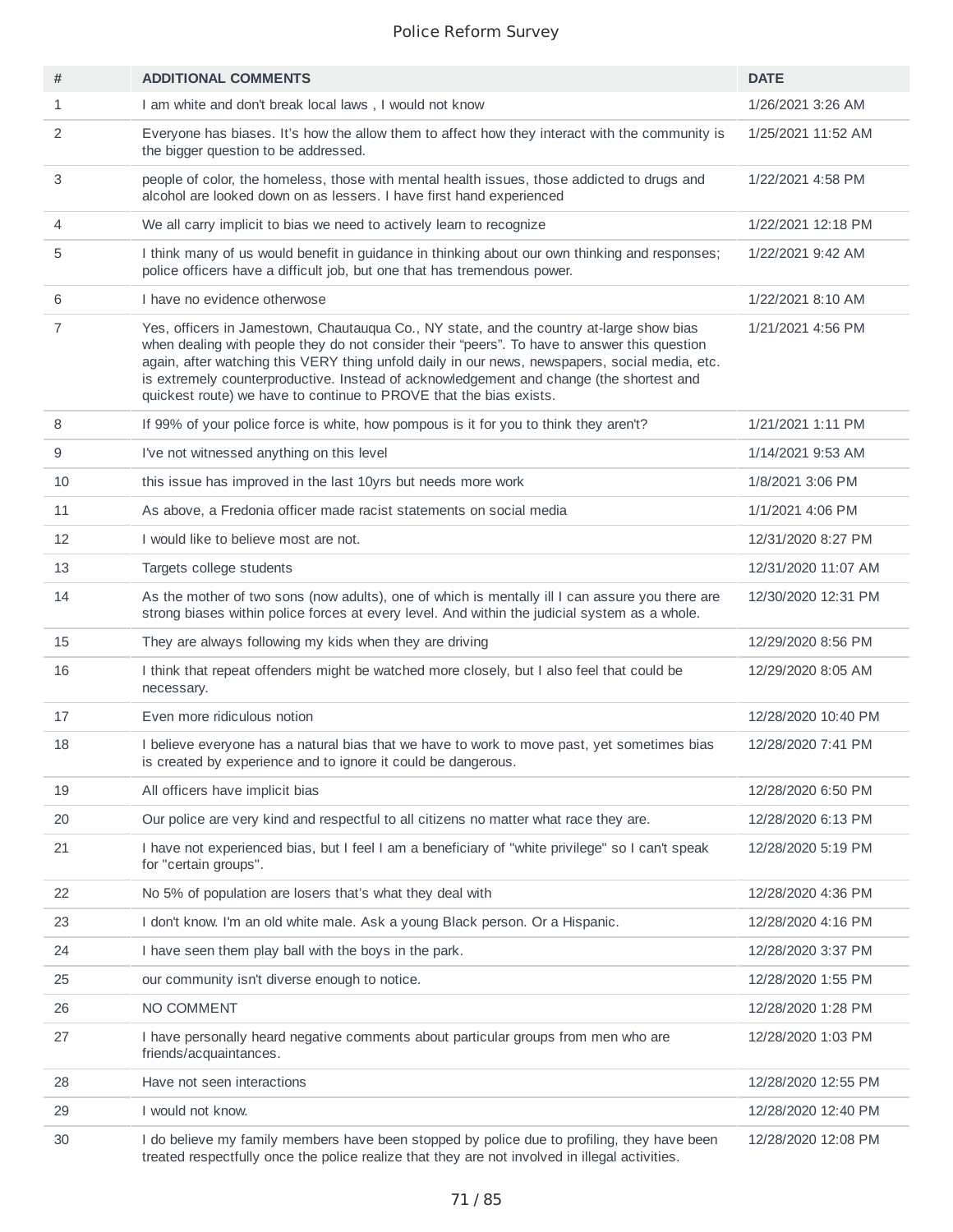| 31 | Depends on the situation and officers.                                                                                                                                                                                                                                                                                                                                                          | 12/28/2020 12:00 PM |
|----|-------------------------------------------------------------------------------------------------------------------------------------------------------------------------------------------------------------------------------------------------------------------------------------------------------------------------------------------------------------------------------------------------|---------------------|
| 32 | We all have biases                                                                                                                                                                                                                                                                                                                                                                              | 12/28/2020 10:02 AM |
| 33 | Who can blame them. When groups act the way they do.                                                                                                                                                                                                                                                                                                                                            | 12/28/2020 9:24 AM  |
| 34 | I think there are times when someone can be bias when dealing with the same individuals time<br>and time again. I also believe the governor has set law enforcement up for failure in this area<br>with the bail reform policy he has put in place. Criminals are not being held accountable like<br>they should be.                                                                            | 12/28/2020 12:46 AM |
| 35 | Not enough tickets or arrests for BREAKING THE LAW!                                                                                                                                                                                                                                                                                                                                             | 12/27/2020 8:06 PM  |
| 36 | I think officers interact based on the situation, not on the person.                                                                                                                                                                                                                                                                                                                            | 12/27/2020 7:34 PM  |
| 37 | the scumbags are treated as such until they deserve otherwise (or earn it)                                                                                                                                                                                                                                                                                                                      | 12/27/2020 11:51 AM |
| 38 | Have not heard of such taking place                                                                                                                                                                                                                                                                                                                                                             | 12/26/2020 10:15 PM |
| 39 | That is just an agenda pushed by a small group. Our police are objective and do a great job.                                                                                                                                                                                                                                                                                                    | 12/26/2020 7:02 PM  |
| 40 | <b>No</b>                                                                                                                                                                                                                                                                                                                                                                                       | 12/26/2020 2:15 PM  |
| 41 | Not that I know of.                                                                                                                                                                                                                                                                                                                                                                             | 12/26/2020 1:13 PM  |
| 42 | We had a harassment call against our neighbor, but were told they didn't want to go next door<br>because they knew they would get yelled at.                                                                                                                                                                                                                                                    | 12/26/2020 11:41 AM |
| 43 | The rich and politicians are given more freeedom                                                                                                                                                                                                                                                                                                                                                | 12/26/2020 11:00 AM |
| 44 | I believe most, if not all police go into situations with an open, unbiased mind. I believe the<br>direction of most police encounters depends on the person treats the officer. Calm= Calm,<br>Respect=Respect. Unfortunately, it's not always like that and police have to deal with<br>uncooperative, agitated, disrespectful, etc. people. It amazes me that there aren't more<br>problems. | 12/26/2020 9:36 AM  |
| 45 | They interact with everyone and everybody                                                                                                                                                                                                                                                                                                                                                       | 12/26/2020 9:28 AM  |
| 46 | Yes I was a witness to blatant racial profiling                                                                                                                                                                                                                                                                                                                                                 | 12/23/2020 8:31 AM  |
| 47 | I would think it would be very hard not to have some bias, but from what I've seen they are<br>very fair.                                                                                                                                                                                                                                                                                       | 12/22/2020 7:02 PM  |
| 48 | I'm hoping this is untrue                                                                                                                                                                                                                                                                                                                                                                       | 12/22/2020 3:56 PM  |
| 49 | Personally I have no experienced this, but others claim this is a concern. I don't know enough<br>to make a judgement.                                                                                                                                                                                                                                                                          | 12/22/2020 3:09 PM  |
| 50 | <b>Except Mike Anderson</b>                                                                                                                                                                                                                                                                                                                                                                     | 12/22/2020 1:10 PM  |
| 51 | I would hope they see all those they serve equally                                                                                                                                                                                                                                                                                                                                              | 12/22/2020 1:04 PM  |
| 52 | I'm only a resident for 6 years so I have limited knowledge of how the department works                                                                                                                                                                                                                                                                                                         | 12/22/2020 1:03 PM  |
| 53 | Insanely cliquey                                                                                                                                                                                                                                                                                                                                                                                | 12/22/2020 12:59 PM |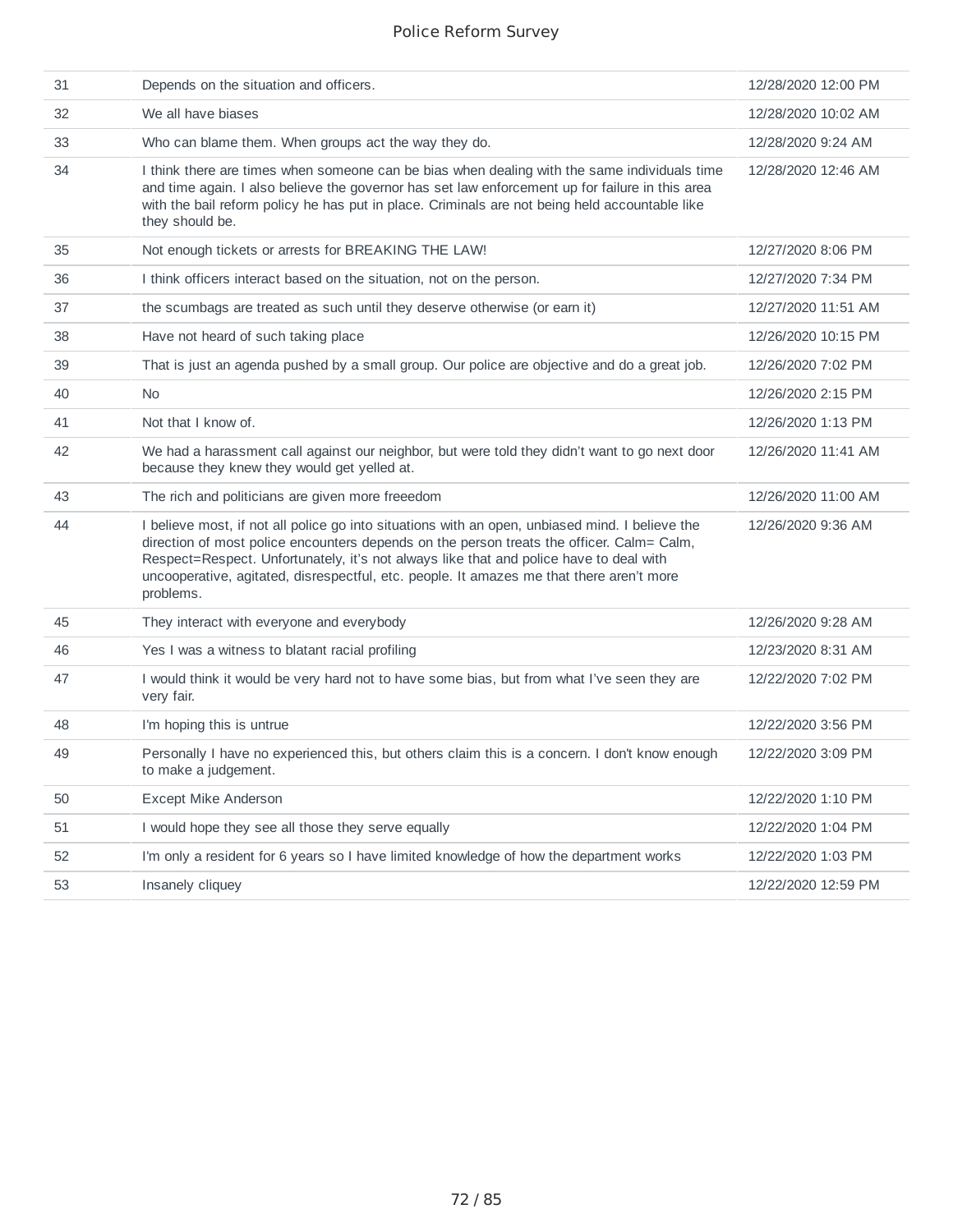## Q16 On a scale from 1 to 10, how satisfied are you with your police agency? ( $1 = Not$  at all satisfied,  $10 = Extremely$  satisfied)



| <b>ANSWER CHOICES</b> | <b>RESPONSES</b> |
|-----------------------|------------------|
| $\mathbf 1$           | 22<br>3.32%      |
| 2                     | $9$<br>1.36%     |
| 3                     | 20<br>3.02%      |
| 4                     | 28<br>4.23%      |
| 5                     | 46<br>6.95%      |
| 6                     | 33<br>4.98%      |
| $\overline{7}$        | 59<br>8.91%      |
| $\, 8$                | 124<br>18.73%    |
| 9                     | 18.73%<br>124    |
| 10                    | 197<br>29.76%    |
| <b>TOTAL</b>          | 662              |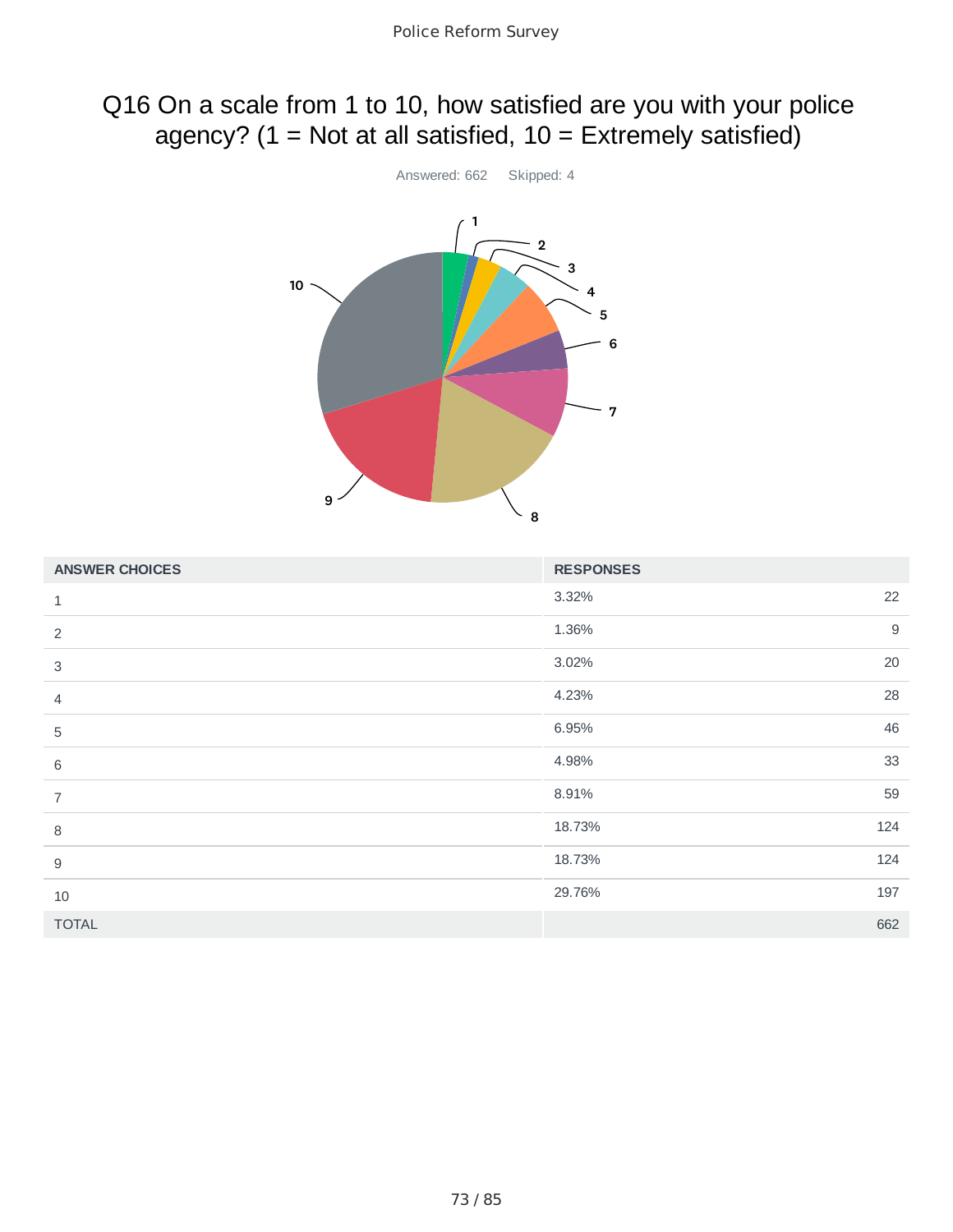| #              | <b>ADDITIONAL COMMENTS</b>                                                                                                                                                                                                                                                                                               | <b>DATE</b>         |
|----------------|--------------------------------------------------------------------------------------------------------------------------------------------------------------------------------------------------------------------------------------------------------------------------------------------------------------------------|---------------------|
| 1              | Does the amount of paperwork required make follow through an unnecessary or overly<br>frustrating task for officers?                                                                                                                                                                                                     | 1/25/2021 11:52 AM  |
| 2              | wouldn't it be nice to raise that ranking by facing the challenges YOU have and not just those<br>you think have challenges.                                                                                                                                                                                             | 1/22/2021 4:58 PM   |
| 3              | I only put a 8 on that because I feel as if our Jamestown officers are under staffed and there's<br>always room for improvement no matter what the situation is. I also feel that school resource<br>officers being out of the school currently hurts the relationships the kids could be building with<br>the officers. | 1/21/2021 8:11 PM   |
| 4              | Zero wasn't an option                                                                                                                                                                                                                                                                                                    | 1/21/2021 10:30 AM  |
| 5              | Thank you for your service                                                                                                                                                                                                                                                                                               | 1/20/2021 8:39 PM   |
| 6              | Feel safe to have them serve in our community.                                                                                                                                                                                                                                                                           | 1/14/2021 9:53 AM   |
| $\overline{7}$ | I've too little experience to be able to meaningfully rate.                                                                                                                                                                                                                                                              | 1/11/2021 6:10 PM   |
| 8              | We need more                                                                                                                                                                                                                                                                                                             | 1/1/2021 8:12 PM    |
| 9              | I honestly don't know if they are doing a good job or not. No news is good news, I don't know.                                                                                                                                                                                                                           | 12/30/2020 9:59 PM  |
| 10             | I largely have no experience with JPD but do know that they are not knowledgeable/responsive<br>when it comes to animal issues                                                                                                                                                                                           | 12/29/2020 7:47 PM  |
| 11             | I've never had a negative interaction with an officer, town, city, Sheriff, or state                                                                                                                                                                                                                                     | 12/29/2020 7:46 PM  |
| 12             | Some officers are great others just won't help due to not wanting to Take on the work load of<br>small crimes                                                                                                                                                                                                            | 12/29/2020 3:13 PM  |
| 13             | So very thankful for our police officers working in the most ridiculous of times! God Bless them<br>and keep them safe!!                                                                                                                                                                                                 | 12/29/2020 6:41 AM  |
| 14             | I'm frustrated that they can't do more about a certain neighbor I have, but that's Cuomo's<br>reform bill, not the police officers' fault.                                                                                                                                                                               | 12/29/2020 1:16 AM  |
| 15             | Very proud of our police and law enforcement !                                                                                                                                                                                                                                                                           | 12/28/2020 6:13 PM  |
| 16             | Knowing how good the police department in this area is was part of my decision to live and<br>work here                                                                                                                                                                                                                  | 12/28/2020 4:28 PM  |
| 17             | NO COMMENT                                                                                                                                                                                                                                                                                                               | 12/28/2020 1:28 PM  |
| 18             | I have not been affected by crime. But I have witnessed extremely poor responses to<br>situations involving custody disputes in a neighboring community.                                                                                                                                                                 | 12/28/2020 1:03 PM  |
| 19             | The NYSP is a tool used strictly to collect revenue for the nys govt while the local police are<br>forced to fight crime                                                                                                                                                                                                 | 12/28/2020 1:02 PM  |
| 20             | I can't judge what I do not know                                                                                                                                                                                                                                                                                         | 12/28/2020 12:55 PM |
| 21             | I enjoy seeing the widespread and continual patrol of our neighborhoods, but in the 8 years I've<br>lived within the village I have seen an officer pull someon over 1 time. Speed limits/stop signs<br>are not enforced. Could be a valuable tax revenue that is not utilized.                                          | 12/28/2020 12:26 PM |
| 22             | I chose 5 as there is always room for improvement.                                                                                                                                                                                                                                                                       | 12/28/2020 12:17 PM |
| 23             | Support the department 100%!                                                                                                                                                                                                                                                                                             | 12/28/2020 9:24 AM  |
| 24             | Always room for improvement.                                                                                                                                                                                                                                                                                             | 12/28/2020 9:09 AM  |
| 25             | We need more deputy sheriffs                                                                                                                                                                                                                                                                                             | 12/28/2020 7:36 AM  |
| 26             | I think they are understaffed.                                                                                                                                                                                                                                                                                           | 12/27/2020 7:34 PM  |
| 27             | Can't be 10 because the drug house on W Railroad Ave in Stockton is still active aka the<br>Purdy family                                                                                                                                                                                                                 | 12/27/2020 2:13 PM  |
| 28             | We spend a lot of money on a local service that we no longer need                                                                                                                                                                                                                                                        | 12/27/2020 8:43 AM  |
|                |                                                                                                                                                                                                                                                                                                                          |                     |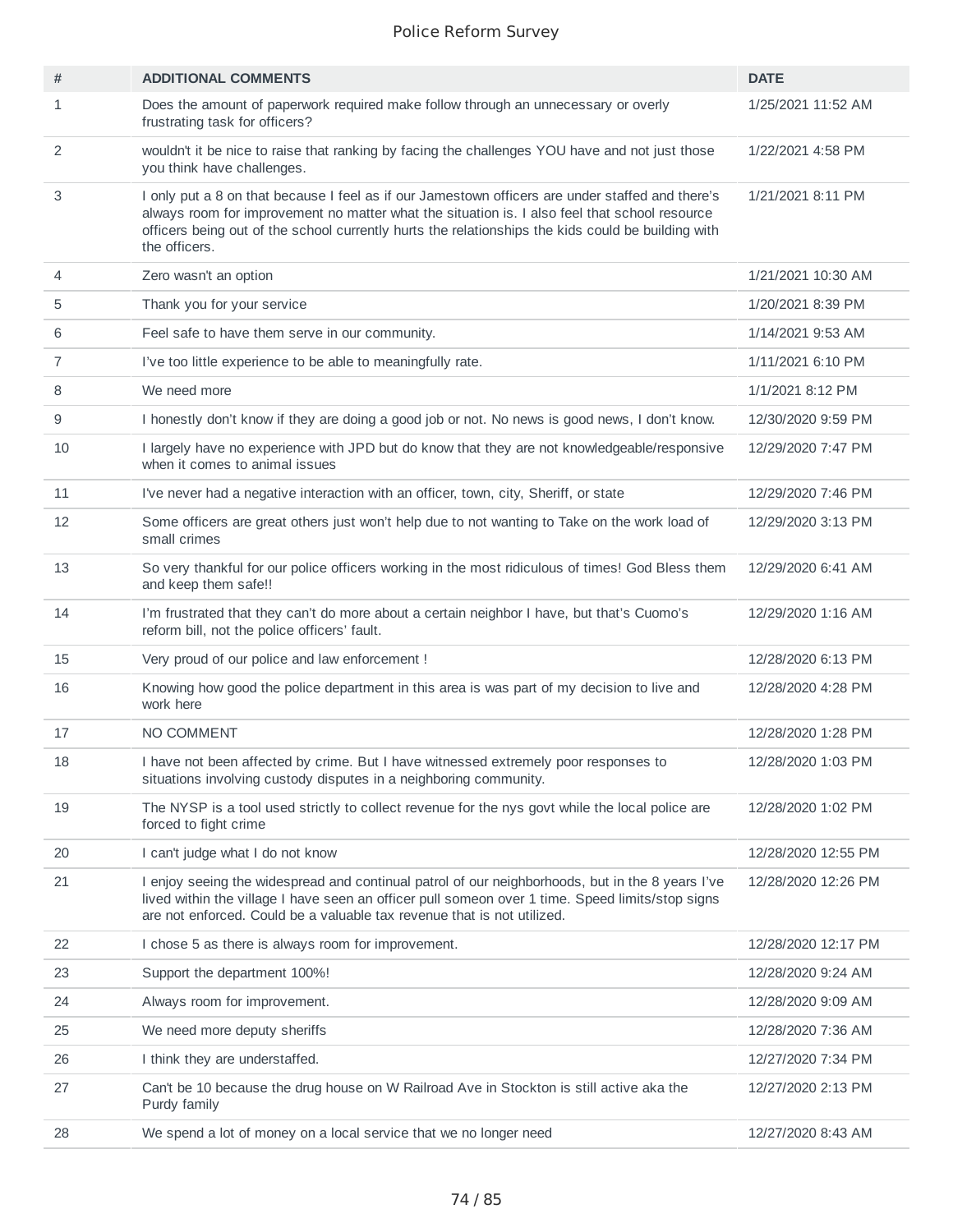| 29 | Varies from time to time depending on the officer.                                                                                                                                                                                                                                                                                                                                                                                                                                                                                                                                                                                                          | 12/27/2020 6:59 AM  |
|----|-------------------------------------------------------------------------------------------------------------------------------------------------------------------------------------------------------------------------------------------------------------------------------------------------------------------------------------------------------------------------------------------------------------------------------------------------------------------------------------------------------------------------------------------------------------------------------------------------------------------------------------------------------------|---------------------|
| 30 | How about the officer they nightmare they had I was involved and affected                                                                                                                                                                                                                                                                                                                                                                                                                                                                                                                                                                                   | 12/26/2020 10:06 PM |
| 31 | As I said before I have a great respect for our men and women who are out in the community<br>keeping us safe watching out for us while we sleep and many people don't even realize that, I<br>have been out and had them stop to make sure everything was okay. I was surprised that the<br>officer noticed I was out walking from one building to another and it wasn't normal and he<br>noticed. I've always had respect for the police and after that encounter I really felt that our<br>Busti-Lakewood department was above and beyond what I had believed they did out on the<br>streets. I want to say Thank you to all the police keeping me safe! | 12/26/2020 3:52 PM  |
| 32 | I do think we need more officers.                                                                                                                                                                                                                                                                                                                                                                                                                                                                                                                                                                                                                           | 12/26/2020 9:36 AM  |
| 33 | Not satisfied with the release of criminals, seriously !                                                                                                                                                                                                                                                                                                                                                                                                                                                                                                                                                                                                    | 12/23/2020 9:03 PM  |
| 34 | I think that the police here in Jamestown are spread to thin and can't be as proactive as they<br>should be, hopefully with a new chief it will be different.                                                                                                                                                                                                                                                                                                                                                                                                                                                                                               | 12/23/2020 11:25 AM |
| 35 | I suspect that the rampant use of drugs and alcohol by youth must not go unnoticed and<br>wonder if there is the will to really address those things. I suspect many officers might<br>consider it normal youth behavior but ignore the sacred responsibility to keep kids in check for<br>the sake of their adult selves who will have the consequences of mistakes made while being<br>intoxicated and the problem of addiction                                                                                                                                                                                                                           | 12/22/2020 10:22 PM |
| 36 | We just hope the schools can fund more. Also would be nice to see some officers in local<br>towns on bikes.                                                                                                                                                                                                                                                                                                                                                                                                                                                                                                                                                 | 12/22/2020 7:00 PM  |
| 37 | It appears that the police are tied up most days for the same calls from the same people, while<br>others wait hours or days to have their complaints taken                                                                                                                                                                                                                                                                                                                                                                                                                                                                                                 | 12/22/2020 3:41 PM  |
| 38 | Awesome chief of Carroll police and deputies as a Mather of fact we need to hire more officers                                                                                                                                                                                                                                                                                                                                                                                                                                                                                                                                                              | 12/22/2020 2:52 PM  |
| 39 | I think the deputies do a great job overall                                                                                                                                                                                                                                                                                                                                                                                                                                                                                                                                                                                                                 | 12/22/2020 1:48 PM  |
| 40 | If this is a ploy to remove our department, we the people of this community will fight to the<br>bitter end! Response times of state and county would make this a very dangerous place to<br>live!                                                                                                                                                                                                                                                                                                                                                                                                                                                          | 12/22/2020 1:39 PM  |
| 41 | There is always room for improvement, but I feel an outstanding job is being done.                                                                                                                                                                                                                                                                                                                                                                                                                                                                                                                                                                          | 12/22/2020 1:38 PM  |
| 42 | Never ran into a "bad" Leo                                                                                                                                                                                                                                                                                                                                                                                                                                                                                                                                                                                                                                  | 12/22/2020 1:23 PM  |
| 43 | My dealings (my alarm went off) were very quick and cordial                                                                                                                                                                                                                                                                                                                                                                                                                                                                                                                                                                                                 | 12/22/2020 1:04 PM  |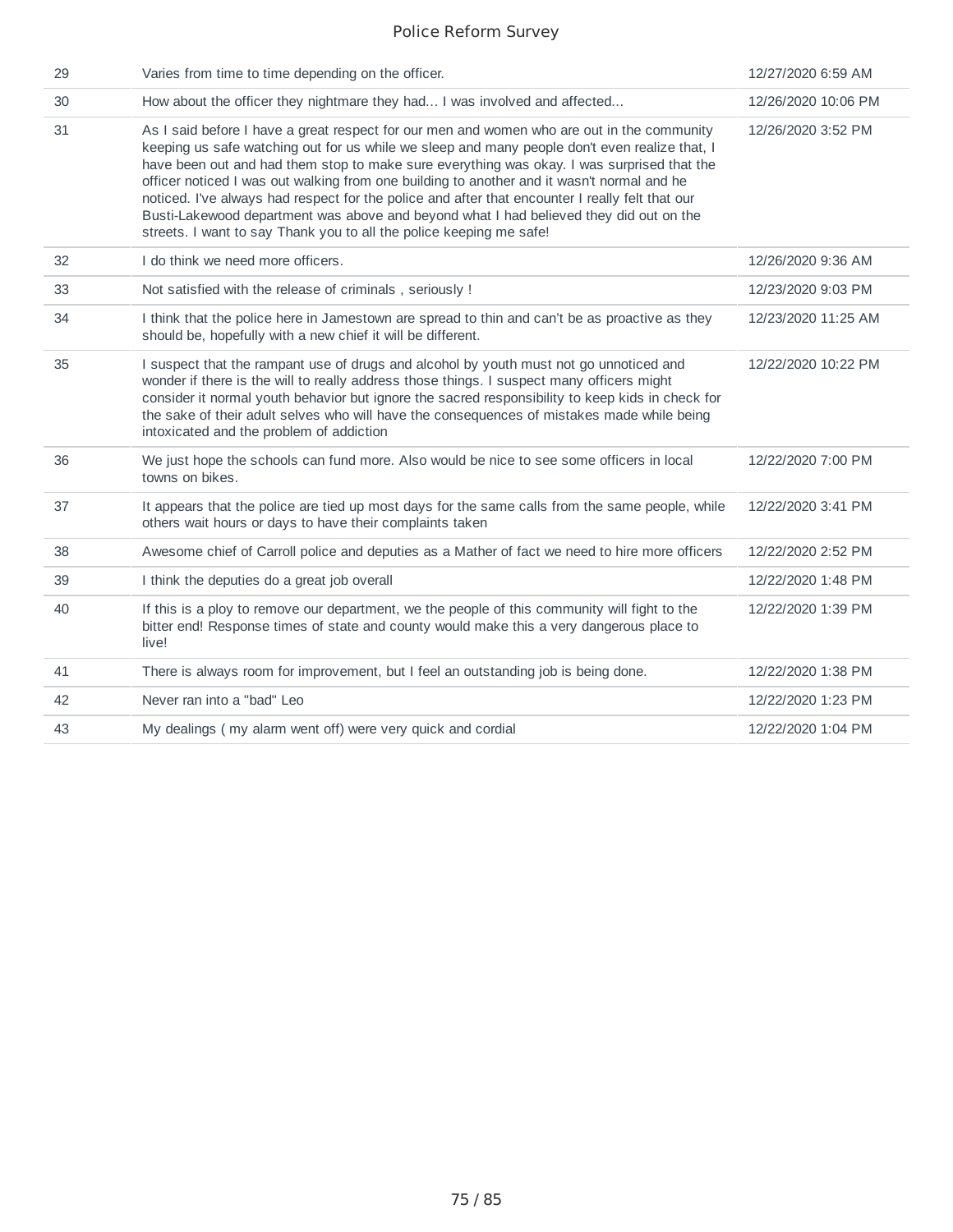### Q17 15. Please provide any additional feedback about your local police department. (If you would like a response, please provide your name and email address

Answered: 93 Skipped: 573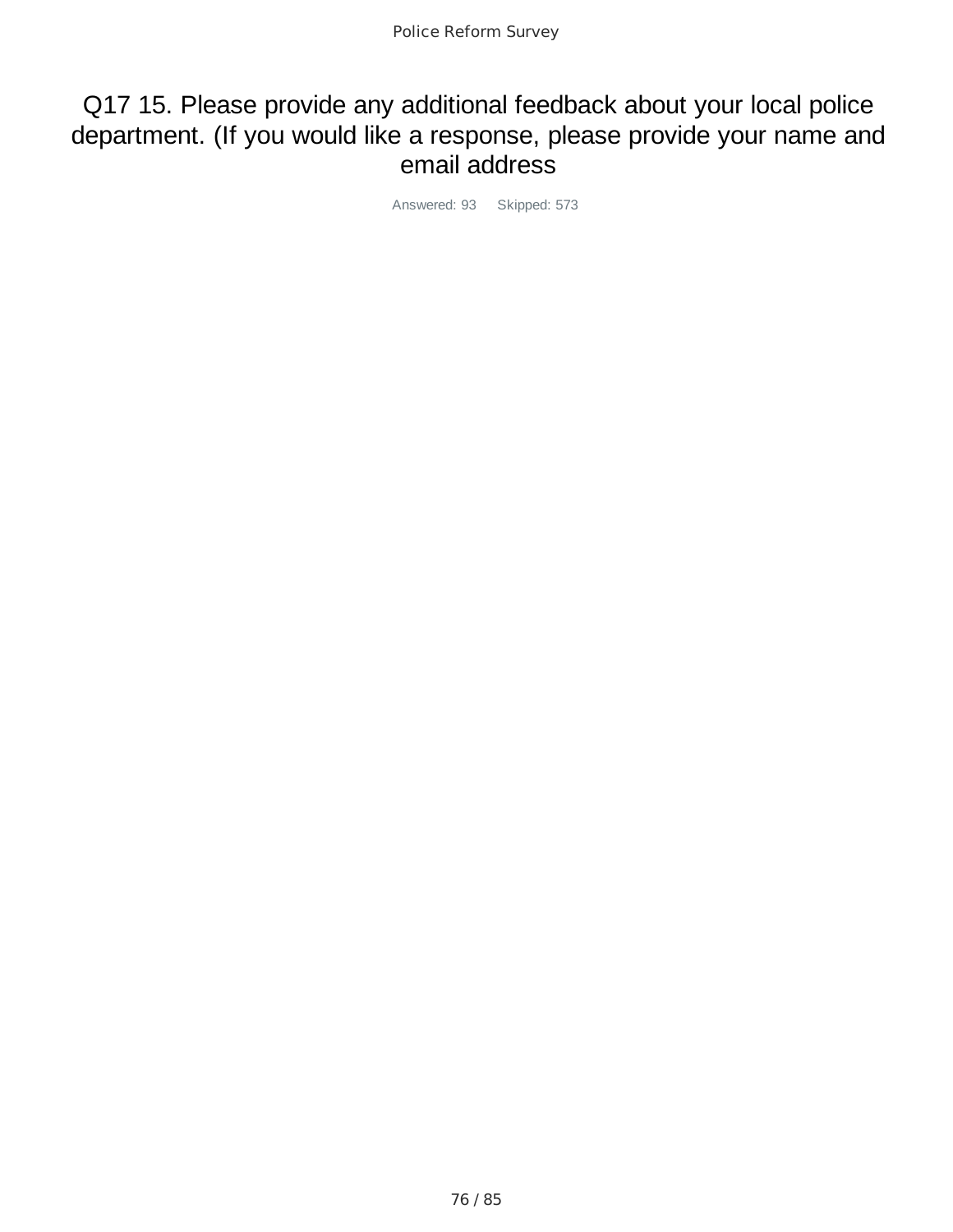| #              | <b>RESPONSES</b>                                                                                                                                                                                                                                                                                                                                                                                                                                          | <b>DATE</b>         |
|----------------|-----------------------------------------------------------------------------------------------------------------------------------------------------------------------------------------------------------------------------------------------------------------------------------------------------------------------------------------------------------------------------------------------------------------------------------------------------------|---------------------|
| $\mathbf{1}$   | I believe they are on the right track and are open for improvement.                                                                                                                                                                                                                                                                                                                                                                                       | 1/25/2021 11:52 AM  |
| 2              | Karen Neal arnita64@gmail.com                                                                                                                                                                                                                                                                                                                                                                                                                             | 1/22/2021 4:58 PM   |
| 3              | I don't believe the police take criticism and suggestions from the community well.                                                                                                                                                                                                                                                                                                                                                                        | 1/22/2021 12:51 PM  |
| 4              | Need more drug and mental health treatment centers                                                                                                                                                                                                                                                                                                                                                                                                        | 1/22/2021 10:07 AM  |
| 5              | You should get a lot of positive comments because the word is out for all the police officers<br>friends and family members to fill out this survey in a positive manner. The westfield police are<br>more security guards then police officers                                                                                                                                                                                                           | 1/22/2021 9:50 AM   |
| 6              | I think our officers to swap depts for the day (in depts where there is more people of color.                                                                                                                                                                                                                                                                                                                                                             | 1/22/2021 9:14 AM   |
| $\overline{7}$ | I'd certainly like to do something to remove the hurdles of hiring more<br>Black/Hispanic/Asian/Muslim humans that are more reflective of the community they serve.                                                                                                                                                                                                                                                                                       | 1/21/2021 4:56 PM   |
| 8              | My child sexual assault case office handled it well but I had an officer upset I had an accident<br>right as he was headed home and he had to get info from me at the hospital                                                                                                                                                                                                                                                                            | 1/19/2021 6:45 PM   |
| 9              | I actually deal with Jamestown, Lakewood, and the Sheriff's office. All are top notch, and there<br>is need for ongoing dialogue and training. pastormike60@hotmail.com                                                                                                                                                                                                                                                                                   | 1/13/2021 6:48 PM   |
| 10             | Not good                                                                                                                                                                                                                                                                                                                                                                                                                                                  | 1/13/2021 7:11 AM   |
| 11             | Support your local police! Don't support the loud/vocal few who hate on them                                                                                                                                                                                                                                                                                                                                                                              | 1/12/2021 6:33 AM   |
| 12             | I love my police department on several occasions that have helped me when ive called them.                                                                                                                                                                                                                                                                                                                                                                | 1/6/2021 7:26 AM    |
| 13             | I would like to see them walk the streets and interact with the towns people like they use too.                                                                                                                                                                                                                                                                                                                                                           | 1/5/2021 7:17 PM    |
| 14             | When you call the police for a disturbance and you tell them you want to press charges the<br>officer should not respond well you guys always call us for disturbance. Oh so sorry to have to<br>make you do your job. Also when I call if for a reason as we are a college town there's going to<br>be disturbance by with late night a drinks as this last guy was on something to have acted the<br>way he did. What the cops expressed was prejudice. | 1/5/2021 9:46 AM    |
| 15             | The L-BPD is already stretched thin and need more support from the community not less.                                                                                                                                                                                                                                                                                                                                                                    | 1/3/2021 12:02 PM   |
| 16             | Sheriffs need a better education to cover the community's needs                                                                                                                                                                                                                                                                                                                                                                                           | 1/1/2021 11:10 PM   |
| 17             | I am grateful for our police force. I would like to see policing extend past politics, and<br>promoting positive community engagement. Politics have no place in policing- the goal should<br>be to keep everyone safe, and making positive strides in their communities. Thank you for<br>everything that you do.                                                                                                                                        | 12/31/2020 8:27 PM  |
| 18             | At least one dirty cop calls and warns fugitives when warrant searches are happening                                                                                                                                                                                                                                                                                                                                                                      | 12/31/2020 6:53 PM  |
| 19             | The officer who appears to be in charge of my local police department's social media has<br>posted some things I find objectionable. It makes me question their judgment.                                                                                                                                                                                                                                                                                 | 12/31/2020 12:28 PM |
| 20             | I do appreciate that the sheriff is trying and open to change/reform. Thank you. That's the first<br>step.                                                                                                                                                                                                                                                                                                                                                | 12/31/2020 11:05 AM |
| 21             | It's improving with Jackson and Forester                                                                                                                                                                                                                                                                                                                                                                                                                  | 12/31/2020 10:52 AM |
| 22             | I have two nephews who are law enforcement officers. It's not an easy job. Dealing with<br>students is not easy. Ferguson, Mohaunts me. That force had no ties to the community at<br>large. It was a horrible example of lack of leadership. I would never want to see anything like<br>that in our county.                                                                                                                                              | 12/30/2020 9:59 PM  |
| 23             | Have not seen or heard of any bias, so not sure.                                                                                                                                                                                                                                                                                                                                                                                                          | 12/30/2020 2:29 PM  |
| 24             | Not enough information released on local crimes.                                                                                                                                                                                                                                                                                                                                                                                                          | 12/30/2020 8:50 AM  |
| 25             | I've been treated horribly by the officers within my local police department. They should be<br>ashamed of themselves, but they aren't. Horrible human beings.                                                                                                                                                                                                                                                                                            | 12/30/2020 4:34 AM  |
| 26             | Great officers that are representative of the area they live                                                                                                                                                                                                                                                                                                                                                                                              | 12/29/2020 1:40 PM  |
| 27             | Keep up the good work guys (and ladies)!                                                                                                                                                                                                                                                                                                                                                                                                                  | 12/29/2020 12:59 PM |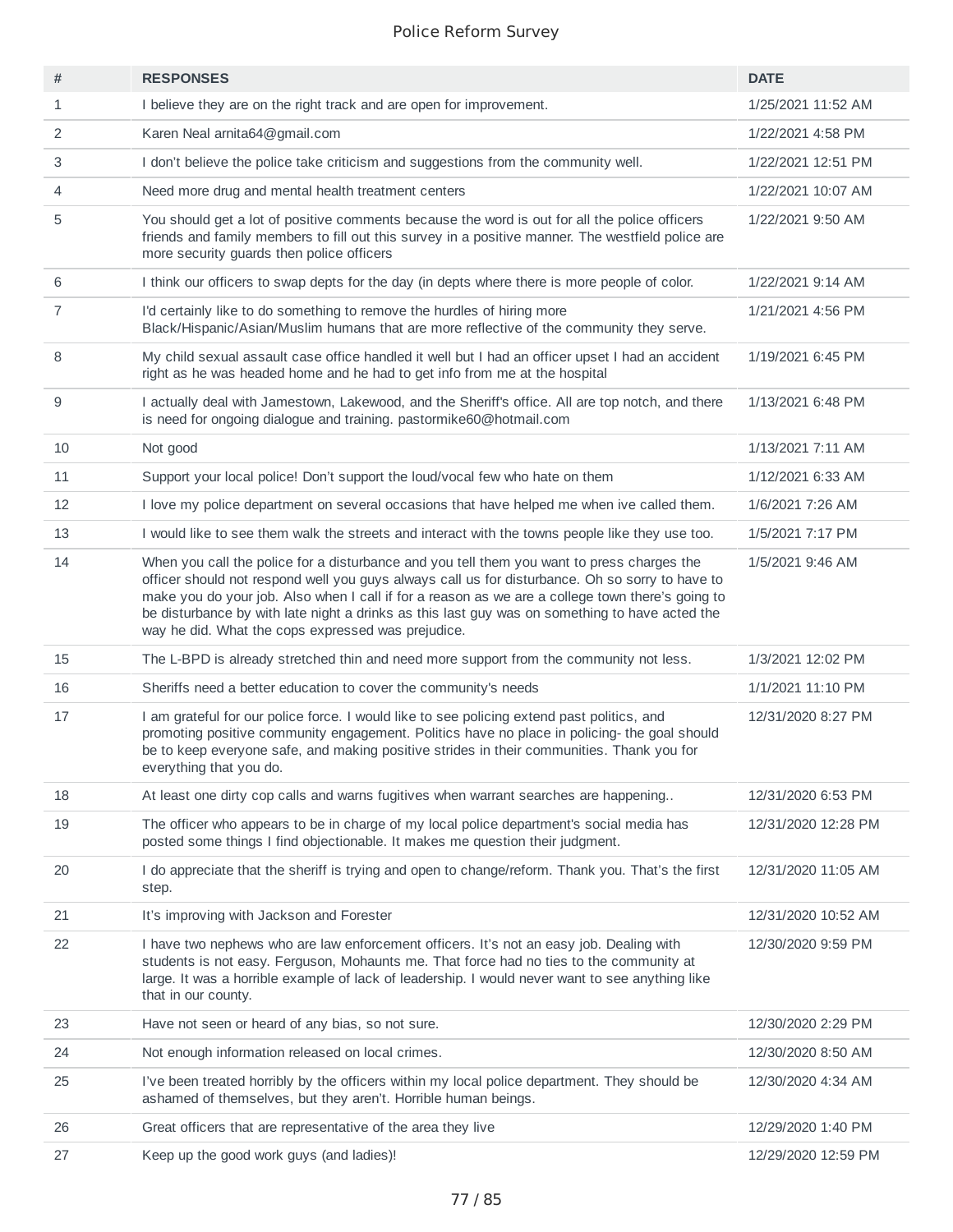| 28 | I appreciate and value our police department.                                                                                                                                                                                                                                                                                                                                                                                                                  | 12/29/2020 11:36 AM |
|----|----------------------------------------------------------------------------------------------------------------------------------------------------------------------------------------------------------------------------------------------------------------------------------------------------------------------------------------------------------------------------------------------------------------------------------------------------------------|---------------------|
| 29 | All these men are wonderful !                                                                                                                                                                                                                                                                                                                                                                                                                                  | 12/29/2020 10:40 AM |
| 30 | Police don't need retrained, people do                                                                                                                                                                                                                                                                                                                                                                                                                         | 12/29/2020 10:17 AM |
| 31 | my husband has taken to seeking mediation in our differences with the police. Although I am<br>apalled that he's done this I believe the police have been generally respectful, although I<br>believe it's wearing thin.                                                                                                                                                                                                                                       | 12/29/2020 10:00 AM |
| 32 | I once needed the police and the sheriff's were the only ones that would come.                                                                                                                                                                                                                                                                                                                                                                                 | 12/29/2020 8:05 AM  |
| 33 | I would feel unsafe without a weaponized police department.                                                                                                                                                                                                                                                                                                                                                                                                    | 12/29/2020 1:16 AM  |
| 34 | I believe that the CCSO is the best trained and most professional police organization in the<br>county. To have the county legislature understand that SRO'S are a pipeline to the community<br>and for the legislature to provide each school with a SRO would aid in community<br>relationships.                                                                                                                                                             | 12/28/2020 11:57 PM |
| 35 | If anything, more cooperation and SUPPORT from the leaders in the community would help a<br>lot. It seems the most vocal opponents of our wonderful police tend to either be (or closely<br>associate with) a criminal element. Nobody has the courage anymore to actually say they<br>support law and order. Good people (ALL good people of all race/gender group) want to feel<br>safe. It is an incontrovertible FACT that more police equals more safety. | 12/28/2020 10:40 PM |
| 36 | They do a difficult job very well.                                                                                                                                                                                                                                                                                                                                                                                                                             | 12/28/2020 10:32 PM |
| 37 | Why can't the police officers help in the community look at other facebook pages of other<br>agencies in chaut countynot Fredonia just post pictures of food.                                                                                                                                                                                                                                                                                                  | 12/28/2020 10:21 PM |
| 38 | My big hope is that our officers are given ways to cope with the stress and trauma they<br>experience from seeing people often in their worst moments.                                                                                                                                                                                                                                                                                                         | 12/28/2020 7:41 PM  |
| 39 | The police are great. I back the blue                                                                                                                                                                                                                                                                                                                                                                                                                          | 12/28/2020 7:13 PM  |
| 40 | Anytime I've needed assistance (got stuck in the snow and they got me out, when I found my<br>mother dead and I called 911, they responded immediately and stayed with me until Mom was<br>taken care of) from the Fredonia police, they have conducted themselves in a professional and<br>kind manor. I have never been in trouble with the law, so I don't know how the interaction would<br>be in that circumstance.                                       | 12/28/2020 6:25 PM  |
| 41 | Generally, I have a limited "fear" of the police because they occupy a position of force and<br>power. I don't really know what to expect from an encounter.                                                                                                                                                                                                                                                                                                   | 12/28/2020 5:19 PM  |
| 42 | Some officers, including Chief, are friendly, helpful and kind. Too many are unnecessarily<br>unkind and unreasonably difficult. Who you are (or aren't) matters in this town.                                                                                                                                                                                                                                                                                 | 12/28/2020 4:46 PM  |
| 43 | Has always done the job even when shorthanded. Need more full time officers, better working<br>conditions and board support. Footski@netsync.net                                                                                                                                                                                                                                                                                                               | 12/28/2020 4:36 PM  |
| 44 | The officers here are amazing. They work hard to support and protect this community. They<br>are assets.                                                                                                                                                                                                                                                                                                                                                       | 12/28/2020 4:28 PM  |
| 45 | I moved to Fredonia after living 60 years of my life in the town of Tonawanda. I always felt safe<br>in Tonawanda and I feel the same in Fredonia. Professional, polite, and we'll trained.                                                                                                                                                                                                                                                                    | 12/28/2020 4:11 PM  |
| 46 | I definitely think the officers should get to know their residents. I lived in Kenmore for 11 years<br>before moving to Fredonia. Both are small towns. I knew almost every officer by first name. I<br>don't know any officers in Fredonia after living here 11 years.                                                                                                                                                                                        | 12/28/2020 2:44 PM  |
| 47 | I cannot download an email address on my hacked phone. I'd love a response.                                                                                                                                                                                                                                                                                                                                                                                    | 12/28/2020 1:28 PM  |
| 48 | I have only had polite encounters, but I am easy to recognize as affluent and educated.                                                                                                                                                                                                                                                                                                                                                                        | 12/28/2020 1:03 PM  |
| 49 | I feel the chaut co sheriff's are a honest fair group of officers mostly because their all local<br>men and woman                                                                                                                                                                                                                                                                                                                                              | 12/28/2020 1:02 PM  |
| 50 | I would like to see a local police department instead of county                                                                                                                                                                                                                                                                                                                                                                                                | 12/28/2020 12:55 PM |
| 51 | I have felt very safe for the close to 10 years that I have lived in the area. Keep up the great<br>work! I personally think that this reform the police is a crock of bull. Back the blue!!! The fact                                                                                                                                                                                                                                                         | 12/28/2020 12:14 PM |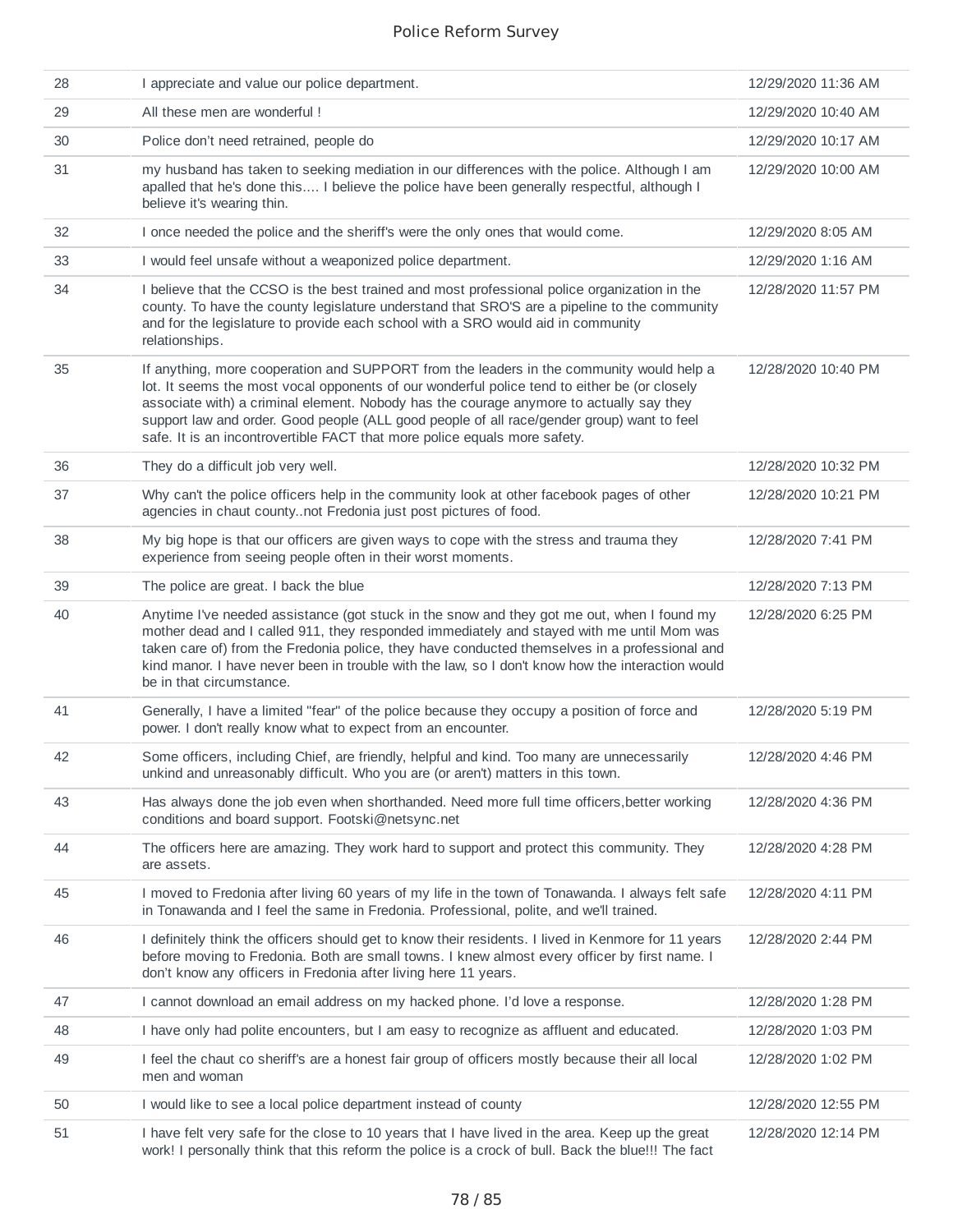that the governor demands this proves that he has no respect towards the police and is pandering to the antifa and BLM rioters

| 52 | Any time I've needed the help of the Fredonia PD they've always made me feel heard and<br>respond compassionately. I'm proud of the officers who serve our community and appreciate<br>everything they do.                                                                                                                                                                                                                                                                                                                                                                                                                                                                           | 12/28/2020 12:07 PM |
|----|--------------------------------------------------------------------------------------------------------------------------------------------------------------------------------------------------------------------------------------------------------------------------------------------------------------------------------------------------------------------------------------------------------------------------------------------------------------------------------------------------------------------------------------------------------------------------------------------------------------------------------------------------------------------------------------|---------------------|
| 53 | Please wear masks when interacting with people out in the public.                                                                                                                                                                                                                                                                                                                                                                                                                                                                                                                                                                                                                    | 12/28/2020 11:42 AM |
| 54 | I believe that the police department dos extremely well with the resources available to them                                                                                                                                                                                                                                                                                                                                                                                                                                                                                                                                                                                         | 12/28/2020 11:29 AM |
| 55 | Stop aggressively arresting people for victimless crimes                                                                                                                                                                                                                                                                                                                                                                                                                                                                                                                                                                                                                             | 12/28/2020 10:52 AM |
| 56 | I have no issues or complaints. In the past, when I have needed assistance the LBPD has<br>been very responsive.                                                                                                                                                                                                                                                                                                                                                                                                                                                                                                                                                                     | 12/28/2020 10:44 AM |
| 57 | police did excellent job of reducing fear after the murder in dunkirk (grandkids go to school<br>there)                                                                                                                                                                                                                                                                                                                                                                                                                                                                                                                                                                              | 12/28/2020 10:19 AM |
| 58 | As for me and my house we support the "blue". This whole thing is pure political craziness. A<br>spitting into the wind of uselessness. The police don't need to be fixed. Society does!                                                                                                                                                                                                                                                                                                                                                                                                                                                                                             | 12/28/2020 9:09 AM  |
| 59 | Where do I get a sign that says I support the Chaut Co Sheriff Jerry Ruff at<br>jerryruff1@gmail.comf                                                                                                                                                                                                                                                                                                                                                                                                                                                                                                                                                                                | 12/27/2020 7:48 PM  |
| 60 | Please enforce noise ordinances with regard to student housing                                                                                                                                                                                                                                                                                                                                                                                                                                                                                                                                                                                                                       | 12/27/2020 7:03 PM  |
| 61 | N/A                                                                                                                                                                                                                                                                                                                                                                                                                                                                                                                                                                                                                                                                                  | 12/27/2020 5:47 PM  |
| 62 | Mmjade69@gmail.com                                                                                                                                                                                                                                                                                                                                                                                                                                                                                                                                                                                                                                                                   | 12/27/2020 5:22 PM  |
| 63 | Have always had good relations with Sheriff deputies, jail guards not so much.                                                                                                                                                                                                                                                                                                                                                                                                                                                                                                                                                                                                       | 12/27/2020 1:14 PM  |
| 64 | Community involvement will help stop the negativity against law enforcement.                                                                                                                                                                                                                                                                                                                                                                                                                                                                                                                                                                                                         | 12/27/2020 12:48 PM |
| 65 | Not just the current state of the police. But the entire government system in America is broken<br>beyond repair and must be replaced with an updated system. It's going to happen eventually,<br>and if it's not done peacefully soon, when the 1% crosses that 75% mark of what they own<br>due to the broken system, I fear it will happen violently. I commend the police for taking steps<br>now to change their own system where it is broken, please remember to stay vigilant from now<br>on to find problems and fix them in a timely fashion and to destroy corruption in your ranks.                                                                                      | 12/27/2020 12:27 PM |
| 66 | I think they are doing fine, if assistance is needed, I think the State Troopers and Deputies are<br>always ready to help                                                                                                                                                                                                                                                                                                                                                                                                                                                                                                                                                            | 12/27/2020 11:51 AM |
| 67 | THOROUGHLY INCOMPETENT SEEMS TO BE A BENCHMARK FOR JAMESTOWN<br>POLICE DEPARTMENT                                                                                                                                                                                                                                                                                                                                                                                                                                                                                                                                                                                                    | 12/27/2020 10:02 AM |
| 68 | Jim Quatrone is doing a fantastic job and is a great leader                                                                                                                                                                                                                                                                                                                                                                                                                                                                                                                                                                                                                          | 12/26/2020 10:15 PM |
| 69 | How did he get hired? Why wasn't it in the news this was big it affected allot of people in<br>my town, myself included. I'm ready to talk it still to this day affects me I'm caelan smith,<br>I'm 22 from frewsburg. When an officer puts their hands on you and comes in your home with<br>no warrant, he doesn't tell me why he's there, I have ptsd. I didn't go to the police department<br>about it would you? then then he's fired for some reason, and I find out later that he was fired<br>and had been in trouble for misconduct in his past, he was previously fired from other<br>departments how did this happen? Phone: 585-378-0730 email: caelangsmith@outlook.com | 12/26/2020 10:06 PM |
| 70 | I would like to see them patrol out into the town more. We don't ever see NYSP or Sheriffs<br>cars on our side roads.                                                                                                                                                                                                                                                                                                                                                                                                                                                                                                                                                                | 12/26/2020 7:02 PM  |
| 71 | Busti Lakewood along with state and sheriff officers I believe need acknowledgement and told<br>by the county Thank you for taking good care of us and protecting us all.                                                                                                                                                                                                                                                                                                                                                                                                                                                                                                            | 12/26/2020 3:52 PM  |
| 72 | michaelhaddad78@windstream.net Michael haddad                                                                                                                                                                                                                                                                                                                                                                                                                                                                                                                                                                                                                                        | 12/26/2020 3:10 PM  |
| 73 | No minority officers AT ALL                                                                                                                                                                                                                                                                                                                                                                                                                                                                                                                                                                                                                                                          | 12/26/2020 2:44 PM  |
| 74 | I do feel that there are some officers that protect some of our wrong doers                                                                                                                                                                                                                                                                                                                                                                                                                                                                                                                                                                                                          | 12/26/2020 10:23 AM |
| 75 | Unfortunately police department are lumped into one large group with a few bad officers. Where<br>is the survey on what to do with the public that cant follow the rules and break the law                                                                                                                                                                                                                                                                                                                                                                                                                                                                                           | 12/26/2020 9:44 AM  |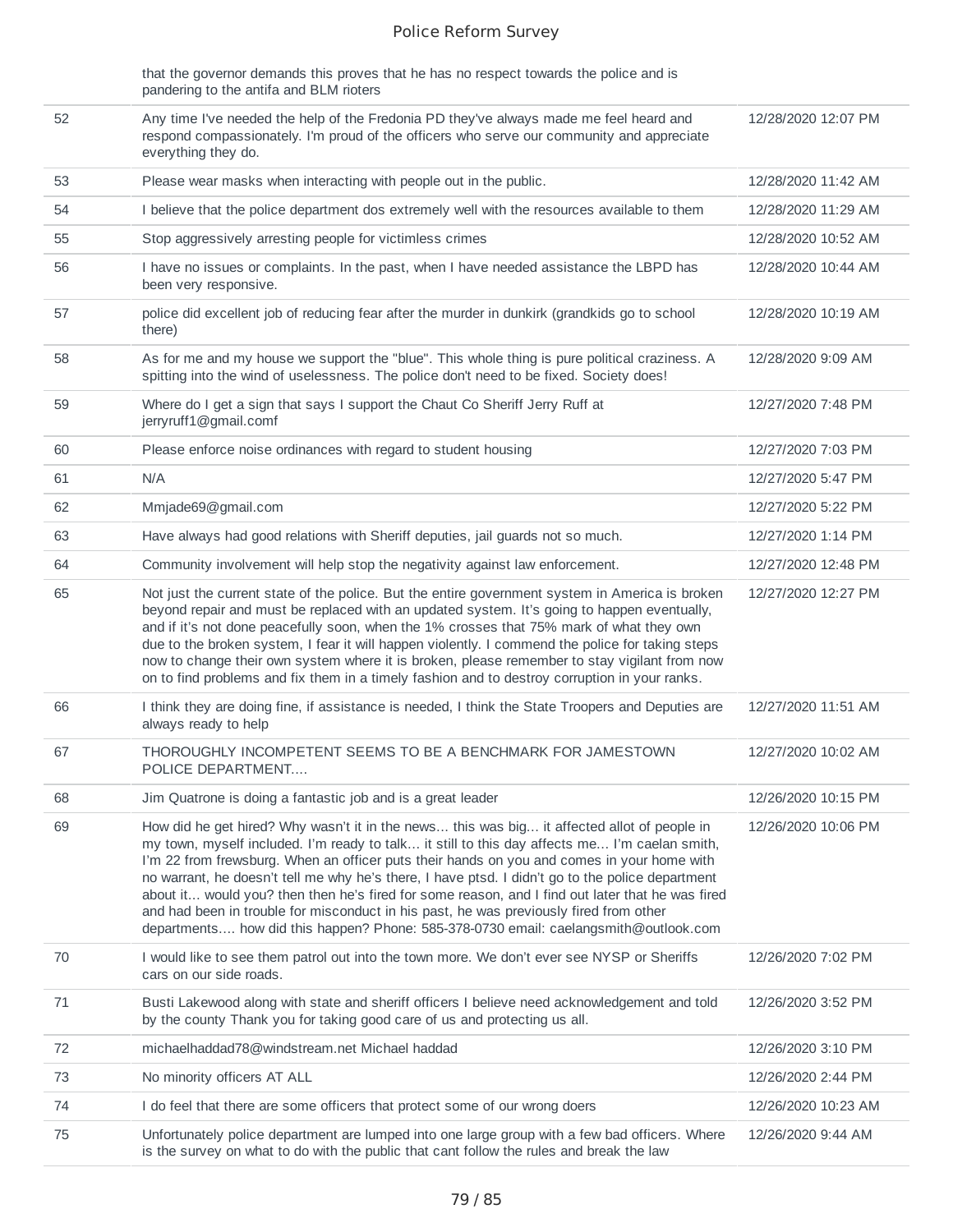| 76 | Police officers need to show the same respect they demand. They need to quit using charges<br>to shut up and control those they interact with that are voicing their Grievances. To treat its<br>citizens that they serve as equals and not above them, no matter the persons station in life. To<br>stop looking for excuses to search a persons personal effects without probable cause. It is<br>known they exaggerate the circumstances to provide themselves the excuse to do so, the end<br>justify the means. thomasbartlett2012@gmail.com                                                                                                                  | 12/26/2020 9:32 AM  |
|----|--------------------------------------------------------------------------------------------------------------------------------------------------------------------------------------------------------------------------------------------------------------------------------------------------------------------------------------------------------------------------------------------------------------------------------------------------------------------------------------------------------------------------------------------------------------------------------------------------------------------------------------------------------------------|---------------------|
| 77 | I do not have a lot of interaction with the police other than seeing them out in public and the<br>few times I've been pulled over for speeding but I have never had a bad interaction with them.                                                                                                                                                                                                                                                                                                                                                                                                                                                                  | 12/26/2020 9:21 AM  |
| 78 | Our police are under staffed and due to the number and types of calls have a difficult time<br>connecting with community                                                                                                                                                                                                                                                                                                                                                                                                                                                                                                                                           | 12/24/2020 12:00 PM |
| 79 | I have seen aggressive political and racial comments posted by a Fredonia Police officer<br>online, which I find to be inappropriate and a liability to the village if an issue were to arise. I<br>have had many other community members point out these comments to me as well.                                                                                                                                                                                                                                                                                                                                                                                  | 12/23/2020 12:06 PM |
| 80 | Every ine should support and respect our officers                                                                                                                                                                                                                                                                                                                                                                                                                                                                                                                                                                                                                  | 12/22/2020 10:26 PM |
| 81 | Police are an important line of Law and Order. A survey like this this presumes that our<br>nation's problems this summer related to riots was really because of bad policing. I'm sure<br>there are examples. However, police are everyday public servants who deserve gratitude. The<br>fact that they are in the ones on the defensive and mandated by the governor to get this<br>feedback is a shame. I have often felt police are willing to speak up and recieve feedback.<br>Keep up the good work. May God give you wisdom in all quick decisions in stressful moments<br>to act as rightly as possible. Police need our prayers more than our criticism. | 12/22/2020 10:22 PM |
| 82 | I don't have a great deal of interactions with the police and am generally unable to comment.                                                                                                                                                                                                                                                                                                                                                                                                                                                                                                                                                                      | 12/22/2020 7:33 PM  |
| 83 | They've done a great job responding to our fires and have even gotten some stops                                                                                                                                                                                                                                                                                                                                                                                                                                                                                                                                                                                   | 12/22/2020 7:27 PM  |
| 84 | theye do a hell of a good job and dont never defund the police never                                                                                                                                                                                                                                                                                                                                                                                                                                                                                                                                                                                               | 12/22/2020 5:31 PM  |
| 85 | I am very happy with FPD. Any time I have had interactions with them they are professional,<br>friendly and compassionate                                                                                                                                                                                                                                                                                                                                                                                                                                                                                                                                          | 12/22/2020 4:14 PM  |
| 86 | jeff.embury@gmail.com                                                                                                                                                                                                                                                                                                                                                                                                                                                                                                                                                                                                                                              | 12/22/2020 3:56 PM  |
| 87 | It would be a BAD idea to defund police anywhere in our country.                                                                                                                                                                                                                                                                                                                                                                                                                                                                                                                                                                                                   | 12/22/2020 3:12 PM  |
| 88 | Overall my experience has been very positive. However, I know from the population I work with<br>that there is a huge mistrust of law enforcement, particularly from low income and minority<br>families.                                                                                                                                                                                                                                                                                                                                                                                                                                                          | 12/22/2020 3:09 PM  |
| 89 | Keep up the great work.                                                                                                                                                                                                                                                                                                                                                                                                                                                                                                                                                                                                                                            | 12/22/2020 2:16 PM  |
| 90 | All in all the chautauqua county sheriff's department is a decent police agency. My only<br>complaint is response time. We had to call 911 at 2:30 in the morning this past sure for a drink<br>or high on something guy that was pounding on our door and it literally took 22 mins for the<br>state police to show up then a sheriff about 5 mins after the state police. A lot can happen in<br>22 mins.                                                                                                                                                                                                                                                        | 12/22/2020 1:29 PM  |
| 91 | I think we have proper police force for our community. We should keep what we have. It's just<br>enough and they do a good job.                                                                                                                                                                                                                                                                                                                                                                                                                                                                                                                                    | 12/22/2020 1:23 PM  |
| 92 | I respect them and admire them for being in the helping profession                                                                                                                                                                                                                                                                                                                                                                                                                                                                                                                                                                                                 | 12/22/2020 1:04 PM  |
| 93 | I feel they are doing a great job but need more support from the public as well as funding.                                                                                                                                                                                                                                                                                                                                                                                                                                                                                                                                                                        | 12/22/2020 12:58 PM |
|    |                                                                                                                                                                                                                                                                                                                                                                                                                                                                                                                                                                                                                                                                    |                     |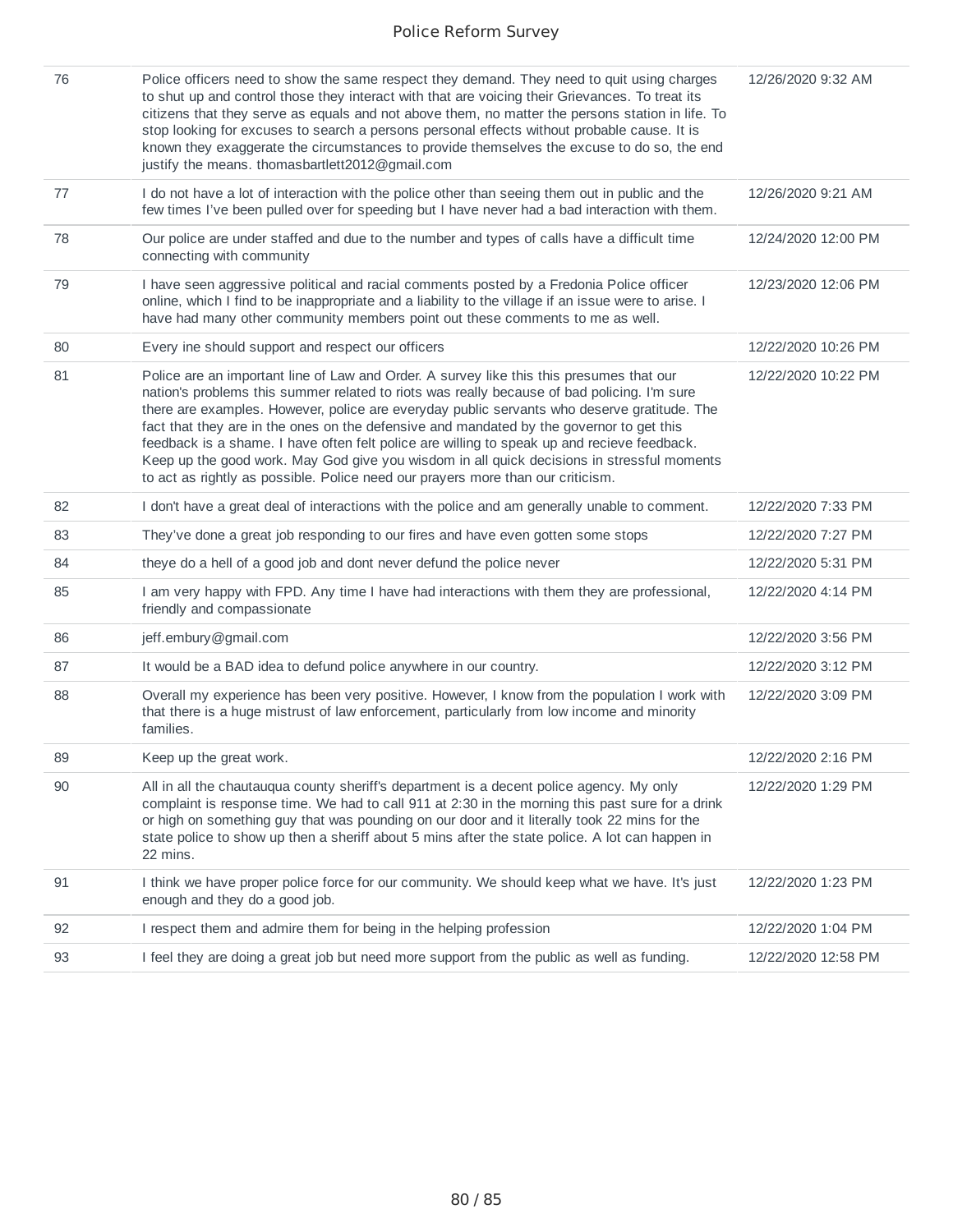

| <b>ANSWER CHOICES</b>   | <b>RESPONSES</b> |               |
|-------------------------|------------------|---------------|
| Male                    | 38.40%           | 250           |
| Female                  | 56.37%           | 367           |
| Prefer Not to say       | 4.92%            | 32            |
| Prefer To Self Describe | 0.31%            | $\mathcal{P}$ |
| <b>TOTAL</b>            |                  | 651           |

| (PLEASE SPECIFY)                                                                                              | <b>DATE</b>        |
|---------------------------------------------------------------------------------------------------------------|--------------------|
| I hate demographic questions. It shouldn't matter what demographic I, or anyone is. We all<br>count the same. | 12/26/2020 9:36 AM |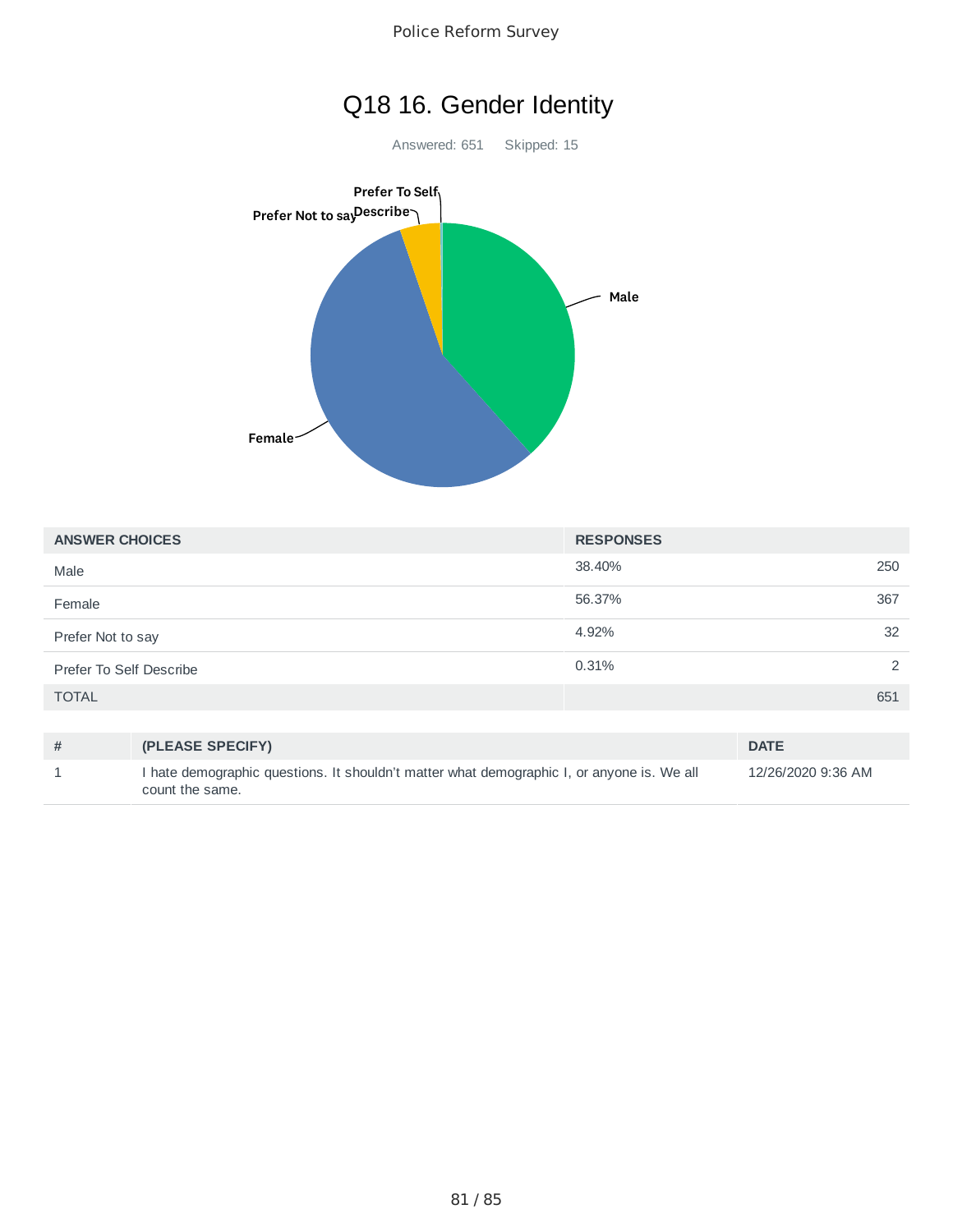



Answered: 619 Skipped: 47



| <b>ANSWER CHOICES</b>                     | <b>RESPONSES</b> |          |
|-------------------------------------------|------------------|----------|
| White or Caucasian                        | 92.57%           | 573      |
| <b>Black or African American</b>          | 4.68%            | 29       |
| Hispanic or Latino                        | 2.10%            | 13       |
| Asian or Asian American                   | $0.00\%$         | $\Omega$ |
| American Indian or Alaska Native          | 0.65%            | 4        |
| Native Hawaiian or other Pacific Islander | $0.00\%$         | $\Omega$ |
| <b>TOTAL</b>                              |                  | 619      |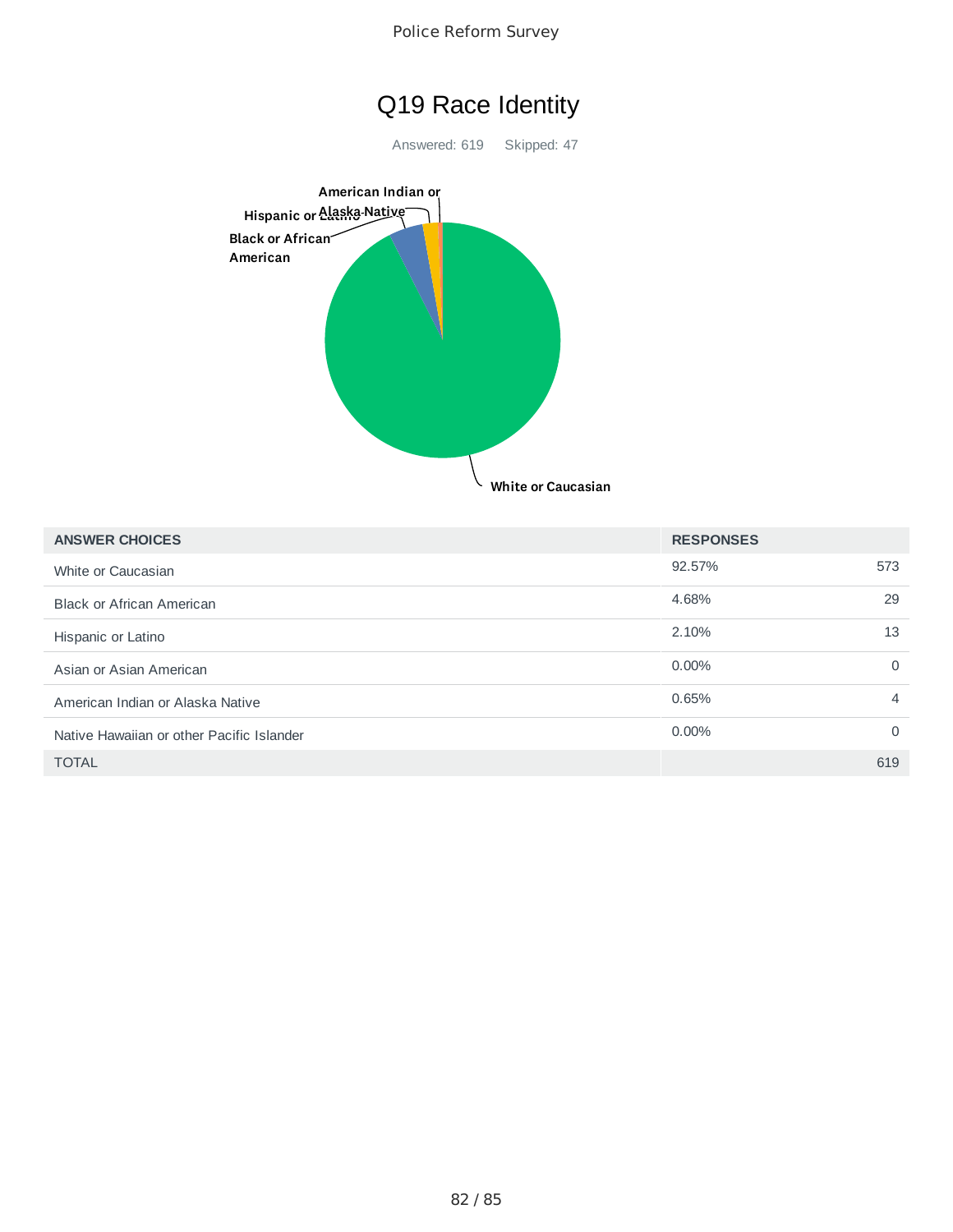| #              | <b>OTHER (PLEASE SPECIFY)</b>                                    | <b>DATE</b>         |
|----------------|------------------------------------------------------------------|---------------------|
| $\mathbf{1}$   | <b>Biracial</b>                                                  | 1/22/2021 12:18 PM  |
| $\overline{2}$ | Multicultural                                                    | 1/21/2021 10:03 AM  |
| 3              | I am a combination of the first three choices                    | 1/11/2021 6:10 PM   |
| 4              | This should not matter                                           | 1/5/2021 9:46 AM    |
| 5              | bi-racial                                                        | 1/1/2021 5:03 PM    |
| 6              | White or German - don't really feel race determines identity     | 12/29/2020 7:46 PM  |
| $\overline{7}$ | N/A                                                              | 12/29/2020 6:03 PM  |
| 8              | We are all part of the same human race.                          | 12/29/2020 4:52 PM  |
| 9              | American                                                         | 12/29/2020 12:59 PM |
| 10             | Red neck                                                         | 12/29/2020 12:13 PM |
| 11             | Semitic                                                          | 12/29/2020 10:00 AM |
| 12             | Caucasian and Black                                              | 12/28/2020 9:30 PM  |
| 13             | Non applicable                                                   | 12/28/2020 3:35 PM  |
| 14             | Prefer not to say. Should be an option                           | 12/28/2020 1:37 PM  |
| 15             | I'm called Judah in text messages that are becoming threatening. | 12/28/2020 1:28 PM  |
| 16             | With minority family members                                     | 12/28/2020 12:08 PM |
| 17             | You don't need to know                                           | 12/28/2020 12:04 PM |
| 18             | Irrelevant                                                       | 12/28/2020 8:33 AM  |
| 19             | Prefer not to say                                                | 12/28/2020 7:36 AM  |
| 20             | White & Hispanic                                                 | 12/27/2020 5:23 PM  |
| 21             | Italian                                                          | 12/26/2020 11:00 AM |
| 22             | I don't think race matters.                                      | 12/26/2020 9:36 AM  |
| 23             | Mixed race                                                       | 12/22/2020 6:59 PM  |
| 24             | Human                                                            | 12/22/2020 3:15 PM  |
| 25             | Why is this important?                                           | 12/22/2020 1:00 PM  |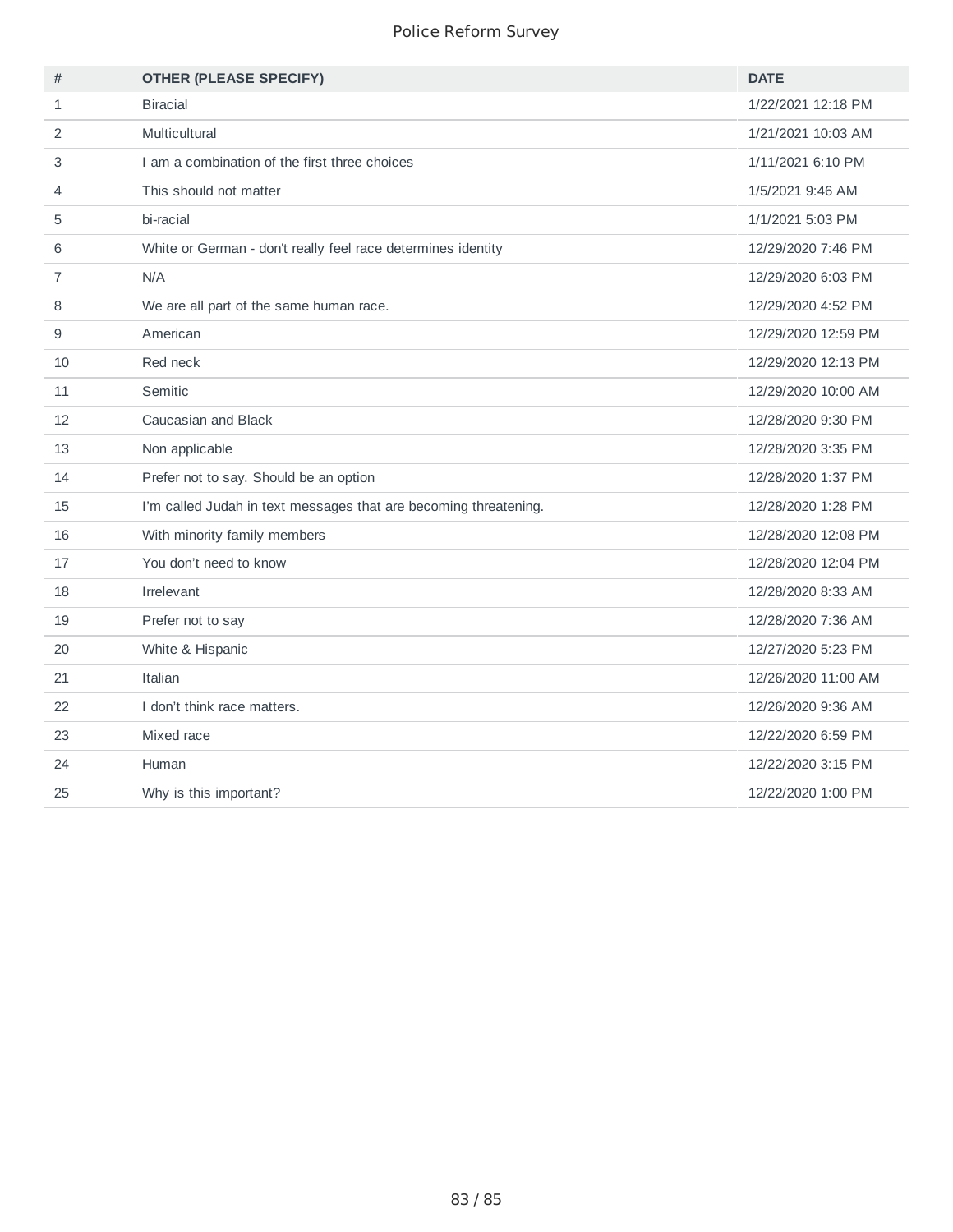

## Q20 What is your age group?

Answered: 648 Skipped: 18



| <b>ANSWER CHOICES</b> | <b>RESPONSES</b> |                |
|-----------------------|------------------|----------------|
| Under 18              | 0.00%            | $\overline{0}$ |
| 18-24                 | 4.63%            | 30             |
| 25-34                 | 12.81%           | 83             |
| $35 - 44$             | 23.30%           | 151            |
| 45-54                 | 21.91%           | 142            |
| 55-64                 | 22.69%           | 147            |
| $65+$                 | 14.66%           | 95             |
| <b>TOTAL</b>          | 648              |                |